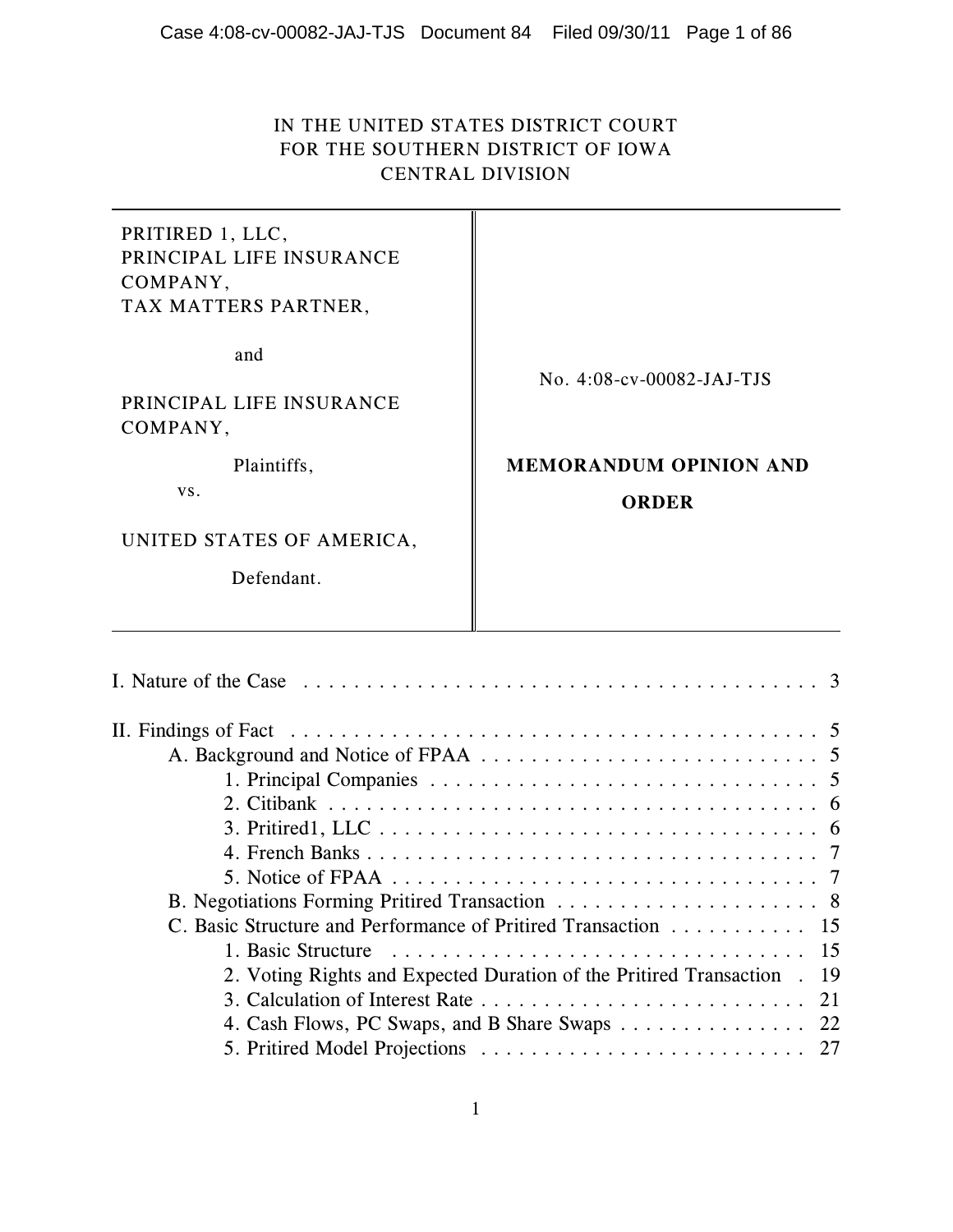| 6. Actual Performance of Pritired Transaction                                                                  | 30 |
|----------------------------------------------------------------------------------------------------------------|----|
| D. Debt and Equity Attributes of Pritired Transaction                                                          | 36 |
|                                                                                                                | 36 |
|                                                                                                                | 36 |
|                                                                                                                | 39 |
|                                                                                                                | 42 |
| 2. Analysis of the Debt and Equity Characteristics                                                             | 44 |
|                                                                                                                | 46 |
|                                                                                                                | 48 |
|                                                                                                                | 50 |
|                                                                                                                | 52 |
| 3. Expected Economic Benefit of the Pritired Transaction                                                       | 52 |
|                                                                                                                | 56 |
|                                                                                                                | 56 |
|                                                                                                                | 57 |
| C. TEFRA                                                                                                       | 59 |
|                                                                                                                | 62 |
| IV. Analysis of the FPAA $\ldots \ldots \ldots \ldots \ldots \ldots \ldots \ldots \ldots \ldots \ldots \ldots$ | 63 |
| A. Whether the Pritired Transaction Should Be Characterized as a Loan                                          | 63 |
|                                                                                                                | 64 |
|                                                                                                                | 66 |
| B. Whether the Pritired Transaction Lacks Economic Substance                                                   | 70 |
| C. Whether the Pritired Transaction Violates the Anti-Abuse Rule                                               | 79 |
| D. Whether the Pritired Transaction Lacks Substantial Economic Effect                                          | 83 |
|                                                                                                                | 85 |

This matter comes before the Court pursuant to a bench trial held December 8-9, 13-15, and 17, 2010. The plaintiffs Pritired 1, LLC ("Pritired") and Principal Life Insurance Company ("Principal") were represented by Harold Schneebeck, Bruce Graves, and Varun Bhat. Defendant United States Government was represented by Stuart Gibson and James Strong. At the conclusion of the trial, the case was taken under advisement. The Court finds in favor of the United States.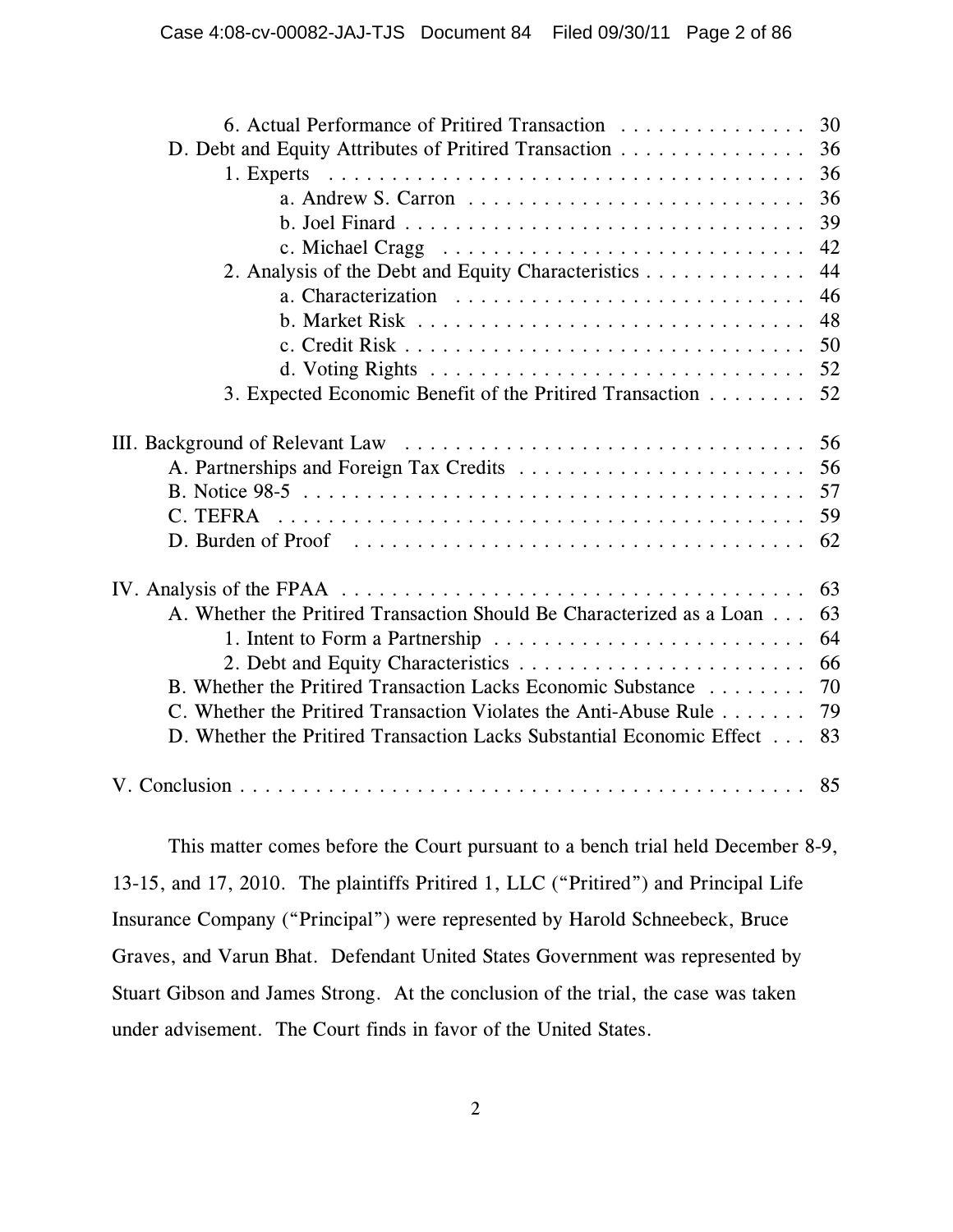The facts of this case are exceedingly complex. At the risk of oversimplification, the transaction at issue can be summarized as follows. American companies sent three hundred million dollars to French banks who combined the three hundred million dollars with nine hundred million dollars of their own. The money was used to earn income from low risk financial instruments. French income taxes were paid on the income from this approximately 1.2 billion dollar investment. The American companies received some cash from the income on the securities but, more importantly, were given the ability to claim foreign tax credits on the taxes paid on the entire 1.2 billion dollar pool. Through this transaction, the French banks were able to borrow three hundred million dollars at below market rates. The American companies received a very high return on an almost risk free investment. Only one thing could make such a transaction so favorable to everyone involved. United States taxpayers made it work.

#### **I. NATURE OF THE CASE**

This case is a dispute surrounding a complex set of transactions involving two United States companies and two French banks. It was commenced pursuant to a petition for readjustment of partnership item based on a Notice of Final Partnership Administrative Adjustment ("FPAA") the Internal Revenue Service ("IRS") issued to Principal on December 20, 2007. I.R.C. § 6226(a)(2) ("tax matters partner may file a petition for readjustment of the partnership items for such taxable year with . . . the district court of the United States for the district in which the partnership's principal place of business is located"). The partnership tax provisions of the Tax Equity and Fiscal Responsibility Act of 1982 ("TEFRA"), Pub. L. No. 970248, 96 Stat. 324 (1982) (codified as amended at 26 U.S.C. § 6221, *et seq.* (1997)), enable the IRS to examine income tax returns filed by partnerships and make adjustments through issuance of a FPAA pursuant to 26 U.S.C.  $\S$  6223(a)(2). Section 6226 of the Internal

3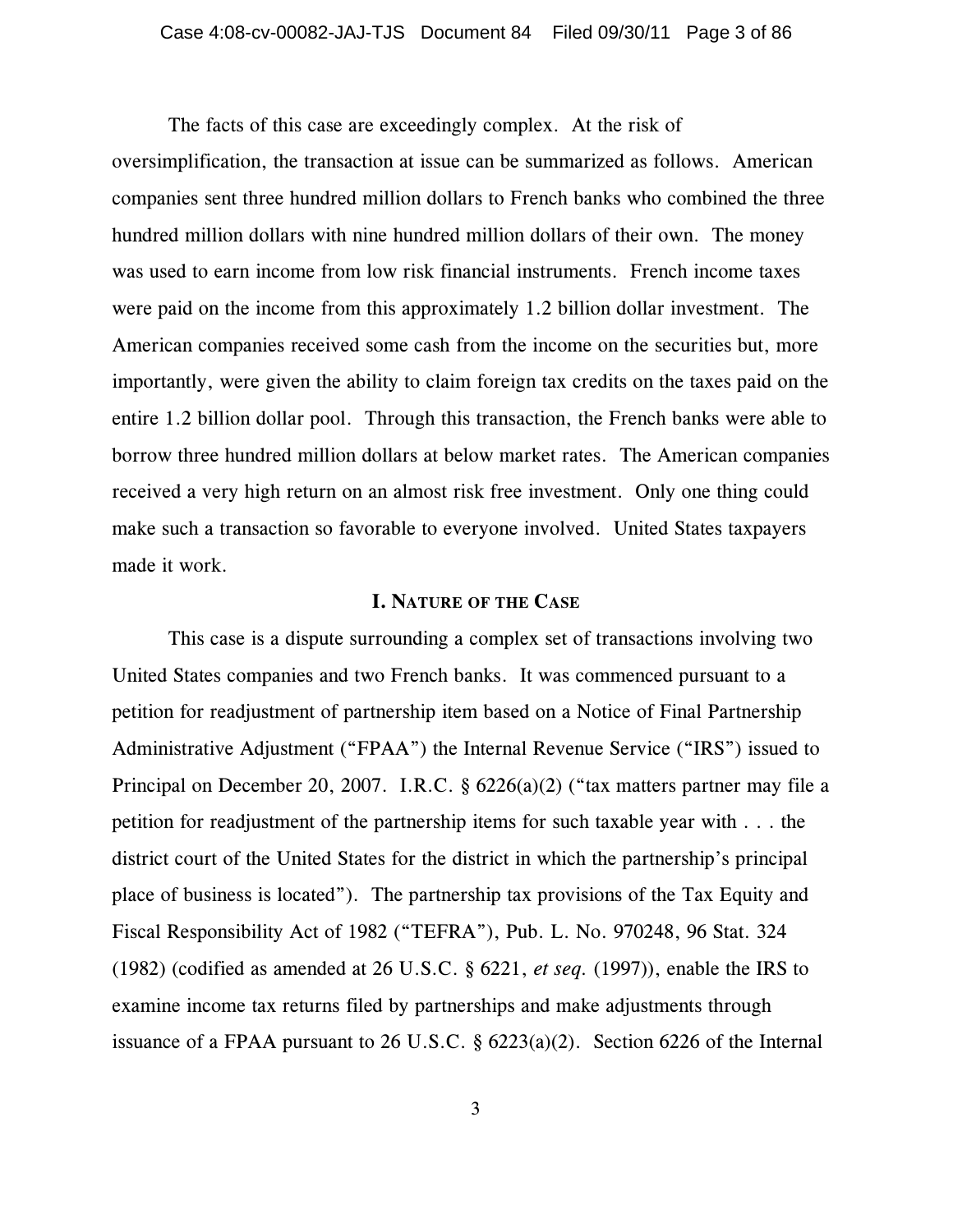Revenue Code permits this Court to conduct judicial review of the FPAA. I.R.C. §  $6226(f)$ .

Principal is the Tax Matters Partner for a partnership known as Pritired 1, LLC ("Pritired"). Pritired entered into a transaction with two French Banks, Bred Banque Populaire ("Bred") and Natexis Banque Populaire ("NBP") (collectively, "French Banks"). Citibank North America ("Citibank") designed the transaction. In this transaction, Pritired received \$291 million of Perpetual Certificates ("PCs") and \$9 million in "B Shares" from entities of the French Banks, LFI 4 SAS<sup>1</sup> and VAL A SAS (collectively "SAS") in exchange for \$300 million in cash. The parties executed the transaction on October 27, 2000, and exited (unwound) it on December 31, 2005. As a result of the transaction, Principal claimed approximately \$21 million in foreign tax credits against its taxable income for the years 2002 and 2003.

The IRS alleges that the Pritired transaction was structured to accrue foreign tax credits for its partners, but earn little to no cash return from its French investments. In the FPAA, the IRS determined that Principal was not entitled to claim Pritired's share of French foreign taxes paid or accrued for the years 2002 and 2003. Thus, the foreign tax credits for the partners of Pritired, including Principal were disallowed.

Principal disputes the FPAA's adjustments to the partnership income and filed this action to obtain a refund of the taxes resulting from the FPAA adjustments. Principal deposited the funds allegedly due and owing by reason of such adjustments, approximately \$21.2 million. This action is to obtain a refund of that deposit. In accordance with Federal Rule of Civil Procedure  $52(a)(1)$ , the Court makes the following findings of fact and conclusions of law.

<sup>&</sup>lt;sup>1</sup>A *société par actions simplifiée* ("SAS") is a form of a simplified French business entity and is treated as a corporation under French law.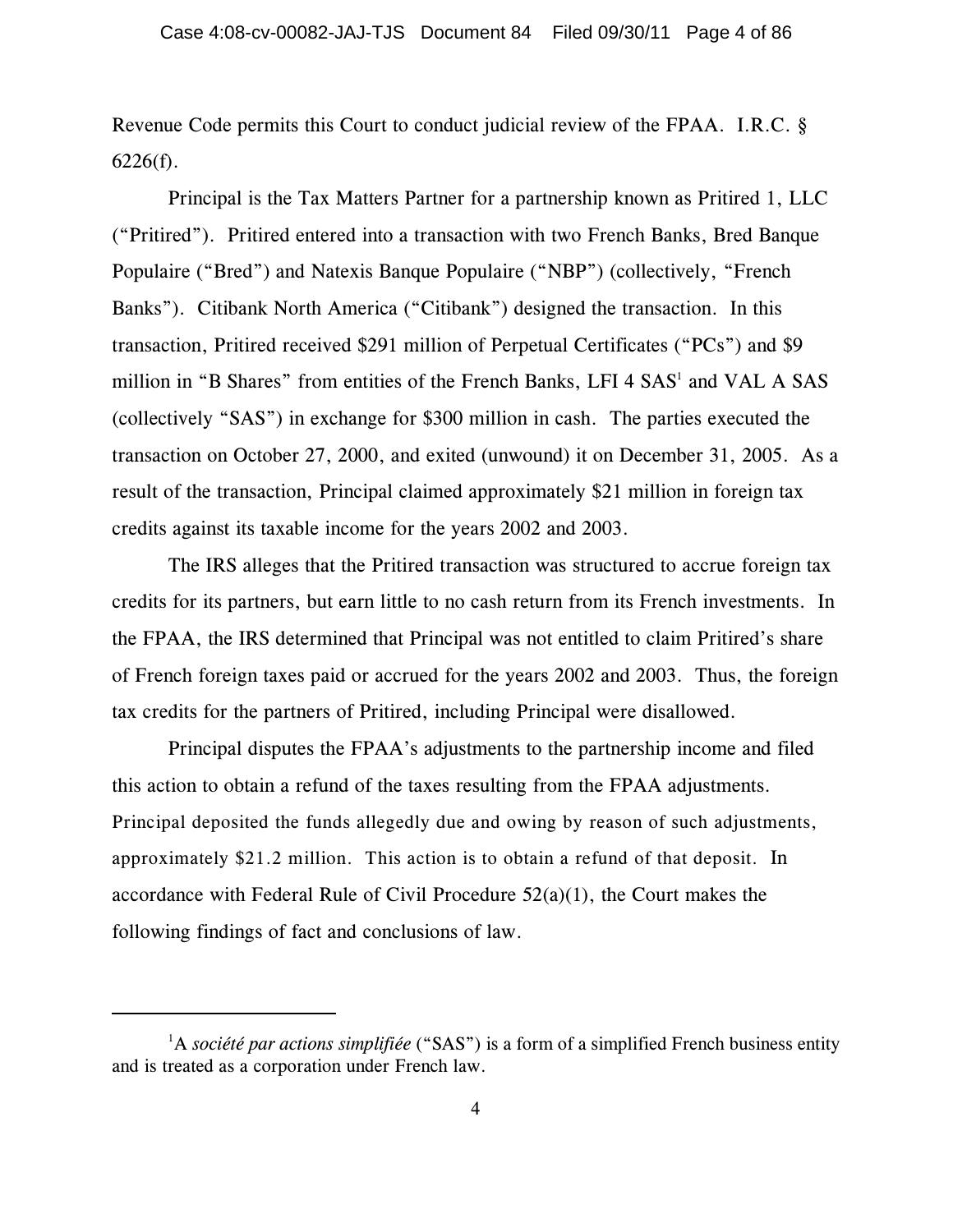## **II. FINDINGS OF FACT**

# *A. Background and Notice of FPAA*

### 1. Principal Companies

Principal Financial Group is a multi-national insurance company that primarily engages in asset management and accumulation, including issuing insurance and annuity policies and guaranteed interest contracts. Principal Financial Group is a Delaware corporation with its principal place of business in Des Moines, Iowa. Final Pretrial Conference Order, Undisputed Facts ¶ A, Dkt. No. 57-1 (hereinafter "Undisputed Facts").

Plaintiff Principal Life Insurance Company<sup>2</sup> ("Principal") is an Iowa insurance company with its primary office in Des Moines, Iowa. *Id.* ¶ A. Principal is a whollyowned second-tier subsidiary of Principal Financial Group, Inc. *Id.* Principal sells, among other things, insurance, annuity, and guaranteed interest contracts. In order to meet the liabilities from these contracts, it invests the premiums and other consideration received in a variety of assets, including stocks, bonds, notes, and other assets. Principal is a "spread lender" because it generates income based on the difference (or "spread") between what it pays out for capital and what it can earn by investing that capital.

Principal Capital Management, LLC, is a wholly-owned subsidiary of Principal Financial Group, Inc., and engages in asset management services. It provides investment management expertise and advice, and assists Principal in screening and exploring investment opportunities. *Id.* at 4, 15.

<sup>&</sup>lt;sup>2</sup>There are multiple segments of Principal's business operations mentioned in this case, including Principal Financial Group, Inc., Principal Life Insurance Company, and Principal Capital Management, LLC. Unless specifically noted, whenever the Court uses "Principal," it is referring to the named plaintiff in this suit, Principal Life Insurance Company.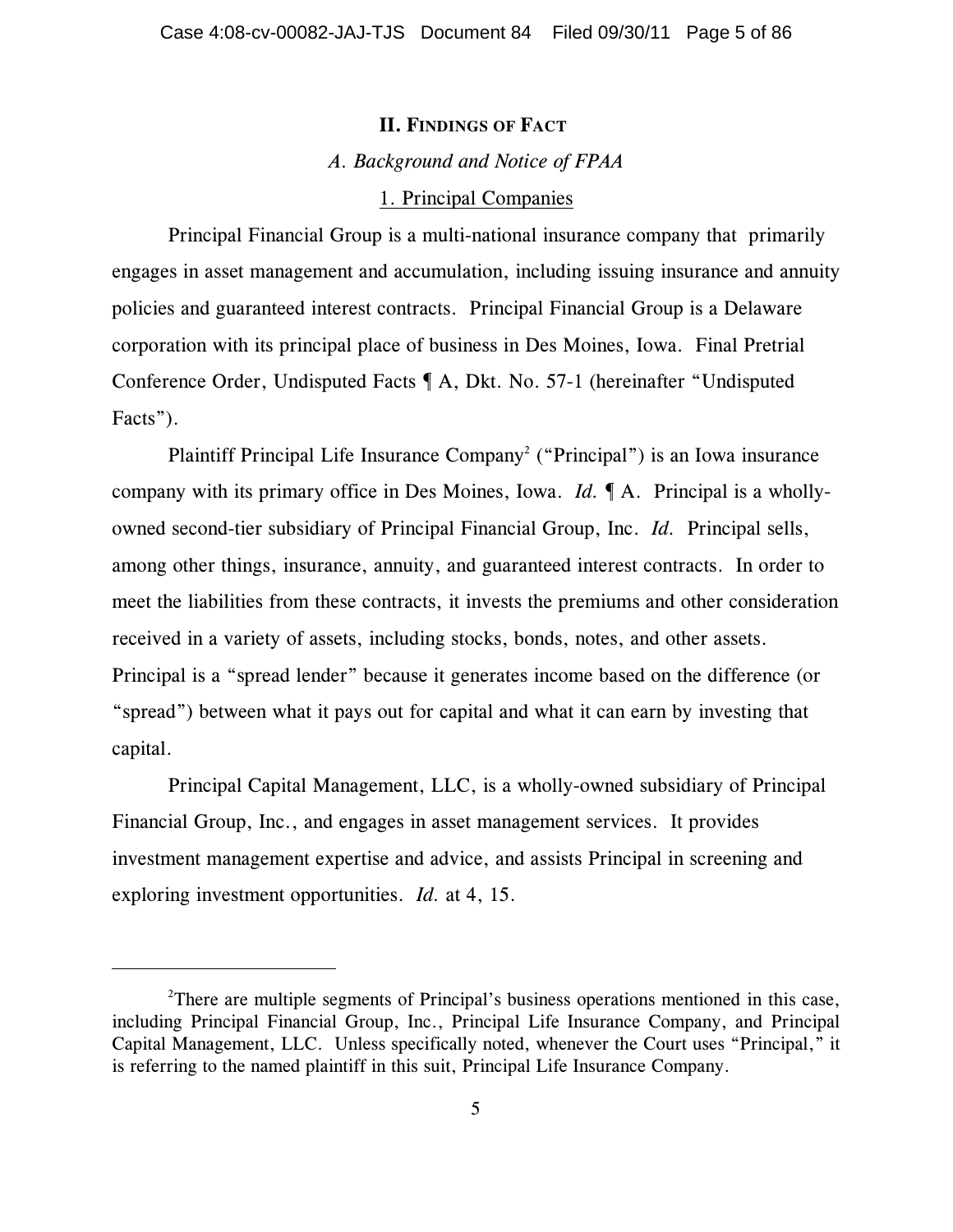# 2. Citibank

Citibank is also a multi-national United States banking organization. Its Structured Products Group operates under the Global Corporate and Investment Bank division. Ex. 207 at 28. The Structured Products Group specializes in sophisticated financial market transactions and primarily serves clients that include large corporations, banks, or insurance companies.

Within the Structured Products Group is an organization headquartered in London, called the Citi Capital Structuring Group. Bruno Rovani and John Buckens were employees of the Citi Capital Structuring Group and were responsible for designing and creating sophisticated financial transactions. Rovani reported to Buckens and was a junior transactor responsible for developing models for the Pritired transaction. He also developed the Excel spreadsheets, the Pritired Model, which was of particular importance to this case. Rovani and Buckens believed that they had successfully structured transactions that would be viewed as upper-tier capital infusions for Europeans banks, with the capital infusions categorized as preferred stock for U.S. tax purposes for the U.S. investor. $3$ 

## 3. Pritired1, LLC

Plaintiff Pritired is a Delaware limited liability company with its primary office also in Des Moines, Iowa.<sup>4</sup> Undisputed Facts  $\P$  B. For federal income tax purposes,<sup>5</sup>

 ${}^{3}$ For example, they had structured a transaction in 1999 of 200 million euros between Citibank and Bred Banque Populaire. Citibank was the sole investor and was able to offset credits for French taxes against U.S. tax liability on foreign income.

<sup>&</sup>lt;sup>4</sup>Pritired 1 formed a wholly-owned subsidiary, Pritired 2, which elected to be treated as a "disregarded entity" of Pritired 1 for U.S. tax purposes. Undisputed Facts ¶ B; Ex. 44.

 $5$ The consolidated federal income tax returns of Principal Financial Group, Inc. include the income, deductions, and tax credits of Principal for the periods in dispute here. Undisputed Facts ¶ A. These tax returns were filed with the Internal Revenue Service ("IRS") Center at Ogden, Utah. *Id.* Pritired's federal tax returns for the years in dispute were also filed with the IRS Center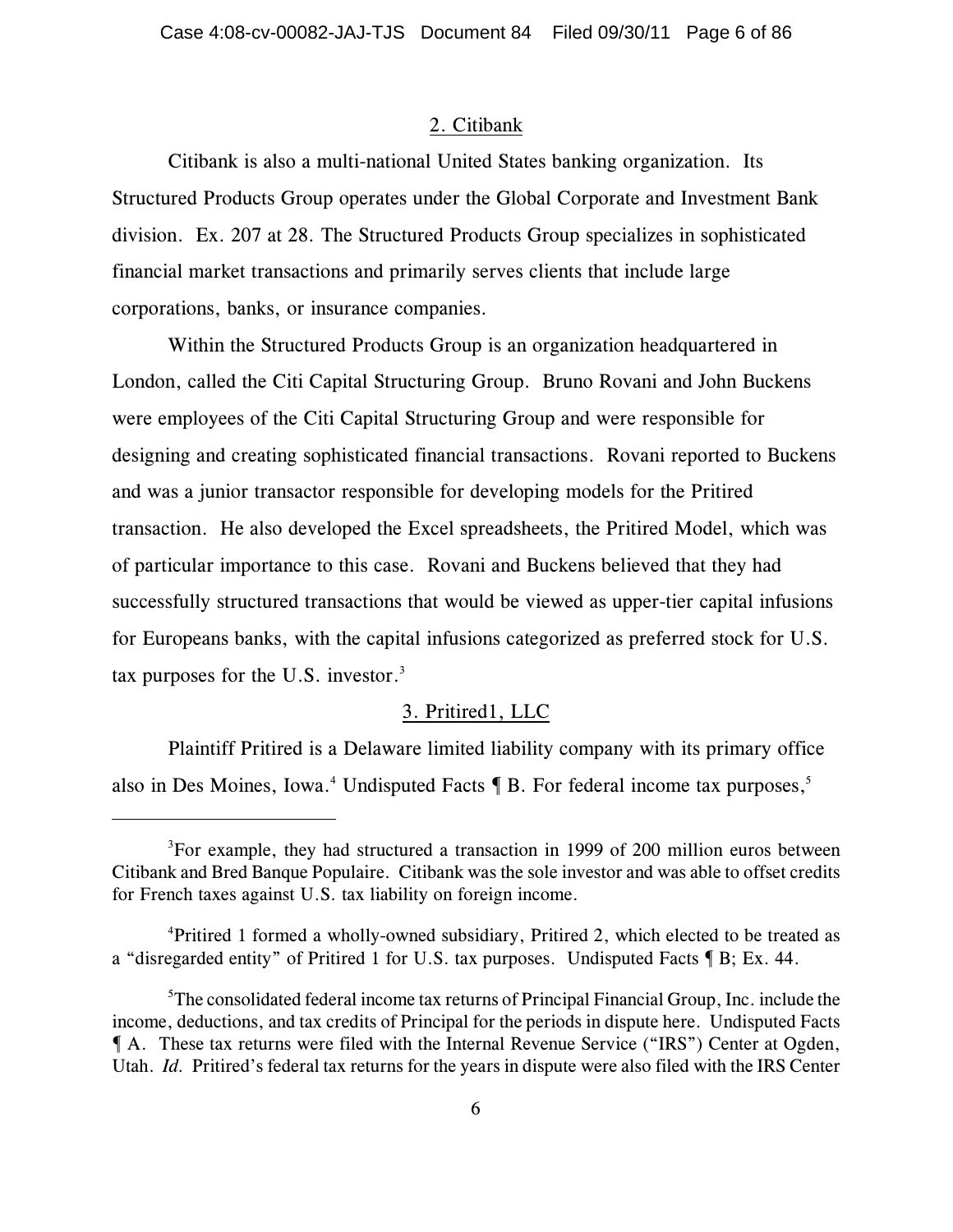Pritired filed an election under 26 U.S.C. §  $6231(a)(1)(B)(ii)$  to have the partnership provisions of Subchapter C of Chapter 63 of the Internal Revenue Code ("IRC") apply to it. *Id.* This means that Pritired elected to be a "pass-through" partner, meaning that money it earned would "pass-through" to its partners. Principal and Citibank were the sole and equal partners in Pritired. *Id.*

Principal is Tax Matters Partner of Pritired for the taxable years 2002 and 2003, within the meaning of I.R.C.  $\S$  6231(a)(7) and Treasury Regulations  $\S$ § 301.6231(a)(7)-1(a), 301.6231(a)(7)-1(a). *Id.* ¶ D.

#### 4. French Banks

Bred Banque Populaire ("Bred") and Natexis Banque Populaire ("NBP") are French banks. In 1999, the Banque Populaire organization was the fifth largest banking group in France.

The French Banks formed the subsidiaries LFI 4 SAS and VAL A SAS (collectively "SAS"). Pritired invested in PCs and "Class B" shares that SAS issued to it.

## 5. Notice of FPAA

On December 20, 2007, the IRS issued to Principal as Tax Matters Partner of Pritired a Notice of Final Partnership Administrative Adjustment ("FPAA") for the taxable years ended December 31, 2002, and 2003. Undisputed Facts ¶ E. The IRS alleged that the Pritired transaction was an abusive arrangement and its foreign tax credits were disallowed for five reasons: (1) the PCs and B Shares were considered to be debt instruments and not equity; (2) the transaction was a loan because Pritired was not a partner in the SAS; (3) pursuant to the anti-abuse rule in Treas. Reg. § 1.701-2, the transaction was re-characterized as a loan because the PCs and B Shares were debt instruments; (4) the special allocation of foreign tax credits to Pritired lacks economic

at Ogden, Utah. *Id.* ¶ B.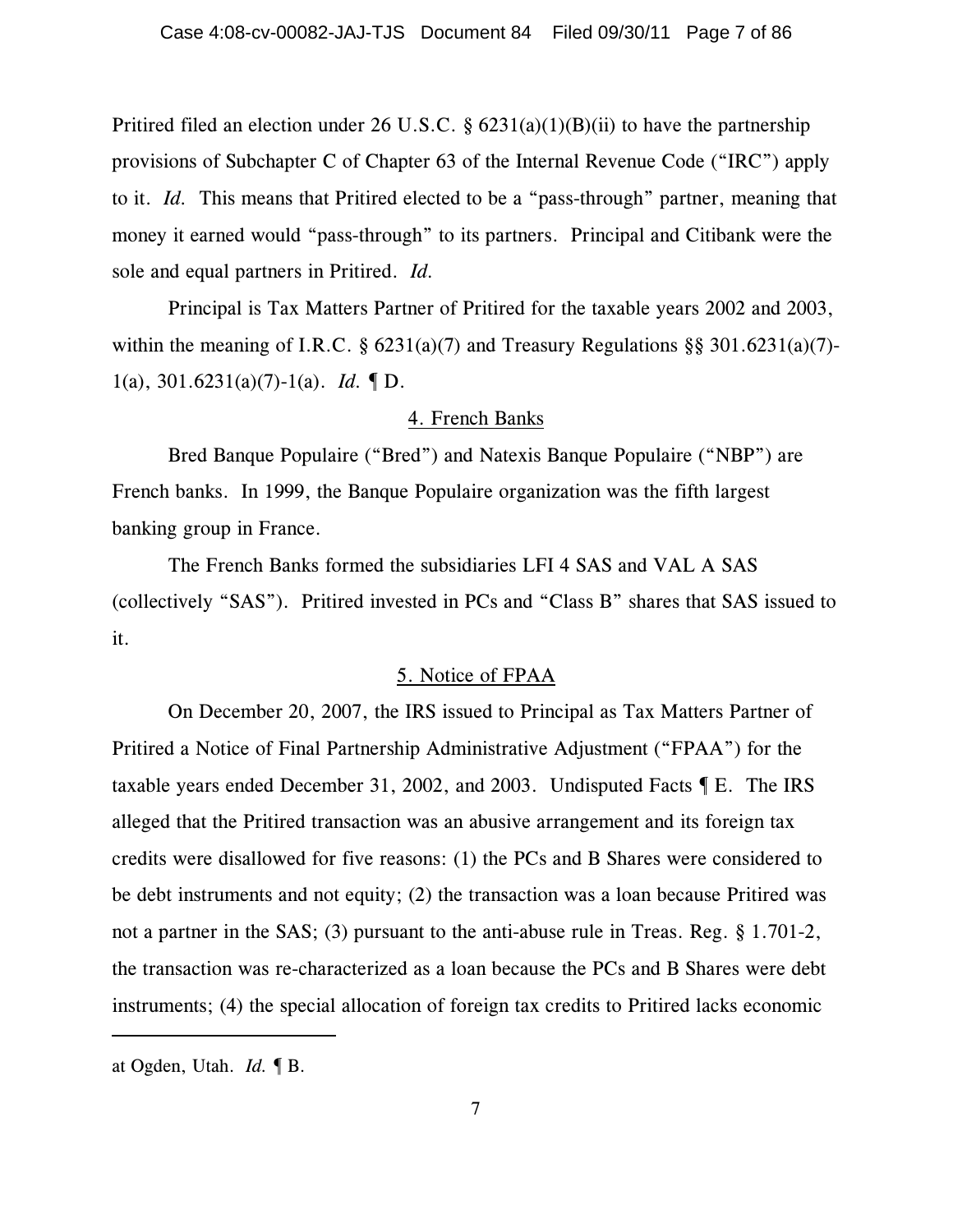effect; and (5) the transaction generating the foreign tax credits lacks economic substance.

As a result of these findings, the IRS determined that Pritired was not entitled to claim an allocation of foreign taxes and disallowed its claimed share of foreign taxes. In turn, Principal was disallowed its claimed share of foreign taxes.

On February 21, 2008, Principal deposited with the Secretary of the Treasury of the United States the amounts— $$21,293,978.00$  collectively<sup>6</sup>—by which the tax liabilities of Principal would be increased if the Pritired partnership items in Principal's tax returns were made consistent with the treatment of the partnership items as proposed in the FPAA. *Id.* ¶ C.

## *B. Negotiations Forming Pritired Transaction<sup>7</sup>*

Citibank sought out an investment partner when an investment opportunity emerged for the Citi Capital Structuring Group towards the end of 1999. A new transaction was proposed with the French Banks to involve \$300 million. Citibank considered this transaction too large to do alone and approached Principal to form a partnership. Rovani testified that the "Pritired transaction was a transaction in which French banks refinanced a portfolio or portfolios of securities at an attractive funding rate and in which two U.S. investors invested in order to earn an enhanced yield." Hybrid instruments would create a reduced rate of funding for the French Banks and an "enhanced return for the U.S. investors." Rovani explained that the Pritired transaction was appealing to the French Banks because they "could acquire capital at a rate below

 ${}^{6}$ Principal paid to the United States Treasury \$12,185,199.50 for the tax year 2002, and \$9,108,778.00 for the tax year 2003. Undisputed Facts ¶ C. The Court notes that the numbers fall short of the total deposited with the United States Treasury by \$.50.

<sup>&</sup>lt;sup>7</sup>The Court refers interchangeably to this as the "Pritired transaction" or the "transaction."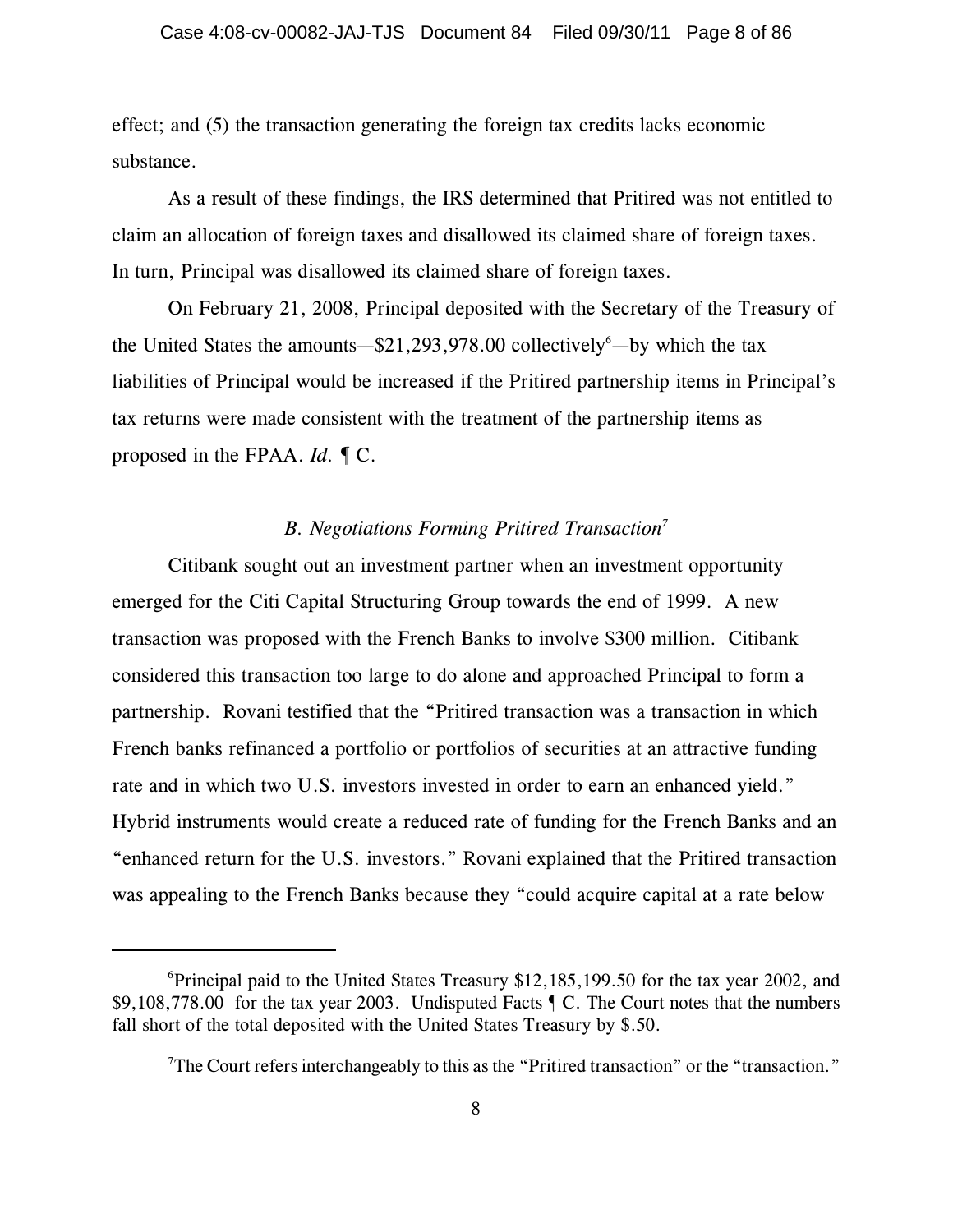market rates." The investment would result in savings in the cost of borrowing to the French Banks because the investment was between 80 and 100 basis points<sup>8</sup> lower than prevailing market rates. Rovani stated that "the return for U.S. investors was a combination of cash and a tax component which was made of credits."

Principal and Citibank engaged in extensive and complex discussions about the proposed transaction from February 2000, to when the transaction closed on October  $27, 2000$ . Exs. 10, 247, 248. Each company had its own internal approval procedures considering the size of the investment. Rovani testified about the procedure at Citibank, where the approval process began with an internal "mandate checklist" developed by Citibank. Exs. 66, 230. Citibank and the French Banks then signed a "mandate letter" on March 16, 2000, in which Citibank described the work it would undertake. Exs. 42, 5012, 5019. Because the investment purported to involve equity and subordinated debt, Citibank also approved a Major Expenditure Proposal for the transaction. Exs. 76, 5020, 5021. Finally, several managers approved a transactional approval memorandum ("TAM") describing the transaction in detail. Exs. 216, 229, 5018. In Citibank's TAM, it outlined the transaction overview and benefits to parties:

> From [French Banks'] point of view, the purpose of the transaction is to:

> - raise US\$ 300 million of floating rate funding at LIBOR-50bps to LIBOR-100bps for 5 years,

> - refinance part of a US\$ 1.2 billion portfolio of [asset-backed] securities,

- diversify sources of funding,

 ${}^{8}$ A basis point is a unit equal to 1/100th of 1%, and is a term used to indicate the change in a financial instrument. A 1% change is equal to 100 basis points.

<sup>&</sup>lt;sup>9</sup>For its work in structuring the transaction, Citibank received a fee of 2.5% from Bred and Natexis on the \$150 million of new capital provided to each of them, for a total of \$7.5 million. Citibank also received a fee of 1.3%, or approximately \$1.95 million, from Principal. Exs. 42, 226, 5012.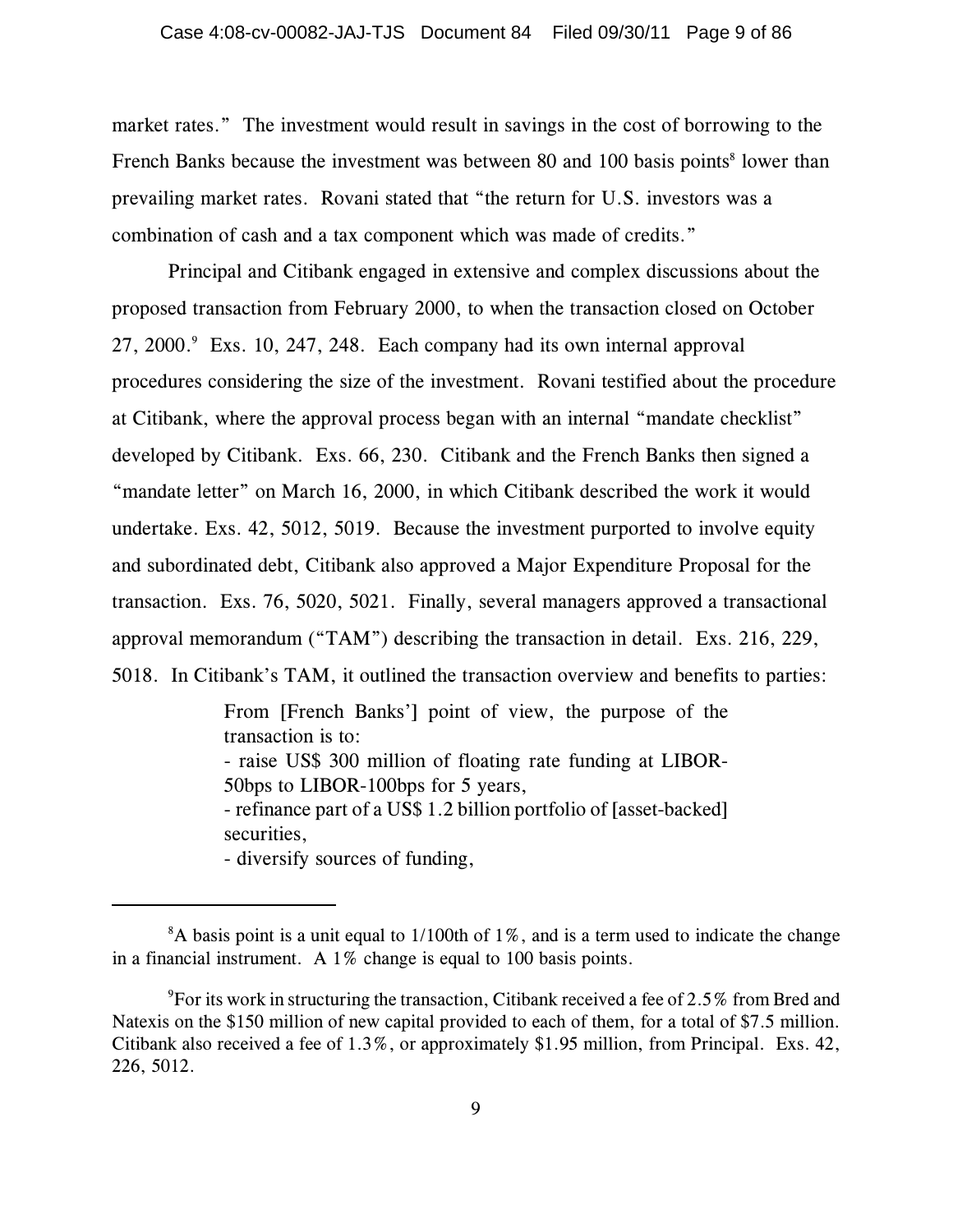- raise financing which should quality as lower Tier II regulatory capital,

- raise financing which should qualify as Minority Interest for GAAP purposes.

From the US investors' point of view, the purpose of the transaction is to invest in a structure which:

- provides, in substance, senior debt exposure with a built-in equity buffer of 15%,

- qualifies as equity from a US tax point of view,

- provides unwinding flexibility according to capital accounts after 5 years,

- provides partial compensation and unwinding probability in case of change of law,

- avoids exposure to interest rate movements, being a floating rate US\$ transaction,

- is governed by UK law.

Exs. 5018, 5018.1. The present value of the expected return on the transaction was \$36.6 million, and excluding the value of the tax credits, Citibank projected an expected return from 4.2% to 4.65%. Exs. 80, 5018.

In January 2000, Buckens and Rovani initiated communications with Principal regarding its level of interest in the proposed securities. Buckens sent Kurt Lettow an email on January 25, 2000, bringing the Pritired transaction to Principal's attention. Lettow was a finance director at Principal Financial Group and his job was to analyze the company's investment portfolio and assist in identifying the appropriate tax treatments for the company's investments. In Buckens' email, he outlined the proposed structure to Lettow and stated that one of the "key terms and conditions" of the proposal was that the "US investors must be in a Foreign Tax Credit excess limitation position . . . in order to be able to absorb excess foreign tax credits generated by the investment." Ex. 65.1.

Buckens and Rovani traveled to Des Moines in February 2000, to present the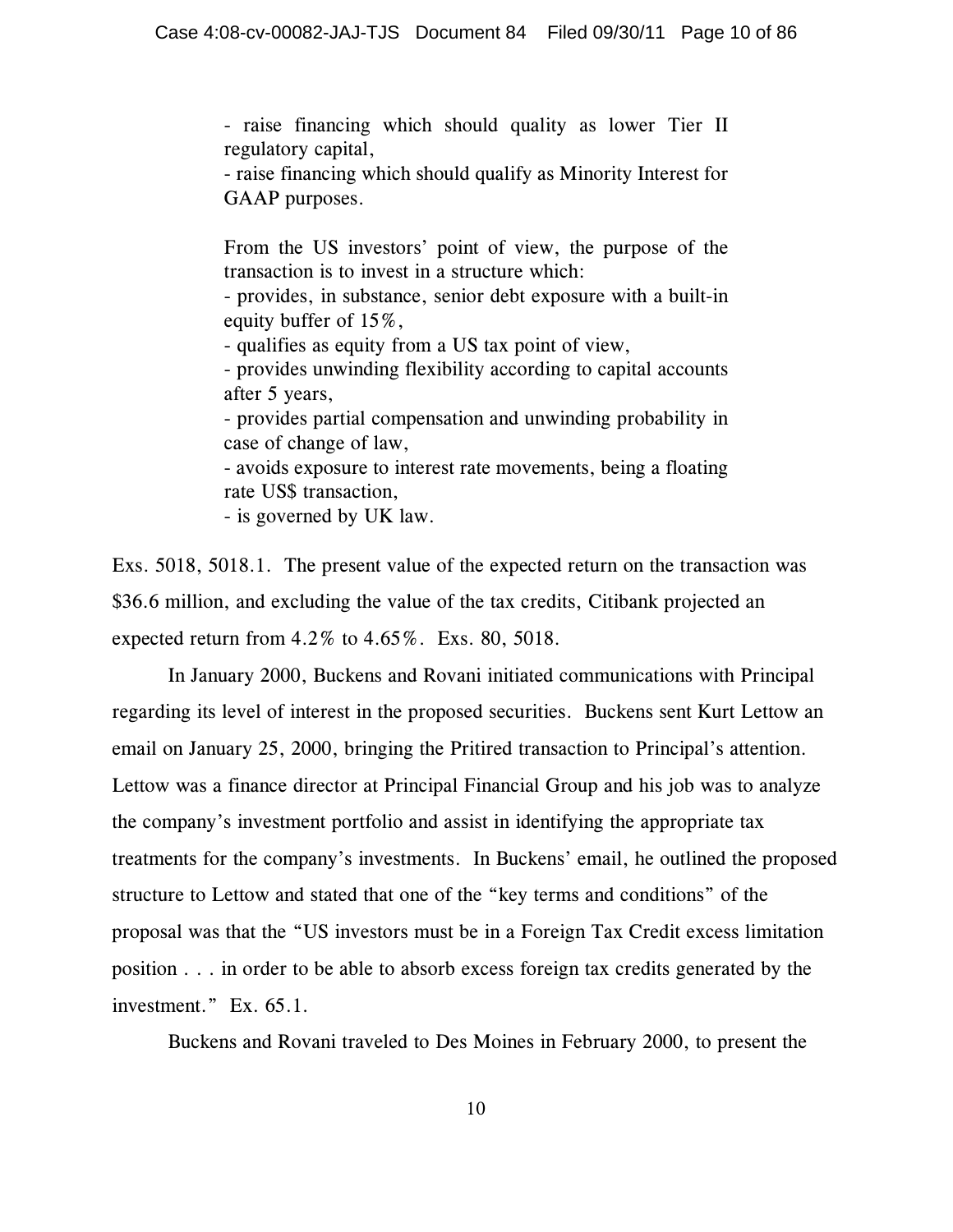proposed transaction to a team at Principal. Ex. 65.2. Rovani testified that the PCs would be treated as debt for French and U.S. banking purposes, but treated as equity for U.S. tax purposes.<sup>10</sup> Rovani was copied on emails where it was indicated that "one of the prerequisites" for the transaction was that the U.S. investors could use the foreign tax credits generated from the transaction.

At Principal, the negotiations and discussions with Citibank were conducted primarily by Jeff Fossell, an investment professional serving in Principal Capital Management's portfolio management group. Exs. 84, 87, 88, 89. Fossell oversaw all the derivative trading and risk management for Principal and described himself as the "chief negotiator" with Citibank for the transaction. Numerous emails exchanged from April 2000, to October 2000, assisted in fleshing out the transaction details. For example, in an April 19, 2000, email addressed to several Principal employees, Buckens attached an updated description of the Pritired transaction and specifically referred to the PCs as "the subordinated debt portion."<sup>11</sup> Ex. 84. Fossell reiterated in emails on June 8 and 13, 2000, that Principal wanted restrictive investment guideline language for the assets in which the SAS could invest because he wanted "a high quality portfolio of supranationals, OECD and asset backeds . . . . " Exs. 86, 87. Principal wanted SAS to invest in high quality assets because if the Pritired PCs received a rating from a rating agency, then the instrument could be treated as NAIC<sup>12</sup> 1 debt in financial statements, which is a high quality debt rating. Ex. 164.

<sup>&</sup>lt;sup>10</sup>This opinion was supported by the expert opinion of Stafford Smiley, a partner in the tax law firm of Caplin & Drysdale. Smiley accompanied Buckens and Rovani to Des Moines in order to provide his tax opinion on the transaction. He opined that the PCs would be treated as equity for U.S. tax purposes. Exs. 77, 78, 79.

 $11$ <sup>The PCs were also referred to as Undated Subordinated Securities, or "USS."</sup>

 $12^{\omega}$  NAIC" is the acronym for the National Association of Insurance Commissioners.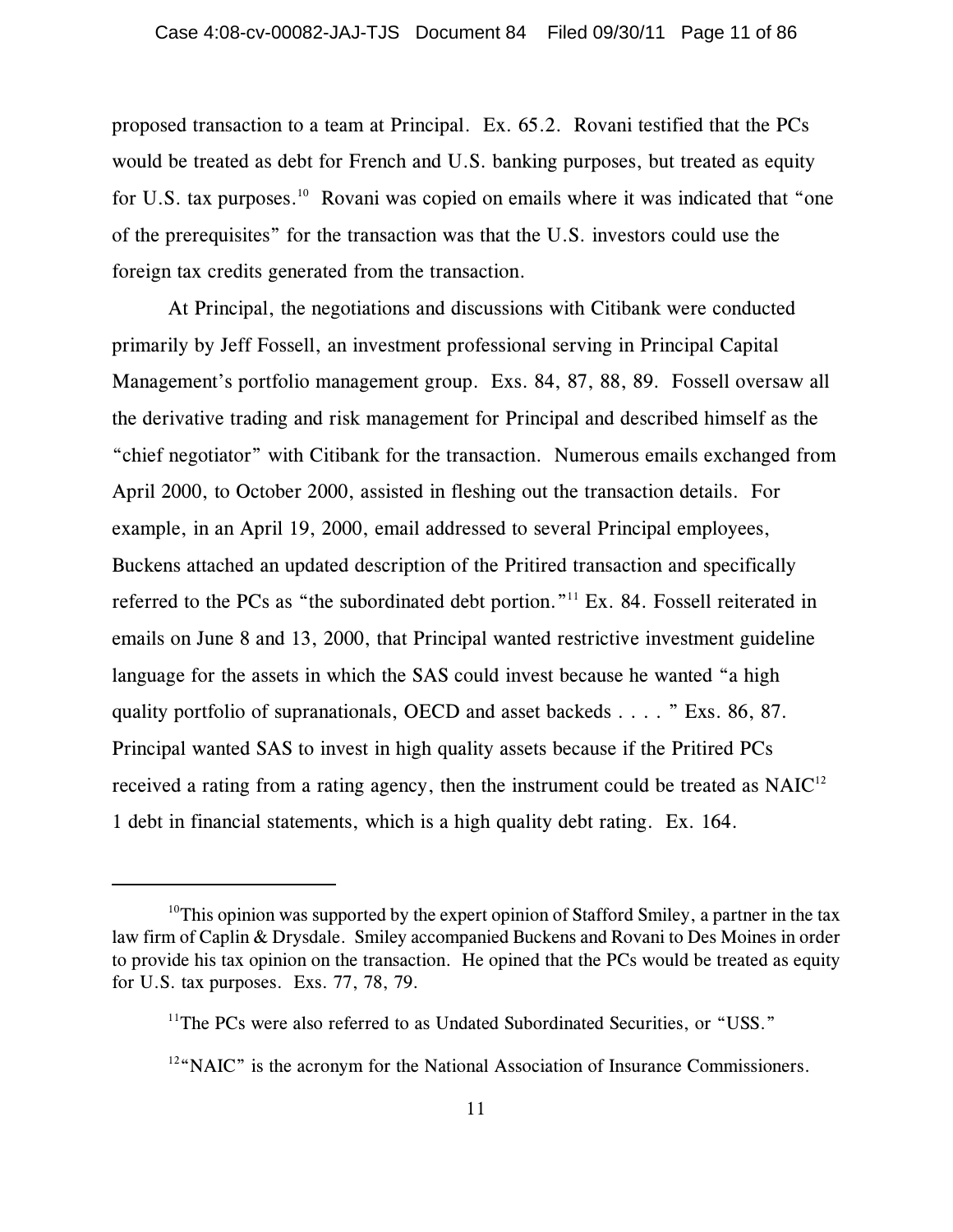The transaction's projected yield to investors included credits against U.S. taxes for the French taxes paid by the French entities. The IRS had issued Notice 98-5, 1998-3 I.R.B. 49 (hereinafter "Notice 98-5") on December 27, 1997, and this notice provided guidance to taxpayers investing in foreign securities. Specifically, it "identified two classes of transactions that create potential for foreign tax credit abuse" and cautioned against structuring foreign transactions that would "yield little or no economic profit relative to the expected U.S. tax benefits." Notice 98-5 at \*1, \*5. Buckens and Rovani referred to the ratio of the expected tax credits to the expected cash return as the "98-5 Ratio."

In reviewing the transaction, Fossell and others analyzed the spreadsheets (hereinafter "Pritired Model") that Rovani had prepared showing various projections. Ex. 80. Rovani helped develop the Pritired Model, which was a "cash flow model which recaps or describes the assumptions used in the transaction . . . and then describes the expected return on the investment." The Pritired Model<sup>13</sup> was critical to the projections and expectations of the parties and was referred to repeatedly in testimony. It was a dynamic Excel spreadsheet and incorporated the essential financial features of the transaction. The parties relied heavily on the Pritired Model for deciding whether to participate in the Pritired transaction based on its projections; it was updated and exchanged among all participants during the negotiations. Rovani created the Pritired Model to allow the parties to run their own assumptions about, *inter alia*, future cash flows, interest rates, and tax rates. For example, one scenario in the Pritired Model projected that Principal would yield a 4.34% return in the form of cash distributions on its \$150 million investment, and if the projected credits against its U.S.

 $13$ <sup>13</sup>The projections of the Pritired Model are described in further detail in II.C.5. The final changes to the Pritired Model, as entered into evidence, occurred on October 20, 2000, several days before the transaction closed.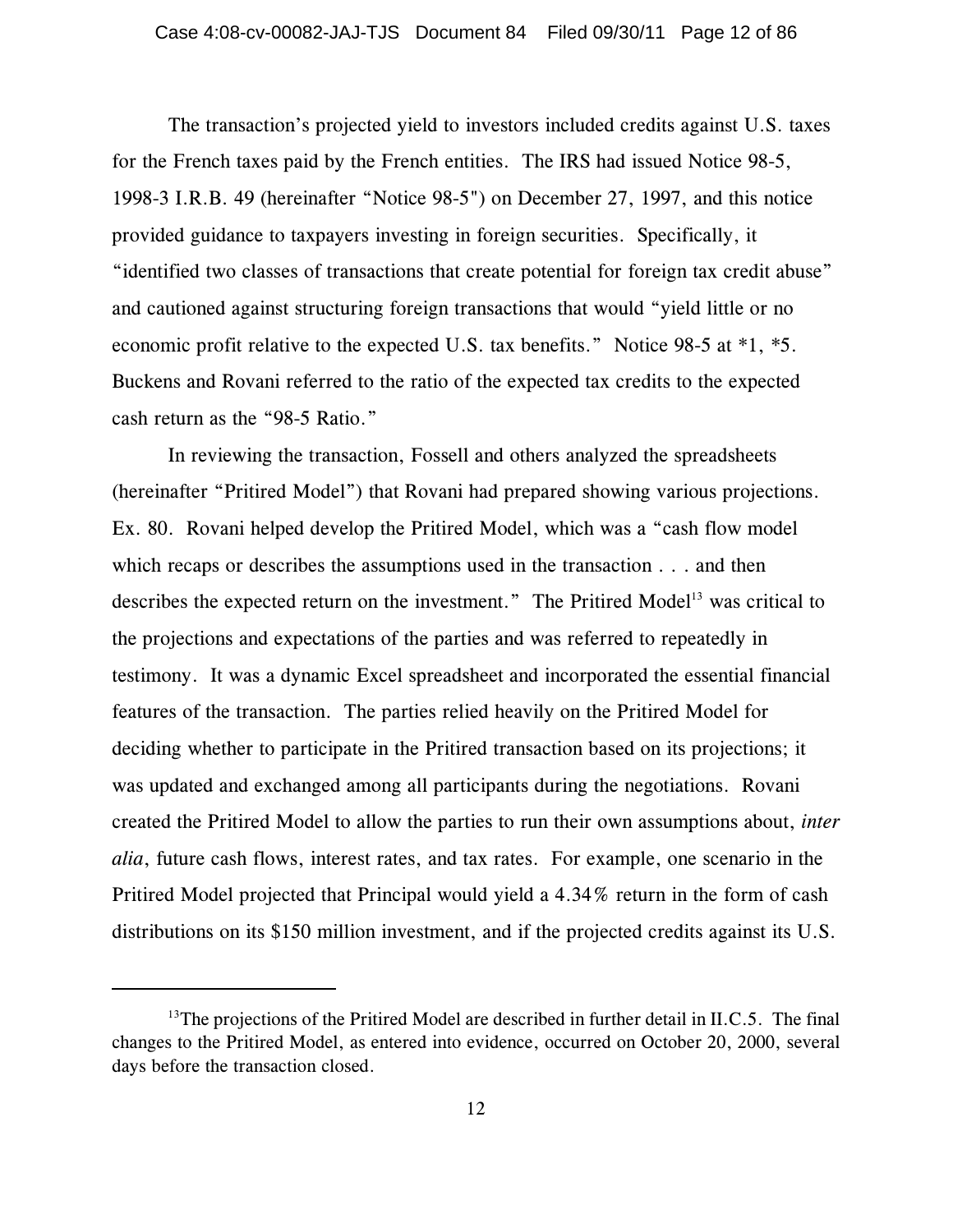taxes for the French income taxes paid were included, then the total yield would jump to 12.62%. Ex. 80. Based on the projections in the Pritired Model, when interest rates dropped, tax credits would enhance the return despite a decrease in cash paid to the U.S. companies. The Pritired Model also detailed the anticipated cash flows with or without the tax credits and projected that the 98-5 Ratio would be 1.8:1. *Id.* According to the Pritired Model, expected total cash flows to Pritired from the SAS would be \$65.57 million. *Id.*

The Pritired transaction was attractive to Principal. Fossell reported to Dennis Francis (at the time, the Chief Investment Officer and Senior Vice President of Principal Financial Group) throughout the negotiations and gave his opinion of the transaction: "we believe we can gain the higher yields associated with equity investments but without the onerous risk based capital treatment" and that "[t]he transaction provides access to supranational and OECD state debt issues which are more common to foreign regions of the world." Exs. 101, 102, 5059.

On May 26, 2000, Fossell made a presentation to Principal's Investment Committee  $("IC")<sup>14</sup>$  and recommended the transaction for approval. He recalled presenting the transaction as one that would be treated as equity for tax purposes. His memorandum to the IC outlined the structure of the transaction and stated that the projected effective rate of return would be 13.96%. Exs. 98, 99. An asterisk on the memorandum indicated it was contemplated that the investment's floating rate could be exchanged (swapped) for a fixed rate.

The Pritired transaction also incorporated the use of derivatives and the IC was actively seeking greater use of derivatives in investments. Principal was seeking to

<sup>&</sup>lt;sup>14</sup>Pursuant to company bylaws and as set by the board of directors, the Investment Committee must approve the acquisition of assets in excess of a certain value. Ex. 242. Principal's Investment Committee is comprised of senior officers of the company.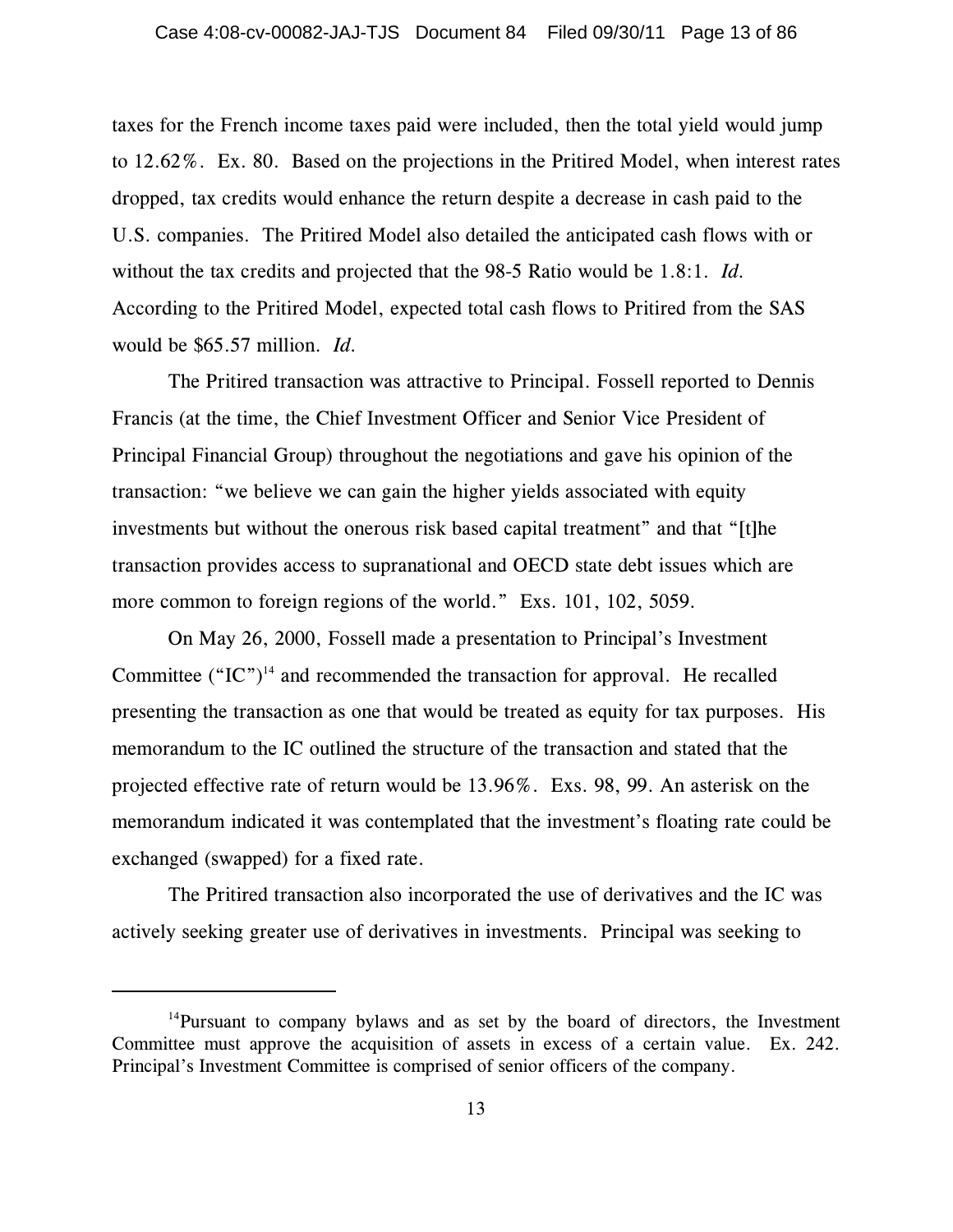"us[e] an increased amount of derivative contracts to manage investment duration." Ex. 217. In a memo dated June 19, 1998, detailed that "duration needs can be delivered through other means," such as through derivatives. Ex. 218. A derivative is a financial instrument whose characteristics and value depend upon an underlying security. Investors use derivatives to manage the risk associated with the underlying security, such as protecting against fluctuations in value.

The Court notes that it questioned Michael Gersie, Principal Financial Group's Chief Financial Officer, whether the IC sought to use tax benefits as an enhanced return. The question was not answered to the Court's satisfaction. Gersie responded that if tax benefits were included in the Pritired transaction, then the IC would have discussed whether there was a valid business purpose for the tax benefits/credits. When the Court observed that FTCs were not included on the memorandum deal sheets provided to the IC, Gersie explained that it was the IC's policy *not* to include FTCs on deal sheets. Exs. 98, 99. The deal sheets were important in the IC's decision-making, but did not have information such as return based on FTCs because the deal sheets were ultimately given to NAIC for rating purposes.

The IC approved Fossell's recommendation on May 26, 2000, and a revised memorandum was later prepared when the final numbers were slightly different from the approved memorandum. *Id.* Fossell testified that even though the interest rates had decreased from when the IC had approved the transaction to closing (6.79% to 6.76%), Fossell viewed the "investment as a floating rate investment so what's more critical there is that the spread margin that one can earn on an investment is still competitive with then current spreads of comparable risk securities." Further, that the spread would be "sufficient to support the spread margins required on the issuance of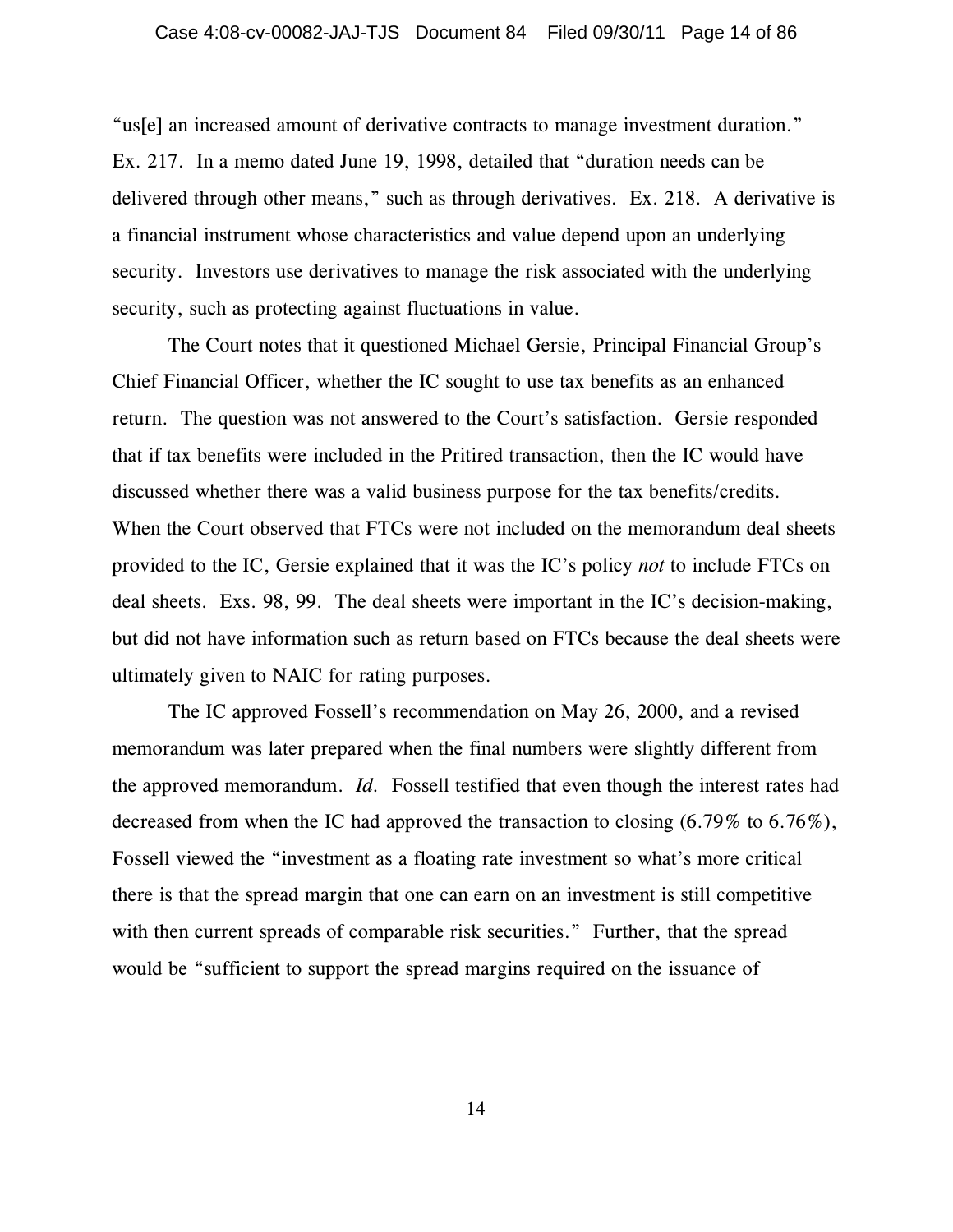guaranteed interest contract liabilities." Even if the LIBOR<sup>15</sup> interest rates decreased, the Pritired transaction was expected to return yields higher than market rates because of the returns tied to the FTCs.

The transaction between Principal, Citibank, Bred and Natexis that came to be known as Pritired finally closed on October 27, 2000, and consisted in all material respects of the following elements, which the Court explains in greater detail in the next section.

#### *C. Basic Structure and Performance of Pritired Transaction*

In this section, the Court first describes the basic structure of the Pritired transaction. Next, the Court explains the voting rights of the Class A and B Shares and the expected duration of the transaction. This is followed by a description of how the parties calculated the LIBOR interest rate for the Pritired Model and its projections. Next, the Court examines the various cash flows the transaction generated, including the important "PC Swaps." An analysis of the Pritired Model's projections explains how the transaction was expected to work. Finally, the Court broadly traces the actual performance of the Pritired transaction from after its closing on October 27, 2000, to when the transaction ended approximately five years later.

### 1. Basic Structure

The Pritired transaction consisted, at its core, of investments<sup>16</sup> by two U.S. Taxpayers and two French Banks into entities created by the French Banks. The entities the French Banks created, the SAS, issued securities to the French Banks and

 $15$ LIBOR is an acronym for London Inter-Bank Offered Rate, and is defined as "the interest rate at which major international banks in London lend to each other." LIBOR can be denominated in different currencies. Here, LIBOR is denominated in the Pritired Model in U.S. dollars. As a result, LIBOR and US\$ LIBOR are used interchangeably.

 $16$ <sup>16</sup>The word "investment" as used in this opinion is used to describe the placement of the \$300 million with SAS. It should not be read to mean equity or debt.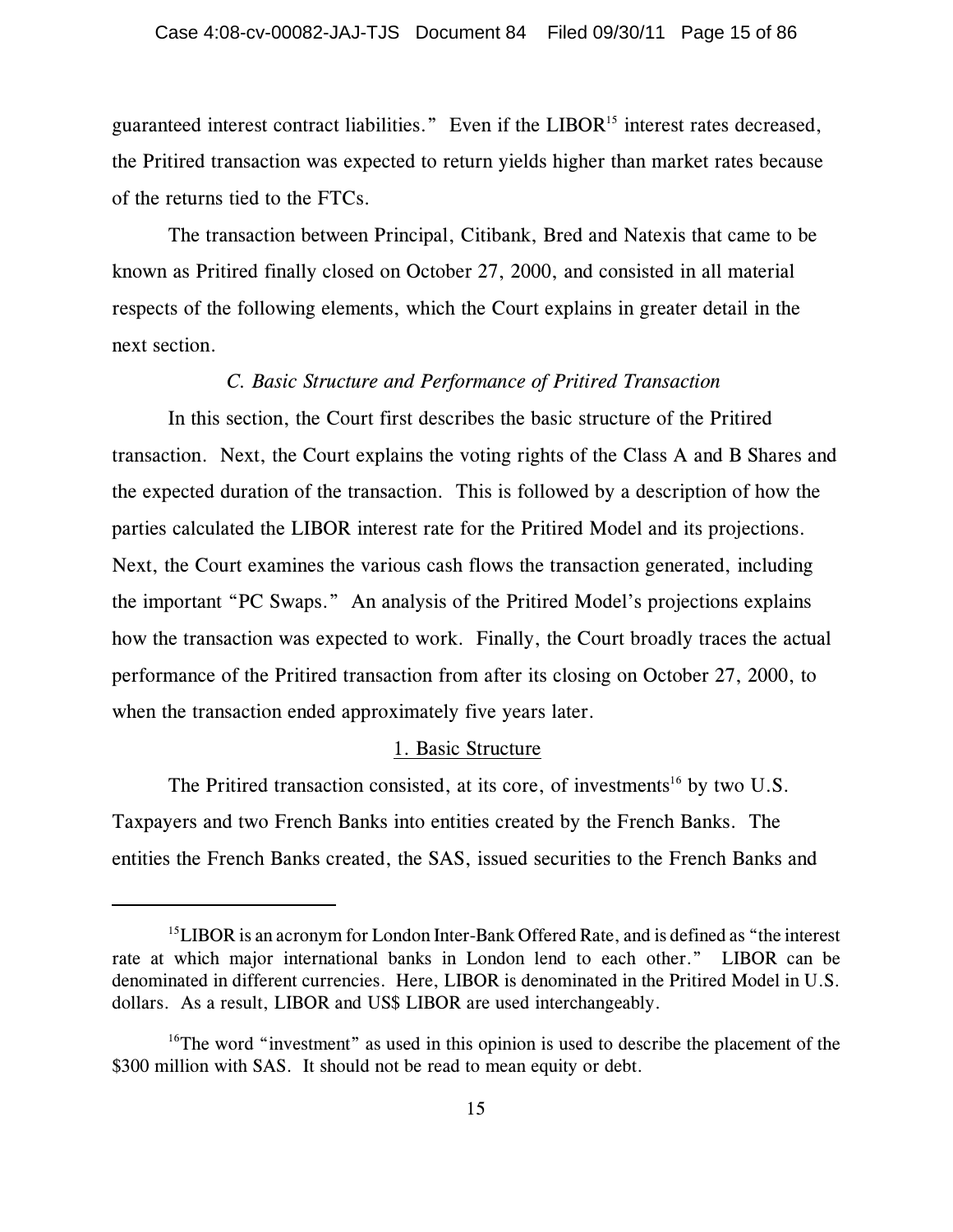

the U.S. Taxpayers. The diagram below explains the transaction:

*A. Pritired Funding* **–** First, the U.S. Taxpayers, Principal and Citibank, joined to form Pritired as a Delaware LLC in  $2000$ .<sup>17</sup> Pritired was a partnership and Principal and Citibank were its partners. According to the Subscription Agreement dated October 27, 2000, Principal and Citibank each contributed \$150 million to Pritired 1, for a total of \$300 million. Pritired's capital structure allocated \$285 million to "144A debt<sup>18</sup>" and \$15 million to equity. Ex. 248 at 4, 10. Principal received \$142.5 million back in a "144A" debt note, with the other \$7.5 million as an equity interest. Ex. 163. An internal memo characterized the \$142.5 million note as "fixed maturity on the GAAP balance sheet and as a preferred stock on the SAP balance sheet." Ex. 209. Pritired now had \$300 million to invest.

<sup>&</sup>lt;sup>17</sup>Pritired subsequently formed a wholly-owned subsidiary LLC, called Pritired 2. (Ex. 44) Pritired 1 was classified as a partnership for U.S. income tax purposes, while Pritired 2 was characterized as a disregarded entity for U.S. income tax purposes The Court refers to Pritired 1 and Pritired 2 as "Pritired." *See* Treas. Reg. § 301.7701-2(a).

<sup>&</sup>lt;sup>18</sup>The United States Securities and Exchange Commission uses the term "144A" to denote securities that may be issued to qualified institutional buyers without the requirement of a registration or prospectus. Principal is a qualified institutional buyer.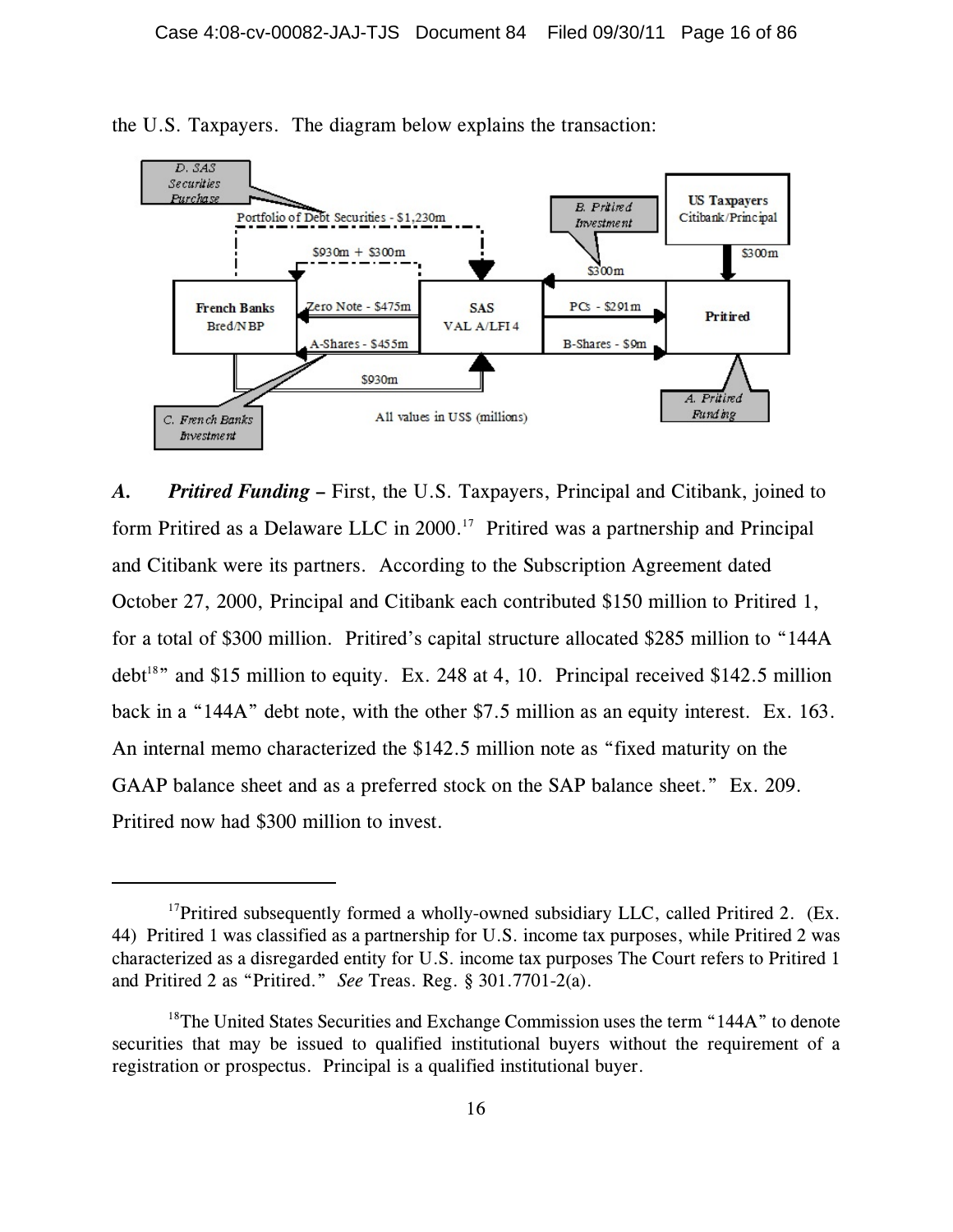*B. Pritired Investment* **–** Second, Pritired transferred the entire \$300 million to the SAS. Of the \$300 million transferred, SAS issued \$9 million of Class B shares to Pritired and \$291 million of  $PCs<sup>19</sup>$  to Pritired. Exs. 43, 43.1. Principal's share of each of these investments was \$4.5 million and \$145.5 million, respectively. The PCs carried a floating interest rate of 3-month US\$ LIBOR, plus a spread of 1%. The PCs were "stapled" to the B Shares, meaning that neither the PCs or the B Shares could be sold, redeemed, or liquidated without the other. Ex. 108 at art. 9.3. Pritired's return from the transaction consisted of the interest from the PCs and dividends from the B Shares.

*C.**French Banks Investment* **–** The SAS was the French version of a limited liability company. The creation of the SAS by the French Banks was, in many respects, similar to how the U.S. Taxpayers had created Pritired as a subsidiary. The SAS executed the French equivalent to U.S. LLC Operating Agreements on the day the transaction closed.<sup>20</sup> Exs. 43, 43.1. The SAS had no physical offices, no employees, and could not form any subsidiaries.<sup>21</sup>

 $19$ <sup>19</sup>The PCs were also referred to as Undated Subordinated Securities.

 $20$ <sup>20</sup>The SAS Agreements stipulated that the SAS were incorporated in France and subject to the French corporate income tax. Exs. 43, 43.1 at art. 1.1. The terms of the SAS Agreements provided that the earnings of the SAS would be its taxable income for French income tax purposes before any deductions for accrued French corporate income taxes or deductions for interest under the PCs. *Id.* at art. 3(b). The SAS Agreements also provided for a "qualified income offset" within the meaning of Treasury Regulation § 1.704-1(b)(2)(ii)(d)(6). *Id.* at art. 3(d)(iii). The French income taxes were defined as a non-deductible expenditure that were required to be charged against and paid out of the earnings allocated to the PC holder. In addition, any French income taxes in excess of the earnings allocated to the PC holder were charged against earnings allocated to the PC holder for prior years and were required to be repaid by the PC holder in cash. This clause was referred to as the "clawback" provision. *Id.* at art. 3(c).

<sup>&</sup>lt;sup>21</sup>The SAS filed an election to be classified as a partnership for U.S. income tax purposes. Treas. Reg. § 301.7701-3, or the "check-the-box regulations," permits business entities to elect how they will be classified for U.S. income tax purposes. For example, under these regulations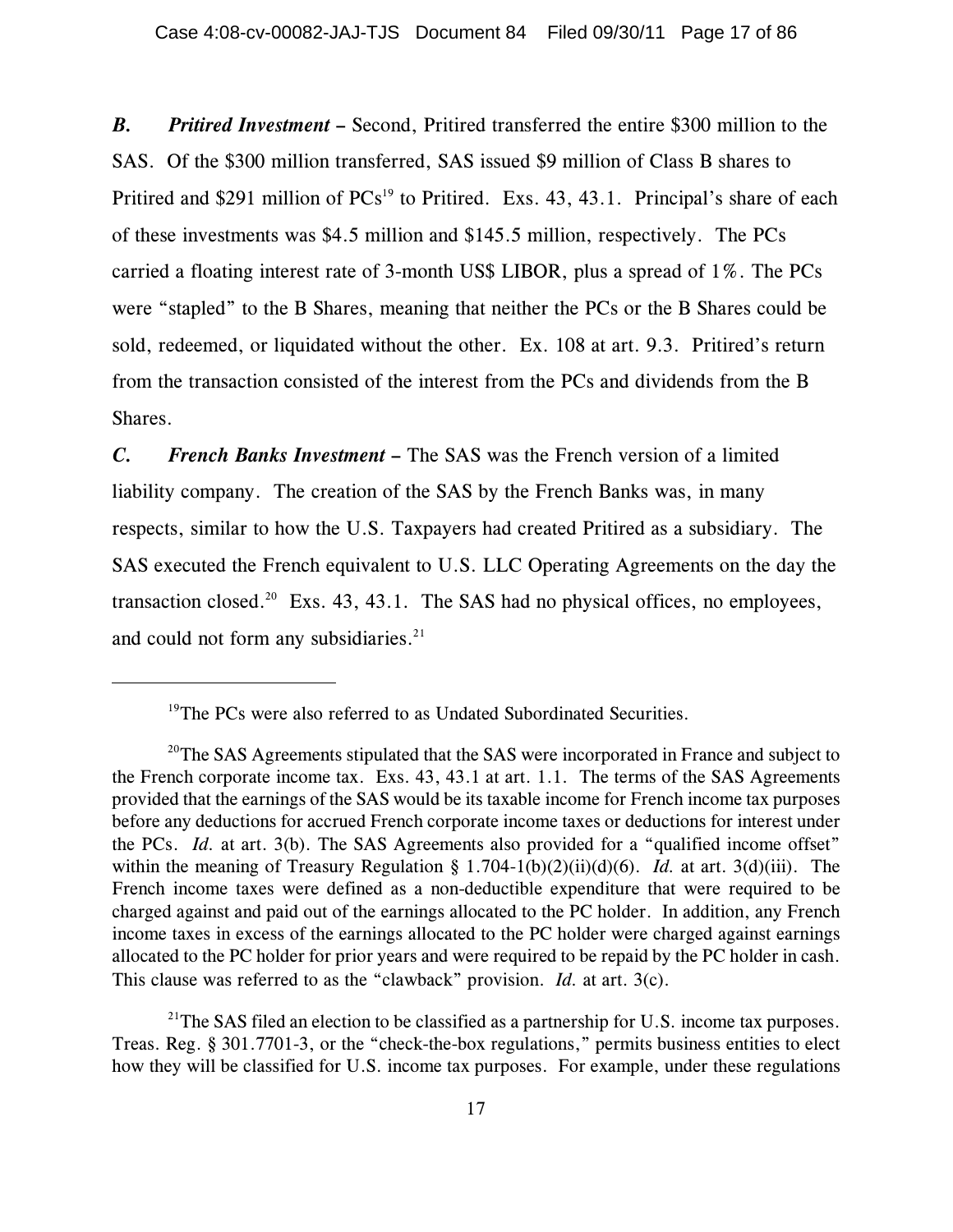The French Banks then funded the SAS. In exchange for \$930 million provided by the French Banks, SAS issued to the French Banks \$475 million in 1% Convertible Notes (Citibank referred to these as "Zeros" and the Court will also use this term) and \$455 million in Class A Shares (common stock). Exs. 45, 46. From these investments, the French Banks' rate of return on the transaction included the 1% on the Zeros and also dividends from the A Shares.

*D. SAS Securities Purchase* **–** When stripped of its superficial complexity, the Pritired transaction simply provided \$300 million of new funds to the French Banks. When added to the \$930 million from the French Banks, SAS had \$1.23 billion.

SAS used this to assume an existing portfolio of high quality debt securities from the French Banks, as well as other securities for which the French Banks were counterparties. SAS was to have purchased the majority of these securities outright from the French Banks, and also approximately \$368 million of securities pursuant to sale and repurchase agreements ("repos"). Under these repo agreements, the French Banks transferred a portfolio of securities to SAS, and agreed to repurchase the transferred securities for their original purchase price after a fixed period. Because of the set repurchase price at the end of the fixed period, the French Banks would recoup 100% of its investment from the SAS. Principal wanted little to no credit exposure from the French Banks, while still having access to a "high quality portfolio with little risk." *See also* Ex. 5045 ("We have been clear since last spring that we will take NO risk to BRED/NATEXIS.")

The French Banks also provided interest rate floors to SAS which guaranteed a minimum level of income to SAS even if LIBOR rates dropped. The floors benefitted

an eligible corporation may elect to be treated as a flow-through entity, such as a partnership, for tax purposes. These regulations also apply to foreign eligible entities, such as a French *société par actions simplifiée*. The SAS both elected to be treated as flow-through entities.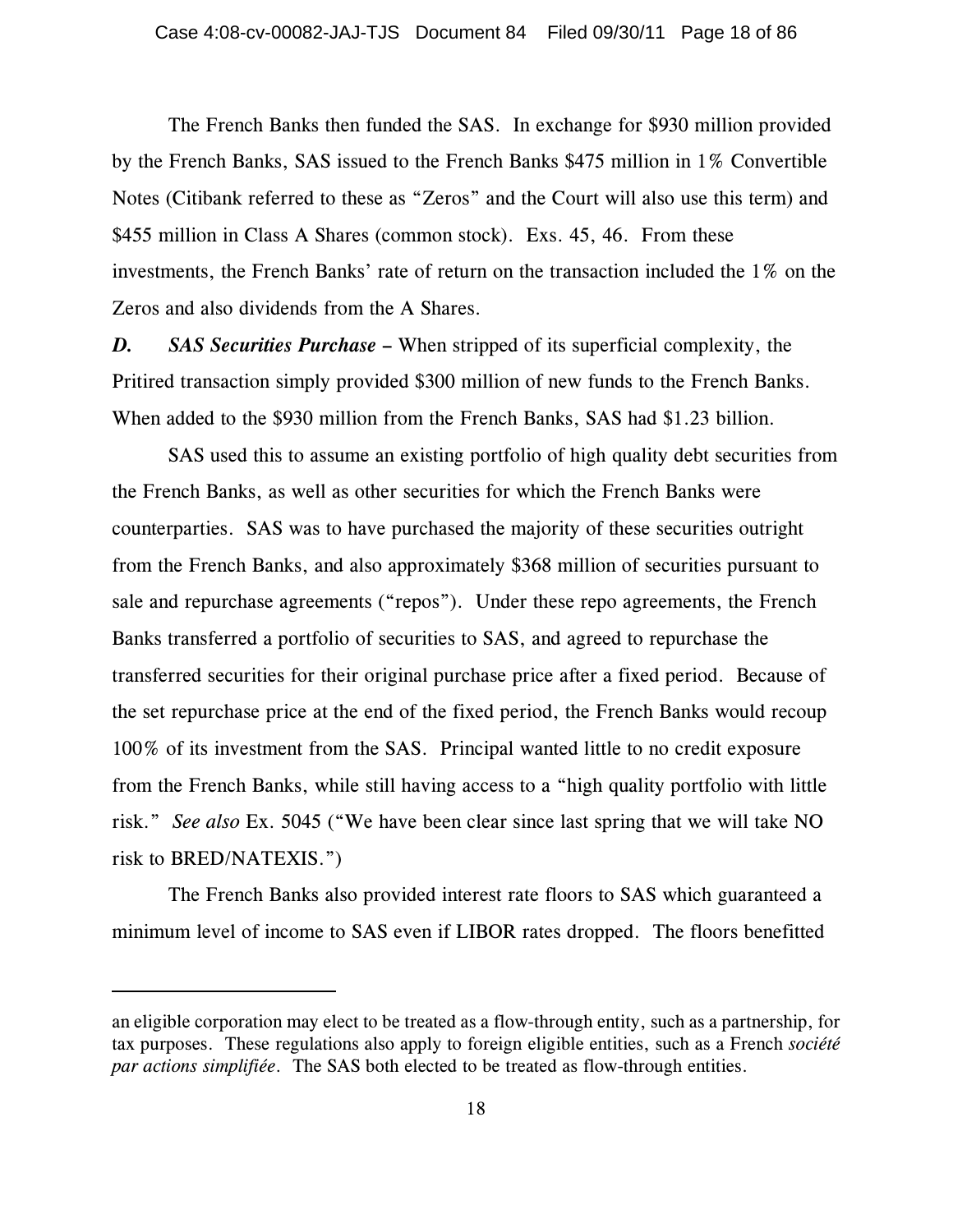the French Banks by increasing the income of SAS, which in turn reduced the SAS payments to Pritired under the PC Swap (to be explained *infra*). Because the SAS were pass-through entities, the banks would not care if income were earned by the SAS or the banks themselves. However, income to the SAS was important to Pritired because it generated the tax credits that were valuable to Pritired and therefore Principal.

The French Banks themselves held the SAS portfolio for consolidated accounting and tax reporting purposes. They also managed the portfolio for SAS, but complied with very strict investment limitations and operations were designed to minimize risk of any loss to capital. $^{22}$ 

# *2. Voting Rights and Expected Duration of the Pritired Transaction*

The Bylaws of the SAS set forth the voting rights and expected duration of the Pritired transaction. At the beginning of the Pritired transaction, October 27, 2000, the A Shares had 98% of the voting rights of SAS, while the B Shares had 2% of the voting rights. Ex. 108 at art. 10.2. Prior to March 31, 2006, the A Shares could only be transferred to Pritired, as holder of the B Shares. *Id.* at art. 9.2. The A Shares had a 99% interest in the "distributable profit" (or residual income) of SAS, while the B Shares had a 1% interest in the "distributable profit." *Id.* at art. 18. Also, for as long as any of the PCs were outstanding, the B Shares could only be "transferred together

<sup>&</sup>lt;sup>22</sup>Some of the restrictions included the following: (1) at least 90% of the assets in the portfolio were required to at all times be rated AA or higher, with the other 10% rated A or higher, Ex. 108 at annex 1  $\P$  1(b), 1(c), 5; (2) if any asset was downgraded below the ratings required, it had to be replaced within two weeks, *id.* ¶ 3(a); (3) the average gross yield on the investments could be no less than the annualized rate of 3-month US\$ LIBOR, *id.* ¶ 5(f); (4) no instruments or securities could represent more than 5% of the entire portfolio, *id.* ¶ 1(g); (5) no investment could generate US source income or be "reasonably considered as likely to generate US source income," *id.*  $\lceil 3(b) \rceil$ ; and (6) the portfolio could only consist of obligations issued or guaranteed by an issuer incorporated in or a member of the Organization for Economic Cooperation and Development ("OECD") or a recognized "supranational" organization such as the World Bank, the Asian Development Bank, or the European Investment Bank. *Id.* ¶ 4(f).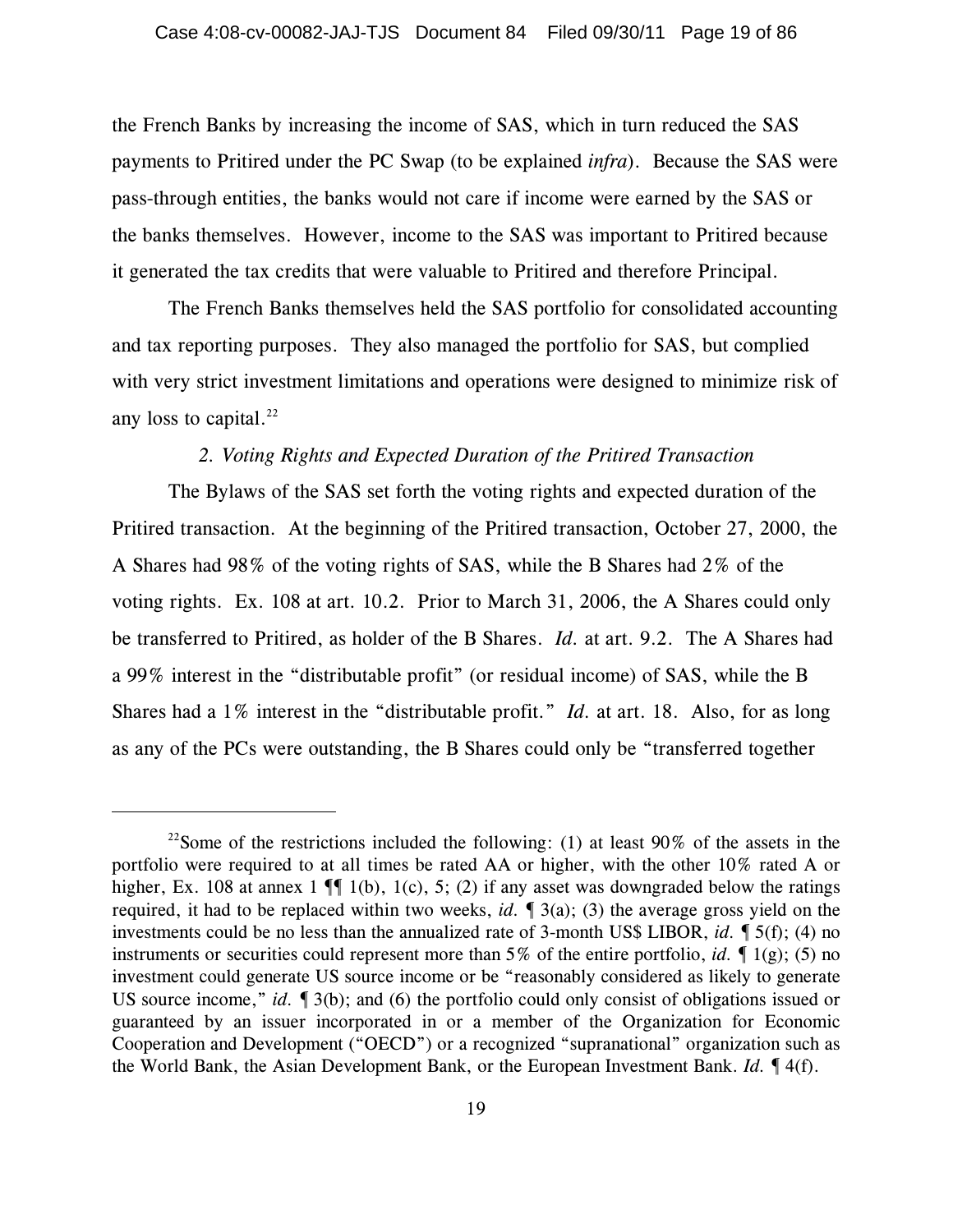with an amount of [PCs] stapled to them." *Id.* at art. 9.3.

Before December 31, 2005, the SAS could only be liquidated by a unanimous vote of the shareholders. *Id.* at art. 20. On or after December 31, 2005, SAS could be liquidated, or the entire Pritired transaction unwound, by a simple majority vote of shares. *Id.* If the transaction did not unwind by December 31, 2005, the voting rights of the A Shares automatically fell to 50.1%, while the voting rights of the B Shares automatically increased to 49.9%. *Id.* at art. 10.2. The B Shares also gained the unrestricted right to buy .2% voting control from the A Shares, thus increasing the voting rights of the B Shares to  $50.1\%$ .<sup>23</sup>

The Court finds that the provisions for change in voting rights reveals that the parties planned and expected the duration of the Pritired transaction to be five years. The internal approvals by Citibank, Principal, and the French Banks all suggested that the French Banks would unwind the transaction by the end of 2005. The change in voting rights on December 31, 2005, increasing the B Shares to 49.9% with the unrestricted right to buy .2% of voting control from the A Shares, also provided a measure for Pritired to force the transaction to unwind. With voting control, Pritired could end the transaction, liquidate SAS, and repay the PCs and B Shares.

Rovani testified that the French Banks had incentive to wind up the transaction because a loss in voting control would be "expensive" as "Pritired had the possibility of taking control of the French companies." Internal documents at Bred reinforced that the change in voting control "will maintain Bred's incentive to call the [PCs] and the Class B shares at the end of year 5." Ex. 5007.1.

The transaction's duration was virtually guaranteed to be five years. When the

 $23$ The change in voting control, or end of the transaction, was originally set to take place on September 30, 2005. However, because the end of the French accounting year is on December 31, 2005, the parties agreed to end the Pritired transaction on December 31, 2005.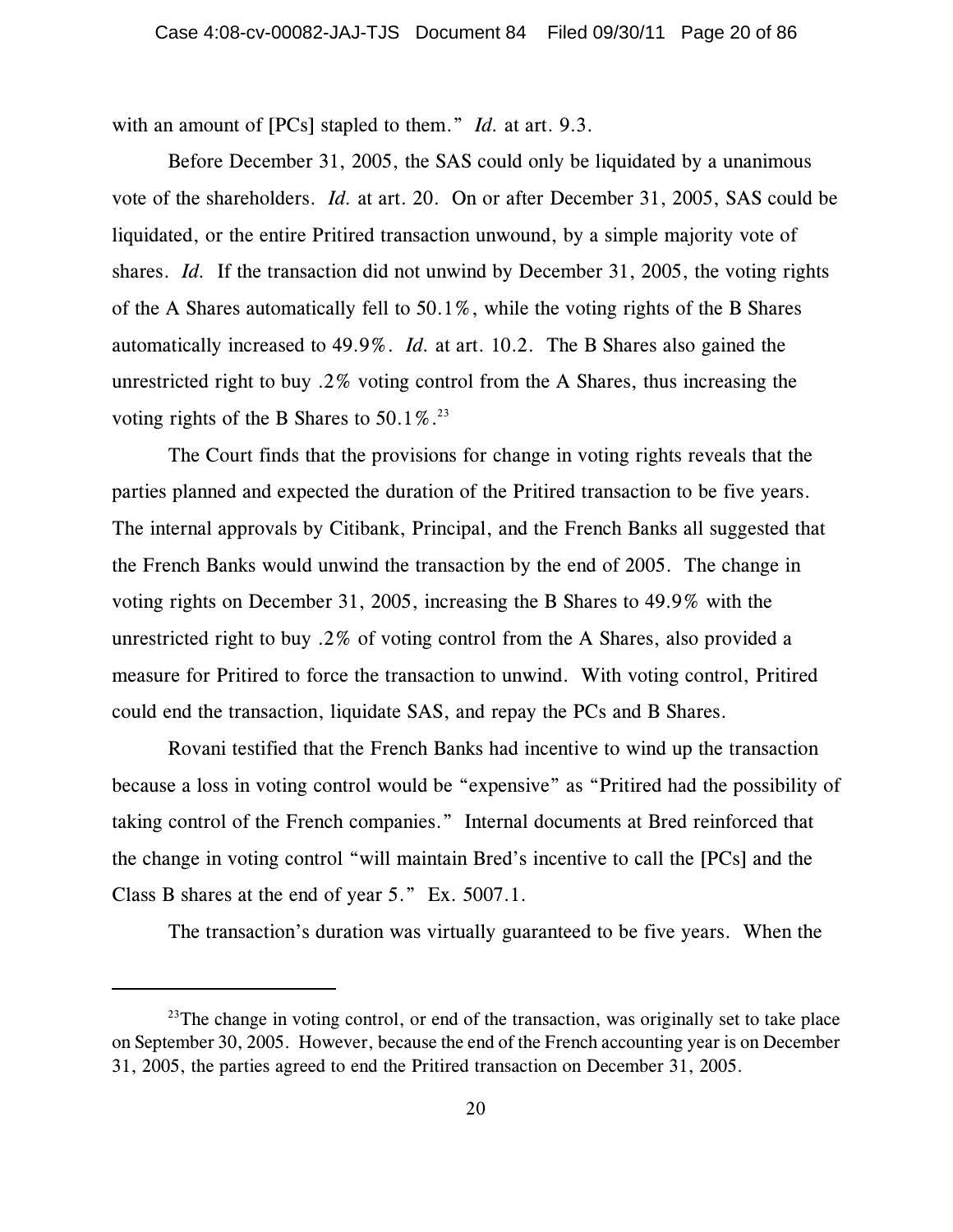transaction closed on October 27, 2000, Rovani sent an email congratulating the participating parties on their work in creating the transaction with an "anticipated tenor of five years." Ex. 83. Minton, Fossell, and Francis testified that, for asset-liability matching purposes, the Pritired transaction was presumed to unwind after five years. Fossell's memorandum to the IC highlighted that the average life of the transaction would be 5 years, with a duration of  $3.55$  years.<sup>24</sup> Ex. 98, 99. When the transaction closed, Fossell also stated in an email that the transaction "has a put/call between December 31, 2005 and March 31, 2006 to create an effective maturity of 5.2 years." Ex. 5037. Memoranda from Fossell on June 19, 2000, and October 4, 2000, corroborate that the transaction was expected to have a "5-year holding period." Exs. 5043, 5044. Internal documents at the SAS also reinforced a 5-year expected duration. Exs. 5006, 5011.

#### 3. Calculation of Interest Rate

The Pritired Model forecasted the LIBOR interest rate for the life of the transaction. Rovani testified that the Pritired Model assumed the French corporate tax rate would stay steady and that the LIBOR interest rate would stay at  $6.79\%$ .<sup>25</sup> Ex. 80.

Although the transaction assumed LIBOR would stay around 6.79%, the actual interest rate for the transaction would "reset" every three months. This means, that although 6.79% was projected for the life of the transaction, the actual LIBOR interest

<sup>&</sup>lt;sup>24</sup> Fossell clarified that the "duration" of 3.55 years in Exhibits 98 and 99 was a "financial" formula . . . that take into account the timing and amount of cash flows over the horizon of an investment. Average life is a concept that takes into account just the return of principal on an investment."

<sup>&</sup>lt;sup>25</sup>Rovani testified that the Pritired Model incorporated a LIBOR interest rate of 6.79% on October 20, 2000. Ex. 80. An email circulated on October 25, 2000, contained updated Bloomberg rates, projecting LIBOR at 6.76%. Ex. 90.1. On the day of closing, October 27, 2000, Rovani prepared a forecast summary sheet. Ex. 82. Some of the values had slightly changed since the preparation of the Pritired Model on October 20, 2000.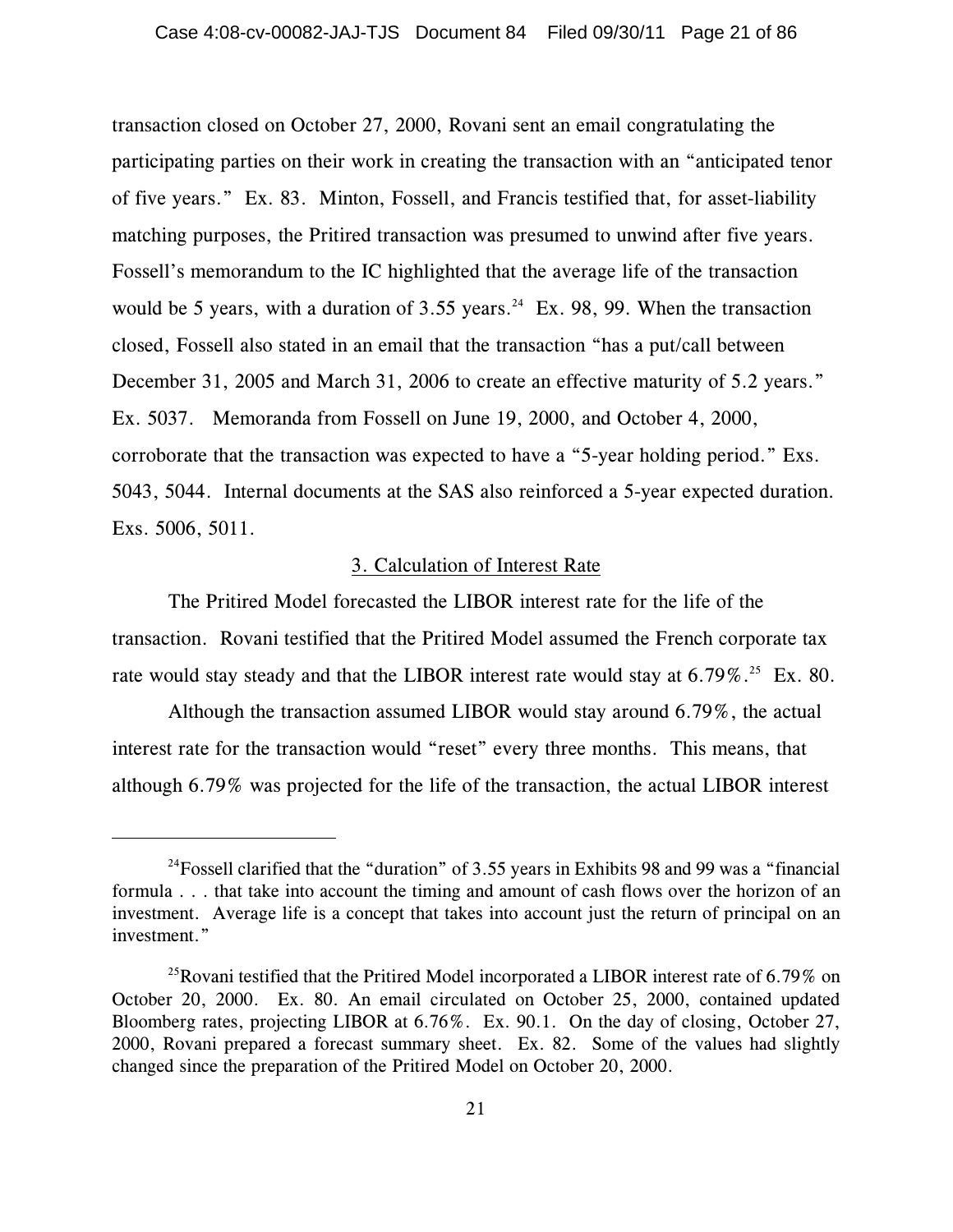rate used for the transaction would change once every three months.

#### 4. Cash Flows, PC Swaps, and B Share Swaps

Each of the four obligations issued by SAS carried a corresponding right to payment from SAS. The Zeros had the highest priority, followed by the PCs, A Shares, and B Shares. The French Banks held the Zeros (convertible notes) for their total face amount of US\$ 475 million. The Zeros paid 1% interest per annum and at redemption, the French Banks had the "option to request redemption either in cash (for 110% of the face amount) or in new voting Class-A shares of the SAS (with an implied value on day 0 equal to the face amount." Exs. 5006, 5019. The SAS had a continuing obligation to pay 1% per year on the Zeros, or roughly \$4.75 million, with the remaining obligations accruing and payable on maturity, either in the form of cash or in A Shares.

The PCs were next in priority and "senior only to the Class-A and Class-B shares, subordinated to the Zero-Coupon Convertible Note." Ex. 5019. Some of the relevant Terms and Conditions of the PCs included the following: (1) the amount payable each year to Pritired, or interest, was calculated using a floating rate of 3 month LIBOR plus a margin of  $1\%$ , Ex. 47  $\P$  $\P$  $4.1.3$ , 4.1.4; (2) the PCs were subordinate to the claims of senior creditors (the claims of Bred and Natexis on the Convertible Notes), *id.* ¶ 3; (3) the SAS issuer had to pay the annual amount due each year on the PCs if the SAS had paid a dividend on the A or B Shares in the previous year, and if the SAS failed to pay a dividend on the A or B Shares, then the SAS could defer payment on the PCs, *id.* ¶¶ 3.3, 4.3.2, 4.7; (4) the PCs could only be redeemed by the SAS upon liquidation, with the consent of the holder, or if any interpretation of or change in law made it illegal for the SAS to carry out its obligations under the PCs, *id.*  $\llbracket 5.1$ ; and (5) the PCs could only be transferred in units comprised of 32 B Shares for each \$145,500 face amount of PCs. *Id.* ¶ 2.7.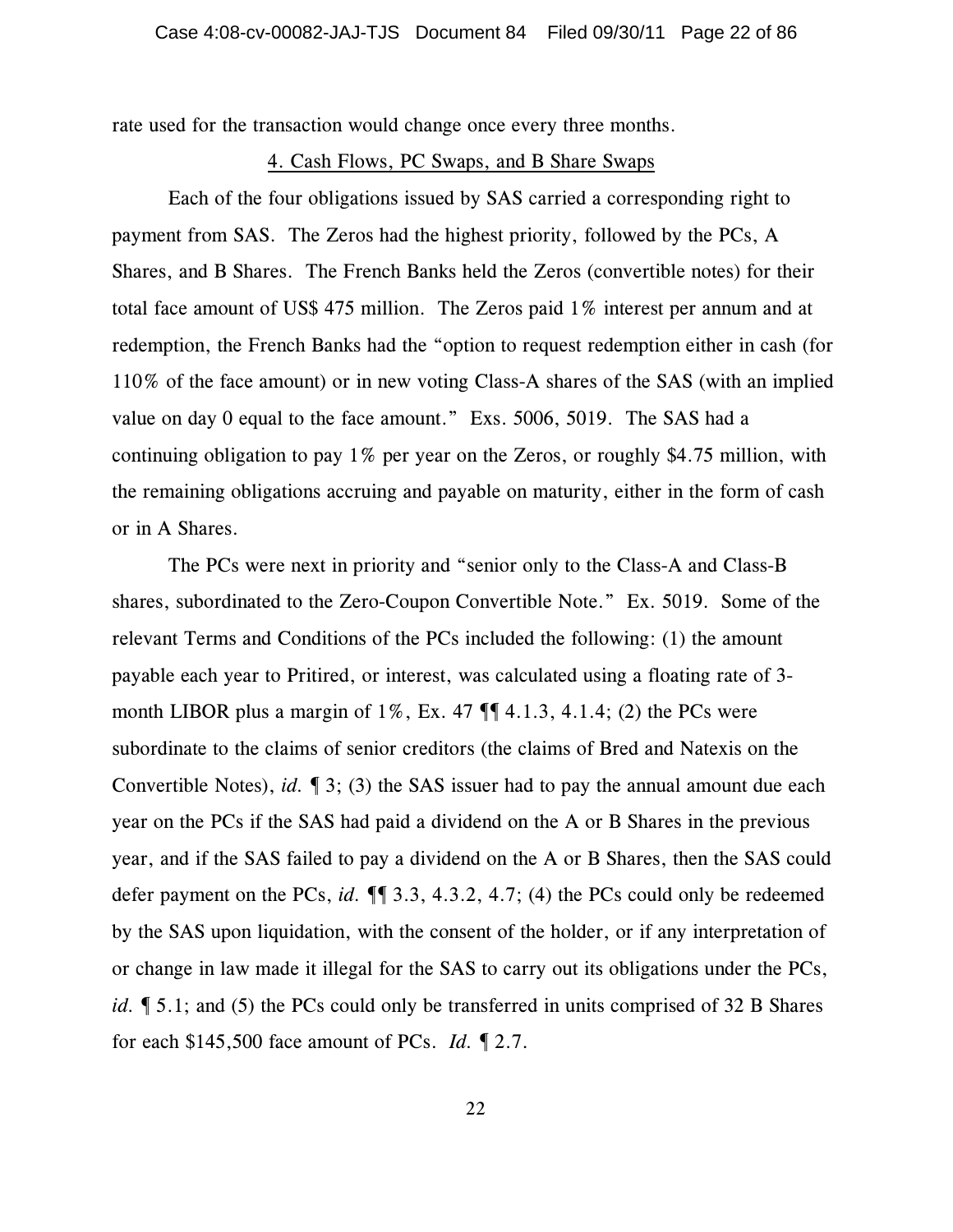Last in priority for liquidation and receiving cash flows were the A Shares and the B Shares, each of which, in liquidation, ranked equally in proportion to their positive capital accounts. As explained previously, the A Shares were allocated 99% of the residual income from the portfolio of debt securities, but the Class A shareholders (French Banks) had discretion to make "special allocations" of residual income. In effect, throughout the transaction, the French Banks could allocate all of the residual income to themselves, and none to the holders of the B Shares (U.S. Taxpayers).

Along with the PCs, however, Pritired and SAS executed a "PC Swap." Exs. 52, 5009. A swap is the exchange of streams of payments over time according to specified terms. A common type is an interest rate swap, when one party agrees to exchange an adjustable interest rate in return for a fixed interest rate from another party.<sup>26</sup> The PC Swap, in this case, changed the formula for determining the money that Pritired received from SAS.

Here, SAS was contractually obligated to make yearly payments of 3-month LIBOR plus a spread of 1%. In the same transaction, the PC Swap exchanged a Pay Leg for a Receive Leg in which both Legs of the PC Swap were a function of floating interest rates, but generated different streams of cash flows. In the Receive Leg of the PC Swap, Pritired paid and SAS received LIBOR plus a spread of 1%; this was the identical amount that SAS owed to Pritired on the PCs. In the Pay Leg of the PC Swap, SAS paid and Pritired received a payment flow based upon two components: (1) LIBOR plus an agreed upon spread (4.955% as to LFI 4 and 4.875% as to VAL A); minus (2) the French tax attributed to each SAS. Exs. 91, 92. Because the amounts due on the PCs equaled the amounts due on the Receive Leg of the PC Swap, Pritired

<sup>&</sup>lt;sup>26</sup>For example, Party *A* and Party *B* each own \$100 million investments. Party *A* is paid in Euros and Party *B* is paid in dollars. If *B* prefers Euros and *A* prefers dollars, they can swap income streams. Swaps can work with any number of other variables such as fixed versus variable interest rates.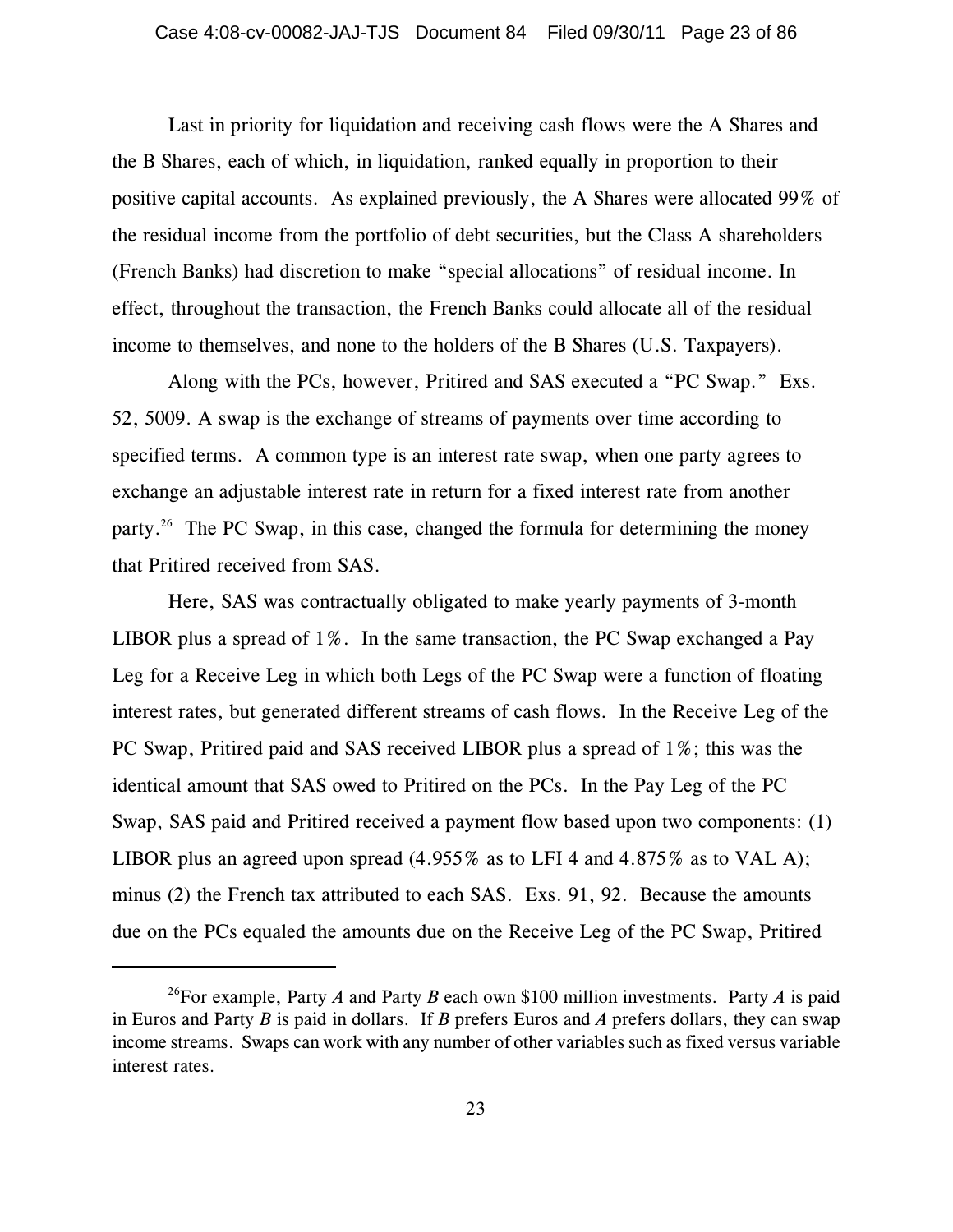and SAS would net these identical cash flows. These payments canceled each other out. As a result, SAS was only required to pay the amounts due on the Pay Leg of the PC Swap, or LIBOR plus the spread, minus the French taxes attributable to the SAS. The French taxes were based on the notional amount of the bond investment, or the total \$1.23 billion portfolio. In essence, the parties simply traded LIBOR plus 1% for LIBOR plus about 5%, less the French taxes.



Rovani testified that the PC Swap was a hybrid instrument and the objective of the PC Swap was to make a debt-like return of LIBOR plus one percent look like an after-tax equity-like return. Principal was very concerned as to whether the PC Swap had a legitimate business purpose. Lettow articulated in an email to Buckens on June 13, 2000, that

> Lillian Chen, V.P. Corporate Tax, has requested that we identify/articulate the business purpose for the allocation of French taxes to the perpetual certificateholders. Her question concerns why the perpetual certificateholders (i.e. SPV 2) would agree to swap a return of LIBOR plus 100 for a return of LIBOR plus the SAS Spread minus the French Tax Amount. This is an excellent point in that even if the structure holds up otherwise, the allocation of taxes could still be challenged on the basis that there is no business purpose for the perpetual certificateholders to be allocated the entire tax burden.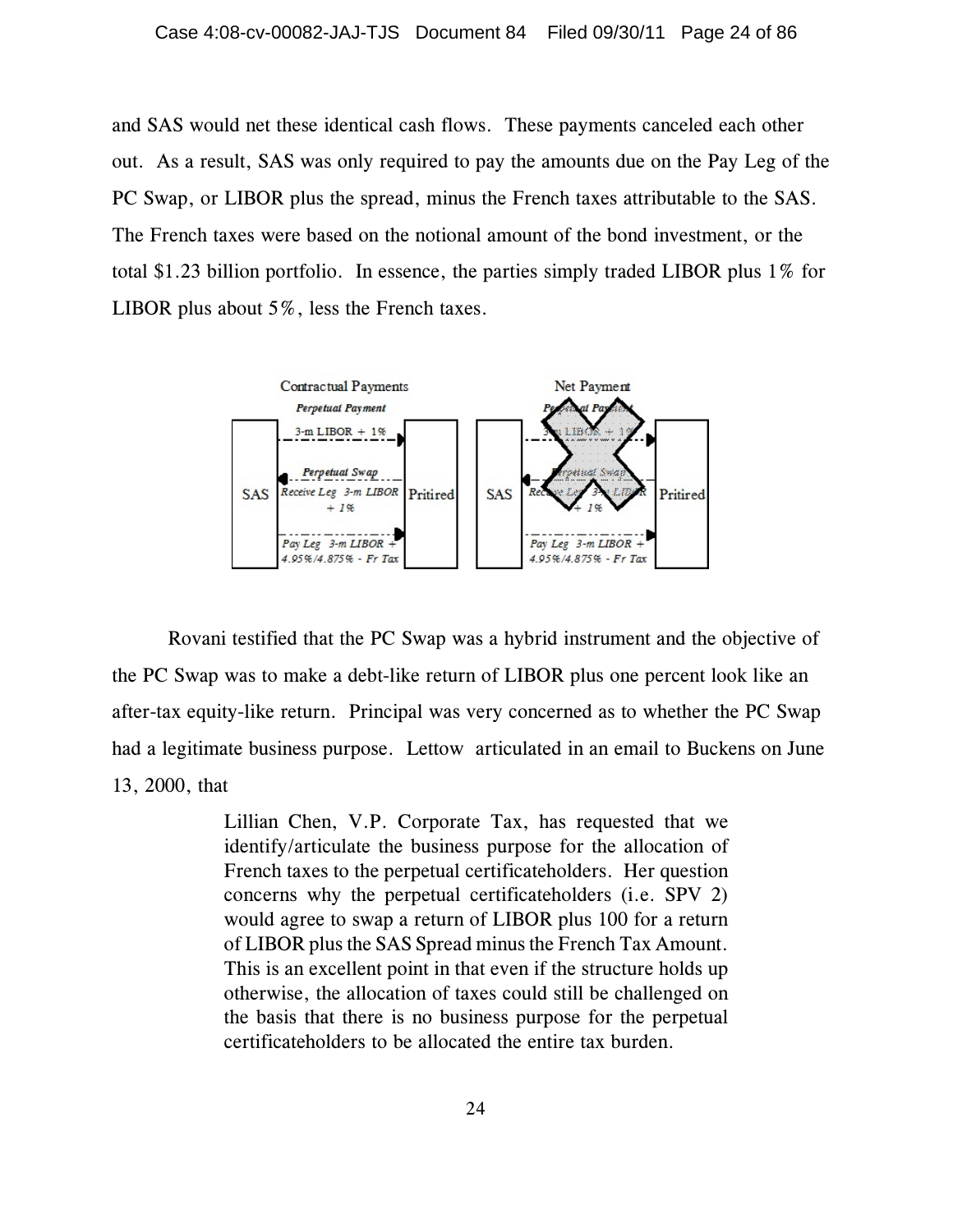Ex. 5111. The PC Swap was approved despite this internal concern about the business purpose of the PC Swap.

Lettow also testified that the SAS was responsible for the Pay Leg, but "if the French tax amount that was allocated under this agreement exceeded the . . . floating amounts, the amount [paid] would be zero." If the Pay Leg resulted in a negative amount, this scenario was termed a "clawback," as Rovani explained in some detail:

> [A clawback is] the situation in which there were more taxes paid by the companies than – that was a LIBOR plus spread amount in the PC Swap formula and so the question was how . . . this additional amount of taxes allocated and what the legal documentation said is that this additional amount of taxes for the current year had to be allocated to the PC Swap for the previous years . . . The effect was to increase the amount of taxes which were used in the LIBOR plus spread minus taxes paid calculation therefore [to] retroactively calculate an amount, a net amount to be paid by [the SAS] to Pritired of zero . . . The amount of the clawback is going to be equal to the amount of cash which was received on the PC Swap and which will have to be repaid.

A clawback occurrence impacted the amounts the investors received when the transaction unwound. Principal, for example, would receive "\$150 million less the amount of cash they had received as distributions under the Perpetual Certificates" for years when the PC Swap resulted in a positive net payment to Pritired. Rovani testified that the Pritired Model did not show the clawback because the Model assumed that there would be a yearly cash payment on the PC Swaps and that "LIBOR plus spread would be higher than the amount of taxes allocated."

The impact of the PC Swap was to improve the value of the Pritired transaction for the French Banks. Rovani explained that if the French tax rate increased (although it was projected in the Pritired Model to stay constant), then the French Banks would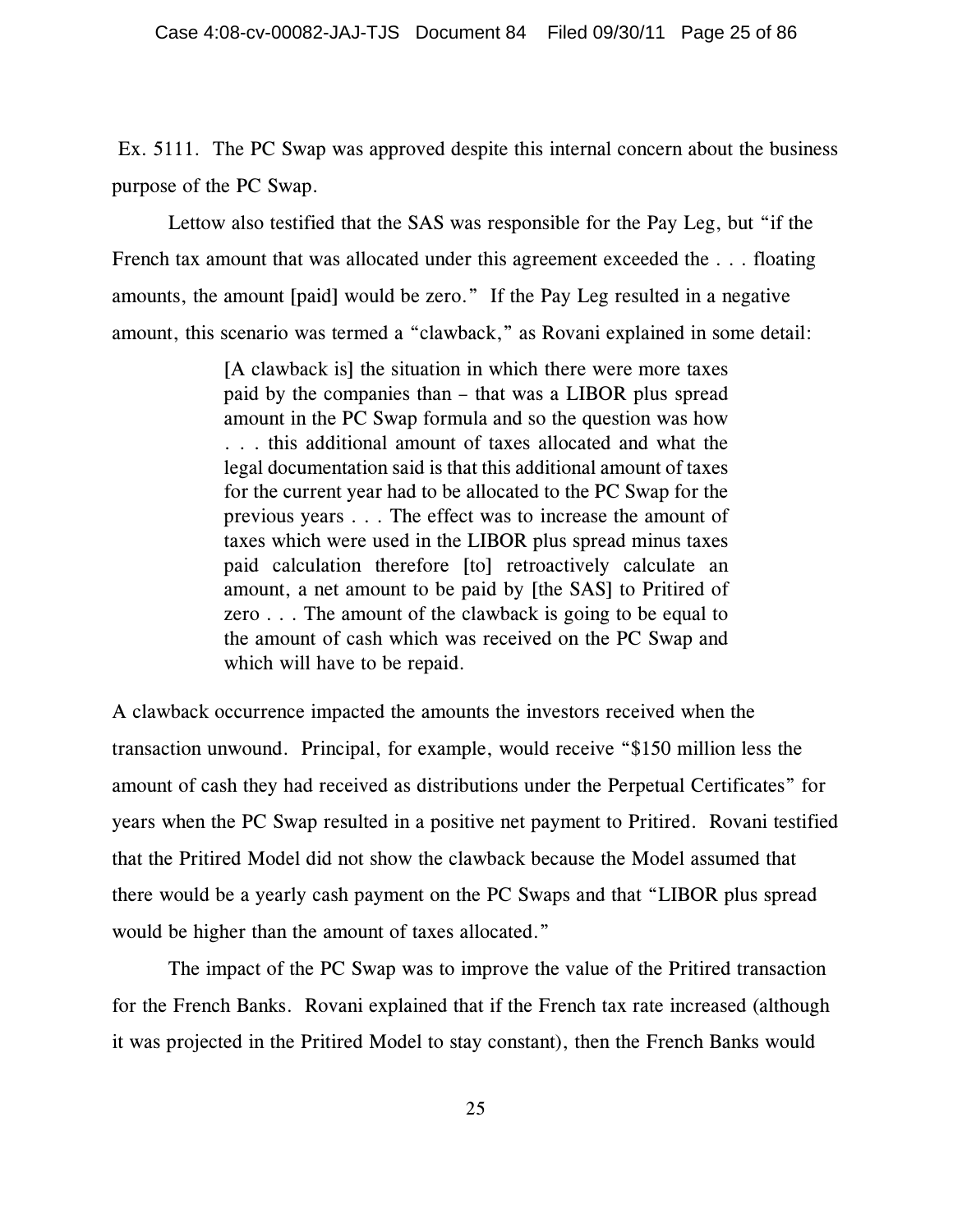pay more taxes, but less cash on the "PCs and PC Swap which was favorable to the French Bank." In fact, Rovani testified that there were no amounts to pay on the PC Swaps in 2002, 2003, 2004, and 2005, because "the amount of taxes was equal or higher than the amount calculated in the LIBOR plus spread." However, if the French tax rates decreased, the French Banks would pay more cash on the PCs and PC Swap. Through the PC Swap, Pritired was also able to claim credit for substantially all of the French taxes owed on the income of SAS.

At no point during the negotiation of the transaction did Citibank or Principal articulate a business purpose for entering into the PC Swaps. Lettow testified that because the transaction was approved by the Investment Committee, the committee must have been "satisfied that it had business purpose and economic substance." But no one explained what this business purpose and economic substance was thought to be. Rovani did not explain the purpose of the PC Swaps, other than to shift the French tax obligations to Pritired to create an equity-like return. Indeed, the only perceived purpose for entering into the PC Swaps was to generate foreign tax credits by the deemed transfer of the French tax obligations to Pritired. The Court finds that Principal did not sufficiently articulate a business purpose for the PC Swaps. The Court can identify no other non-tax business purpose for the PC Swaps arrangement, other than to make the cash flows from the PCs appear more equity-like.

Along with the PC Swaps, the parties engaged in a B Share Swap. Exs. 51, 5010. This transaction was much simpler, as Rovani explained:

> The B Share swaps relate to the B Shares which were the common shares issued by [SAS] and described by [Pritired]. This transaction was a dollar denominated transaction; but because the French entities are in France, they have to issue capital in euros so in order not to have exposure to euros, we put in place a B Share swap so to transform the euro denominated B Shares into effectively dollar denominated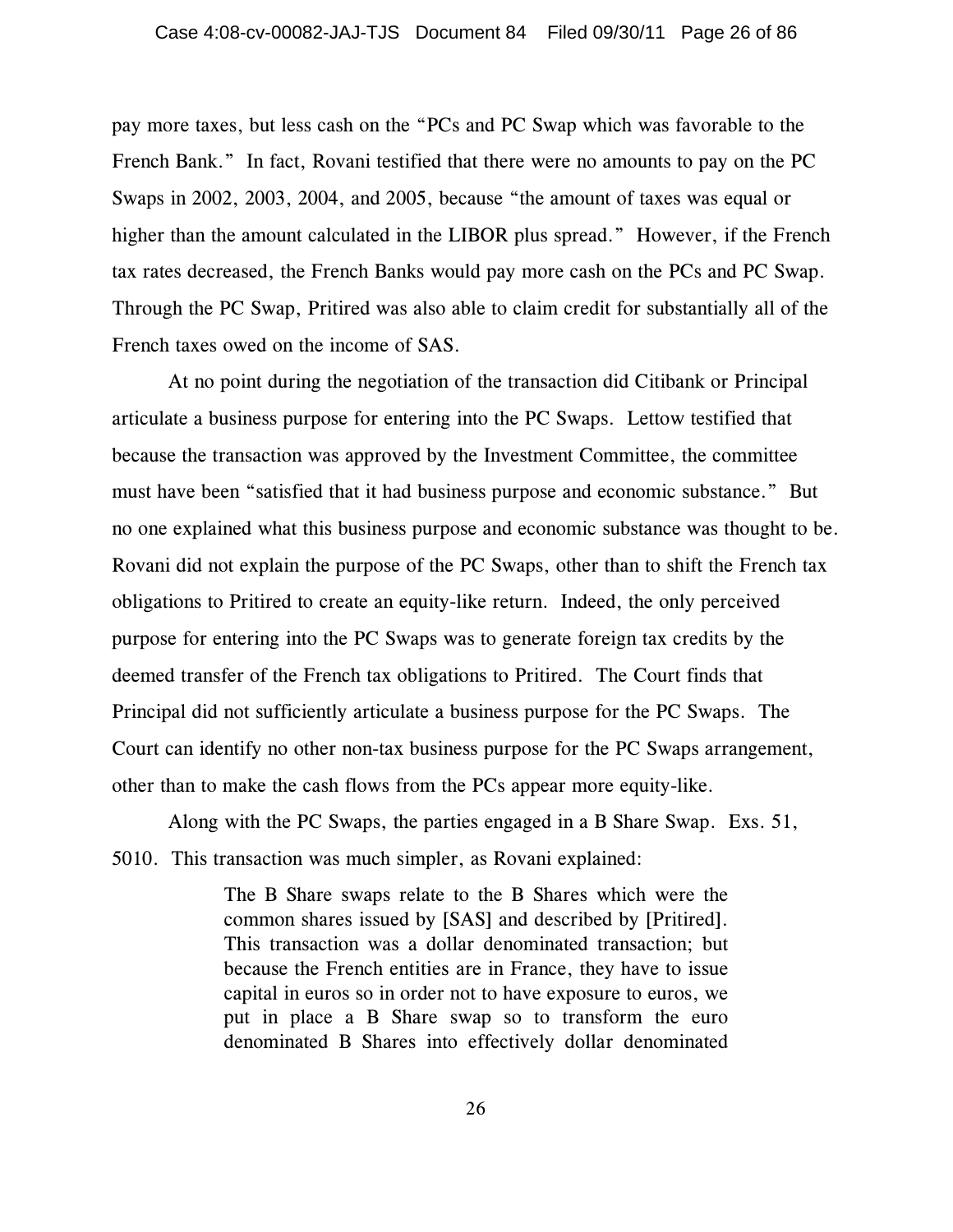#### shares.

In essence, the B Share Swap merely exchanged the euro denominated cash flows to dollar denominated cash flows. Also, Fossell testified that for foreign currency transactions, it was common for Principal to swap the currency to a fixed-rate equivalent.

Another component of the Pritired transaction's cash flows were the interest rate floors. The interest rate floors were contracts between each French bank and its respective subsidiary; the floors were set at  $6.80\%^{27}$  and the SAS "paid" a premium to the French Banks for the floors.<sup>28</sup> Exs. 80, 5106. The floors operated as an insurance policy for the SAS in the event LIBOR interest rates declined below 6.80%. These floors were not required by Pritired or the U.S. Taxpayers and did not require the consent of any of the U.S. parties. Rovani testified that "if the [interest] rates drop below the reference rate [the subsidiary] will receive a payment equal to the difference between the actual rate and the reference rate in the contract and that is done in exchange for a premium." The Pritired Model did not project that the rates would be at levels which would require payments on the floors.

# *5. Pritired Model Projections*

The Pritired Model developed by Rovani was crucially important in the parties' discussion, negotiation, and eventual decision to invest in the Pritired transaction.

<sup>&</sup>lt;sup>27</sup>There is some discrepancy between the testimony and Ex. 5106. Rovani testified that the interest rate floor was set at 6.80%, which is corroborated by the Pritired Model. Ex. 80. However, it appears that at least one SAS, VAL A, set the interest rate floor at 6.76%. Ex. 5106. Regardless, the takeaway from the interest rate floors is that if the interest rate ever declined below the floor, the contract would pay the difference. For example, if LIBOR declined to 6.75%, the French Banks would pay to SAS the difference between 6.80% and 6.75%, or .05%.

 $28$ Remembering, of course, that the SAS and the French Banks were one for all practical purposes.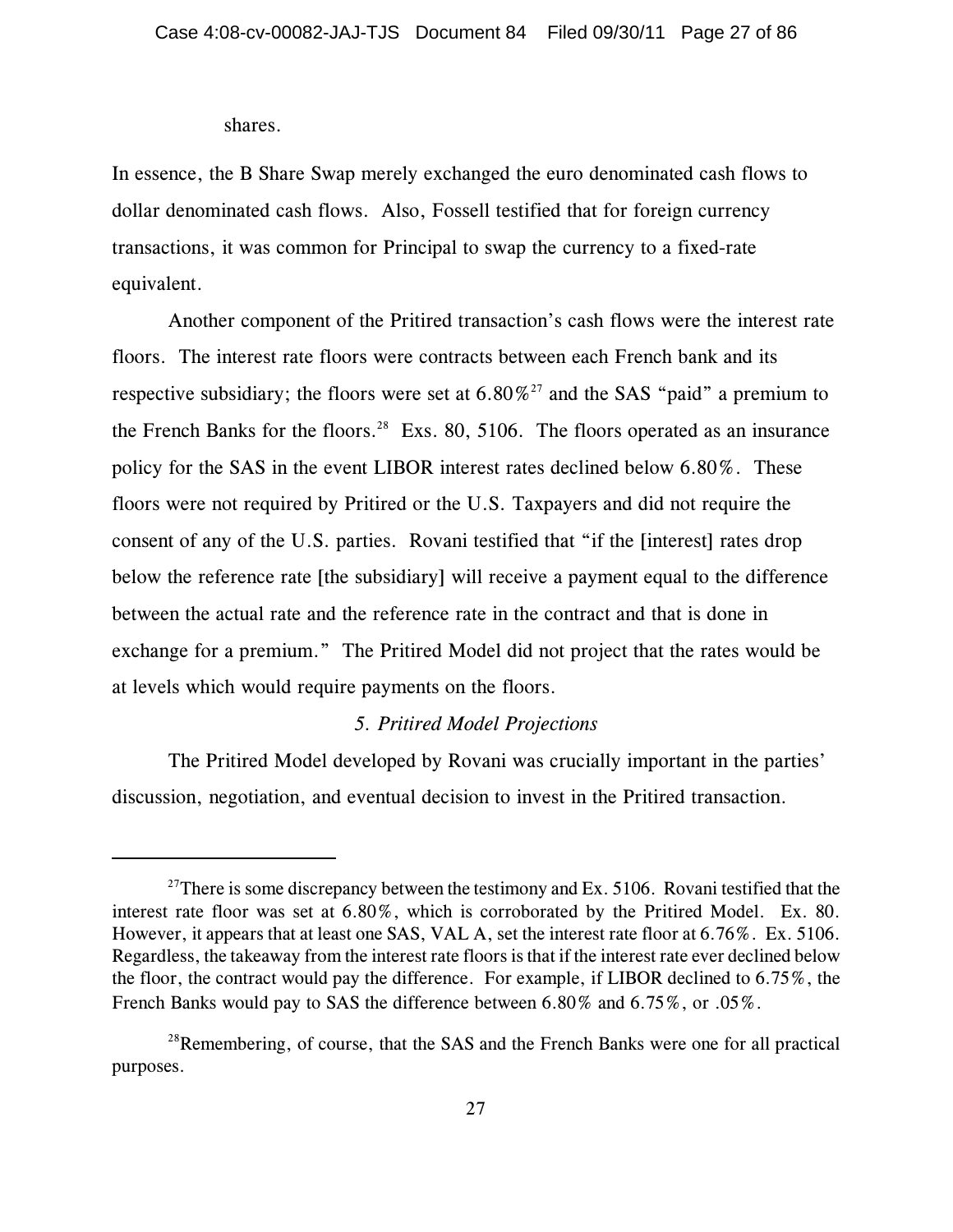Rovani testified how he developed the Pritired Model and Lettow explained Principal's investment decision based on the projections. As relevant to Principal, the projections were all based on Principal's initial investment amount of \$150 million.

When the Pritired Model was made, the US\$ LIBOR interest rate for the Pritired Model was set at 6.79%. Ex. 80 at 3, 12. The Pritired Model assumed that the LIBOR interest rate would stay very close to  $6.79\%$  for the entire period.<sup>29</sup> Rovani testified the Pritired Model did not show any outcomes based on lower or higher interest rate scenarios because the then-market expectation was that the rate would stay around 6.79%.

Specifically as to Pritired's cash earnings, the Pritired Model projected the net present value ("NPV") of the total cash income to equal \$26.58 million. *Id.* at 23. This was an after-tax return. NPV is the difference between the present value of cash inflows and the present value of cash outflows, and is useful in analyzing the profitability of a given investment. NPV represents the amount of cash Pritired expected to receive, adjusted for the time value of money. Here, the total cash income was comprised mainly of the PC Swaps, the Class B Swaps, and Class B share dividend income. The NPV of the Foreign Tax Credits ("FTC") was projected to be \$48.50 million. *Id.* Lettow and Rovani then took \$48.50 million divided by \$26.58 million to equal 1.8, or the 98-5 Ratio. *Id.* at 24. Lettow testified that the 98-5 Ratio was calculated because it was "a touchstone in terms of reasonable – expected reasonable amount[s] of after-tax cash flow that we would receive from the transaction."

The Pritired Model also calculated the internal rate of return ("IRR") of the investment. IRR is the discount rate that makes the net present value of all cash flows

 $29$ <sup>29</sup>The interest rate for the transaction had been derived from the swap curve; likewise, the discount rate for discounting the cash flows to present value was also derived from the swap curve. Exs. 90.1, 111, 116.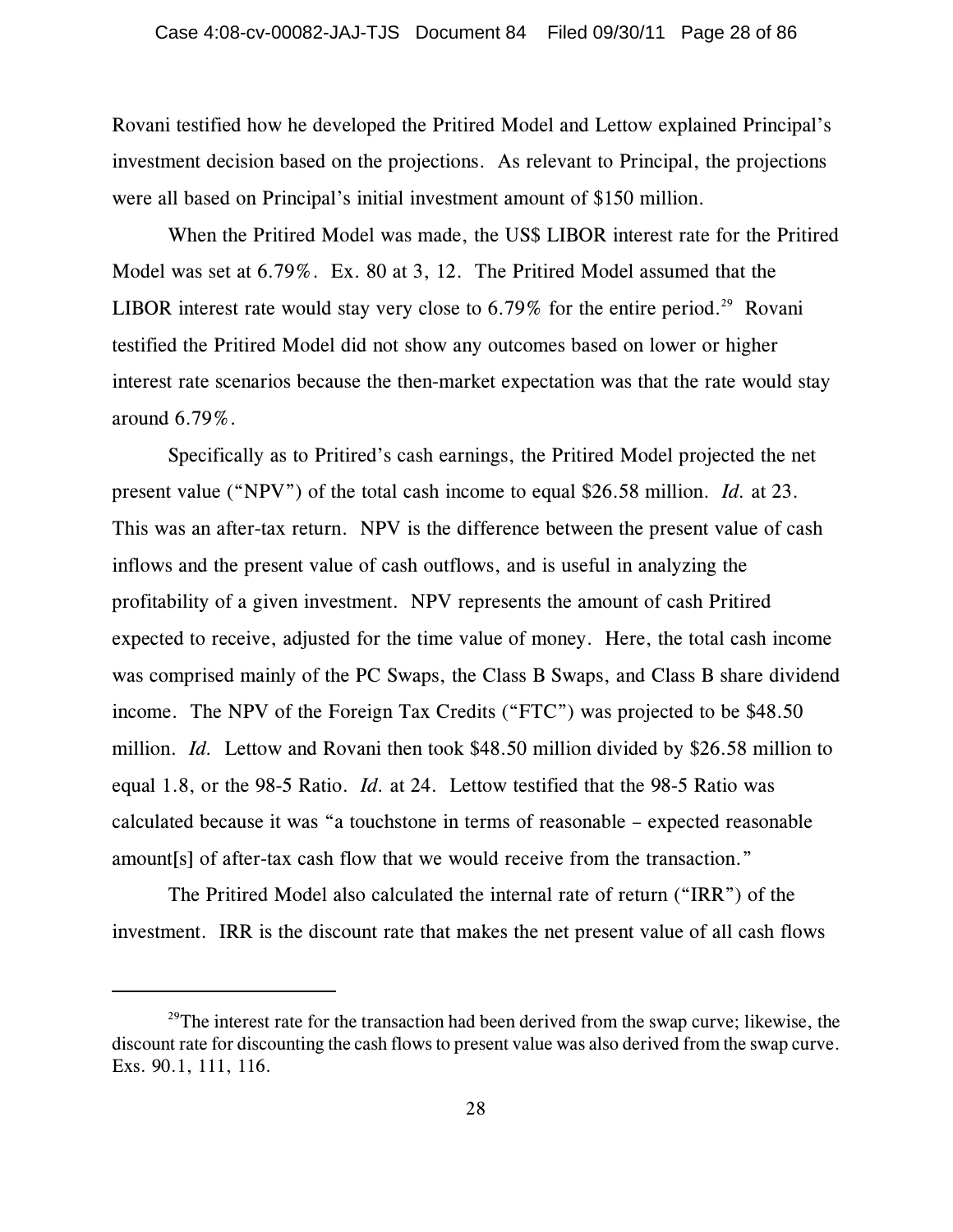from a particular investment equal to zero. IRR can be used to rank investments because the higher an investment's IRR, the more desirable it is to undertake the investment. At the time the Pritired Model was developed, the tax exempt yields for AAA-rated general obligation municipal bonds and AA1 general obligation municipal bonds, were 4.58% and 4.55%, respectively. Ex. 111. In comparison, the after-tax cash-only IRR of the Pritired transaction was estimated to be 4.32%. (Ex. 80 at 24) The after-tax cash only IRR was less than the tax exempt yields for AAA and AA1 rated municipal bonds. When FTCs were added in, the IRR increased to 12.41%. *Id.* The IRR with FTCs was 5.62% *over* the US\$ LIBOR interest rate of 6.79%. *Id.*

In sum, the Pritired Model projected positive returns to Pritired in its SAS investments. It demonstrated that a large proportion of expected cash flows would be derived from the PC Swaps. The parties knew that the interest rate could fluctuate and indeed, planned to reset the interest rate every three months. The parties also knew that changes in LIBOR would impact the return. Additionally, the parties were aware that SAS had hedged against interest rate drops by purchasing interest rate floors. Rovani conceded that the Pritired Model did not incorporate income from the interest rate floors, but this floor income could keep income high or consistent even if interest rates dropped. The following diagram demonstrates the relative return to Pritired from cash distributions and FTCs, depending on the LIBOR rate.

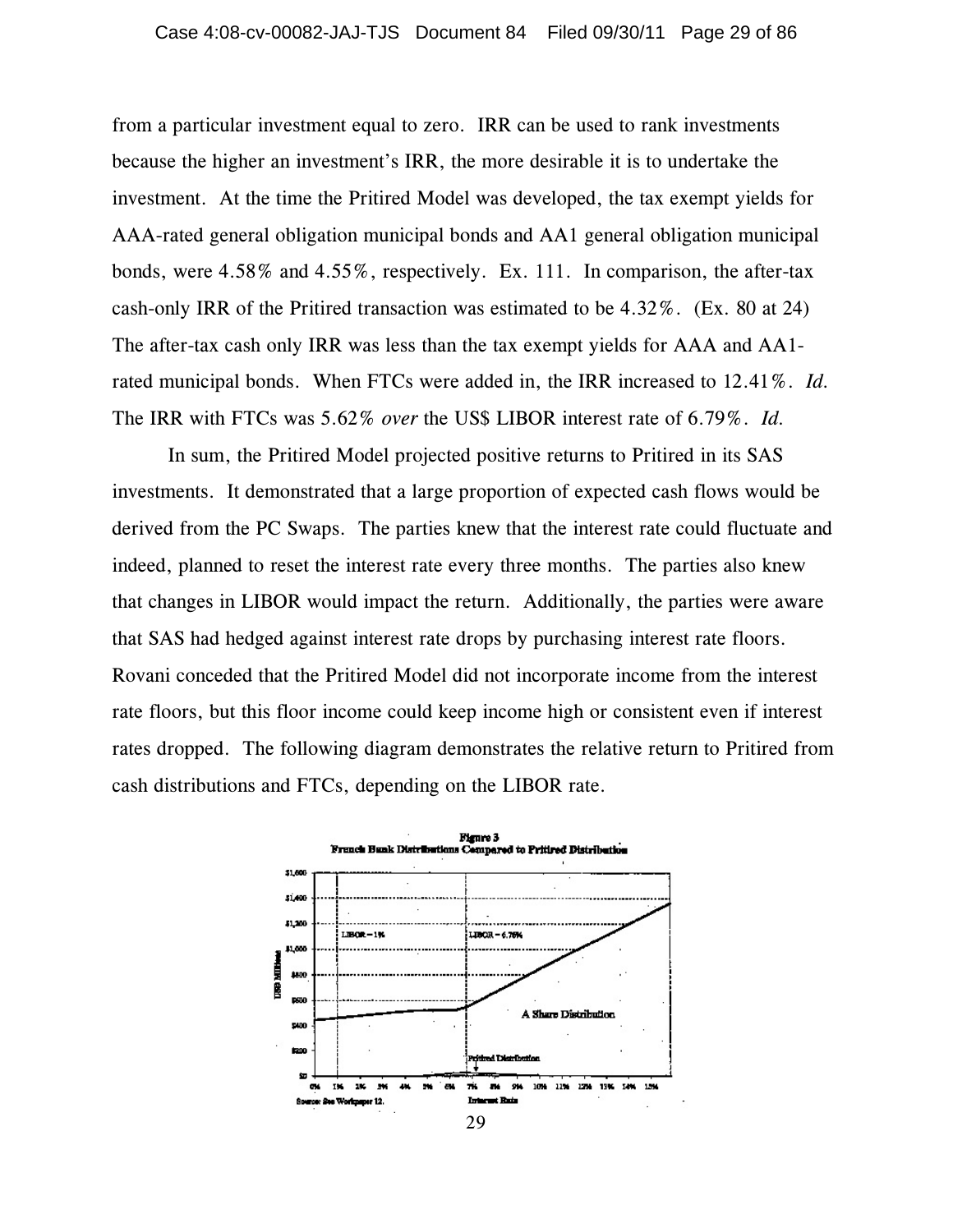### *6. Actual Performance of Pritired Transaction*

Although the Pritired Model projected the transaction would generate a positive return without the foreign tax credits, this projection was only because of the assumption that LIBOR would remain constant, when it was actually falling both before the transaction closed and during the transaction. The transaction's return was sharply skewed by the abrupt and sustained decrease in LIBOR interest rates that had begun before the transaction was executed. The decline in rates immediately impacted the cash flow.

Principal suggested that was the result of the events of 9-11 but LIBOR rates had been falling for some time prior to 9-11. Between October 2000 and August 2001, before the events of September 11, 2001, the 3-month US\$ LIBOR fell by 3.3%, from 6.8% to 3.5%. As a result of this decline in interest rates, the Court finds that the U.S. Taxpayers would receive virtually all of their economic return from the transaction in the form of claimed tax credits, versus actual cash distributions. But LIBOR fell further still. Between September 2001 (3.5%) and March 2004 (1%), 3-month US\$ LIBOR fell by 2.5 percentage points, or 71%.



The actual US\$ LIBOR rates used in the Pritired transaction, reset once every three months, are shown below: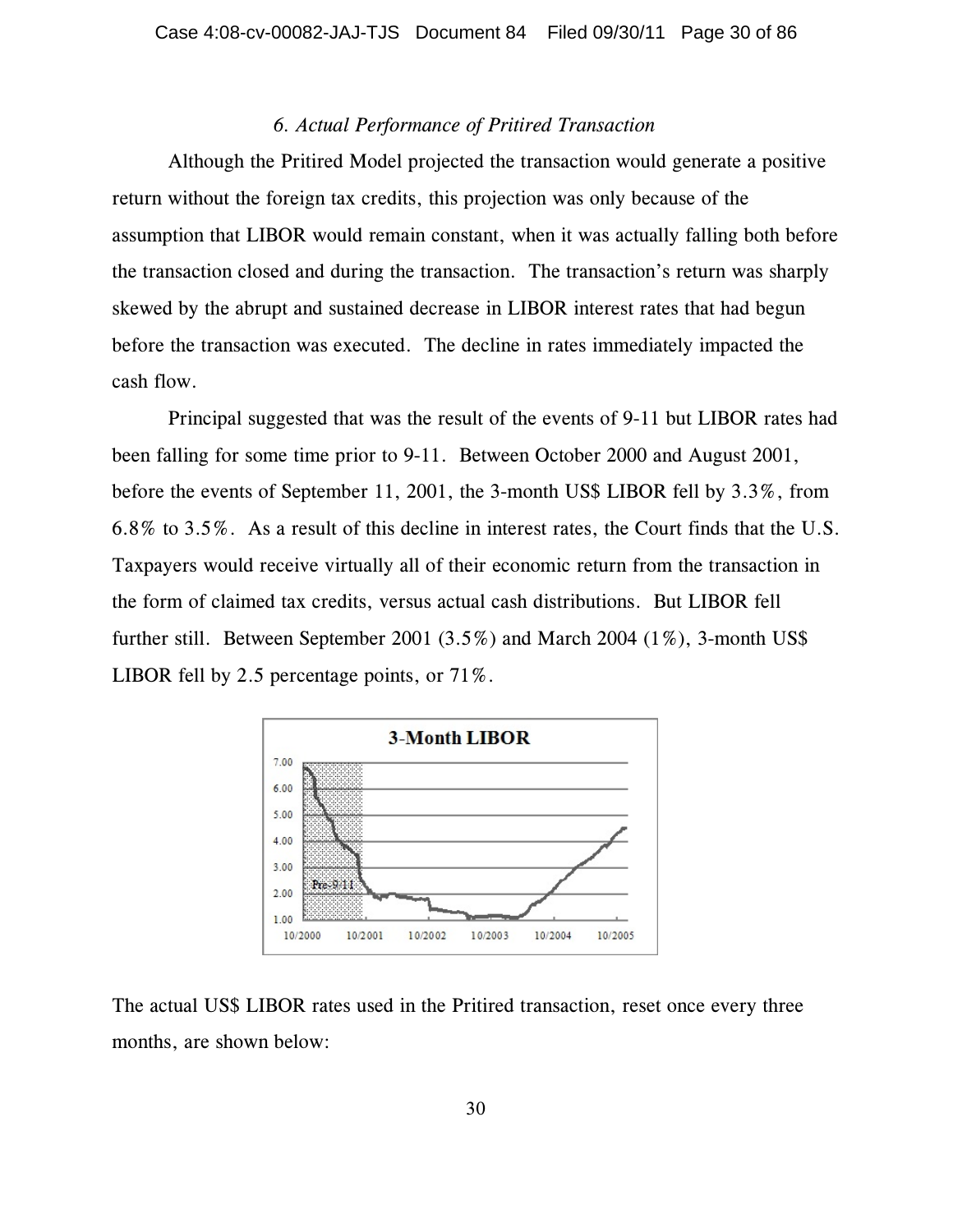| Year | Date Begin | Rate     |
|------|------------|----------|
| 2000 | 10/27/2000 | 6.76000% |
| 2001 | 12/29/2000 | 6.44000% |
|      | 3/30/2001  | 4.90250% |
|      | 6/29/2001  | 3.71000% |
|      | 9/28/2001  | 2.59156% |
|      | 12/31/2001 | 1.90875% |
| 2002 | 3/28/2002  | 2.04813% |
|      | 6/28/2002  | 1.85375% |
|      | 9/30/2002  | 1.79594% |
| 2003 | 12/31/2002 | 1.40000% |
|      | 3/31/2003  | 1.28875% |
|      | 6/30/2003  | 1.10438% |
|      | 9/30/2003  | 1.14125% |
|      | 12/31/2003 | 1.16313% |
| 2004 | 3/31/2004  | 1.10938% |
|      | 6/30/2004  | 1.58625% |
|      | 9/30/2004  | 1.97500% |
| 2005 | 12/31/2004 | 2.55813% |
|      | 3/31/2005  | 3.09313% |
|      | 6/30/2005  | 3.48938% |
|      | 9/30/2005  | 4.02113% |

### Exs. 94.1, 147.

For each of the years 2000 through 2005, Rovani prepared electronic spreadsheets from the financial statements of the SAS documenting the actual outcome of the transaction based on US\$ LIBOR. Exs. 60, 61, 63. He then forwarded the spreadsheets to Pritired's accountants and tax counsel in the U.S. to enable them to prepare Pritired's income tax returns. These spreadsheets constituted Pritired's financial records for U.S. tax purposes. Exs. 152-57. Peter Gutshall, the accountant at Kaiser Scherer Schlegel, PLLC who prepared Pritired's tax returns, testified about preparing the tax returns. Rovani also prepared a final spreadsheet (the "Pritired Actuals") on December 28, 2005, which contained all the cash flows and allocations for the entire Pritired transaction. Ex. 94.1.

Rovani testified about the results of the Pritired transaction. The Pritired Actuals set forth the financial results for the SAS and Pritired. It included the profit and loss ("P&L") statements for each SAS, and the "calculation of taxes" relative to the income. *Id.* at 4, 18, 19. A P&L statement summarizes the revenue and expenses incurred during a specific period of time. The SAS paid taxes on all the income and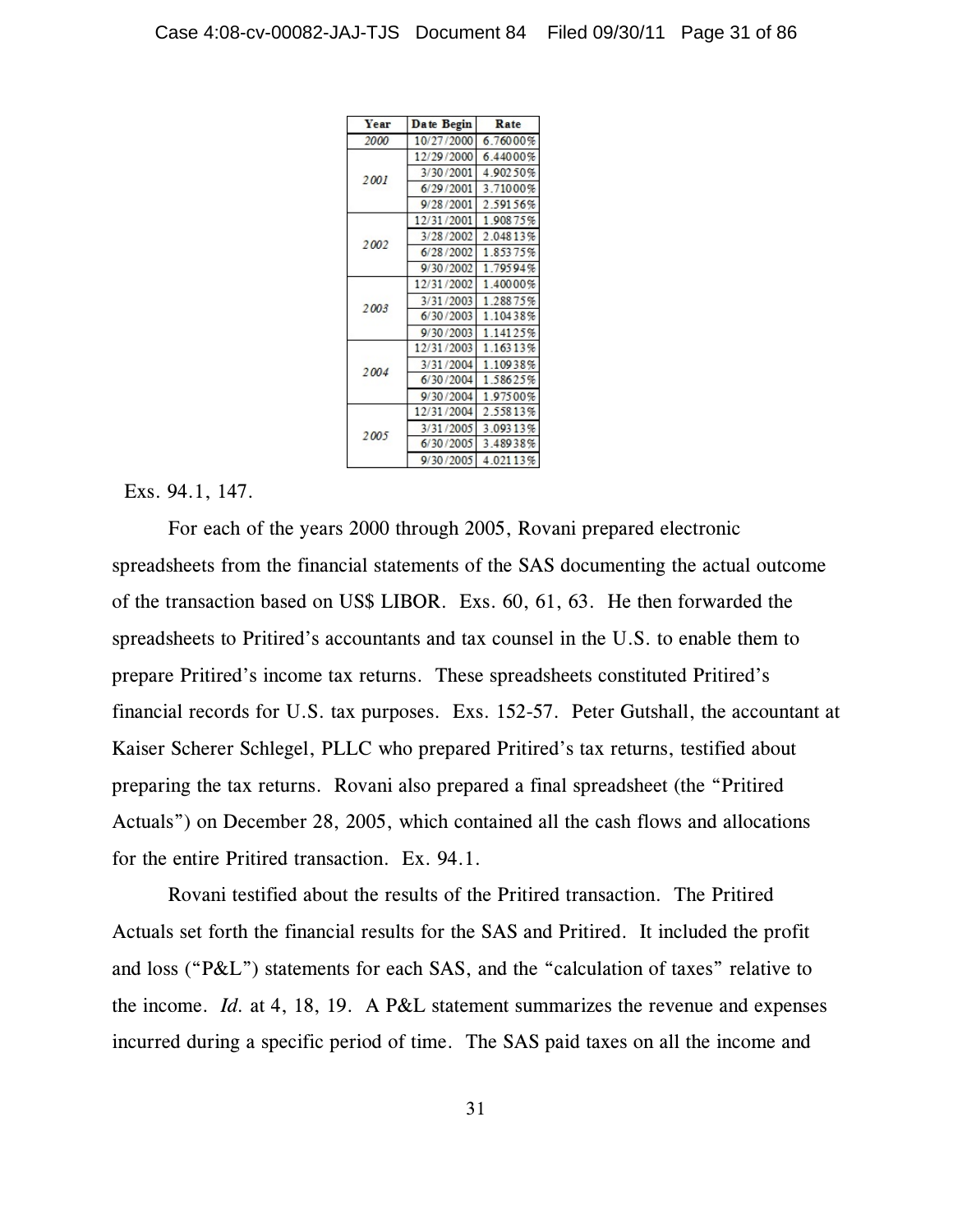most of these taxes were allocated to Pritired. Ex. 144. Gutshall testified that cash distributions on PCs from SAS were taken as deductions in calculating French taxes for each SAS. Then, from the overall taxes paid, Pritired could claim a portion of taxes and a corresponding amount as foreign tax credits. Exs. 144, 145.

Additionally, the French taxes were tied to the total income of each SAS. Although the portfolio return decreased, *see supra*, the interest rate floors kept the total income relatively consistent. The French taxes were based on the total income of the bond portfolio at \$1.23 billion. Again looking at LFI 4 SAS, the French taxes for 2001 through 2005 were \$13.5 million, \$11.7 million, \$11.3 million, \$13.1 million, and \$14.4 million, respectively. Exs. 60, 94.1 at 4. As Rovani explained, the French taxes affected Pritired's return<sup>30</sup> because the PC Swap formula was LIBOR plus a spread minus the French taxes.

Lettow testified to the amounts Pritired paid SAS and SAS paid Pritired pursuant to the PC Swaps. Exs. 148, 149, 151. Because LIBOR had decreased, Rovani and Lettow testified that there were no payments made on the PC Swaps for 2002, 2003, 2004, and 2005, "because the amount of [French] taxes was equal or higher than the amount calculated on the LIBOR plus spread." Exs. 81, 94.1 at 3, 149. Further, the clawback provision operated to recoup income the PC Swaps had paid in prior years, when French taxes exceeded LIBOR plus spread. Lettow testified that for VAL A, the clawback was "triggered" for issuer earnings of 2001 in the amounts of \$198,761 and \$588,128 for issuer earnings of 2002. Ex. 140 at 4. LFI 4 also had clawbacks in 2002 and 2003 of \$1,270,345 and \$348,452, respectively. *Id.* at 5. In total, the actual cash flow to Pritired under the PCs and B Shares, including their swaps and payment period interest, was as follows:

 $30$ <sup>30</sup>The amount LFI 4 SAS paid on the B Shares to Pritired was also shown: \$29,776 in 2001; \$184,122 in 2002; \$181,194 in 2003; \$151,223 in 2004; and \$177,476 in 2005. Ex. 94.1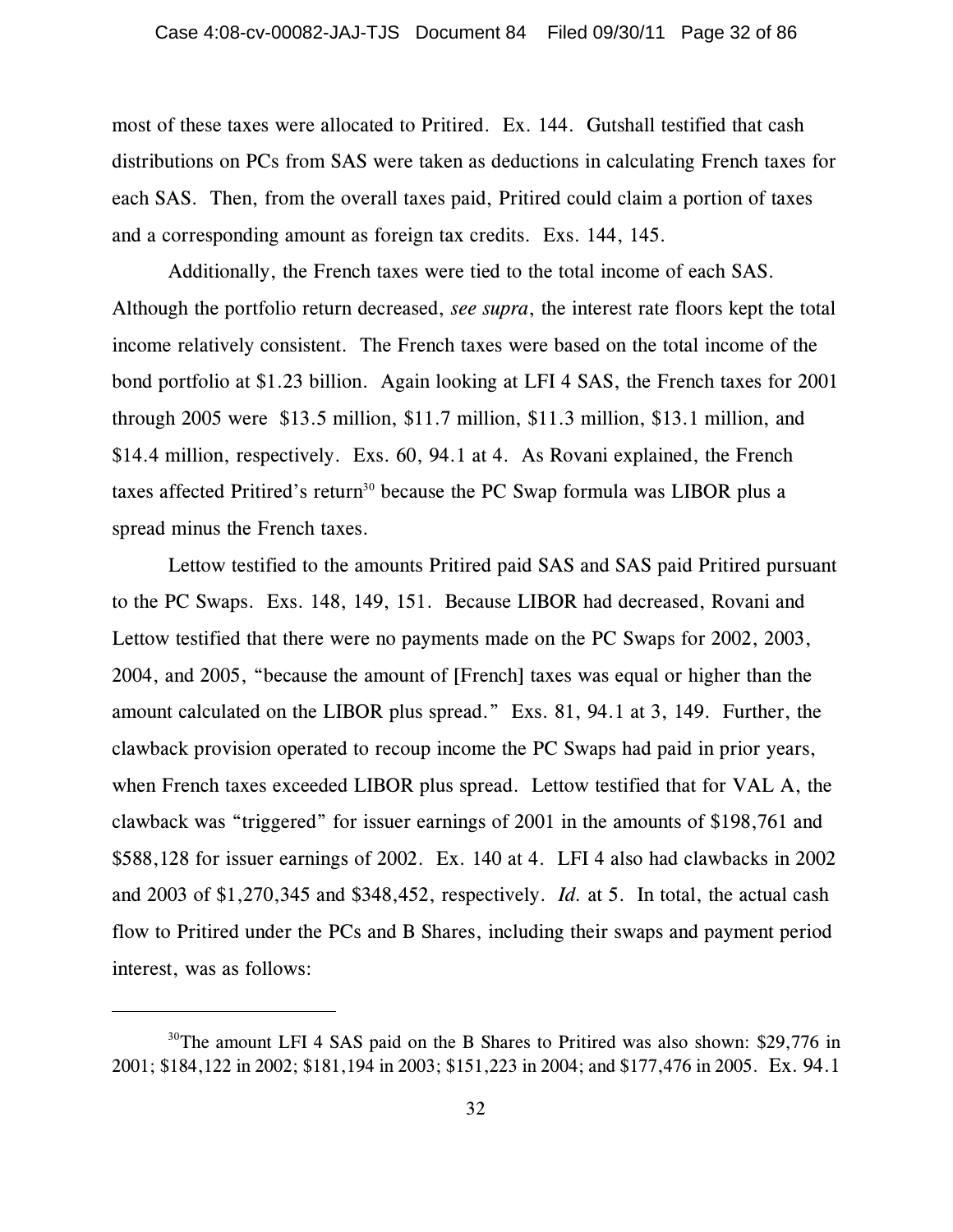|                 | 2001    | 2002                    | 2003      | 2004      | 2005      | Total       |
|-----------------|---------|-------------------------|-----------|-----------|-----------|-------------|
| <b>LFI4</b>     |         |                         |           |           |           |             |
| PCs             | 727,255 | 891,543                 | $-0-$     | $-0-$     | $-0-$     | 1,618,798   |
| <b>B</b> Shares | 29,776  | 184, 122                | 161,194   | 151,223   | 177,476   | 703,791     |
| Pymt. Per. Int. | 15,207  | 6,092                   | $-0-$     | $-0-$     | $-0-$     | 21,299      |
| <b>VAL A</b>    |         |                         |           |           |           |             |
| PCs             | 754,432 | $-0-$                   | $-0-$     | $-0-$     | $-0-$     | 754,432     |
| <b>B</b> Shares | 27,096  | 186,918                 | $-0-$     | 772       | $-0-$     | 214,014     |
| Pymt. Per. Int. | 15,776  | $-0-$                   | $-0-$     | $-0-$     | $-0-$     | 15,776      |
|                 |         | \$1,569,542 \$1,268,675 | \$161,194 | \$151,995 | \$177,476 | \$3,328,110 |

Exs. 94.1 at 3, 17, 18; 150. This actual cash flow is significantly lower than projected. For example, Lettow testified that Principal expected net cash flow to equal \$6,036,304 in 2001. Ex. 177. Instead, the net cash flow was only \$1,569,542.

The marked decrease in income raised more red flags throughout the rest of the transaction. Lettow stated in an email on October 11, 2001, that "[t]he projections appear skewed in regard to the ratio of credits to cash. LIBOR has declined precipitously and so has our projected cash return. However, French taxes have not declined by the same percentage . . . I'm concerned about our 98-5 ratio." Ex. 179. Holly Henning, in the Investment Accounting and Reporting division, emailed Rovani on February 3, 2002, with her concerns that, for 2001, the income estimate "was \$1 million lower than what we had been accruing for during the year resulting in a negative income accrual in January for this asset." Ex. 183 at 2. Rovani responded that the lower income was a product of "less cash income [being] offset by more taxes." *Id.* at 1. Fossell noted that "Bruno's assessment is accurate." *Id.* Principal knew the Pritired transaction could have more "slippage" and actual cash income could be severely reduced from the projections.

It was clear from testimony that Principal was very concerned with the performance of the Pritired transaction. Fossell testified that after September 11, 2001, LIBOR rates declined precipitously and that made cash returns decline significantly.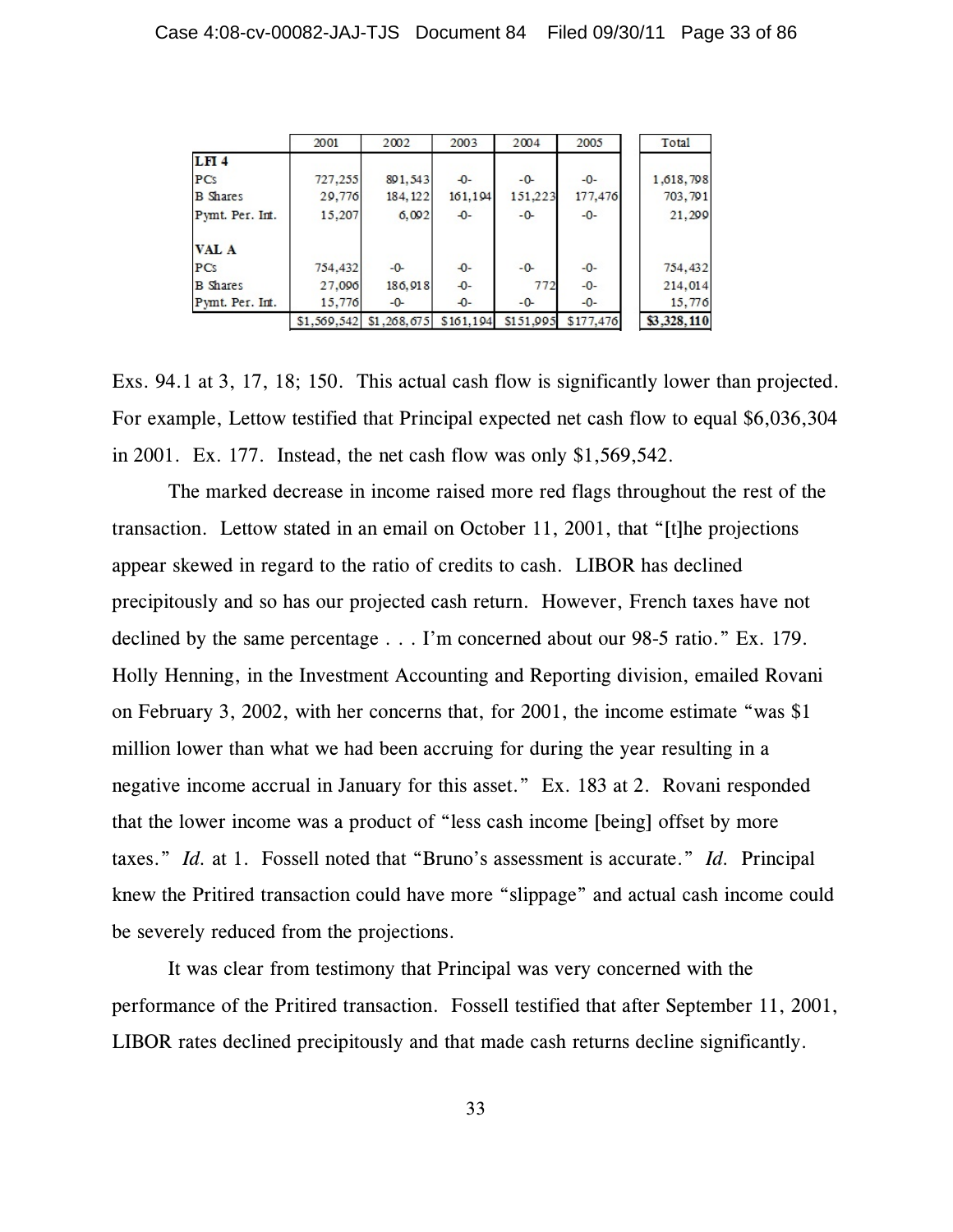He testified that although the French taxes had not declined by the same percentage of LIBOR or the projected cash return, the tax credits did not decline because the built-in interest rate floors "kept the investment income of the SAS at or higher than cash or LIBOR rates." Lettow also testified that Principal became concerned when Rovani presented updated projections because "the 98-5 ratio or the ratio of foreign tax credits allocated to after-tax cash flow appeared skewed from what we had expected it to be." This was because the SAS income was artificially inflated due to the interest rate floors, so "even though LIBOR had fallen, and with it our after-tax return and our allocation of gross income from the SAS, the taxes had not fallen by the same percentage." Ex. 179.

Principal asserts that the events of September 11, 2001, affected the transaction in ways that the parties could not have foreseen when the transaction closed on October 27, 2000. It alleges that the decline in interest rates and the weak financial markets were completely unexpected. The Court disagrees. Using the Pritired Model, Principal simulated the outcome of a wide array of interest rates, whether higher or lower than 6.79%, and predicted how interest rates would impact the actual cash return. The Model forecasted the result of actual cash return and return in the form of foreign tax credits based on different interest rates. The predominant cash flow to be received by Pritired, the PC Swaps, were tied to the floating rate US\$ LIBOR. The parties knew that even small fluctuations in interest rates would impact the transaction's returns. In his testimony about the Pritired Model, Rovani testified that instead of assuming the LIBOR rate would stay at 6.79%, he would have varied the rates and run "catastrophic scenarios."

Indeed, the transaction included a "clawback" provision, requiring the U.S. Taxpayers to reimburse SAS for any amounts previously distributed if the tax credits later generated more than 100% of the return on investment. Although Rovani testified

34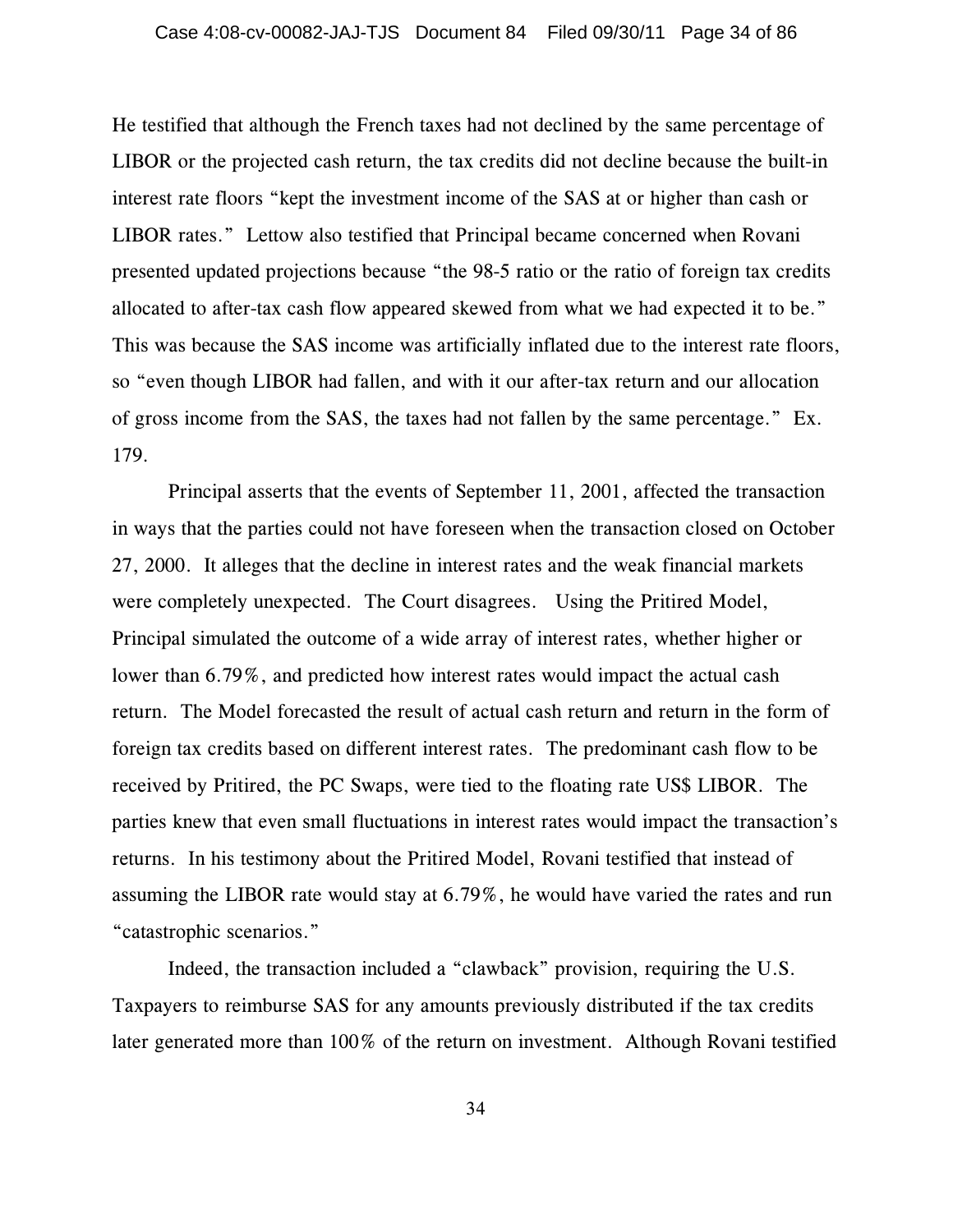the parties never expected to use the clawback provision, incorporating the clawback into the Pritired Model demonstrates that the parties had a contingency mechanism in place. Lettow also testified that if interest rates had stayed at the rate assumed in the spreadsheet, then the clawback would not have been triggered.

Moreover, despite the pronounced decline in actual cash returns, Fossell explained that the Pritired transaction "performed as one would have expected that structure to perform. It returned floating rate cash flows and it returned the investors' share of tax credits." The Pritired transaction performed as expected when interest rates bottomed out; with low interest rates, the structure of the transaction was designed to churn out returns to Pritired based on tax credits, rather than actual cash. Fossell testified that if the return had only consisted of foreign tax credits, he would not have recommended the transaction because it would have lacked a business purpose.

In an email dated January 25, 2001, Lettow stated that "Principal's overall return comes from a combination of cash and foreign tax credits." Ex. 175. Lettow admitted that these all-tax credit returns disappointed Principal because it meant the Pritired transaction did not yield the expected amount of after-tax cash flow. The Pritired transaction was also internally referred to as "a foreign tax credit transaction." Ex. 181. In point of fact, the projected tax adjustments for 2001 predicted pre-tax investment income to be \$6,093,304, with a tax adjustment for foreign taxes paid of \$12,093,887. Ex. 232.

In short, before the transaction closed on October 27, 2000, Principal and Citibank knew that whichever way the LIBOR rate moved over the next approximately five years, the undisputed majority of their return would come from FTCs. Principal asserts that it could not have anticipated the decline in interest rates, but it also conceded that it had the dynamic Pritired Model to run projections and make predictions on future cash flows. The Court finds that the Pritired transaction was

35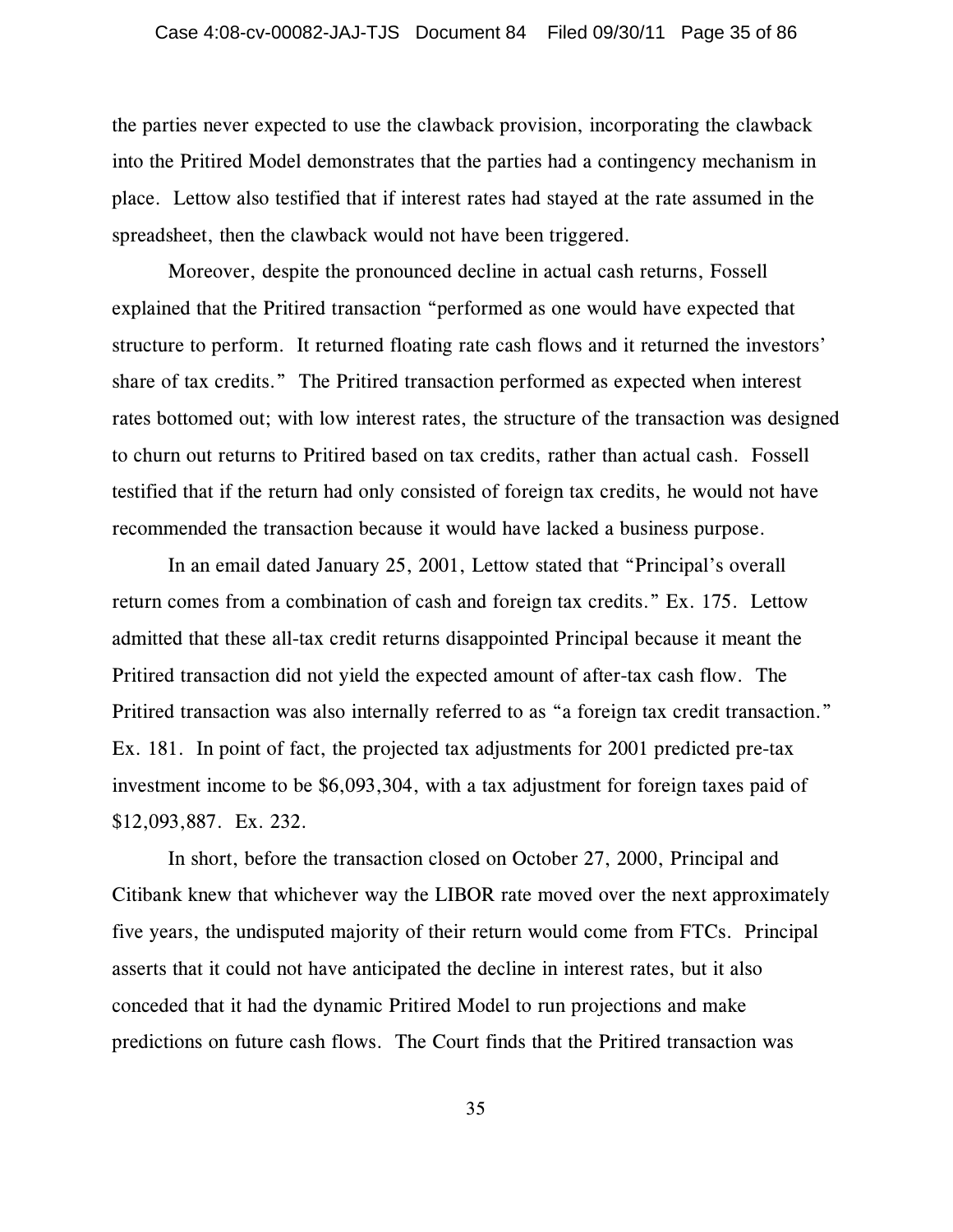designed to generate FTCs and FTCs were designed to be a large portion of the return if the LIBOR interest rate moved either up or down.

## *D. Debt and Equity Attributes of Pritired Transaction*

Also at issue is the characterization of the Pritired PCs and B Shares as equity or whether the instruments should be characterized as debt, or a loan to the French Banks. This is important in determining the economics of the transaction, such as if there was a business purpose to the transaction, whether the transaction had economic substance, and the risk and return the U.S. Taxpayers expected from the transaction.

In making its findings on the categorization of the PCs and B Shares, the Court considered the testimony of persons involved in the Pritired transaction, three experts offered by the parties, and reviewed five expert reports submitted by the parties. The Court briefly summarizes the expert opinions from the three experts and their reports admitted into evidence.

#### 1. Experts

### **a. Andrew S. Carron**

Andrew S. Carron testified for Principal about: (1) whether the PCs and B Shares were more debt or equity-like; (2) the economics of the transaction; and (3) an analysis of the government's position on the appropriate tax. He submitted two reports as well as several graphs prepared in conjunction with his testimony.<sup>31</sup> Andrew S. Carron Expert Rep., Ex. 212; Rebuttal Expert Rep. of Andrew S. Carron, Ex. 213; Ex. 250; Ex. 251. Carron is the President of NERA Economic Consulting, a firm that performs economic analysis of complex transactions. He holds a Ph.D. in economics

 $31$ <sup>1</sup>The Court also considered Carron's critique of the government's experts in his rebuttal report, but will incorporate Carron's opinions in the Court's comprehensive analysis of the experts' findings.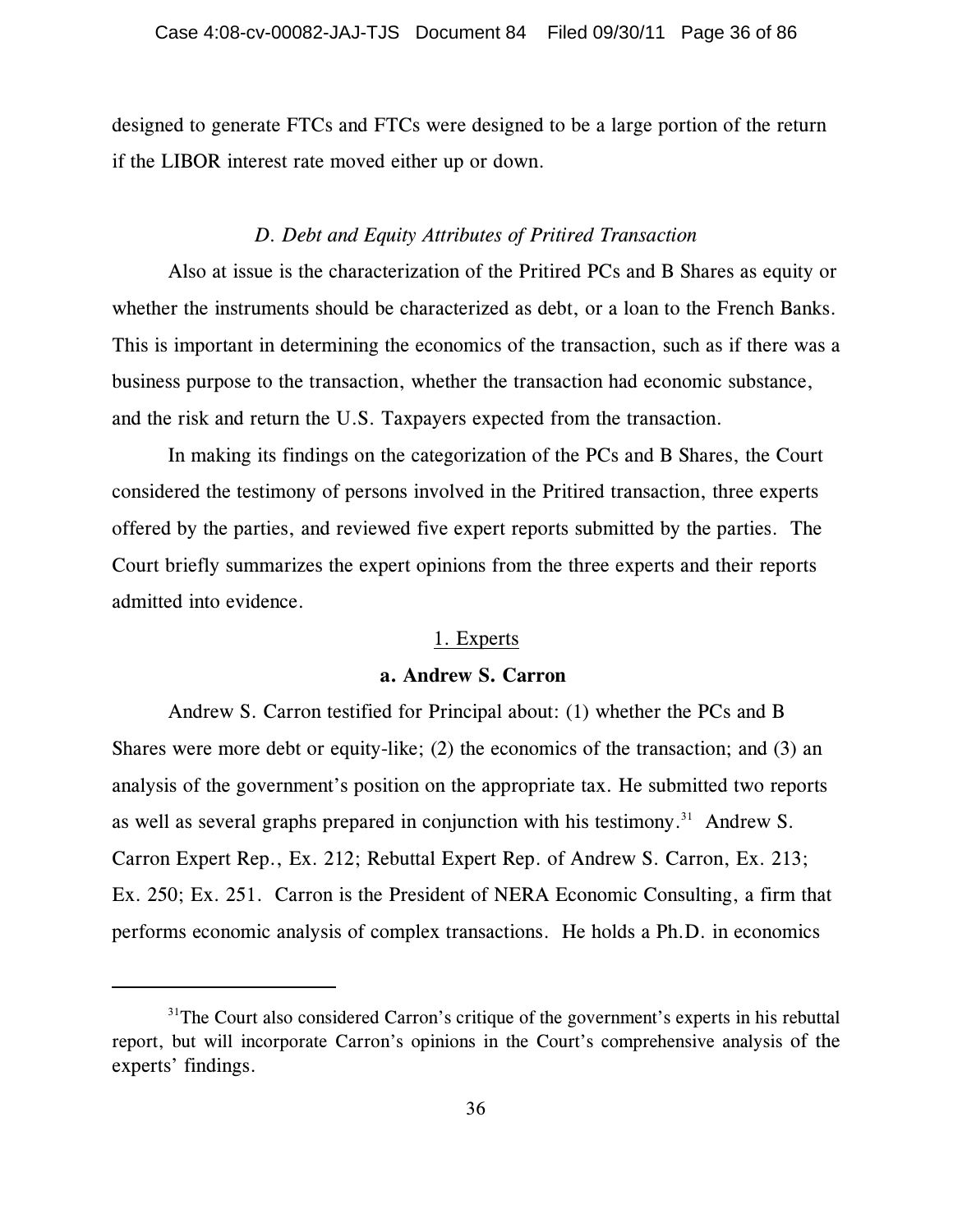from Yale University and a Bachelor of Arts in economics from Harvard University. He has testified and acted as an expert both for and adverse to individual investors and the government in the areas of financial economics, fixed income securities and markets, damage estimation, and portfolio analysis and risk management.

Carron opined that the characteristics of the PCs and B Shares were more equitylike than debt-like. He considered the PCs to be a hybrid instrument, on a "mix" of debt and equity attributes. He looked at the following attributes in formulating his opinion: Characterization, Risk/Return Profile, Voting/Management Rights, Liquidation Rights, Priority, and Performance. He utilized the "Moody's Tool Kit: A Framework for Assessing Hybrid Securities," *Rating Methodology* (Moody's Inv. Serv. Global Credit Research, Dec. 1999) (hereinafter "Moody's Tool Kit") in formulating his opinion. Moody's Tool Kit was also separately admitted as Exhibit 188.

"Characterization" refers to the labels the parties place on an instrument. Carron found that the B Shares were clearly equity, but the PCs were "mixed" because there were references to the PCs as both equity and debt. "Risk/Return" meant the tradeoff between risk and return. He again concluded the B Shares were equity and also found the PCs to be equity because the swap agreement on the PCs made the return variable and more risky. "Voting/Management Rights" refers to the ability to participate in the management of the issuing entity. The B Shares were equity because they had voting rights. The PCs were equity when viewed in the context of the required stapling to the B Shares because the B Share voting rights were imputed to them, but were "mixed" when viewed in isolation of the B Shares. As for "liquidation," Carron considered the B Shares and PCs to be equity because there was no mechanism to trigger liquidation to recover the investment. The "priority" or relative rights among security holders for proceeds in the event of liquidation, was equity-like because the B Shares were ranked last and the PCs were subordinated to the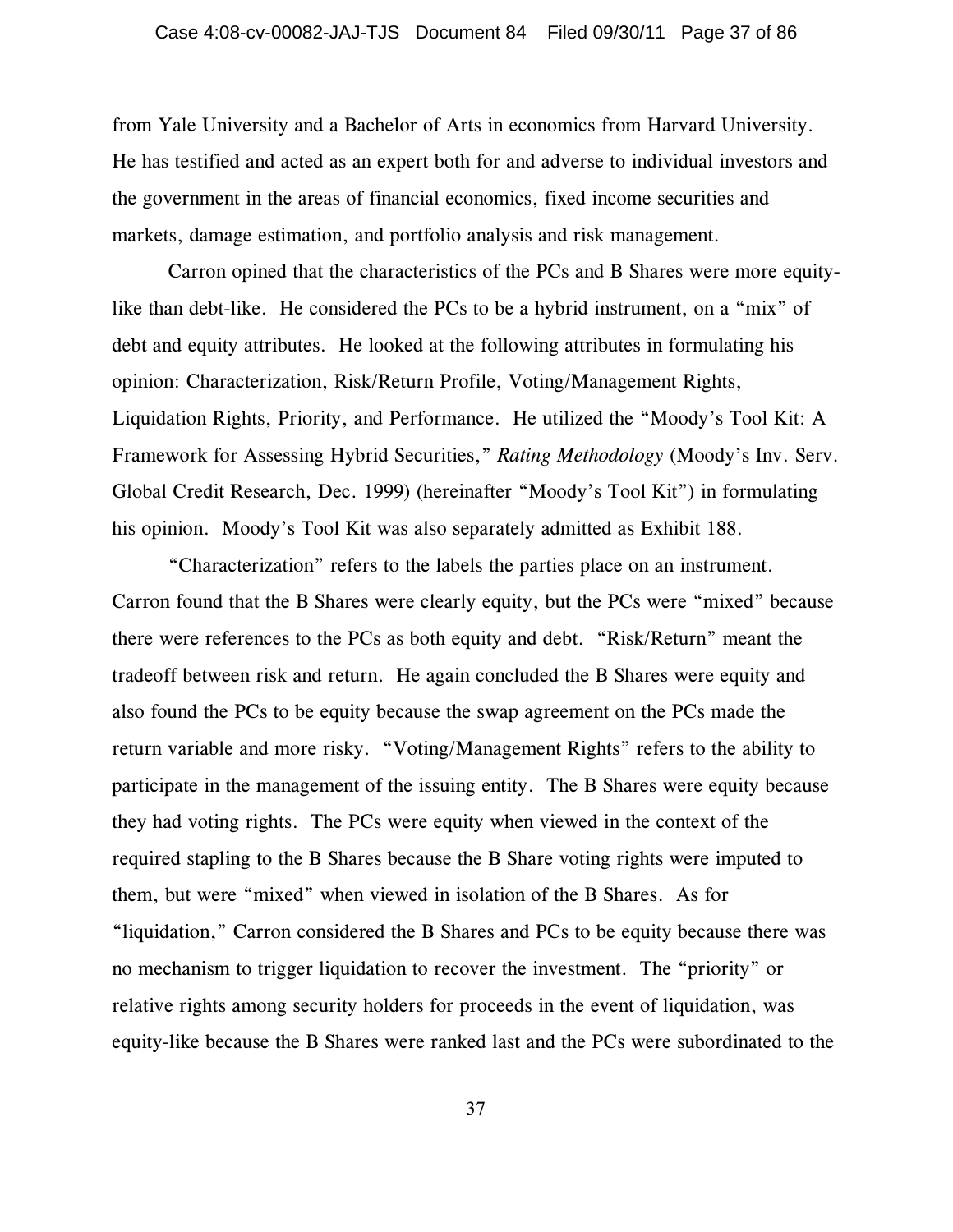convertible notes, or Zeroes. Lastly, Carron considered the B Shares and PCs to be equity-like based on their "permanence" because there was no specific intent to repay the instruments before liquidation of the SAS. Overall, Carron opined that the PCs and B Shares were more equity-like than debt-like. Carron also testified that because the PCs looked like preferred shares and preferred shares are usually equity, then the PCs must be equity.

Carron also analyzed the Pritired transaction's economics. He opined that Principal had a valid business purpose for entering into the transaction because Principal expected to make money on the investment. He calculated a positive \$26.29 million value for the "expected present value of cash receipts" ("expected PV of cash") with LIBOR pegged at 6.76%. Carron testified that this expected PV of cash discounted the cash flows but did not include the cost of the initial investment. Carron did not incorporate the clawback in his calculations of cash flow. In his report, he stated that "Pritired will receive varying but substantial portions of its economic benefit in cash though that portion will be reduced if LIBOR moves significantly in either direction from the starting point of 6.76%." Carron Exp. Rep. at 20. As to the tax to be charged, Carron concluded that the FPAA seeks to tax Pritired allocated income that it never received. Pritired received cash distributions totaling \$2,847,554 and the IRS seeks to impose a tax on Pritired's partners' income of \$49.1 million.

In rebuttal testimony, Carron also opined on the probability distribution of certain LIBOR interest rates over the transaction's life. He asserted it was incorrect to view historical LIBOR rates as predicting future rates, because it was more appropriate to predict future rates based on the swap curve. In Carron's calculations, for example, he determined that within the first year there was a 90% probability that LIBOR would be between 4.5% and 9%. Ex. 251. Also, that there was a less than 3% probability that LIBOR would be less than or equal to 3% by the end of the transaction.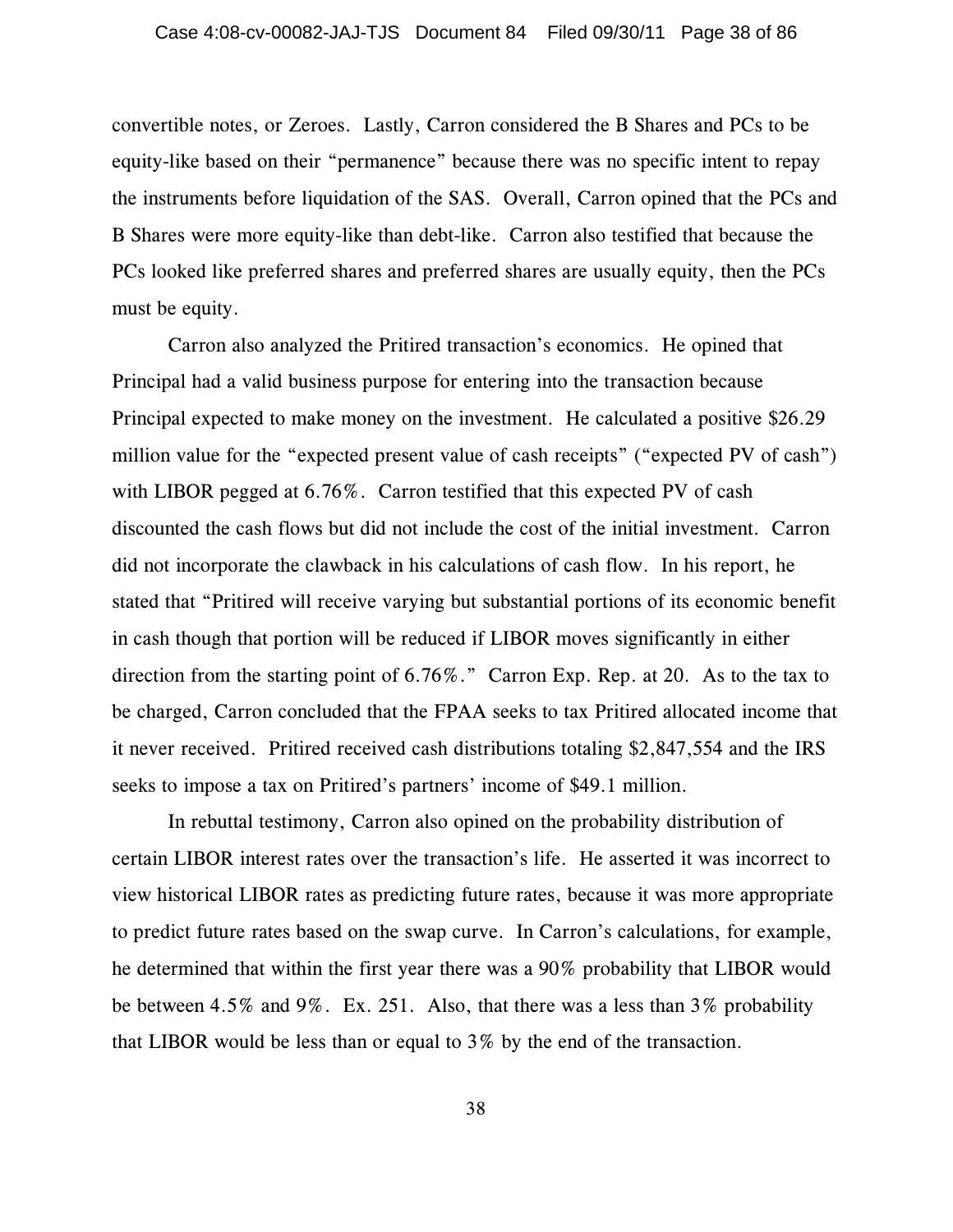#### **b. Joel Finard**

Joel Finard testified for the government and submitted a report concerning the capital market attributes of the PCs and B Shares. Joel Finard Expert Rep., Ex. 5079. Finard is the founding principal of CapMarket Consulting, a capital markets consulting practice. Finard holds a Ph.D./ABD in economics from Columbia University and a Bachelor of Arts in economics from the University of Massachusetts at Amherst. Finard is also a Chartered Financial Analyst. He has provided expert services in complex capital markets litigation involving structured transactions, risk management, and derivatives.

Finard opined on the capital market attributes of the PCs and B Shares using both a "top-down/structural" approach and a "bottom-up" approach. He concluded that the PCs and B Shares were financial instruments much more similar to debt than equity. Finard described the "top-down/structural" approach as looking from a capital markets point of view and the "bottom-up" approach as looking at specific attributes of the instruments (similar to Carron's approach).

Finard opined that the labels of the transaction for a structured finance transaction were not important elements because it was fundamental to look at the risk/reward of the transaction to understand how it was structured. He testified that the Pritired transaction was a complex structured transaction. Unlike Carron, Finard did not analogize the PCs to preferred securities because the "Pritired transaction is a oneoff structured transaction so by definition it doesn't lend itself to look at textbook definitions of a particular security." He explained the purpose of a structured finance transaction as one that is effectively,

> trying to achieve either a tax regulatory, accounting, sometimes it might be a risk bifurcation so each of those things . . . in this case you are trying to achieve equity characterization . . . for the B Shares and for the PCs. If [the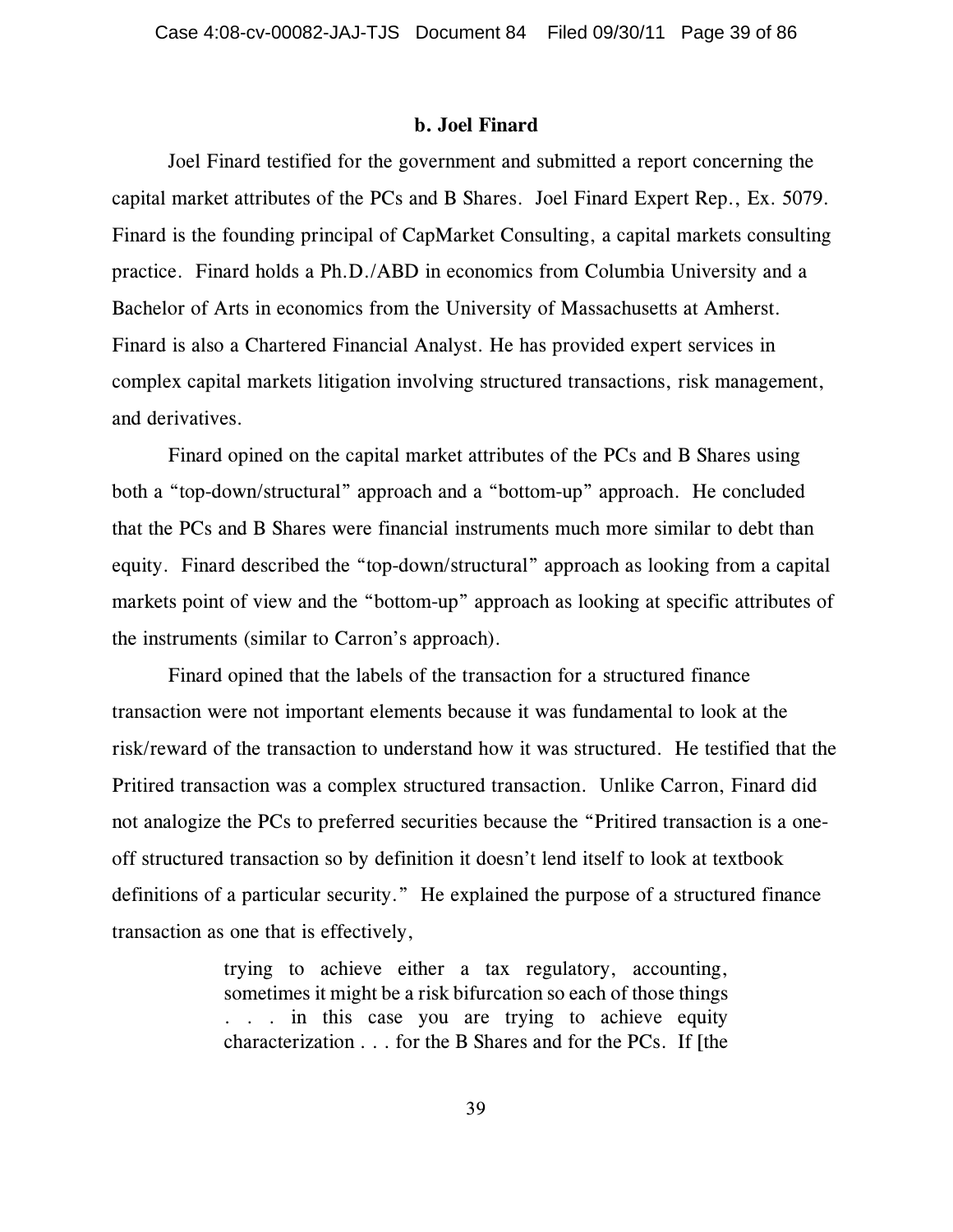U.S. Taxpayers] can get that, then they feel as though they can achieve the foreign tax credits. So that's the fundamental goal underlying this so from a structured finance point of view, you're going to try to give characteristics that make it look like it's equity.

He considered it important that the only "new" money injected into the transaction was the \$300 million loaned by the U.S. Taxpayers, as the other \$930 million came from the French Banks to the SAS (entities created by the French Banks). Finard opined that the bond portfolio of \$1.23 billion was collateral for the PCs and B Shares because SAS was not pursuing an active role in the investments and there were restrictions to protect and maintain the value of the portfolio. He testified that it appeared that the U.S. Taxpayers were "trying to protect the assets and limited any risk associated with those assets so that [they] can get their \$300 million back."

In his analysis, Finard grouped the attributes as (1) Market Risk (Maturity/Term and Risk/Return); (2) Credit Risk (Ongoing Payment and Priority in Liquidation); (3) Operations Risk (Voting Rights and Consequences of Non-Payment); and (4) Investment Analysis (Return Analysis and Investment Objective). Finard opined that the PCs and B Shares were both debt on the basis of Maturity/Term because there was a fixed or finite term of five years. Likewise, the Risk/Return analysis showed that the PCs and B Shares were more debt-like because there was limited or no change in the expected value of the respective financial instruments. Finard considered that ongoing payments were effectively required for both the PCs and B Shares because the transaction was designed in such a way that the payments could not be withheld without forcing the termination of the transaction. This gave the PCs and B Shares more debtlike characteristics. For Priority in Liquidation, the PCs were debt-like because they were subordinate to the Zeroes and senior to the A and B Shares. Conversely, although the stapling characteristic gave the B Shares some debt-like characteristics, Finard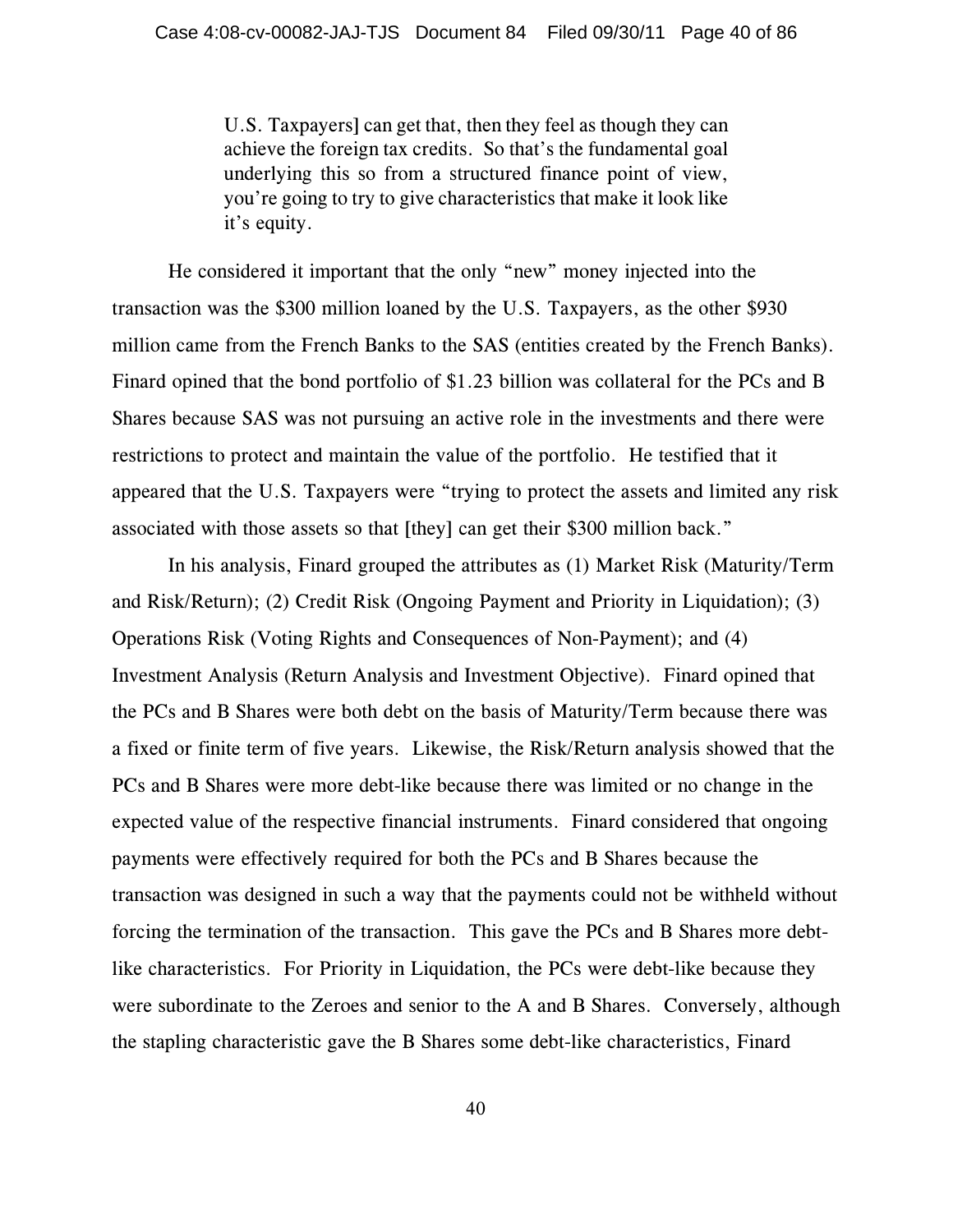considered the B Shares equity-like because they were last in priority. Both the PCs and B Shares were debt-like for Voting Rights because the PCs had no voting rights and the B Shares' voting rights were more similar to debt covenants than voting rights. For the debt-like PCs, there were consequences for non-payment as there was a 5% penalty—effective recourse—if payments were not made on the PCs. Conversely, there was no effective recourse or consequences if payments were not made on the B Shares. Lastly, Finard considered the B Shares and PCs to be debt-like for both the Return Analysis and Investment Objectives. There were floors and ceilings on the returns, thus fixing the possible range of returns for the PCs and B Shares. Likewise, there was a known return and a return of principal for both instruments and Pritired did not expect to be rewarded for any increase in the value of the SAS entity. These are very persuasive pieces of evidence that genuinely support his opinion.

Finard carefully scrutinized the PC Swaps because the PC Swaps created "one more level of complexity" and were designed to reduce the transparency of the circular cash flows. Finard opined that the "PC Swap was a vehicle used to transfer the tax . . . in the deal to generate the allocation of foreign tax credits and they used a derivative which is a financial instrument of a swap because it was an effective vehicle" to create value in the FTCs. The FTCs were leveraged and designed to enhance the tax credit available to the U.S. Taxpayers because the PC Swaps paid only LIBOR plus spread on the \$291 million amount of the PCs, but the French tax were derived from revenue on the entire \$1.23 billion value of the portfolio. A higher or lower LIBOR rate would leverage increases in the LIBOR rate by a factor of approximately 400% because the French tax amount would rise disproportionately to the fixed spread payable over LIBOR on the PC Swap. Finard opined that the investors would have known that changes from LIBOR at 6.76% would generate a return primarily comprised of FTCs.

Finard concluded that the industry standard requires that we test and analyze the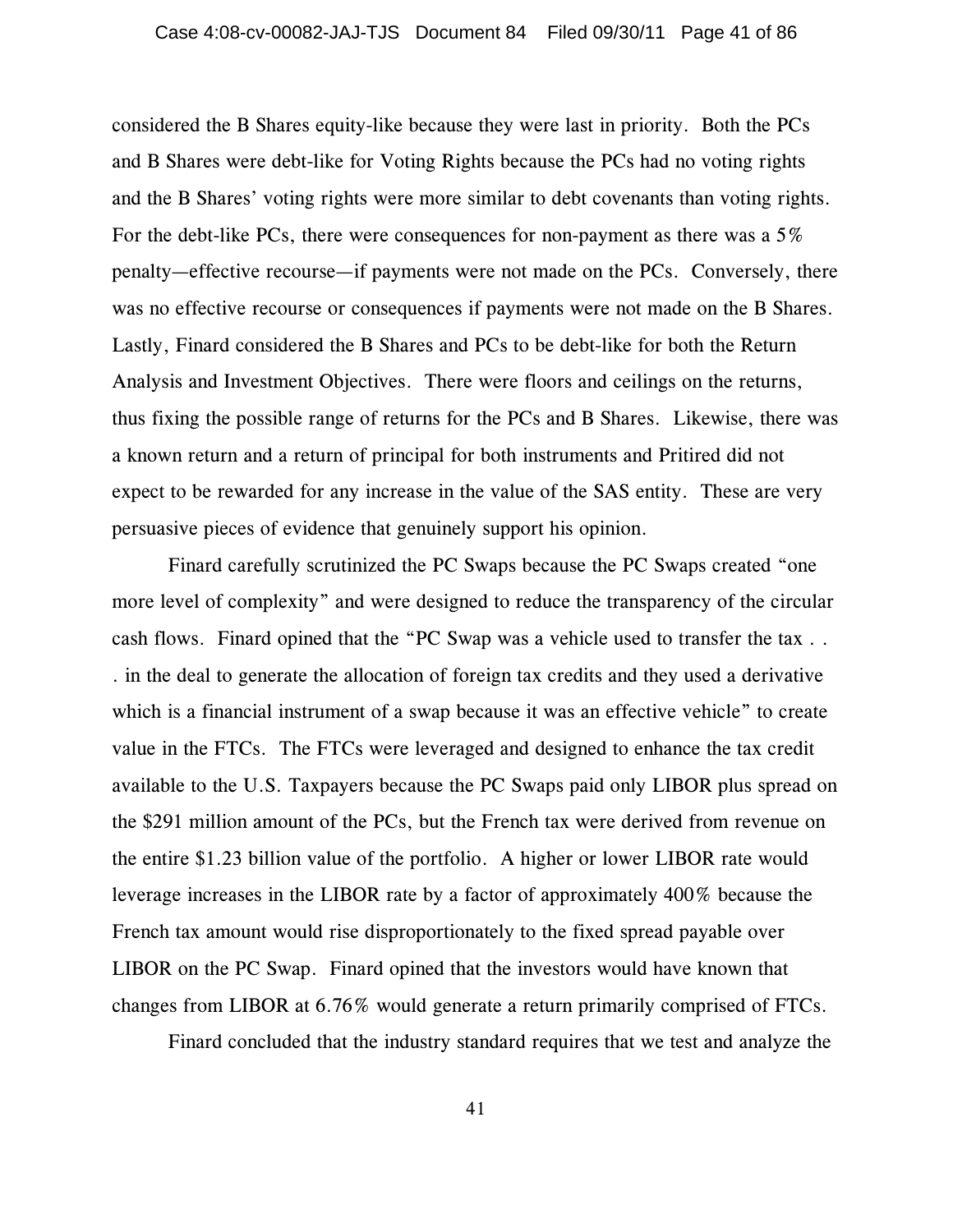risk embedded in the transaction, such as analyzing the impact different interest rates would have on the transaction. Further, from a capital markets perspective, the SAS simply generated approximately a 530 basis point return over LIBOR for the U.S. Taxpayers and reduced borrowing costs of 100 to 150 basis points for the French Banks. He concluded that the Pritired transaction performed "very well" because although the return to the U.S. Taxpayers mostly consisted of FTCs, it returned the anticipated 530 basis point spread over LIBOR. In his expert opinion, the U.S. Taxpayers entered into the Pritired transaction expecting to lose money if the FTCs were excluded.

## **c. Michael Cragg**

Michael Cragg testified for the government and submitted a report examining the substantive economic effects of the Pritired transaction and the source of the financial economic benefit to the parties, such as whether the economic benefits were tax or nontax in nature. Michael Cragg Expert Rep., Ex. 5080; Michael Cragg Rebuttal Expert Rep., Ex. 5081. Cragg is a principal in The Brattle Group, an economic consulting firm. He holds a Ph.D. in economics from Stanford University and a Bachelor of Science and Engineering from Princeton University. He has provided expert testimony in litigation involving antitrust and intellectual property, securities and valuation, securitization and structured finance, and tax matters.

First, Cragg analyzed the structure of the Pritired transaction and its cash flows. He testified that,

> the parties set up this special purpose vehicle called the SAS and the SAS is designed so that both parties are able to claim that they paid the taxes that are owed on the assets that are inside of the SAS so the French banks claim that they paid these taxes and then the U.S. entities claim that they paid these taxes and that creates effectively a double deduction and that deduction is taken in the U.S., that is the source of the benefits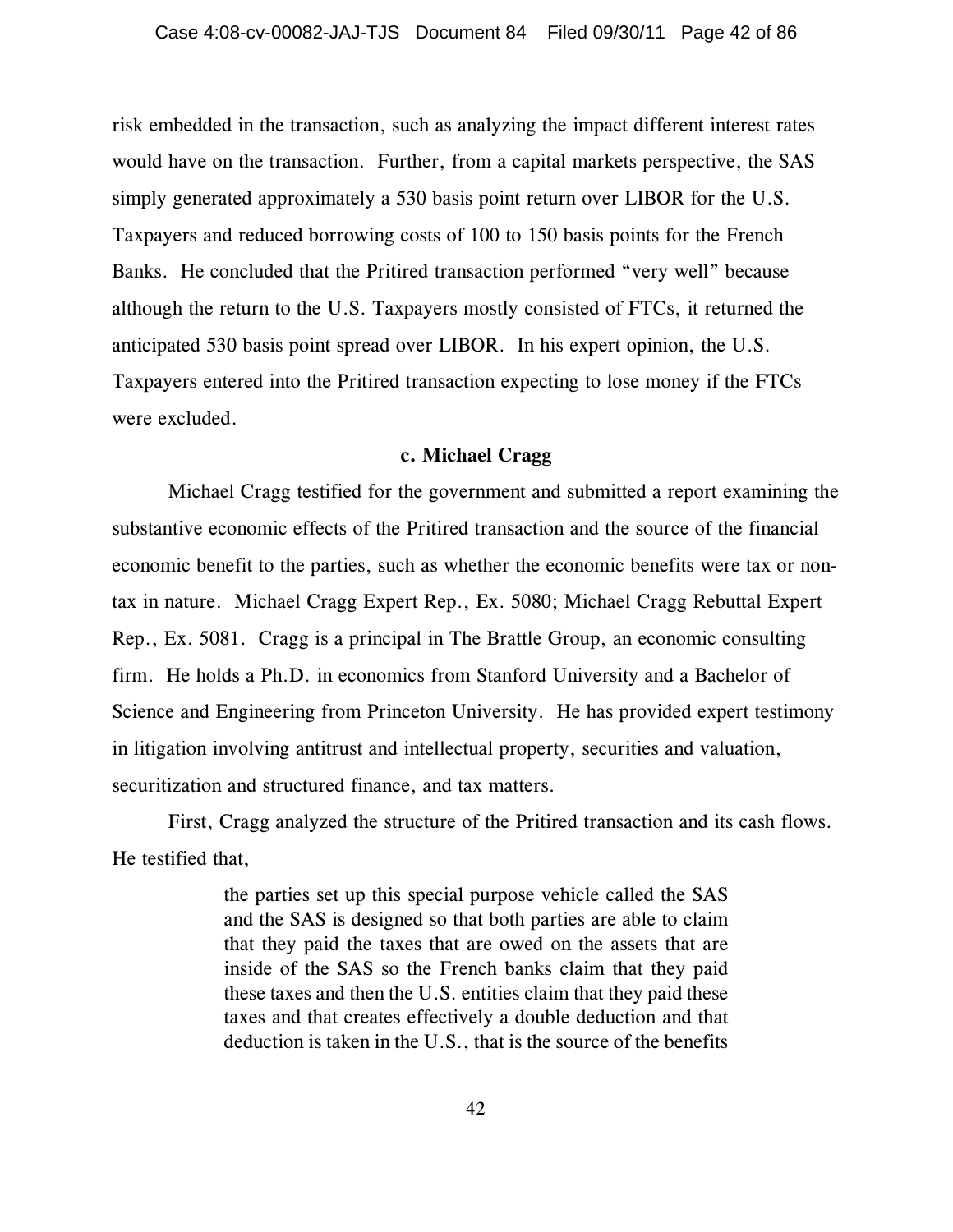in this transaction. The loan and the PC Swap, the role that they play in the transaction is to distribute the benefits amongst the parties.

Cragg calculated the SAS earnings resulting from a range of interest rates over the 5.2 years of the transaction and determined that "all but a trivial sliver is paid to the French Banks" through the A Shares. Cragg opined that the interest rate floors between the SAS and French Banks kept the SAS income artificially high, despite the fact that LIBOR rates were decreasing throughout the transaction. These floors "would allow the U.S. Taxpayers to continue to claim a minimum amount of post-tax benefits even when interest rates dropped." Further, the interest rate floors had no practical benefit or effect on SAS or the French Banks. Because the SAS was a holding company of the French Banks, if there was a pay off from the French Banks to the SAS, "the French Banks would have offsetting losses both before and after taxes." The French Banks also held the underlying securities and SAS had no possibility to profit (or risk for that matter) in the value of the underlying securities.

Cragg determined that the cash flow projections "generated pre-tax losses under all plausible scenarios" and the transaction was "guaranteed" to lose money. He calculated the NPV of the cash flows to Principal for the pre-tax, after-tax, and aftertax with FTCs. Using the 5-year U.S. Treasury risk-free rate of 5.79% for the discount rate, the transaction generated negative \$26,901,889 for pre-tax NPV, negative \$19,106,783 for after-tax NPV, and \$25,646,772 for after-tax NPV with FTCs added. Using the transaction's LIBOR rate of 6.76%, these same numbers were negative \$32,424,969, negative \$23,095,777, and \$20,852,778, respectively. In his analysis, it was only after adding the FTCs to the cash flows that the transaction generated positive cash flows.

Cragg also analyzed the debt and equity characterization of the investments. He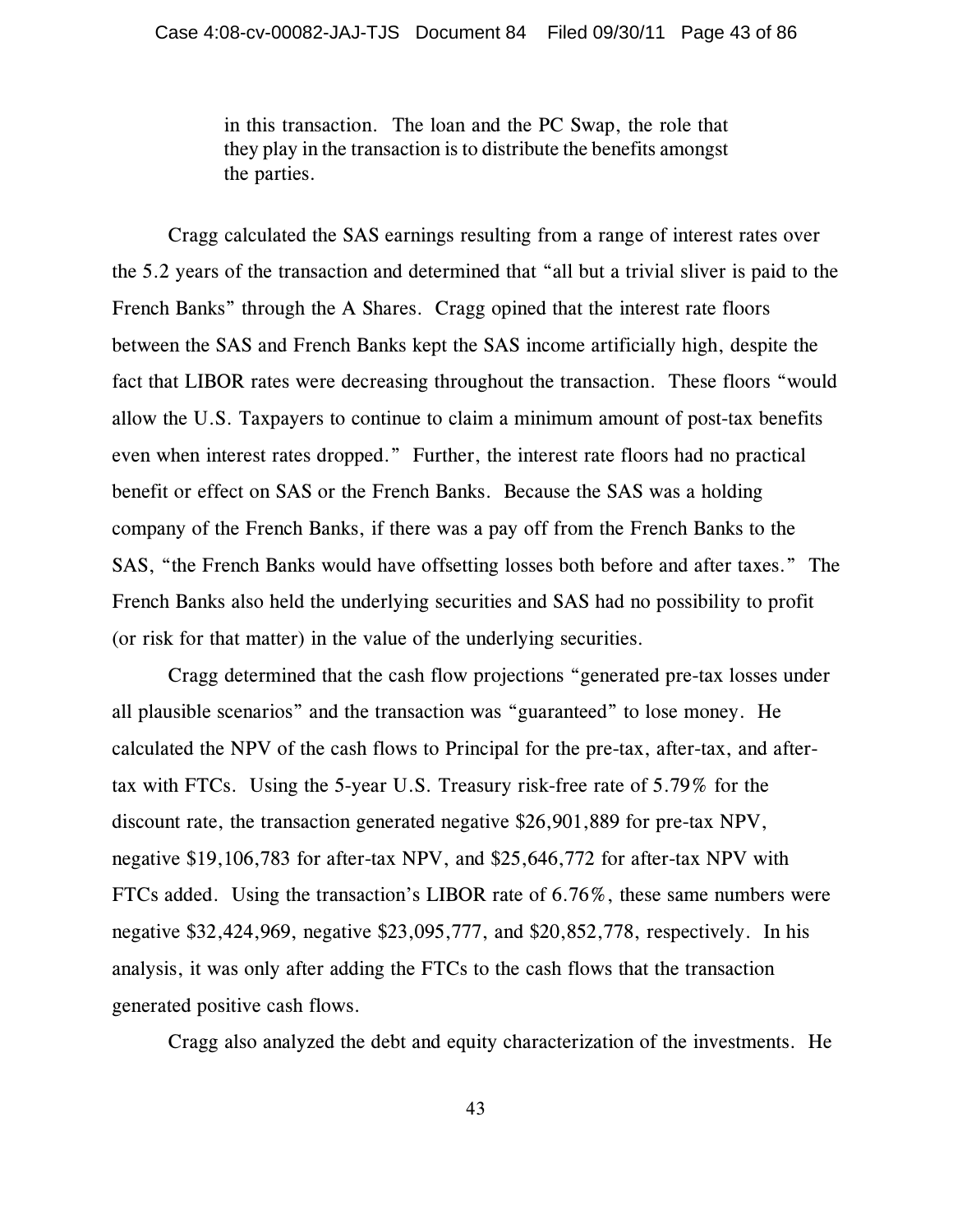opined that the PCs and B Shares were more like debt, *inter alia*, because these instruments had limited upside potential capped at the contractually-agreed upon returns. The fixed term of 5 years also strongly suggested that the PCs were debt.

In summary, Cragg opined that the Pritired transaction was entered into for the value of the FTCs and the transaction was anticipated to lose money absent the enhanced returns from the FTCs.

#### 2. Analysis of the Debt and Equity Characteristics

The Pritired transaction is a type of "structured financial transaction," or SFT. At trial, the government offered the testimony of Finard and Principal offered the testimony of Carron, both experts in structured financial transactions. Both Finard and Carron analyzed the risk and reward attributes of the PCs and B Shares in the context of applying commonly used methods for understanding the risk and reward attributes of financial instruments. That is, they analyzed whether the risk and reward attributes of the PCs and B Shares are more commonly associated with debt or equity. The experts generally agreed on some of the tools to analyze the PCs and B Shares, but also disagreed on how to apply the tools. The experts reached different conclusions: Finard opined that the instruments were more debt-like, whereas Carron opined that the characteristics were more equity-like. The Court finds the analysis of Carron and Finard helpful in analyzing the risk and reward attributes of the PCs and B Shares, as well as understanding the economics of the Pritired transaction. The Court incorporates the findings of these experts in its own examination of the risk and reward attributes of these instruments. The Court finds, on balance, that the investment characteristics were like debt.

To begin with any analysis of the attributes of the instruments, the Court notes that there are financial obligations that fall at both ends of the debt-equity spectrum. For example, a simple note with a definite term and a fixed interest rate can be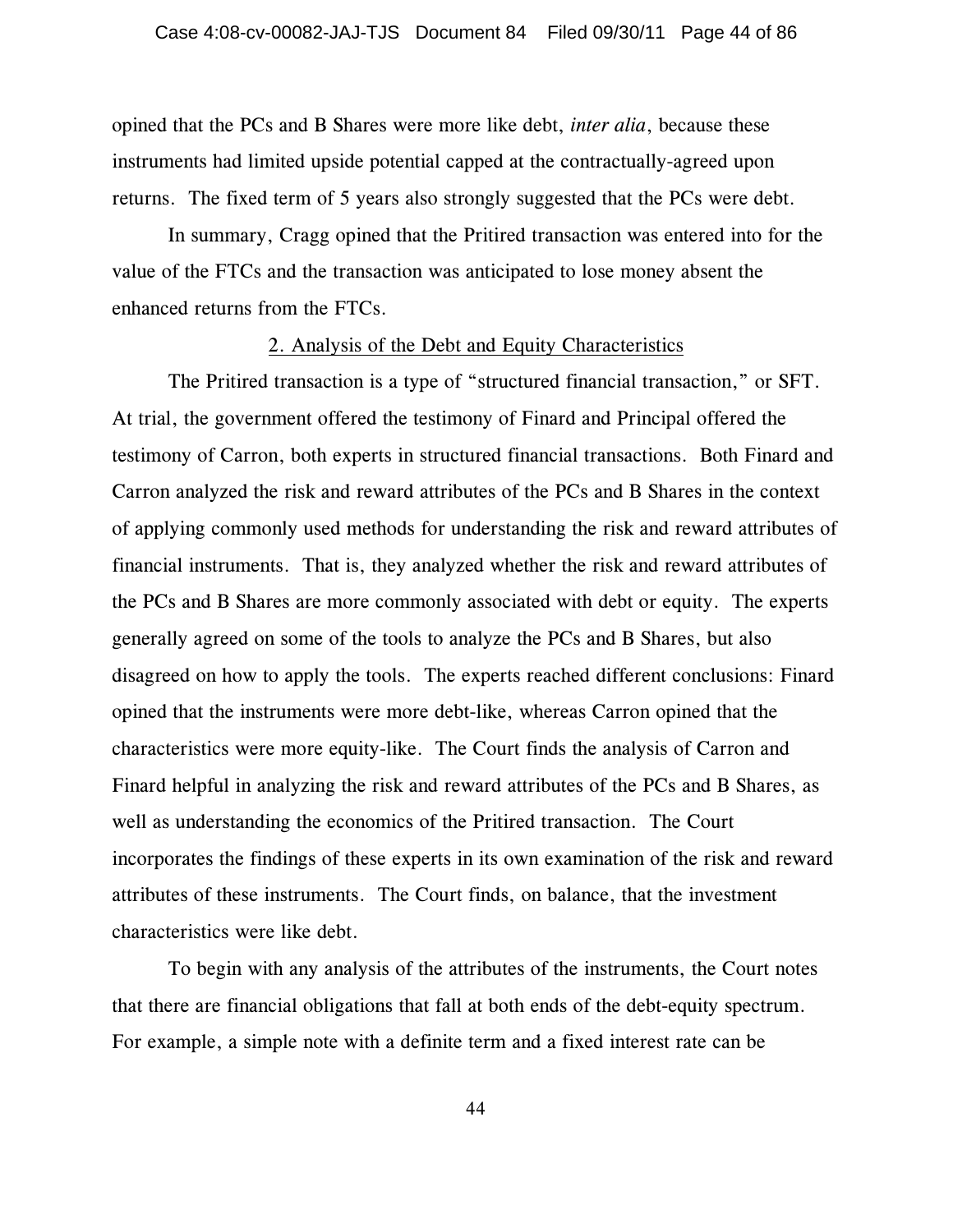considered "pure" debt. *See, e.g. Gilbert v. Comm'r*, 248 F.2d 399, 402 (2d Cir. 1957) (a factor indicative of debt is a "fixed percentage in interest payable [to the creditor]"); *Hambuechen v. Comm'r*, 43 T.C. 90, 99 (1964) (another factor includes the "reasonableness of expectation of payment"). At the other end of the spectrum, a share of common stock in a publicly-traded corporation is generally considered "pure" equity. The basic features of equity include no maturity, no ongoing payments that could trigger a default if unpaid, and rights to return of principal subordinate to creditors. Ex. 190 at 5. In between the ends of the spectrum lies an assortment of "hybrid" financial obligations —obligations that do not constitute either pure debt or pure equity. As the Moody's Tool Kit explained, "[h]ybrid securities, which combine the features of both debt and equity, can take numerous forms including preferred securities, convertible subordinated debt, or preferred instruments that mandatorily convert to equity." Ex. 188 at 3. Preferred stock, as a hybrid example, is generally referred to as equity. The PCs and B Shares are hybrid obligations.

Financial experts examine the attributes of the instrument to determine whether a financial vehicle is more like debt or equity. This method examines the basic features of the instrument including, but not limited to, the risk and reward attributes of the security, such as liquidity, maturity, voting rights, and priority. The specific attributes of the instrument are then compared to those commonly associated with debt or equity. IRS Notice 94-47 ("Notice 94-47") lists eight specific factors to consider:

> (a) whether there is an unconditional promise on the part of the issuer to pay a sum certain on demand or at a fixed maturity date that is in the reasonably foreseeable future; (b) whether holders of the instruments possess the right to enforce the payment of principal and interest; (c) whether the rights of the holders of the instruments are subordinate to rights of general creditors; (d) whether the instruments give the holders the right to participate in the management of the issuer; (e) whether the issuer is thinly capitalized; (f) whether there is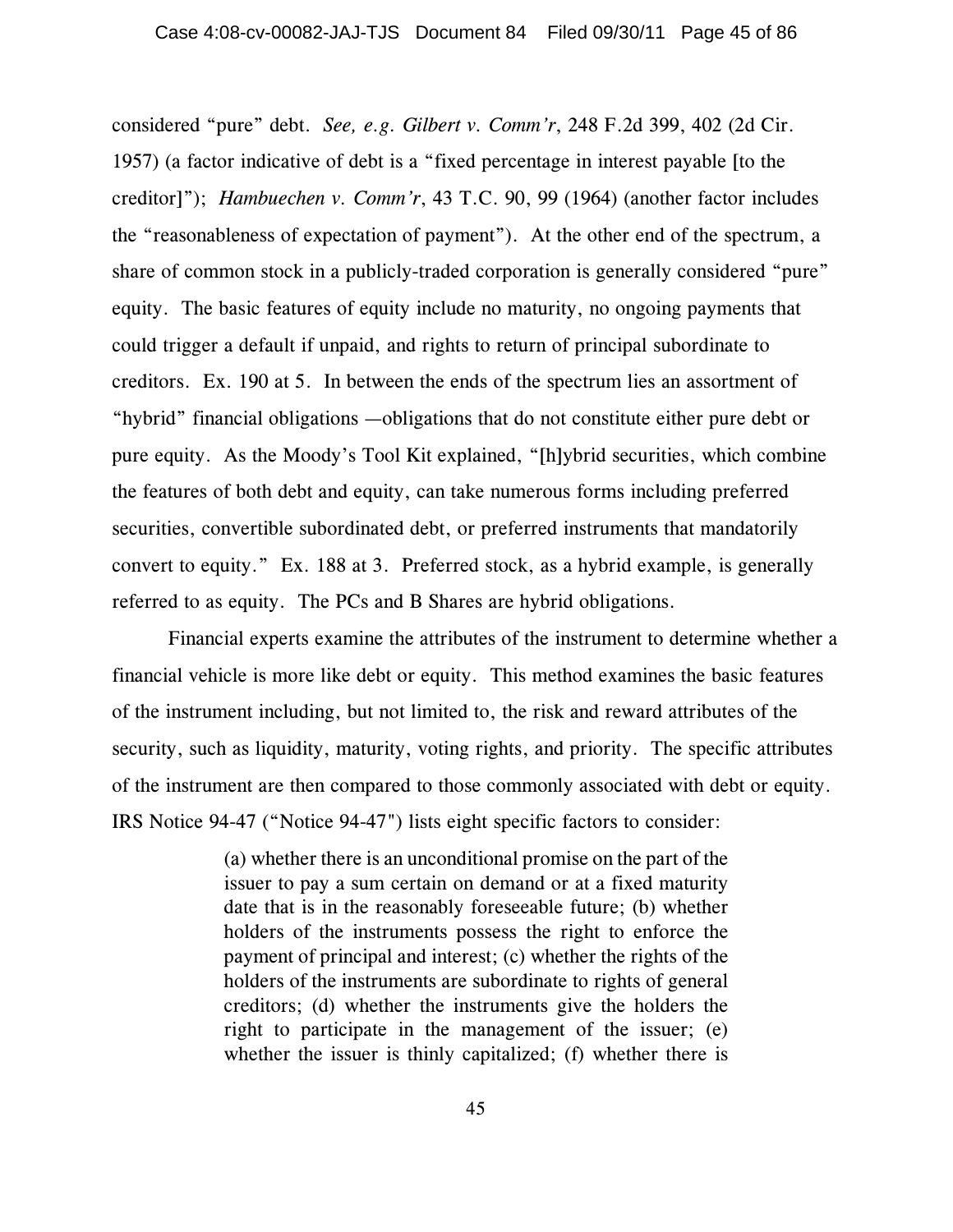identity between holders of the instruments and stockholders of the issuer; (g) the label placed upon the instruments by the parties; and (h) whether the instruments are intended to be treated as debt or equity for non-tax purposes, including regulatory, rating agency, or financial accounting purposes.

*TIFD III-E, Inc. v. United States* (*Castle Harbor*), 459 F.3d 220, 236 n.15 (2d Cir. 2006) (citing factors in IRS Notice 94-47). "The purpose of the analysis is to bypass appearances and focus instead on practical realities." *Id.* (citations omitted). The Court incorporates the attributes in Notice 94-47 and the suggested attributes in the experts' reports to derive the following analysis of these groups: (a) Characterization; (b) Market Risk; (c) Credit Risk; and (d) Voting Rights. Here, it is difficult to separately analyze the PCs and B Shares because they were "stapled" together for redemption. But after analyzing these attributes, the Court finds that the PCs and B Shares have attributes much closer to debt than equity.

#### **a. Characterization<sup>32</sup>**

Characterization refers to the labels the issuer and holders place on an instrument. The non-tax treatment of the instruments, such as how the instruments are treated or labeled for regulatory, rating agencies, or financial accounting purposes, is also important. But "[t]he form and the labels used for the transaction may signify little when the parties to the transaction are related," *Calumet Indus. Inc. v. Comm'r*, 95 T.C. 257, 286 (1990), and labels cannot transform debt into equity. *Estate of Mixon v. United States*, 464 F.2d 394, 402-03 (5th Cir. 1972).

The B Shares appear to have been consistently referred to as "shares," or intended to be equity by the issuer (SAS) and the investors (U.S. Taxpayers). Exs. 134, 135. However, the B Shares were "stapled" to the PCs and one could not be redeemed without the other. As a result, the Court finds that although the B Shares

 $32\degree$ Characterization" incorporates elements (g) and (h) of Notice 94-47.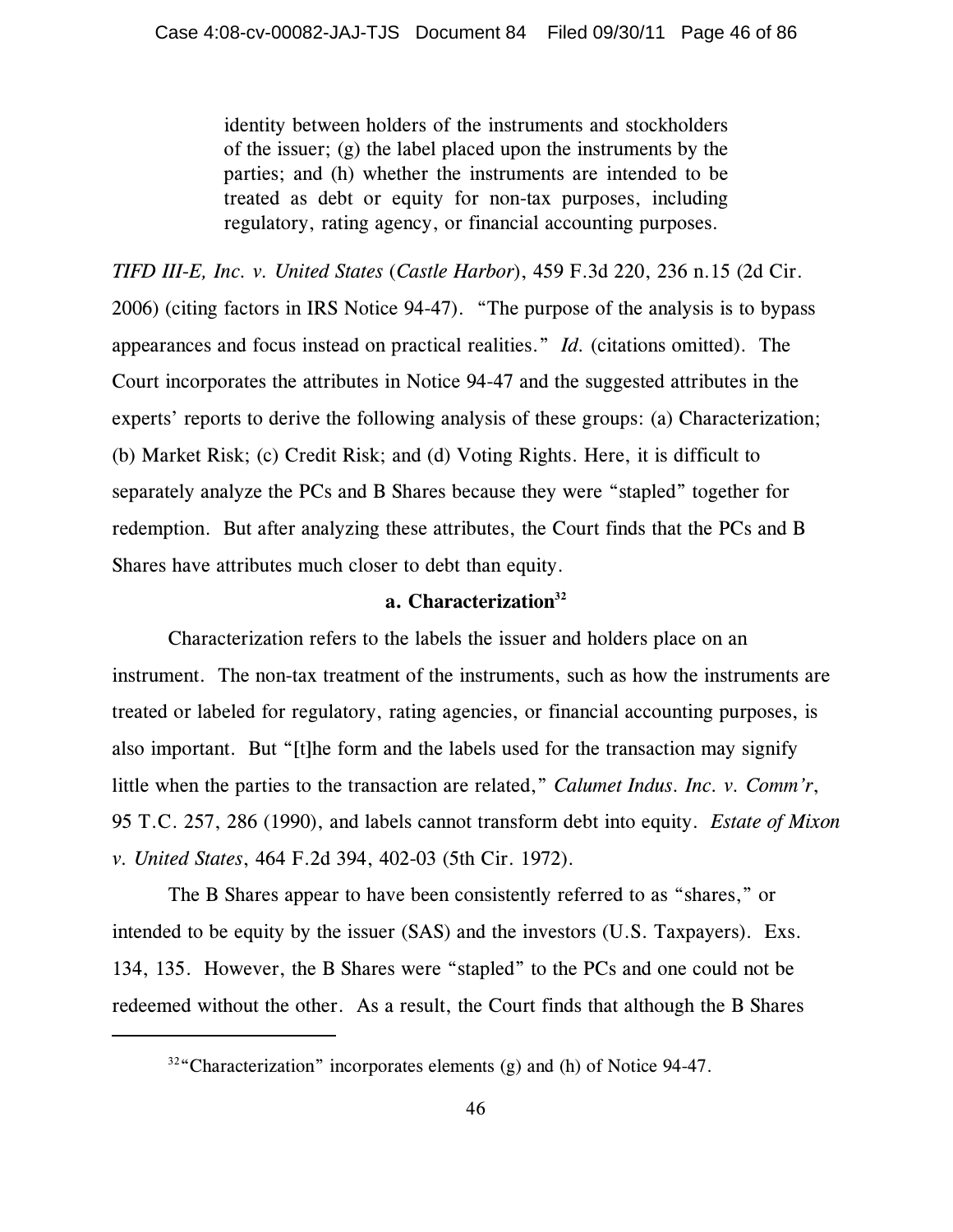were more equity-like, the characterization of the PCs influences the characterization of the B Shares. This is for the obvious reason that the B Shares were only 3% of the \$300 million infusion.

The parties to the Pritired transaction used mixed and vague references when referring to the PCs. The PCs were invariably referred to as Undated Subordinated Securities or "general obligations of the issuers." Exs. 43, 43.1, 48; *see also* Exs. 42 ("subordinated debt portion"), 76 ("subordinated debt"), 84 ("subordinated debt"), 159 ("In order to try and convince Frederic this is a debt deal, Frederic wants a memo stating our argument on several guidelines he sent to me."), 162 ("The Pritired bond"). The PCs were also listed as preferred stock or "hybrid securities" on memoranda circulating within Principal and Citibank. Exs. 66, 83, 115, 174.

Jeff Wendell, an accountant in the investment reporting area whose duties were for proper GAAP and statutory accounting for investment assets, testified that Principal first filed the Pritired investment under a bond category with the NAIC. Pritired was later rated as preferred stock. Wendell testified that if an investment needs to be classified by the Securities Valuation Office ("SVO") of the NAIC, it is preferable to have instruments classified as debt versus equity because there are lower risk-based capital ("RBC") requirements. That is, there are lower reserves or cash requirements that the holder of the security must maintain. Ex. 161. For insurance company regulatory purposes, an insurance company must file with each state in which it does business an annual financial statement ("Annual Statement") prepared in accordance with the NAIC accounting rules. Investments in bonds are listed on Schedule D of the Annual Statement and stock investments, including preferred stocks, are listed on Schedule BA. Principal reported the 144A debt in Schedule D in 2000. The SVO required the Pritired investment to be moved to Schedule BA and shown as preferred stock for 2001 to 2005. Exs. 159, 161-64, 170-74, 209. Wendell testified that he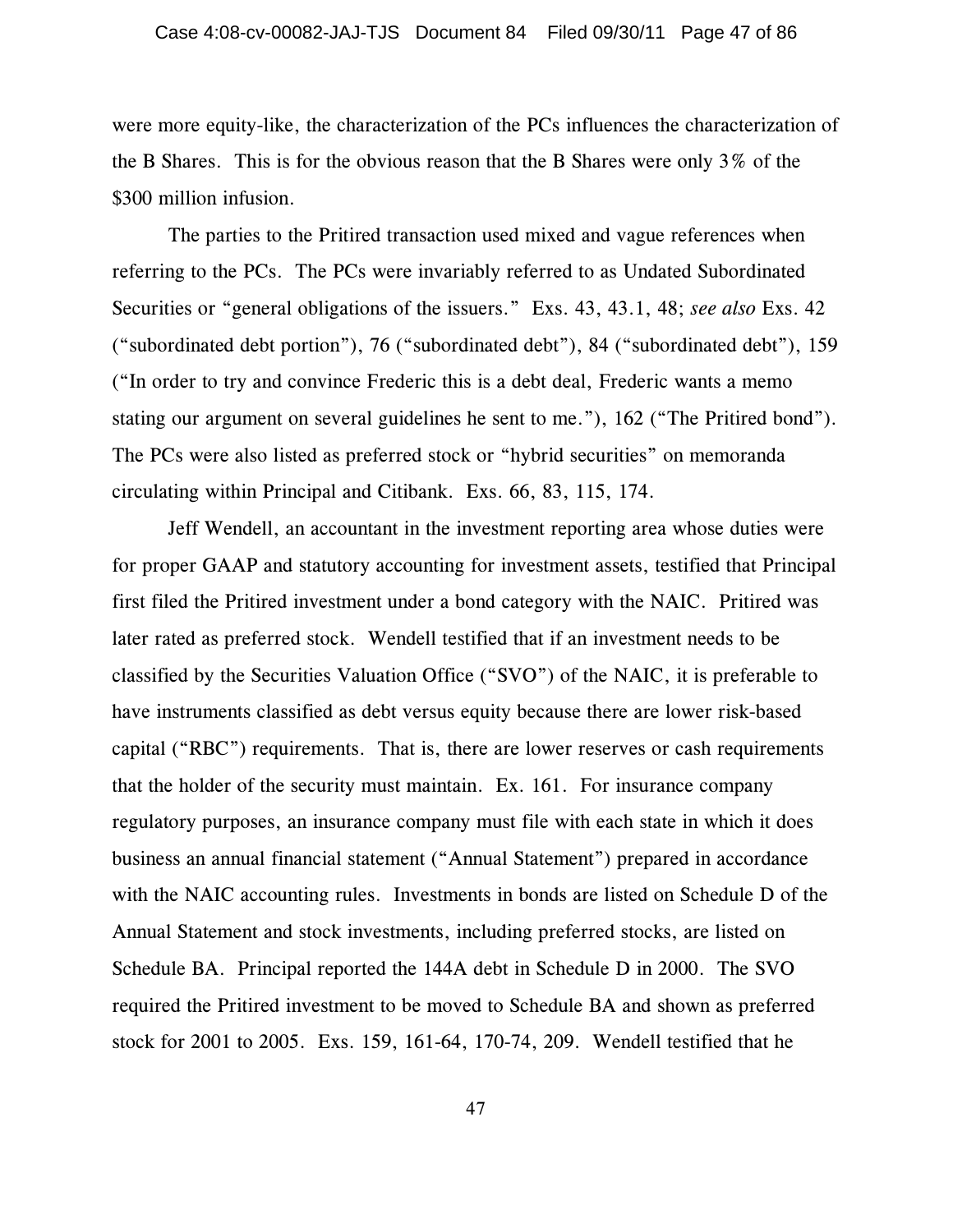listed the Pritired investment under preferred stock for \$142.5 million for the years ended 2001 and 2002. Exs. 171, 173. For years ended 2000 and 2001, the statutory based financial statements categorized the Pritired investment as preferred stock and placed it in the equity category. Exs. 170, 172, 174 at 57, 66, 67.

Emails substantiate the fact that, internally, there were disagreements and misunderstandings about the characterization and classification of the PCs. In an email on August 6, 2001, regulatory officials had assigned the PCs a preferred stock rating, but Fossell was attempting to convince the analyst that the PCs should "be a debt rating not a preferred." Ex. 159. Fossell wanted a memo "stating our argument on several guidelines . . . [and have] documentation to show why we feel it is debt instead of preferred[.]" *Id.* 

The Court finds that the characterization of the PCs is mixed. The PCs were not equity for tax purposes merely because the parties sometimes referred to the PCs as preferred stock. Principal called the PCs debt when that was to its advantage. However, the Court accords less weight to this nomenclature and proceeds in its analysis.

# **b. Market Risk**<sup>33</sup>

The Court considers "Market Risk" to encapsulate both the maturity/term and changes in market value of the securities. For maturity/term, it is generally understood that there differences in the investment time line of debt and equity; debt usually has a known maturity and equity does not. While hybrid securities can have a mixed maturity, generally debt has a contractual maturity and equity usually has an unspecified maturity. Ex. 188 at 4.

It is beyond question that the Pritired transaction had an "expected maturity" date of 5 years. Numerous documents within Citibank and Principal referred to the

 $33\degree$ Market Risk" incorporates elements (a) and (e) of Notice 94-47.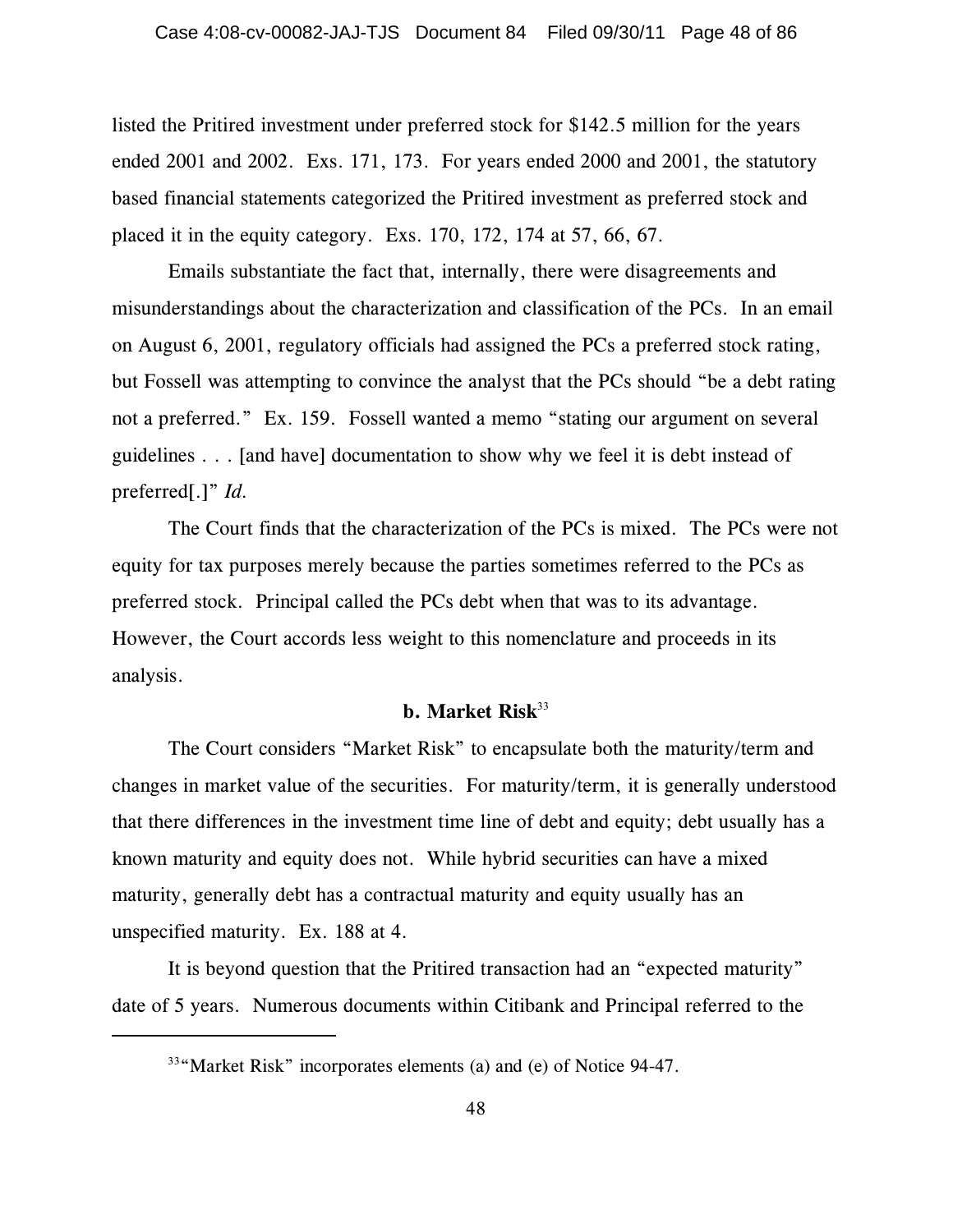PCs or the transaction as having a "maturity of 5 years" while other documents referred to the maturity as "effective maturity," "reset date," "anticipated tenor," "put/call option," or "unwind flexibility." Exs. 83, 5018, 5029, 5037, 5057. The SAS operating documents provided for liquidation of SAS upon adoption of a shareholder resolution by a simple majority on or after December 31, 2005. Before December 31, 2005, it would take unanimous shareholder approval to liquidate SAS. According to Finard, a failure to liquidate the transaction by December 31, 2005, could result in a loss to the French Banks of anywhere from \$55 million to \$291 million, depending on the value of the portfolio. No one who testified could think of any realistic scenario in which the transaction would not wind down as expected on December 31, 2005. The Court finds that, based on the expected, finite five-year maturity, the PCs and B Shares had maturity attributes more similar to those of debt than equity.

Additionally, there is a tradeoff between risk and return for equity and debt. That is, equity holders generally carry more risk than debt holders because there is more upside and downside potential. Equity holders invest to take ownership of an enterprise and their risk is commensurate with the potential that the enterprise will not increase in value. The holder of an equity investment may or may not receive any return on the investment, and may lose the principal entirely. Debt holders, on the other hand, generally expect the value of the full investment to be returned and to receive a return on the debt in the form of interest. Debt holders have only an expectation of an interest return and the return of their principal; they do not seek to increase or benefit from any increase in value of the enterprise.

Here, the market value of the PCs and B Shares at the end of the investment was expected to be (with the exception of the clawback) the initial investment value of approximately \$300 million. The returns were also expected to provide predicable,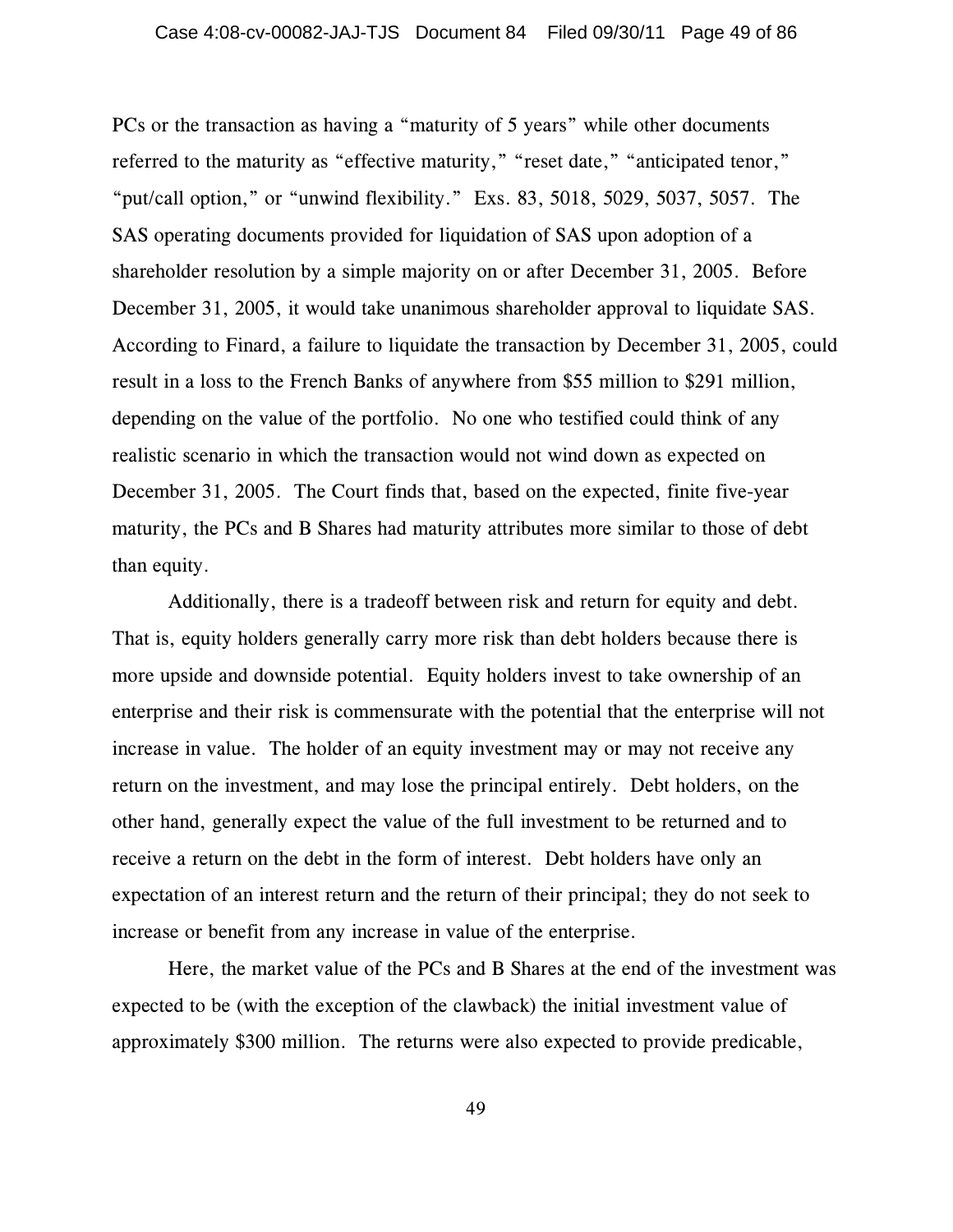stable returns on both the PCs and the B Shares. The deal was structured to be almost risk-free so that Pritired would recoup its \$300 million investment after five years.

Although the B Shares appeared to have a more equity-like return, the actual return had debt-like features. For example, the B Shares had a right to 1% of the SAS income, which was potentially uncapped. But the strict investment guidelines on the SAS bond portfolio effectively capped the return the B Shares could receive and the A Shares had a unilateral right to allocate gains generated by the portfolio to their own benefit. This, in effect, capped the return the B Shares could receive.

The Court concludes that the Pritired transaction was designed to give the PCs and B Shares the appearance of equity-like risk and return. Before LIBOR rates moved, Principal knew that the FTCs would comprise approximately 2/3 of the total financial benefits expected from the Pritired transaction. The transaction was designed to include both a floor and a ceiling on the combined investment return from the PCs and the B Shares, making the investments more debt-like. This lack of upside potential, the Court finds, was acceptable to Principal because the Pritired transaction was expected to return the bulk of the financial benefits from FTCs, and not cash flows. The Court finds that these market risk attributes are more consistent with debt than equity.

# **c. Credit Risk**<sup>34</sup>

The Court next considers the attributes of Credit Risk in the context of ongoing payment obligations and priority in liquidation. As the Moody's Tool Kit explained, "from a credit analysis perspective, the accountants' balance sheet classification is not as important as the way the security is expected to perform in terms of future cash flows." Ex. 188 at 5. Debt obligates the receiver of the funds to make ongoing payments, usually under the terms of the contract, while equity has no obligation to

 $34\degree$ Credit Risk" incorporates elements (b), (c), and (f) of Notice 94-47.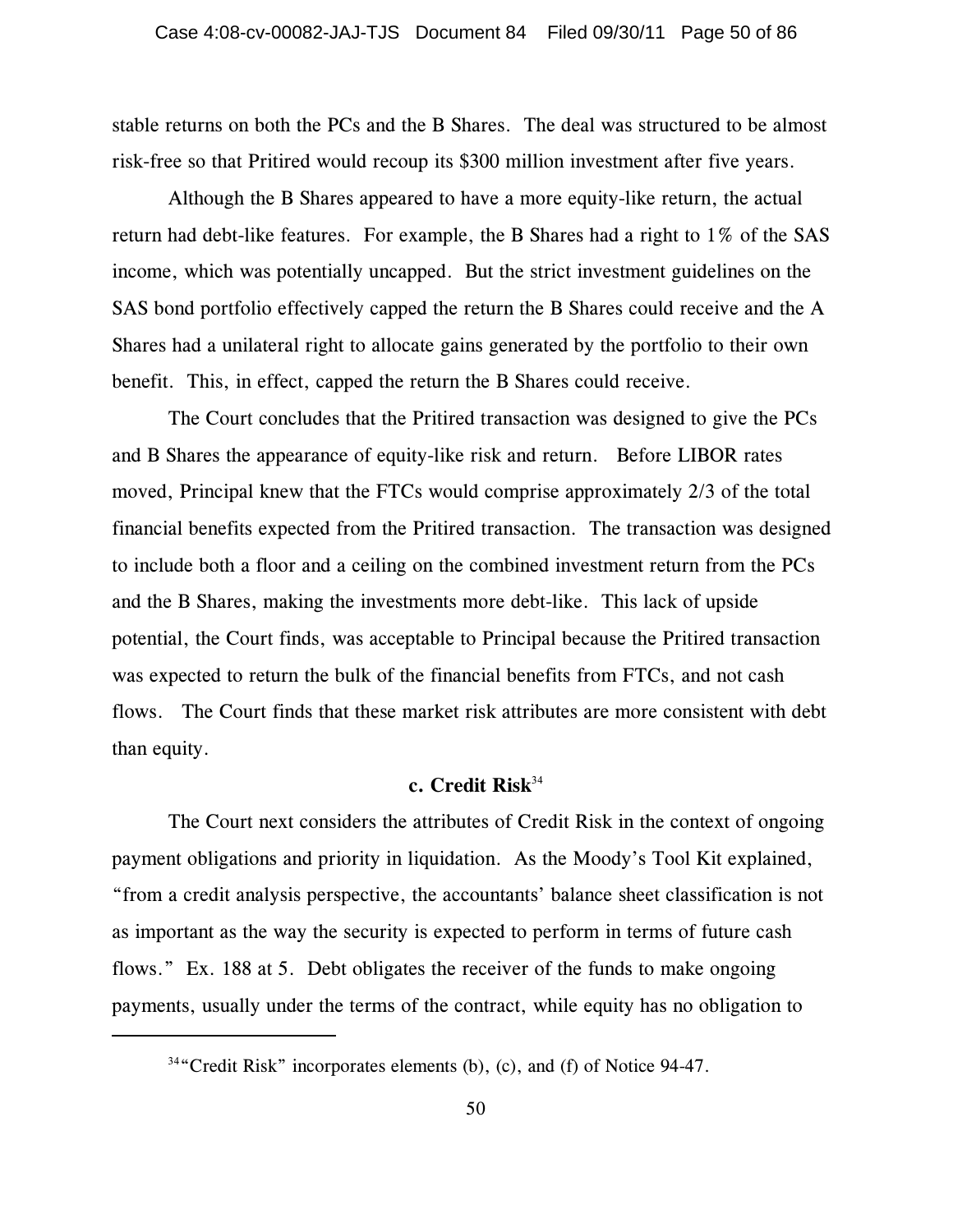make any payments. A debtor may not miss a required interest payment without suffering consequences, such as default. If a debtor fails to make a required payment on a debt, the holder of that debt has legal recourse against the debtor. A receiver of equity capital, on the other hand, may decide not to pay dividends without suffering any similar contractual limitations. Equity holders generally cannot legally force the liquidation of an issuing entity based on a failure to pay. The ability to eliminate or vary dividend payments or other ongoing payment obligations is an important attribute of equity. Ex. 188 at 4.

The Court finds that the SAS had no contractual requirement to make ongoing payments on the PCs and B Shares. Conceivably, for as long as the SAS bond portfolio made money, the B Shares would receive 1%; a failure to pay did not constitute default. But for the PCs, the Court finds that the transaction was designed in a manner to ensure that payments would be made, based on Finard's analysis that there was effectively a 5% penalty if the SAS withheld or deferred payments on the PCs. The Court finds that, generally, the PCs had ongoing payment attributes more similar to debt and the B Shares had attributes more similar to equity.

For liquidation purposes, debt is generally paid before equity. Debt is a priority claim on the profits and assets of an entity and occupies a senior priority position to equity. In other words, if a company liquidates, debt has a higher priority, or right, to receive payments before equity. Ex. 188 at 4.

Here, the PCs were second in priority in liquidation, junior only to the Zeroes, while the A and B Shares took last. But the PCs and B Shares were "stapled" and one could not be redeemed without the other. Even so, the Court finds that the PCs had liquidation priority characteristics more similar to debt, whereas the B Shares were more similar to equity.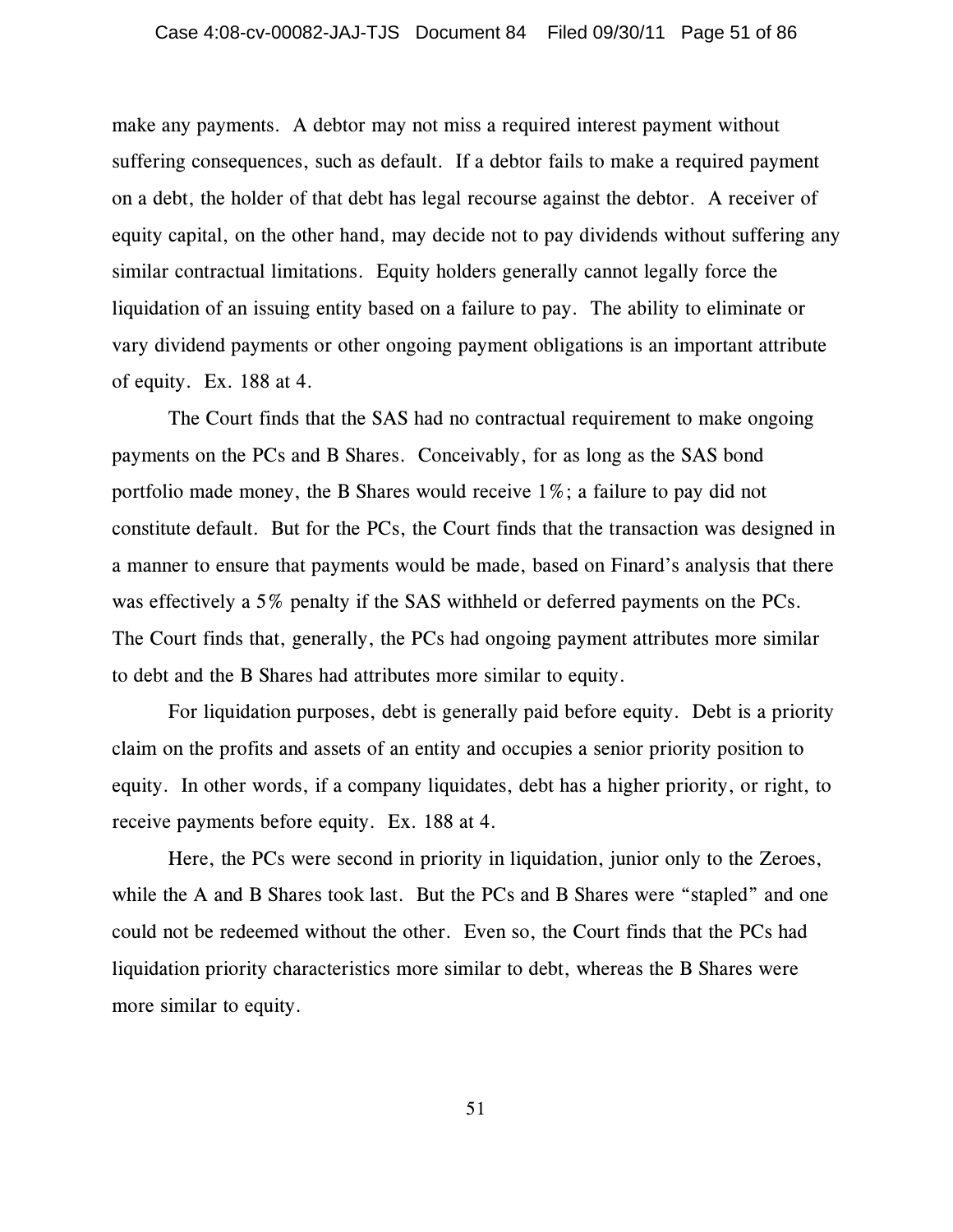# **d. Voting Rights**<sup>35</sup>

Another distinguishing feature for the attributes of a hybrid security involve the voting rights. Generally, equity investors have voting rights to choose and direct the management of an enterprise, while debt holders do not. Different classes of equity may have different levels of participation in management or have no participation at all.

Here, the PCs had no voting rights while the B Shares had a 2% voting interest until December 31, 2005. However, all decisions prior to December 31, 2005, required a unanimous resolution of the shareholders, so the voting rights of the B Shares effectively had more control than the nominal 2% figure. Finard opined, and the Court agrees, that the voting rights of the B Shares were more in the form of controls seen in debt covenants, than in equity arrangements. The B Shares had *de facto* control of key SAS business operations, such as increasing or decreasing capital; changing the terms and conditions of the management of the securities portfolio; issuing any liabilities; and liquidation before December 31, 2005. The Court finds that the B Shares and PCs (without any voting rights), had voting rights attributes more similar to debt than to equity.

In summary, the Court finds that after looking at the capital market attributes of the PCs and B Shares, the PCs and B Shares had attributes that more closely resembled debt rather than equity. Because the attributes appear more debt-like than equity-like, the Court finds that the U.S. Taxpayers' investment was in the form of a loan, or debt, rather than an equity investment.

#### 3. Expected Economic Benefit of the Pritired Transaction

Beyond analyzing the attributes of the PCs and B Shares, the Court also looked to the expected economic benefit of the Pritired transaction to determine whether the U.S. Taxpayers had a realistic, reasonable opportunity to earn a profit independent

 $35\degree$  Voting Rights" incorporates element (d) of Notice 94-47.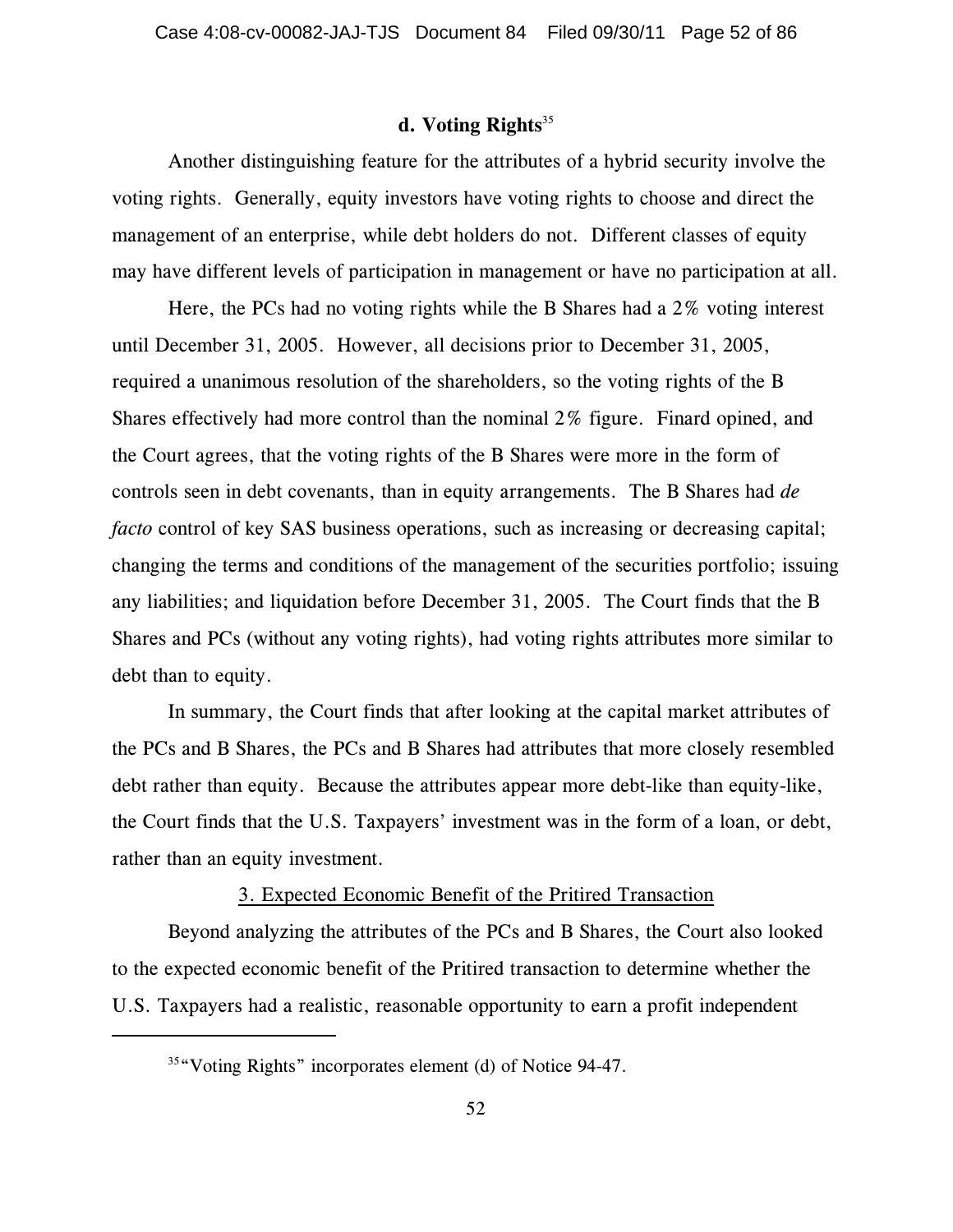from foreign tax credits. The Court incorporates the testimony and findings of the government's experts in reaching its conclusion. The Court concludes that the U.S. Taxpayers likely did not expect to earn a meaningful return independent of foreign tax credits.

The experts generally agreed that whichever way interest rates moved during the life of the Pritired transaction, the U.S. Taxpayers would receive a larger portion of their return on investment in the form of FTCs. They also agreed that during 2002 and 2003, Principal realized almost 100% of its return from FTCs, instead of cash distributions from the underlying investments.

Technically, the SAS had income from three sources: the portfolio of underlying securities of \$1.23 billion; returns on the repos it had executed with the French Banks; and returns on the interest rate floors in the event of low interest rates. As the Court has previously explained, the floors ensured that there would always be a minimum return to SAS despite any unexpected drops in interest rates. According to Cragg, SAS's effective income was approximately "the U.S. LIBOR rate in each period plus 47 basis points applied to the notional portfolio of \$1.23 billion, with a minimum return of about \$80 million per year." The French Banks anticipated earning the bulk of their earnings through their A Share distributions, with the return to Pritired tied largely to the PCs (and later PC Swaps). Cragg opined that, with US\$ LIBOR at 6.76%, the SAS would pay Pritired about \$30 million over the course of 5.2 years, and would pay the French Banks more than \$500 million. With LIBOR above 10.4% or below 4.6%, Pritired would derive its return entirely from FTCs. Cragg opined that if LIBOR was above 10.4%, the French Banks could earn more than \$800 million and would earn \$500 million if LIBOR fell to below 4.6%. Pritired's return was tied to and limited by LIBOR rates, including a possibility of zero cash return based on LIBOR's movement. In contrast, the French Banks stood to make anywhere from \$500 million to \$800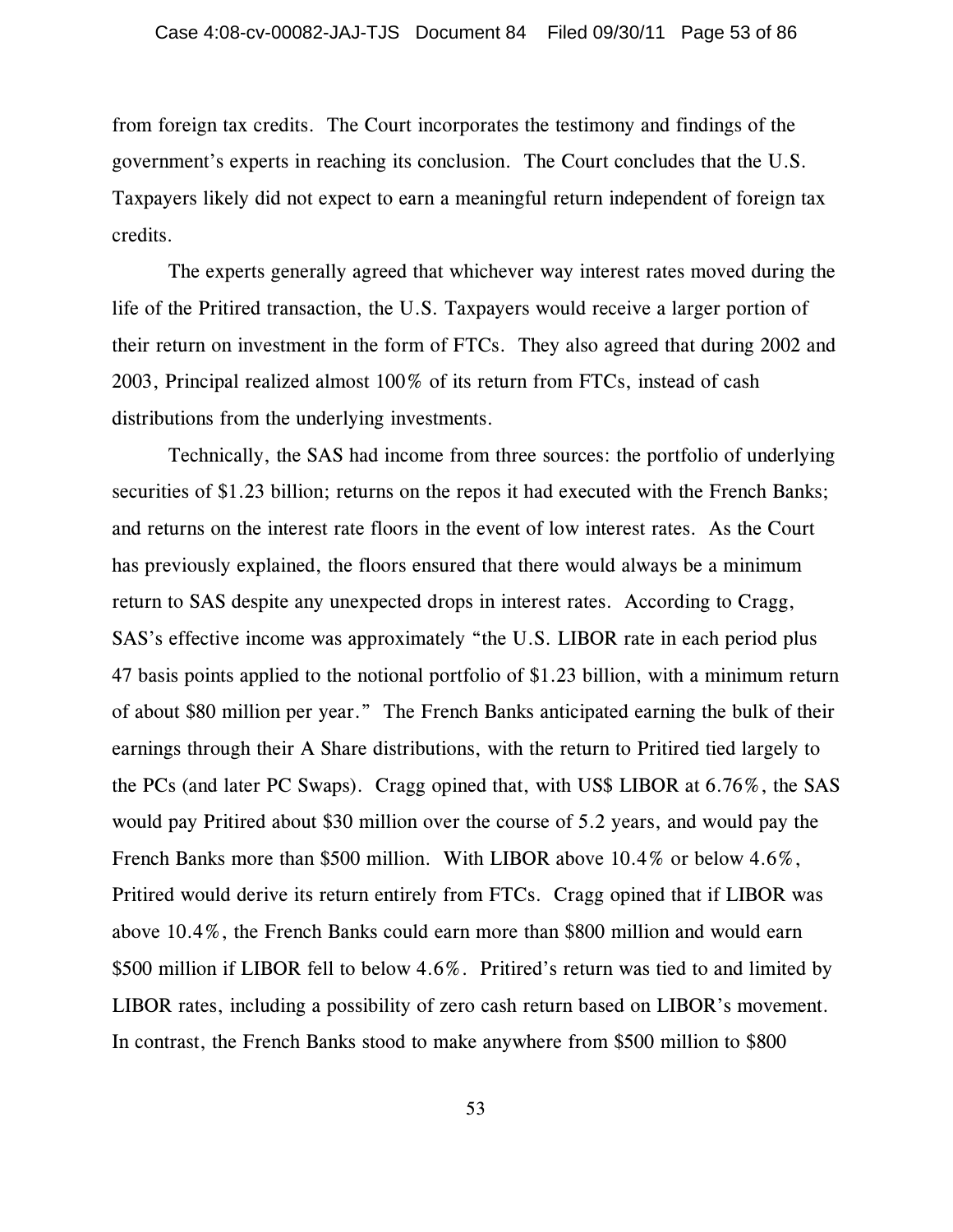million despite the movement of LIBOR. The Court finds the graph from Cragg's report effectively illustrates how Pritired anticipated its return as compared to the A Share distribution to the French Banks.



As explained earlier, the interest rate floors were also a component of the SAS income stream. The interest rate floors provided for a constant, minimum level of income for SAS. The French Banks would then always receive a minimum return for the A Shares distribution. However, the interest rate floors also built-in a corresponding minimum level of FTCs to the U.S. Taxpayers. There would always be a minimum amount of French taxes payable based on the floor income. If interest rates rose, SAS income would increase (based on US\$ LIBOR), thereby increasing the French taxes payable. In both circumstances, with an increasing or falling LIBOR, the French taxes were allocable to the U.S. Taxpayers on the PC Swaps. The Court adopts Cragg's explanation of the impact of interest rates on Pritired's expected tax benefit compared to its cash distribution.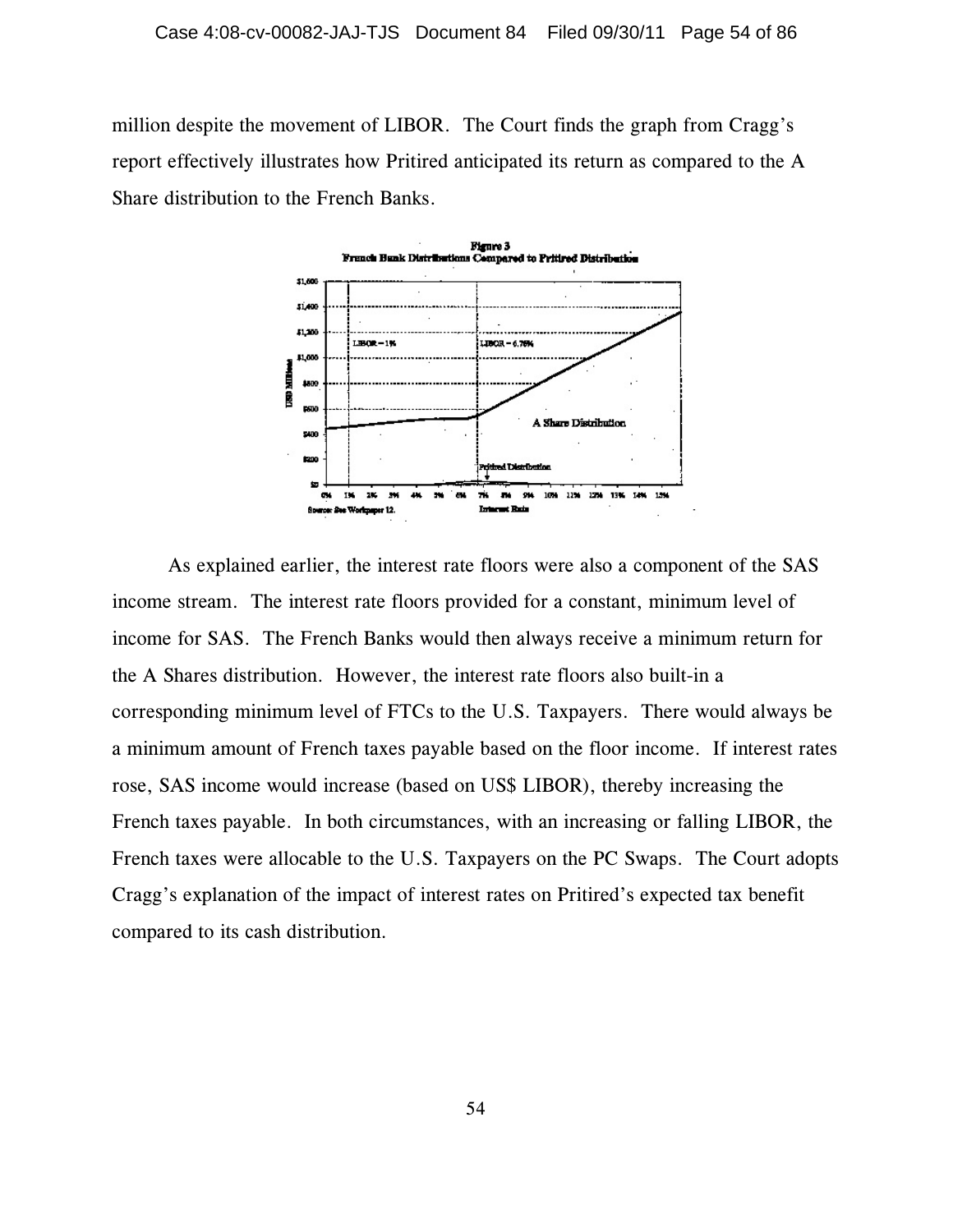

In analyzing the expected economic benefit of the Pritired transaction, the Court also considers the impact of the "clawback" on Pritired's return. As explained above, the cash distributions to Pritired decreased when LIBOR moved away from 6.76%. If, in fact, the U.S. Taxpayers had received cash distributions earlier in the transaction, the U.S. Taxpayers had to return to SAS all or part of the cash, in the event the net payments on the PCs and PC Swap were negative. As a result, the French Banks could recoup a loss by "clawing back" from cash Pritired received in years prior. The Court finds that the U.S. Taxpayers expected the financial benefits to be skewed towards the FTCs and away from cash returns on the portfolio investments when LIBOR moved from 6.76%. The U.S. Taxpayers projected the FTCs to comprise 2/3 of the financial benefits and it was foreseeable that changes in LIBOR could increase the return from FTCs. The Court adopts Cragg's analysis of the cash versus FTC return, as shown below:

| US Taxpayers' Percentage Split of "Value" Payment Between Cash and FTCs |                                                                    |     |       |        |         |         |
|-------------------------------------------------------------------------|--------------------------------------------------------------------|-----|-------|--------|---------|---------|
|                                                                         | 12/31/2000* 12/31/2001 12/31/2002 12/31/2003 12/31/2004 12/31/2005 |     |       |        |         |         |
| $\cosh \%$                                                              | 25%                                                                | 4%  | $0\%$ | $-2\%$ | $-1 \%$ | $0\%$   |
| $ETC$ %                                                                 | 75%                                                                | 96% | 100%  | 102%   | 101%    | $100\%$ |

\*Short Stub Period from 10/27/00 to 12/31/00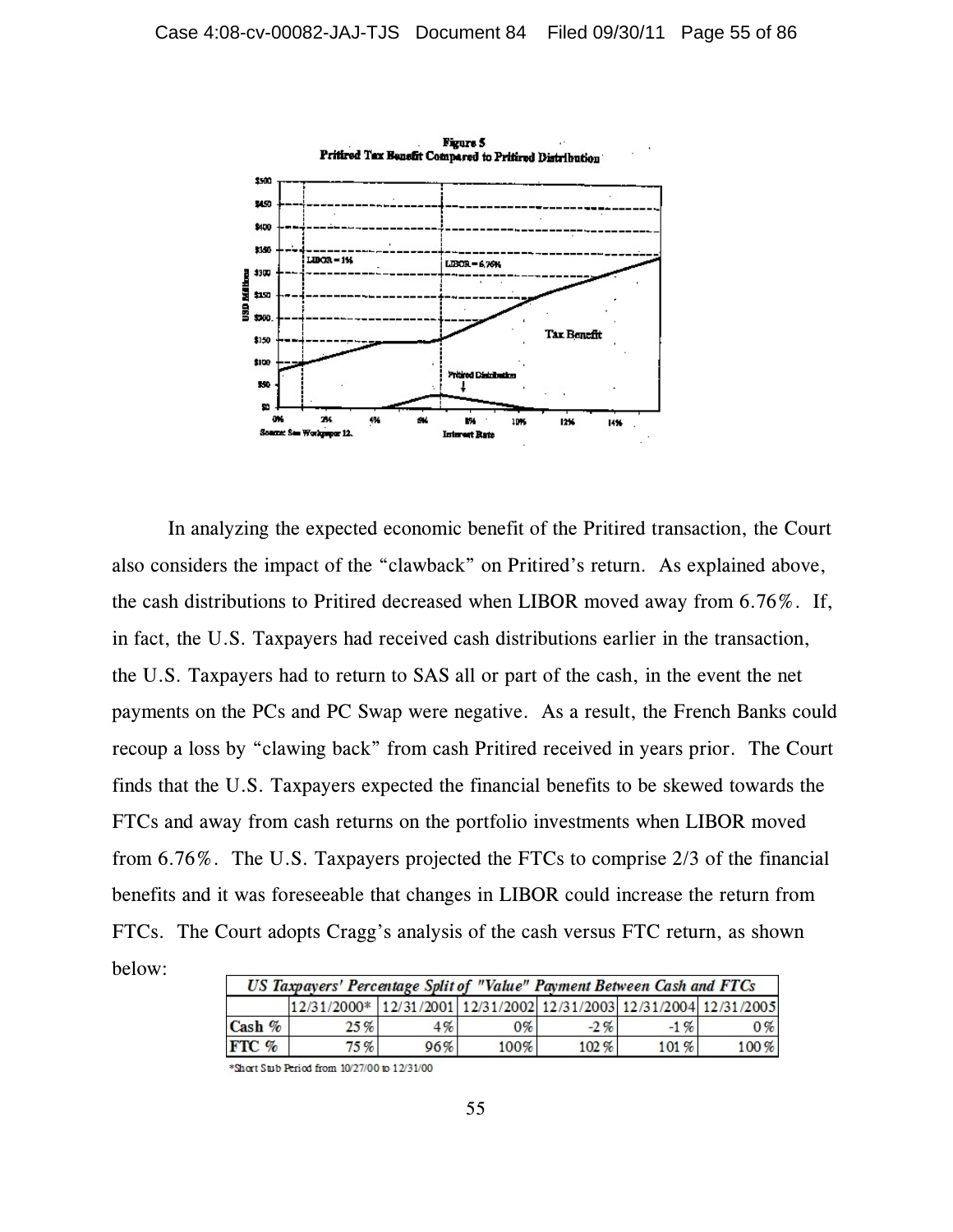The Court finds that the Pritired transaction did not make economic sense without the FTCs. Cragg's analysis demonstrated that the return on the cash investment was negative and the Pritired transaction only generated a positive return on investment to the U.S. Taxpayers when the FTCs were included. The Court concludes that the Pritired transaction was guaranteed to be unattractive without the FTCs, any movement in LIBOR would increase the return from FTCs, and the FTCs were designed to generate the bulk of the financial benefits to U.S. Taxpayers.

#### **III. BACKGROUND OF RELEVANT LAW**

# *A. Partnerships and Foreign Tax Credits*

Partnerships like Pritired are "flow-through" entities for Federal income tax purposes because they do not pay Federal income taxes. Instead, they file annual returns reporting the partners' distributive share or allocation of tax items. 26 U.S.C. §§ 701,  $6031$ ;<sup>36</sup> Treas. Reg. § 1.701-1. Individual partners, such as Citibank and Principal, report these distributive shares of the partnership tax items on their own Federal income tax returns. §§ 701-04; Treas. Reg. § 1.701-1, *et seq.*

Included within the income and credits partners must separately account for are their "distributive share of the partnership's . . . taxes, described in section 901, paid or accrued to foreign countries."  $\S$  702(a)(6). Income is to be characterized for tax purposes at the partnership level and retains its character when distributed to individual partners. *See Brown Group, Inc. v. C.I.R.*, 77 F.3d 217, 221 (8th Cir. 1996); § 702(b) ("character" of allocated item of income "shall be determined as if such item were

 $36$ Hereinafter, the Court refers to the Internal Revenue Code ("Title 26 U.S.C.") as "the Tax Code." All section references, unless otherwise noted, are to the Internal Revenue Code  $(*I.R.C.").$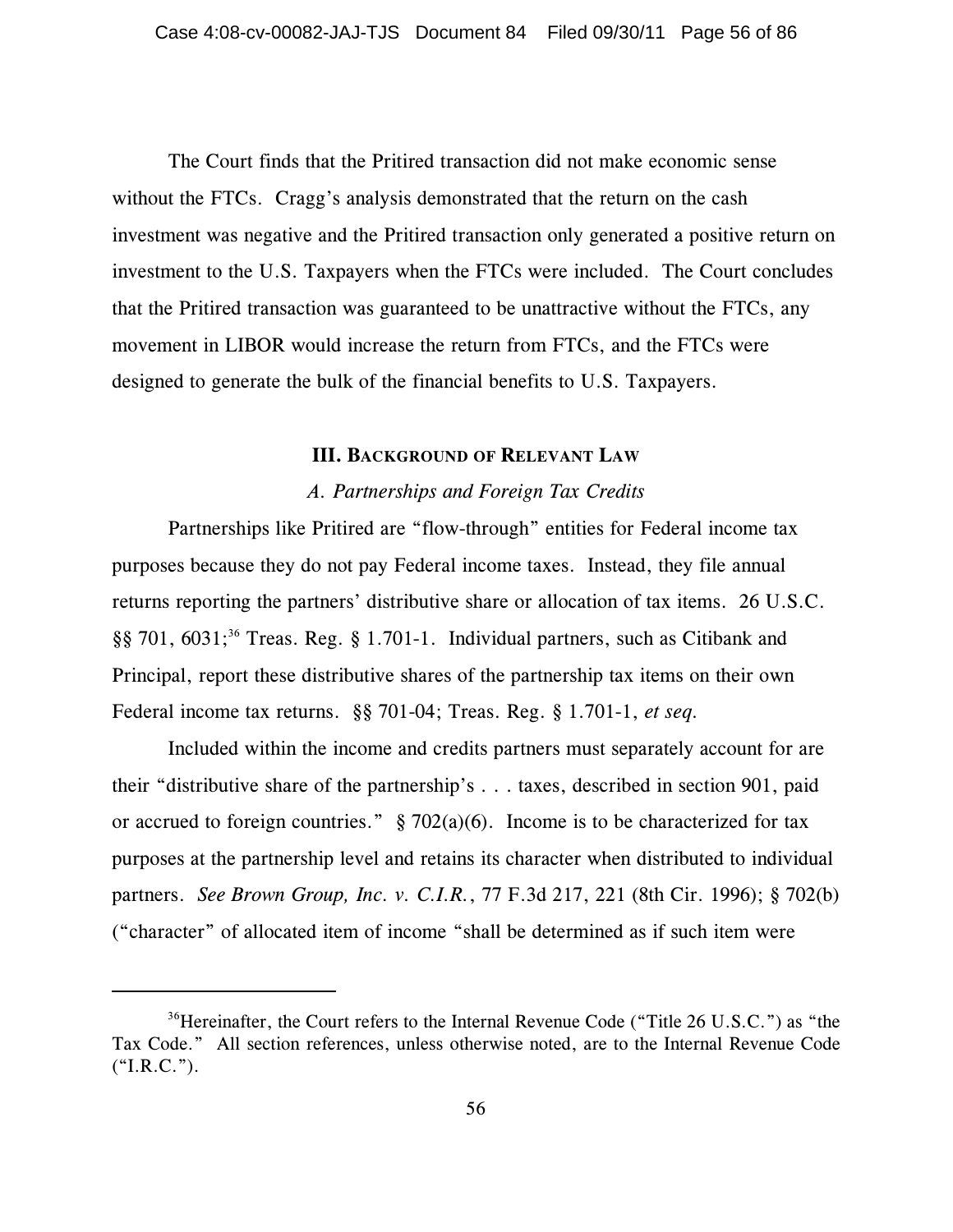realized directly from the source . . ., or incurred in the same manner as incurred by the partnership."). A partner's distributive share is determined in accordance with the partnership agreement; except if the allocation lacks substantial economic effect, then the partner's distributive share becomes the "partner's interest in the partnership." § 704(a), (b). Section 901 allows a credit against U.S. income taxes for foreign taxes paid, with the credit limited in amount to the U.S. taxes calculated on all foreign-source income. §§ 901(a), 904(a). This section excludes foreign tax credits from offsetting U.S. taxes on U.S.-based income sources. The purpose of the Tax Code's foreign tax credit provisions is to reduce international double taxation. *See, e.g., United States v. Goodyear Tire and Rubber Co.*, 110 S. Ct. 462, 470 (1989); *Norwest Corp. v. Comm'r*, 69 F.3d 1404, 1407 (8th Cir. 1995).

#### *B. Notice 98-5*

The IRS published Notice 98-5 on January 20, 1998. 1998-1 C.B. 334. A notice is akin to a "revenue ruling" and is an interpretation of the law offered by the IRS. While not binding precedent, revenue rulings—and notices—are entitled to "some weight," because the IRS "consider[s] them authoritative and binding." *Bankers Life and Cas. Co. v. United States*, 142 F.3d 973, 978 (7th Cir. 1998) (citations omitted); *see also* Treas. Reg. §§ 601.201(a)(6), 1.6662-4(d)(3)(iii).

Notice 98-5 announced that Treasury and the IRS intended to issue regulations that would apply an economic profit test to address abusive tax-motivated transactions that generated foreign tax credits. The Notice explained that these abusive transactions "generally are structured to yield little or no economic profit relative to the expected U.S. tax benefits." Notice 98-5 at \*1. It identified two classes of transactions that created a potential for tax abuse: (1) abusive arrangements where "foreign tax credits are effectively purchased by a U.S. taxpayer in an arrangement where the expected economic profit from the arrangement is insubstantial compared to the foreign tax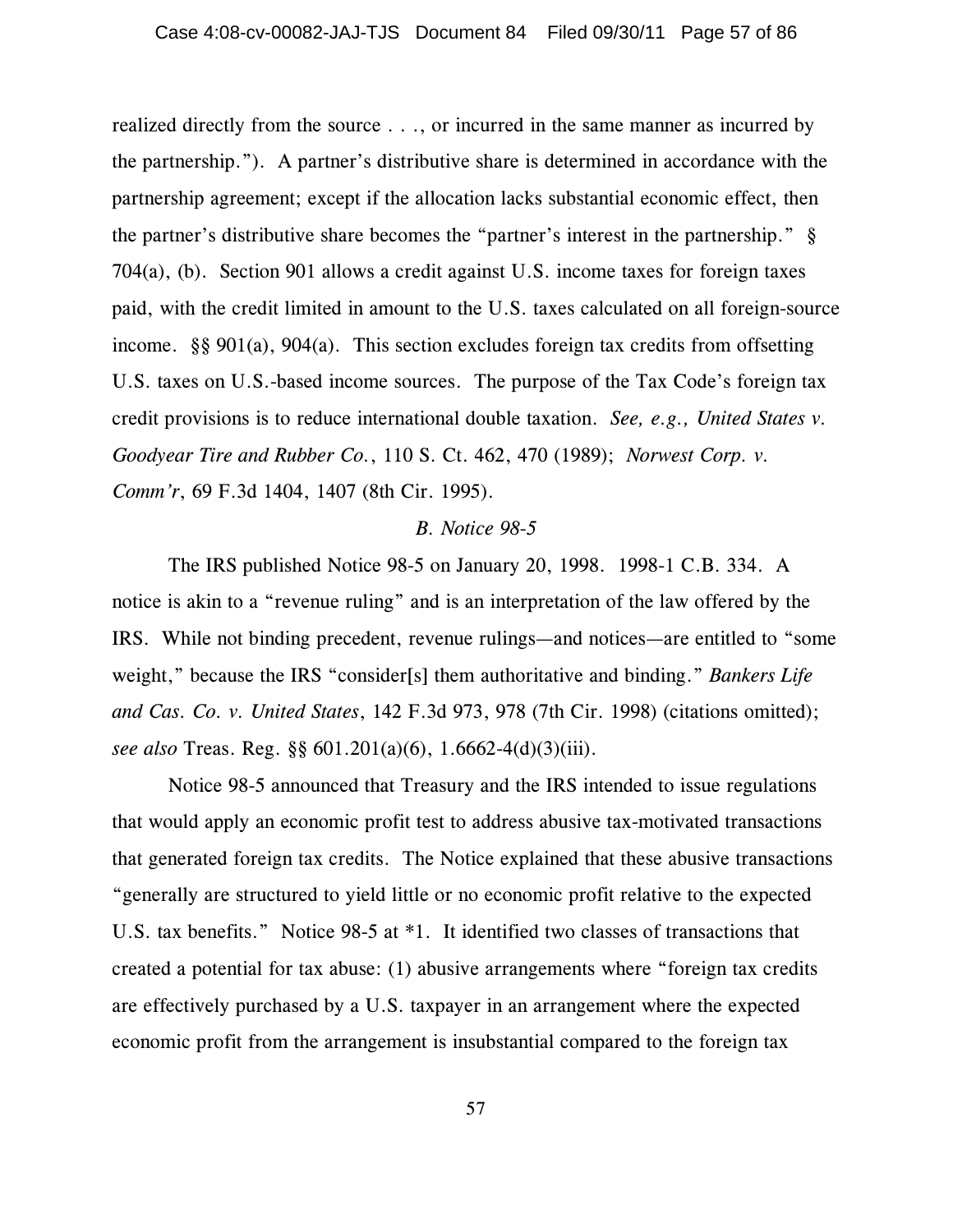credits generated" (hereinafter "insubstantiality test") and (2) "cross-border tax arbitrage transactions that permit effective duplication of tax benefits." *Id.* at \*6. The Notice described five examples of abusive arrangements pursuant to the two classes of abusive transactions. *Id.* at \*6-12. Generally, the Notice explained that the anticipated regulations would "emphasize an objective approach to calculating expected economic profit and credits, . . . [and that] the regulations will require that expected economic profit be determined over the term of the arrangement, properly discounted to present value." *Id.* at \*13-14.

Principal's main argument is that it relied on the Notice 98-5 when it structured the transaction. Principal asserts that its reliance on Notice 98-5 was reasonable because it calculated the Pritired transaction's "98-5 Ratio" to be in accord with the examples described in the Notice. Principal points out that, of the five examples in Notice 98-5, three examples derived a ratio of foreign tax credits to expected economic profit of 33 to 1, 12 to 1, and 8 to 1. It argues that its own 98-5 Ratio of approximately 2 to 1 was an acceptable reading of Notice 98-5.

Notice 98-5 was withdrawn on March 15, 2004, for the stated purpose that the Treasury Department and the IRS did not intend to issue regulations in the form described in Notice 98-5. Notice 2004-19, 2004-1 C.B. 606, Mar. 15, 2004.<sup>37</sup> It explained that the IRS would "challenge the claimed tax consequences of such transactions under the following principles of existing law: the substance over form doctrine, the step transaction doctrine, debt-equity principles, section 269, the partnership anti-abuse rules of § 1.701-2, and the substantial economic effect rules of § 1.704-1." As a follow-up to Notice 2004-19, the IRS issued temporary regulations that proscribed a partner's foreign tax credits to be "proportionate to a partner's distributive

 $37$ The Court still believes that it is appropriate to examine this transaction in the context of the law as it existed when the transaction was executed.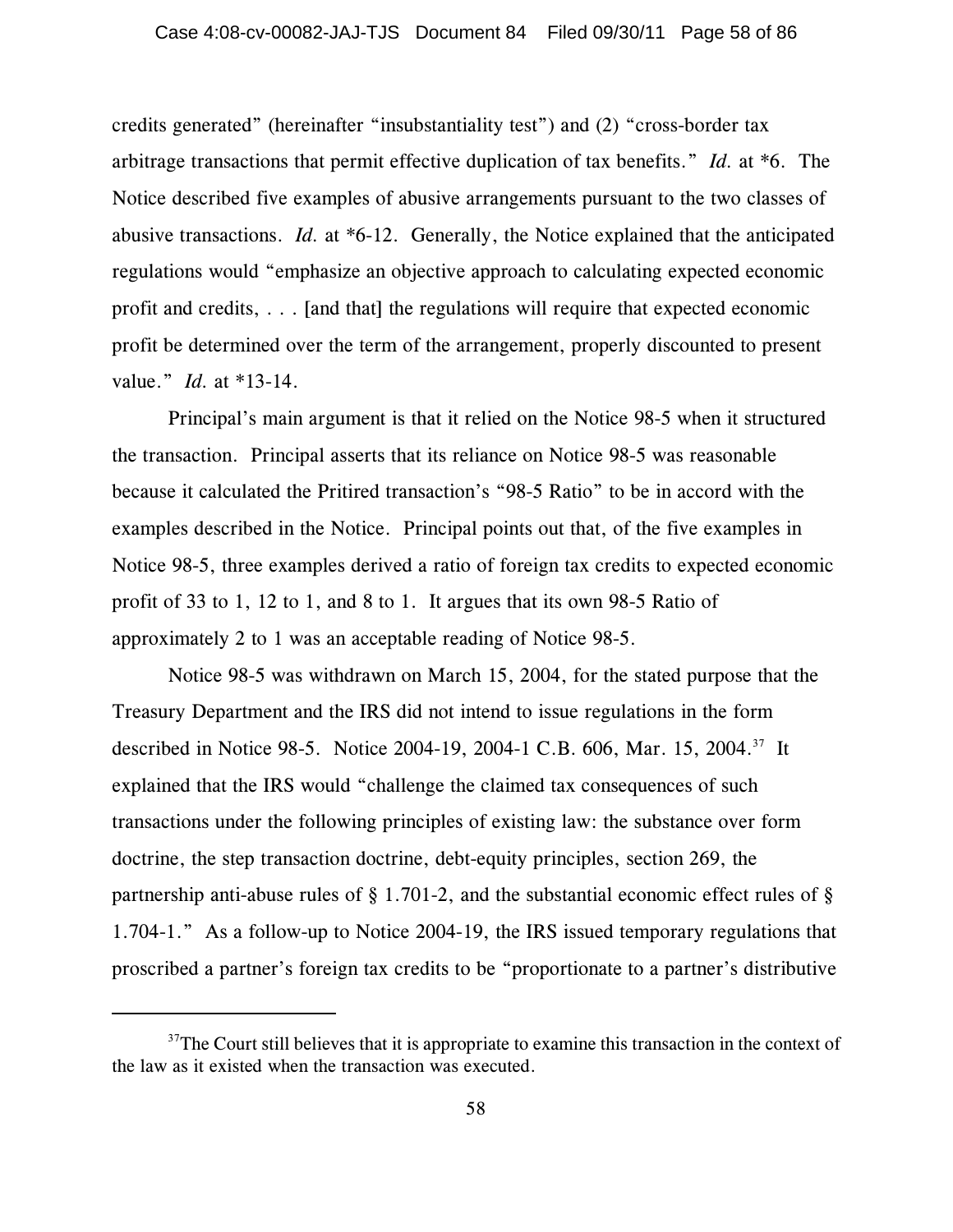share of the partnership income to which such taxes relate." 2004-20 I.R.B. 903, 69 Fed. Reg. 21405-01, 21406. This effectively prohibited the distributive share arrangement used in the Pritired transaction.

# *C. TEFRA*

Congress enacted TEFRA to unify audit and litigation procedures for partnership tax items among partners in the same partnership. Pub. L. 97-248, sec. 402, 96 Stat. 648 (codified in scattered sections of 26 U.S.C.). "TEFRA was intended, in relevant part, to prevent inconsistent and inequitable income tax treatment between various partners of the same partnership resulting from conflicting determinations of partnership level items in individual partner proceedings." *RJT Invs. X v. C.I.R.*, 491 F.3d 732, 737 (8th Cir. 2007) (citing *Randell v. United States*, 64 F.3d 101, 103-04 (3d Cir. 1995); H.R. Conf. Rep. No. 97-960, at 599-600 (1982), *reprinted in* 1982 U.S.C.C.A.N. 1190, 1371-72).

The tax treatment of any partnership item<sup>38</sup> is determined at the partnership level. § 6221. Treasury regulations expand upon the "partnership item" classification to include "the legal and factual determinations that underlie the determination of the amount, timing, and characterization of items of income, credit, gain, loss, deduction, etc." Treas. Reg. § 301.6231(a)(3)-1(b). Some examples include the partnership's method of accounting and "whether partnership activities have been engaged in with the intent to make a profit for purposes of § 183." *Id.* The Eighth Circuit Court of Appeals has held that determining whether the status of the partnership is a "sham" "falls squarely within this definition." *RJT Invs*., 491 F.3d at 737-38.

When the IRS disagrees with a partnership's reporting of any partnership item, it

 $38A$  "partnership item" is defined as "with respect to a partnership, any item required to be taken into account for the partnership's taxable year under any provision of subtitle A to the extent regulations prescribed by the Secretary provide that, for purposes of this subtitle, such item is more appropriately determined at the partnership level than at the partner level."  $§ 6231(a)(3)$ .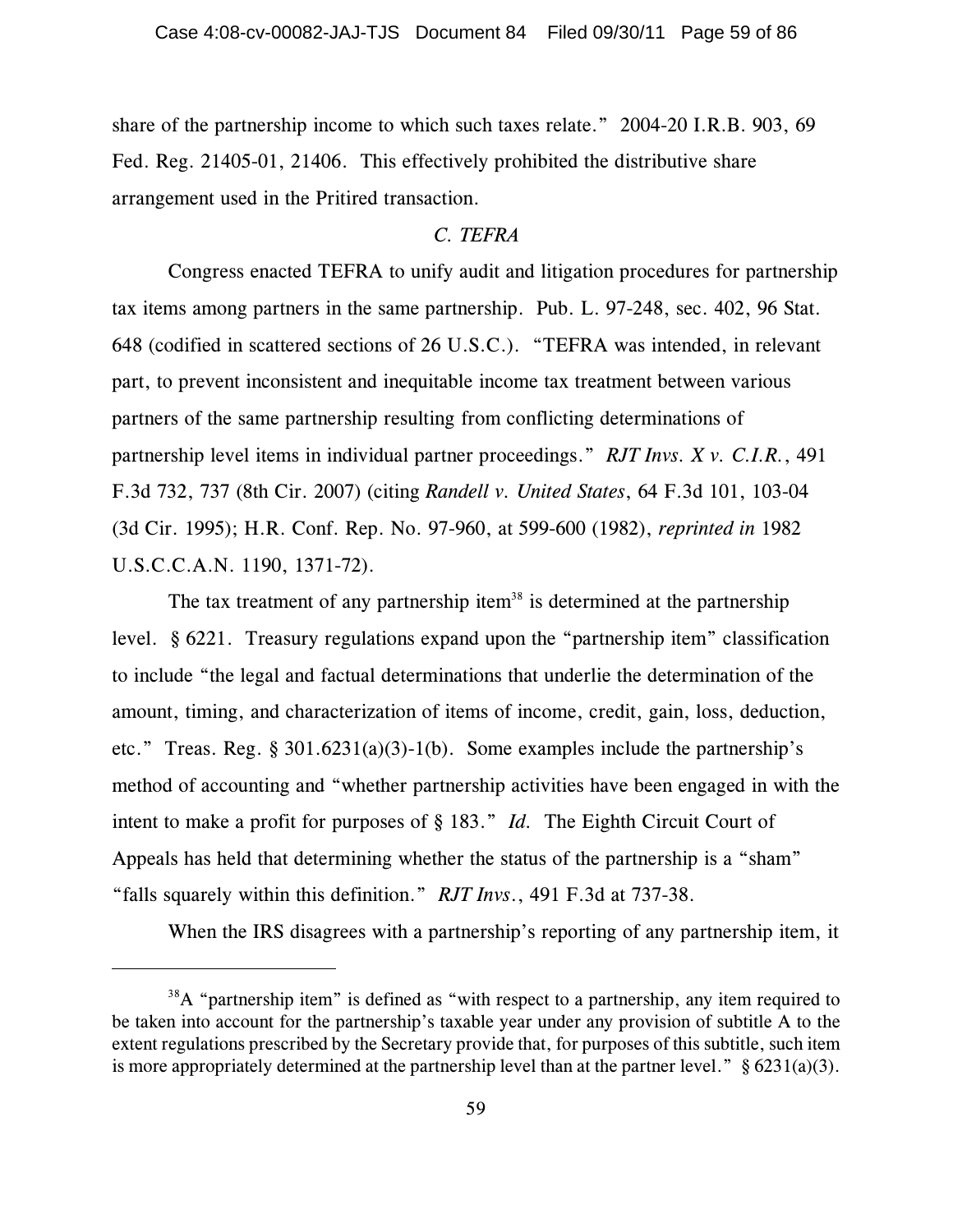must issue an FPAA before making any assessments against the partners attributable to such an item. *See Virginia Historic Tax Credit Fund 2001 LP v. C.I.R.*, 639 F.3d 129, 136 (4th Cir. 2011) (citing 26 U.S.C. §§ 6223(a)(2), (d)(2), 6225(a)); *Marriott Int'l Resorts, LP v. United States*, 586 F.3d 962, 963 n.1 (Fed. Cl. 2009) (explaining TEFRA proceedings); *AD Global Fund, LLC ex rel. North Hills Holding, Inc. v. United States*, 481 F.3d 1351, 1352-53 (Fed. Cir. 2007) (FPAA "serves as a predicate to [IRS] making individual partner tax assessment"). In a TEFRA proceeding, the partners must be given notice of any administrative proceedings with respect to a partnership item, and after the IRS issues a notice of an FPAA to the tax matters partner, the tax matters partner may file a petition for readjustment of the partnership items. §§ 6223, 6226(a). This matter before the Court is a partnership-level case and the Court's jurisdiction, as a result, is limited to determining:

> all partnership items of the partnership for the partnership taxable year to which the notice of final partnership administrative adjustment [FPAA] relates, the proper allocation of such items among the partners, and the applicability of any penalty, addition to tax, or additional amount which relates to an adjustment to a partnership item.

§ 6226(f) (alteration added).

The Court turns to Principal's Notice of FPAA at issue in this case. Here, the IRS proposed that the Pritired transaction was an abusive arrangement and the foreign tax credits were disallowed. The FPAA stated,

> 1. It has been determined that you are not entitled to claim foreign tax credits for the purported payments of French tax because the Perpetual Certificates and the B shares issued by VAL A SAS and LFI 4 SAS are debt instruments, not equity, for U.S. tax purposes or are like debt instruments under U.S. tax principles. Therefore, Pritired is not a partner of VAL A SAS or LFI 4 SAS and cannot claim foreign tax credits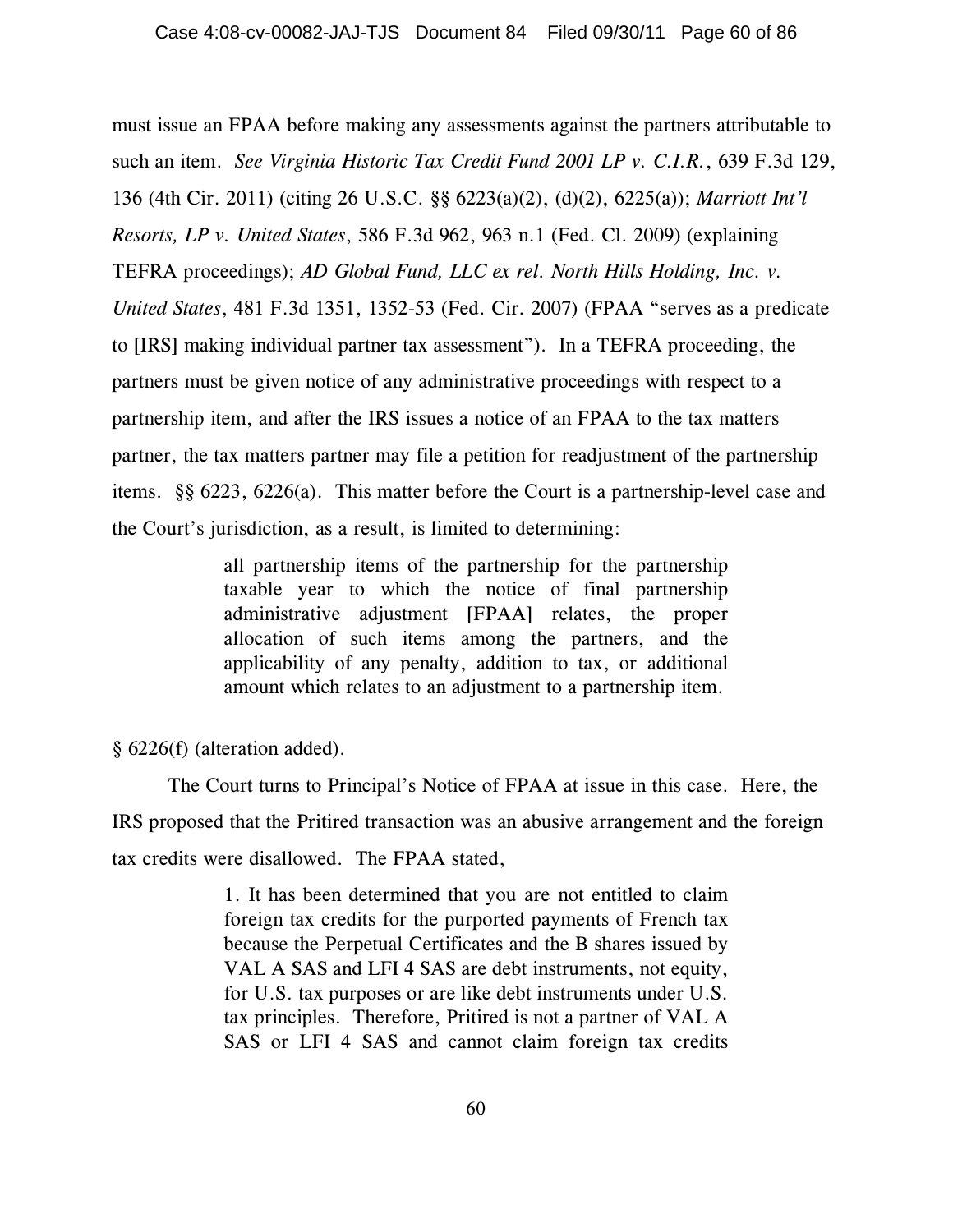pursuant to I.R.C. §§ 702(a) and 901(a) for any French taxes paid by VAL A SAS or LFI 4 SAS,

2. Alternatively, it has been determined that the substance of the transaction is a loan from Pritired to the French banks, Therefore, Pritired is not a partner in VAL A SAS or LFI 4 SAS and it cannot claim credits pursuant to I.R.C. §§ 702(a) and 901(a) for any French taxes paid by VAL A SAS or LFI 4 SAS. It has been determined that Pritired holds debt of the French banks and receives interest from the French banks in the amount of the distributions on the securities of VAL A SAS and LFI 4 SAS,

3.Alternatively, the anti-abuse rule in Treas. Reg. § 1.701-2 applies to the transaction and requires re-characterization of the transaction as a loan from Pritired to the French banks. Therefore, Pritired is not a partner of either VAL A SAS or LFI 4 SAS and cannot claim credits pursuant to I.R.C. §§ 702(a) and 901(a) for any French taxes paid by VAL A SAS or LFI 4 SAS. It has been determined that Pritired holds debt of the French banks and receives interest from the French banks in the amount of the distributions on the securities of VAL A SAS and LFI 4 SAS,

4.Alternatively, the special allocation of foreign tax credits to Pritired lacks economic effect<sup>39</sup> under § 704(b). Accordingly,

 $39$ At trial, the IRS argued that the Pritired transaction lacked "substantial economic effect." Treas. Reg.  $\S 1.704-1(b)(2)$ . Principal urges the Court to find that the IRS has raised a "new matter" and that the Government be charged with the burden of proof because "substantial economic effect" requires the presentation of different evidence to prove "substantiality." *See Estate of Falese v. Comm'r*, 58 T.C. 895, 898-99 (1972); Tax Court Rules of Practice and Procedure 142(a).

The Court rejects Principal's argument that "substantial economic effect" is a new matter because the Government explained that the FPAA merely misstated the Treasury Regulation. "Substantiality" and "economic effect" are clearly two prongs of the "substantial economic effect" test and throughout § 1.704-1, the "substantial economic effect" test is consistently referred to as the "economic effect" test. *See, e.g.,* § 1.704-1(b)(2)(iv), (b)(4)(iii), *et seq.* Principal knew what the Government is contending, and any argument to the contrary is a red herring. *See Senda v. C.I.R.*, 433 F.3d 1044, 1046 (8th Cir. 2006) ("A new position taken by the Commissioner is not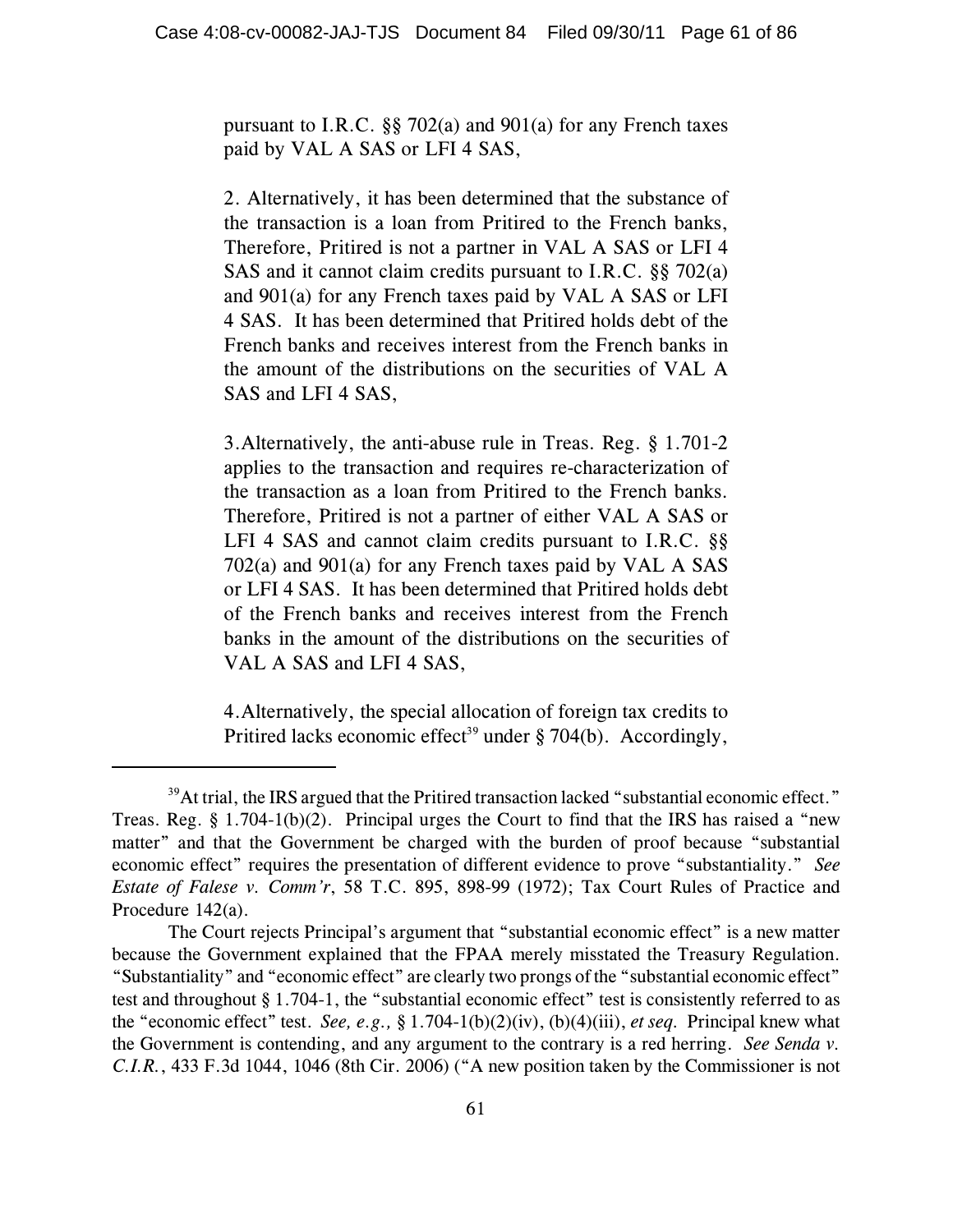the foreign tax credits must be reallocated in accordance with the partners' interests in Pritired.

5. Alternatively, the transaction generating the foreign tax credits lacks economic substance. Therefore, the foreign tax credits must be disallowed.

Ex. 243. To put it simply, the IRS had five alternative reasons for why the Pritired transaction was not a partnership: (1) the PCs and B Shares are or are like debt instruments and partnerships cannot be formed in the absence of equity; (2) the substance of the transaction was a loan from Pritired to the French Banks; (3) the antiabuse rule requires the transaction to be characterized as a loan; (4) the special allocation of foreign tax credits lacks economic effect; or (5) the transaction lacks economic substance.

In effect, the IRS determined that Pritired was not entitled to claim an allocation of foreign taxes under I.R.C. § 702(a)(6) and disallowed Pritired's claimed share of foreign taxes for the years 2002 and 2003 in the amounts of \$24,370,399 and \$18,217,557, respectively. Undisputed Facts ¶ E. By disallowing the foreign taxes, the foreign tax credits claimed by Principal for the taxable years 2002 and 2003 are also disallowed. *Id.*

Principal then timely filed this request for judicial review of the FPAA. § 6226(a)(2). Neither party disputes the Court's jurisdiction over the issues of law.

# *D. Burden of Proof*

"The Commissioner's determinations in a FPAA are generally presumed correct, and a party challenging an FPAA has the burden of proving that the Commissioner's

necessarily a 'new matter' if it merely clarifies or develops the Commissioner's original determination without requesting the presentation of different evidence, being inconsistent with the Commissioner's original determination, or increasing the amount of the deficiency.") (quotation omitted).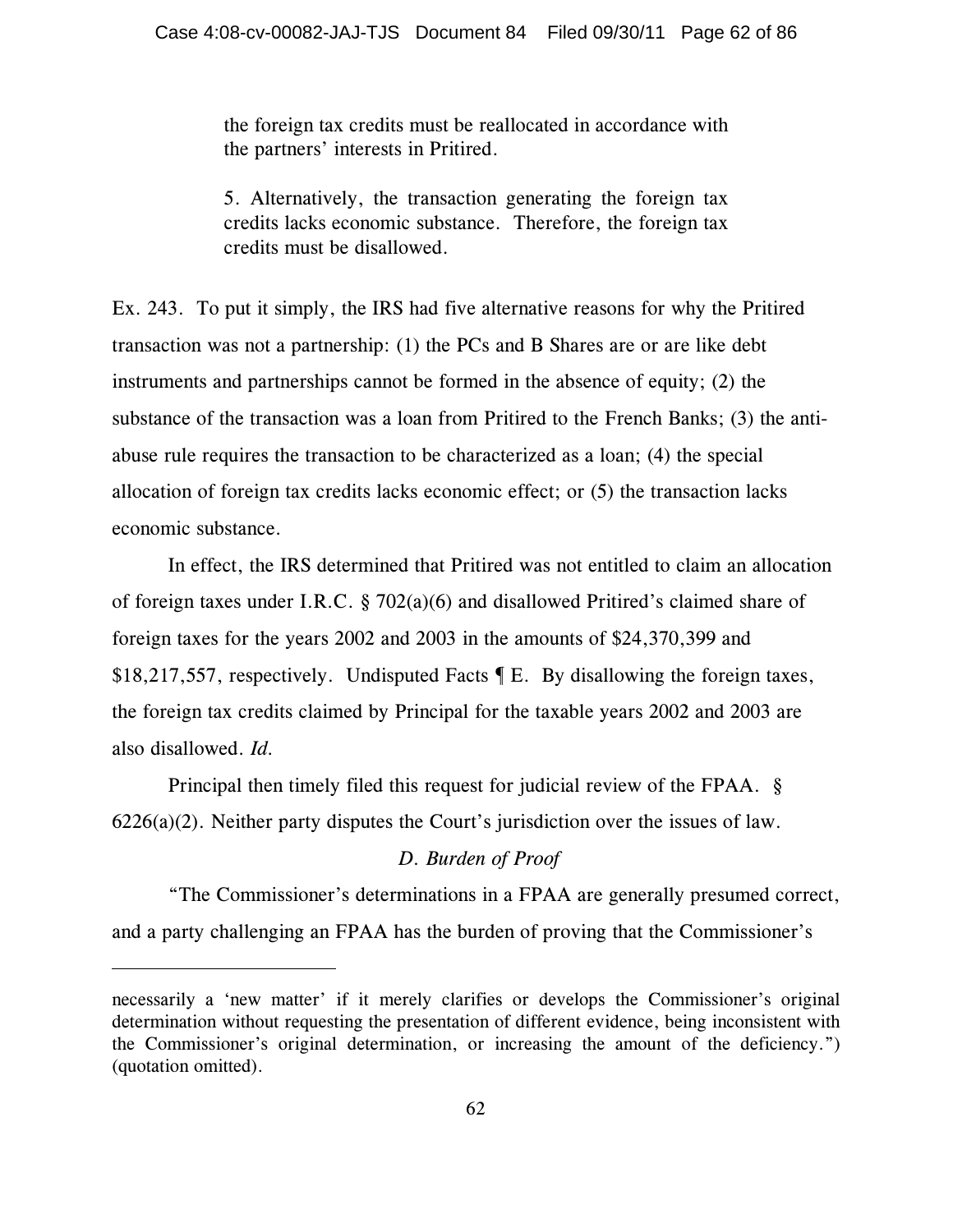determinations are in error." *Historic Boardwalk Hall, LLC v. C.I.R.*, 136 T.C. No. 1, 19 (2011) (citing Tax Court Rules of Practice and Procedure 142(a); *Welch v. Helvering*, 290 U.S. 111, 115 (1933); *Republic Plaza Props. Pship. v. Comm'r*, 107 T.C. 94, 104 (1996)); *see also Caulfield v. C.I.R.*, 33 F.3d 991, 993 (8th Cir. 1994). This is because an FPAA is a "functional notice of deficiency . . . [and a] determination of deficiency . . . is generally given a presumption of correctness, which operates to place on the taxpayer the burden of producing evidence showing that the Commissioner's determination is incorrect." *Sealy Power, Ltd. v. C.I.R.*, 46 F.3d 382, 385-86 (5th Cir. 1995) (citing *United States v. Janis*, 428 U.S. 433, 441 (1976); *Helvering v. Taylor*, 293 U.S. 507, 514-15 (1935); *Welch v. Helvering*, 290 U.S. 111, 114 (1933); *Portillo v. Comm'r*, 932 F.2d 1128, 1133 (5th Cir. 1991)).

#### **IV. ANALYSIS OF THE FPAA**

The FPAA proposed five reasons for why Pritired's foreign tax credits should be disallowed. The first two reasons concerned the proposal that the PCs and B Shares are debt, and as a result, the transaction should be characterized as a loan. The FPAA also proposed that the Pritired transaction lacks economic substance. Next, the FPAA proposed that the Pritired transaction violates the anti-abuse rule in Treas. Reg. § 1.701-2. Alternatively, the FPAA proposed that the special allocation of foreign tax credits to Pritired lacks substantial economic effect under § 704(b). The Court analyzes each proposal in turn and to the extent necessary.

# *A. Whether the Pritired Transaction Should Be Characterized as a Loan*

Principal argues that the PCs and B Shares are equity and the Pritired transaction should not be characterized as a loan instead of an equity investment. Principal asserts that the PCs' classification as debt for French banking, accounting, and income tax purposes is not determinative of their classification for U.S. income tax purposes.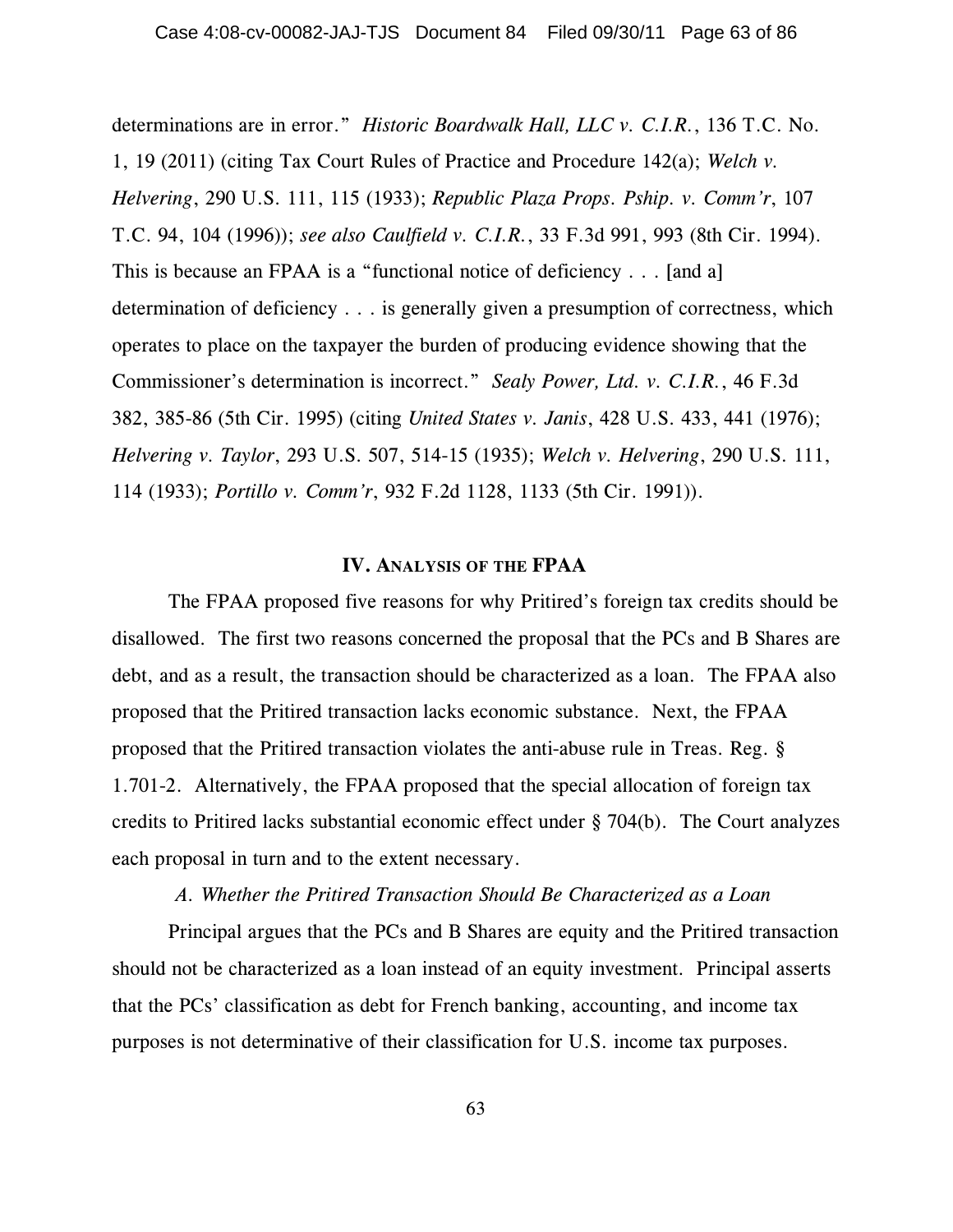Principal cites two primary reasons for classifying the PCs as equity: (1) the PCs were swapped into an equity-like return under the PC Swaps; and (2) the doctrine of substance over form is controlling, and while the form suggests the PCs were debt, in substance the PCs were equity. Principal suggests the aggregate characteristics of the PCs are more equity-like than debt-like and that the PCs represented equity interests in the SAS in the "nature of preferred stock."

The IRS argues that the Pritired transaction was a loan and not an equity investment. It interprets the substance over form doctrine to mean exactly the opposite: the PCs were designed to look like equity, but in substance were debt. The IRS argues that Principal entered into a partnership with the SAS only to recoup foreign tax credits through their distributive shares of foreign income taxes the partnership paid or accrued. The IRS suggests that the Pritired transaction was not a partnership and the PCs and B Shares have characteristics more similar to debt than equity. Consequently, the IRS urges this Court to find that the Pritired transaction was a loan, and not an equity investment.

## 1. Intent to Form a Partnership

"In determining the economic reality of a transaction, courts must analyze the substance of a transaction and are not restricted by its form." *United States v. Scherping*, 187 F.3d 796, 801 (8th Cir. 1999) (citations omitted); *see also Frank Lyon Co. v. United States*, 435 U.S. 561, 573 (1978) ("we are mindful that the characterization of a transaction for financial accounting purposes, on the one hand, and for tax purposes, on the other, need not necessarily be the same"). Principal argues that the Pritired transaction was a partnership and it can claim a tax credit under I.R.C. § 901 for its distributive share of foreign income taxes paid or accrued. However, the IRS argues that the Pritired transaction was a loan, not a partnership, and lenders cannot claim foreign tax credits for taxes paid by their borrowers. *See*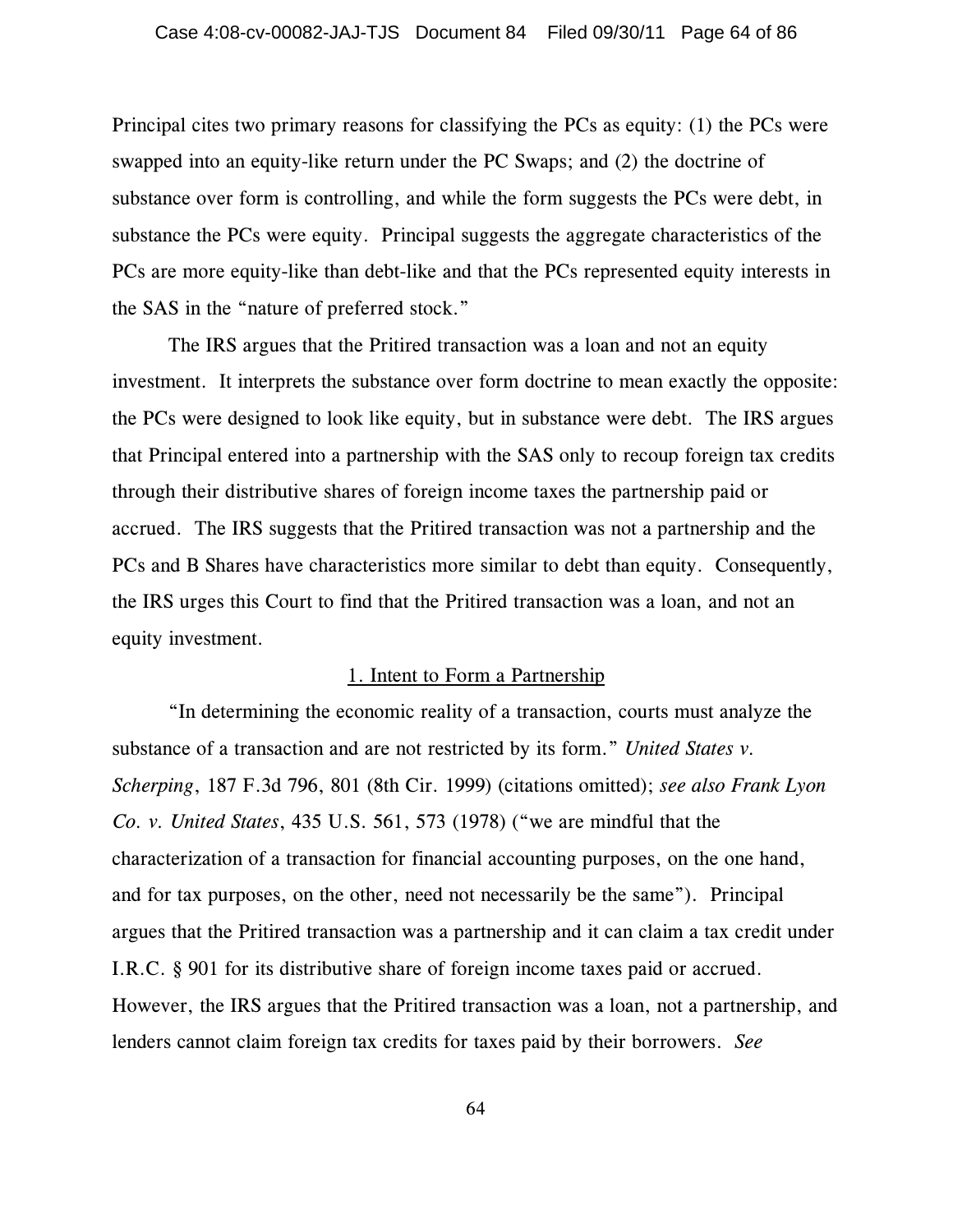*generally Helvering v. Clifford*, 309 U.S. 331, 335-36 (1940) (income must be taxed to him who earned it).

The Court must first determine whether the Pritired transaction was in substance a loan from the U.S. Taxpayers to the French Banks, and not an equity investment in a partnership. The Supreme Court in *Comm'r v. Culbertson*, 337 U.S. 733 (1949), set out the seminal test for ascertaining whether participants in an enterprise intended to form a partnership. *See also Comm'r v. Tower*, 327 U.S. 280, 290 (1946); *Estate of Smith v. Comm'r*, 313 F.2d 724, 728-30 (8th Cir. 1963) (adopting *Tower* and *Culbertson* analyses to all partnership determinations). In *Culbertson*, the partnership test focuses on the parties' intent and the economic reality of the transaction:

> The question is not whether the services or capital contributed by a partner are of sufficient importance to meet some objective standard supposedly established by *Tower*, but whether, considering all the facts – the agreement, the conduct of the parties in the execution of its provisions, their statements, the actual control of income and the purposes for which it is used, and any other facts throwing light on their true intent – the parties in good faith and acting with a business purpose intended to join together in the present conduct of the enterprise.

# *Id.* at 742.

The Supreme Court's test makes it clear that the Court must look to the totality of the circumstances in discerning the intent of the parties to form a partnership. No one single factor controls. Here, any interpretation of whether a partnership exists is constrained by the debt and equity characteristics of the financial instruments involved.

Consequently, in order to determine whether the Pritired transaction was a partnership, the Court considers the debt and equity characteristics of the PCs and B Shares. *See TIFD III-E, Inc. v. United States* (*Castle Harbour*), 459 F.3d 220, 232 (2d Cir. 2006) ("Consideration whether an interest has the prevailing character of debt or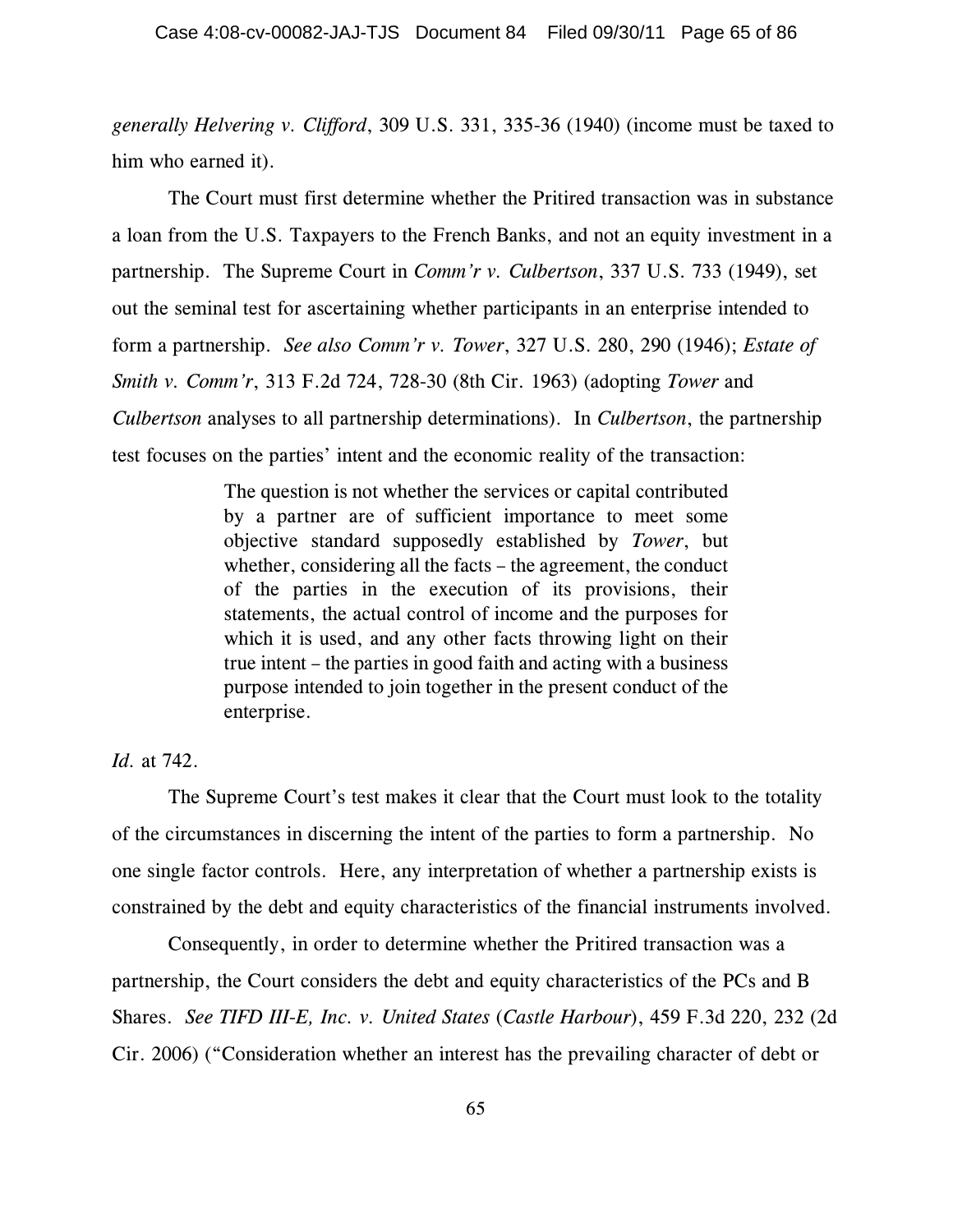equity can be helpful in analyzing whether, for tax purposes, the interest should be deemed a bona fide equity participation in a partnership."); *ASA Investerings Partnership v. C.I.R.*, 201 F.3d 505, 513 (D.C. Cir. 2000) ("whether, all facts considered, the parties intended to join together as partnerships to conduct business activity for a purpose other than tax avoidance."). Whether the Pritired transaction involves debt or equity presents a mixed issue of fact and law. *See J.S. Biritz Constr. Co. v. United States*, 387 F.2d 451, 455 (8th Cir. 1967). From analyzing these characteristics, the Court can then conclude whether the Pritired transaction was in the nature of a loan or an equity investment.

#### 2. Debt and Equity Characteristics

The Eighth Circuit Court of Appeals in *Biritz* identified several objective factors to apply in a debt-equity analysis. The factors include: (1) whether the loans "are in fact needed for capital purposes;" (2) whether the "purported loans were made in proportion to equity holdings;" (3) if the venture must be successful as a predicate for repaying the loan; (4) a fixed date of payment of the note; (5) if the note was subordinate to other debts; (6) if "third parties would have made the loan under the same conditions;" (7) if the loan was secured by collateral; (8) whether "a provision was made for a sinking fund to retire the loan;" (9) if the lender participated in the management of the enterprise; and (10) if the enterprise had a large proportion of debt to equity. 387 F.2d at 457. In *Matter of Uneco, Inc.*, the Eighth Circuit also listed additional, non-exhaustive factors to consider: (1) "the names given to the certificates evidencing the indebtedness; (2) "the source of the payments;" (3) "the right to enforce the payment of principal and interest;" (4) "the intent of the parties;" (5) "identity of interest between creditor and stockholder;" (6) the enterprise's ability to obtain other loans; and (7) "the failure of the debtor to pay on the due date or to seek a postponement." 532 F.2d 1204, 1208 (8th Cir. 1976) (citing *In re Indian Lake Estates,*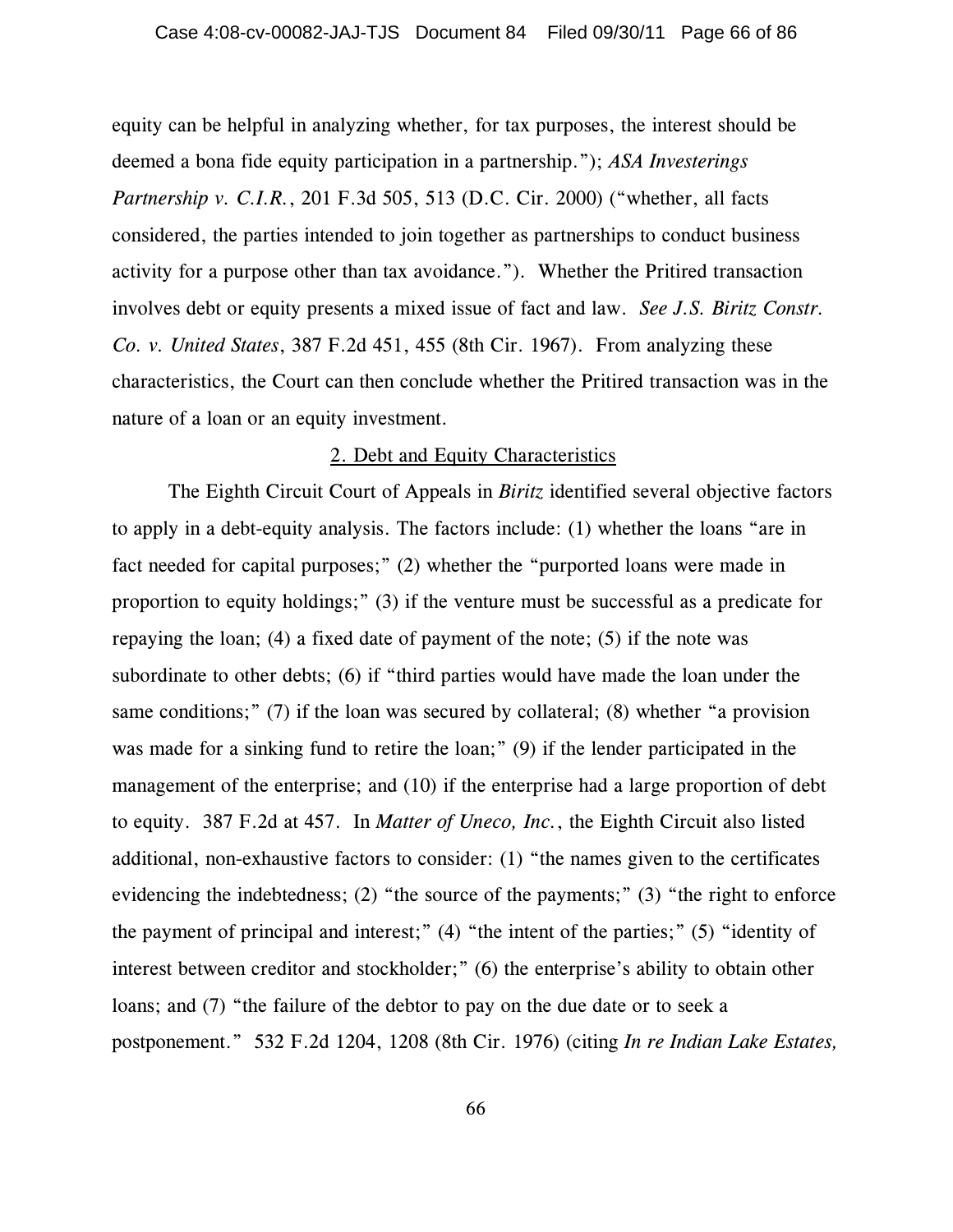*Inc.* 448 F.2d 574, 578-79 (5th Cir. 1971)). Other circuits have also adopted many of these factors. *See Ellinger v. United States*, 470 F.3d 1325, 1333-34 (11th Cir. 2006); *Castle Harbour*, 459 F.3d at 233-40; *Indmar Prods. Co., Inc. v. C.I.R.*, 444 F.3d 771, 776-77 (6th Cir. 2006); *Inland Steel Indus., Inc. v. United States*, 188 F.3d 1349, 1352-53 (Fed. Cir. 1999); *Estate of Leavitt v. C.I.R.*, 875 F.2d 420, 425 n.11 (4th Cir. 1989).

In the case at bar, the Court incorporates by reference its analysis of the debt and equity attributes of the PCs and B Shares in Section II.D.2. These attributes weigh in favor of determining the PCs and B Shares to be debt and in the nature of a loan. In analyzing these "hybrid securities," the Court must "consider[] the nature of the original investment in ascertaining the relationship intended to be created." *Kraft Foods Co. v. C.I.R.*, 232 F.2d 118, 126 (2d Cir. 1956).

Here, there was no possible "upside potential" because the returns were capped and Pritired intended to recover its original \$300 million investment, regardless of the performance of SAS. *See Slappy Drive Indus. Park v. United States*, 561 F.2d 572, 581 (5th Cir. 1977) ("shareholders place their money 'at the risk of the business' while lenders seek a more reliable return . . . contributors of capital undertake the risk because of the potential return, in the form of profits and enhanced value, on their underlying investment. Lenders, on the other hand, undertake a degree of risk because of the expectancy of timely repayment with interest.") (citations omitted). Evidence and testimony clearly establish that Pritired intended to recover a "sum certain" amount of approximately \$300 million (less clawbacks) at the end of the five-year investment period. *See Castle Harbour*, 459 F.3d at 236, 239; *Uneco*, 532 F.2d at 1208 (factors of debt include "whether there was a fixed date for payment of the note and a reasonable expectation of payment of that date."); *Harlan v. United States*, 409 F.2d 904, 908 n.4 (5th Cir. 1969) (characteristics of debt instrument include "unconditional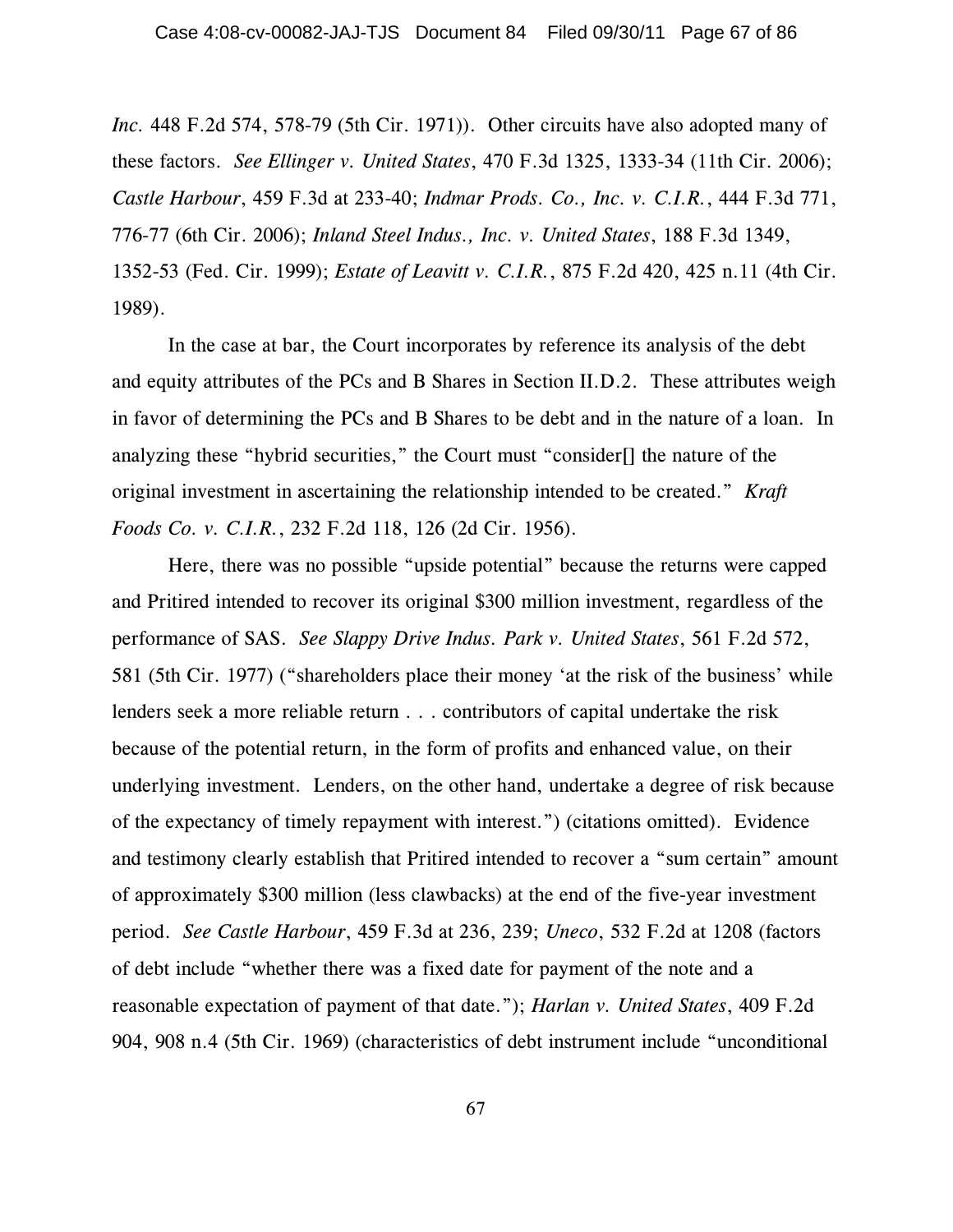obligation, to pay a principal sum certain, on or before a fixed maturity date not unreasonably far in the future, with interest payable in all events and not later than maturity."). These instruments also had a right to force the payment of principal and to force liquidation of the enterprise if the investment was not repaid in full at the end of the approximately five-year term. The PCs and B Shares, before the PC Swap, originally had a fixed rate of return, *see Uneco*, 532 F.2d at 1208 (debt has "the right to enforce the payment of principal and interest"), but as a result of the PC Swaps, the Pritired transaction had an "ironclad" assurance there would always be tax credits built into the tax return. *See Castle Harbour*, 459 F.3d at 239. The Court finds that there was a reasonable expectation of payment that would always involve tax credits.

Additionally, the PCs and B Shares were only subordinate to the convertible notes and A Shares and there were no other general creditors. *See Castle Harbour*, 459 F.3d at 237. The B Shares only had 2% of the voting rights and did not participate in management of the portfolios the SAS owned. *See id.* at 258. The labels attached to the PCs ranged from "Undated Subordinated Securities" to "Preferred Stock;" there was no internal consistency as to whether the PCs were debt or equity. *See generally Scriptomatic, Inc. v. United States*, 555 F.2d 364, 370 (3d Cir. 1977) (debt referred to as "subordinated debentures" rather than "preferred stock"). Indeed, it appears clear from the start that the "hybrid securities" label enabled the flexibility to argue for debt, or equity, when necessary or convenient. For example, the PCs were debt for French tax and U.S. GAAP purposes, but equity for U.S. tax purposes. There was never a clear indication from the labels what the PCs were meant to be, and the "stapling" of the B Shares to the PCs also blurred the line for the B Shares. *But see Hardman v. United States*, 827 F.2d 1409, 1412 (9th Cir. 1987) (language suggests instruments were debt).

The use of funds also lends credence to the fact that the financial instruments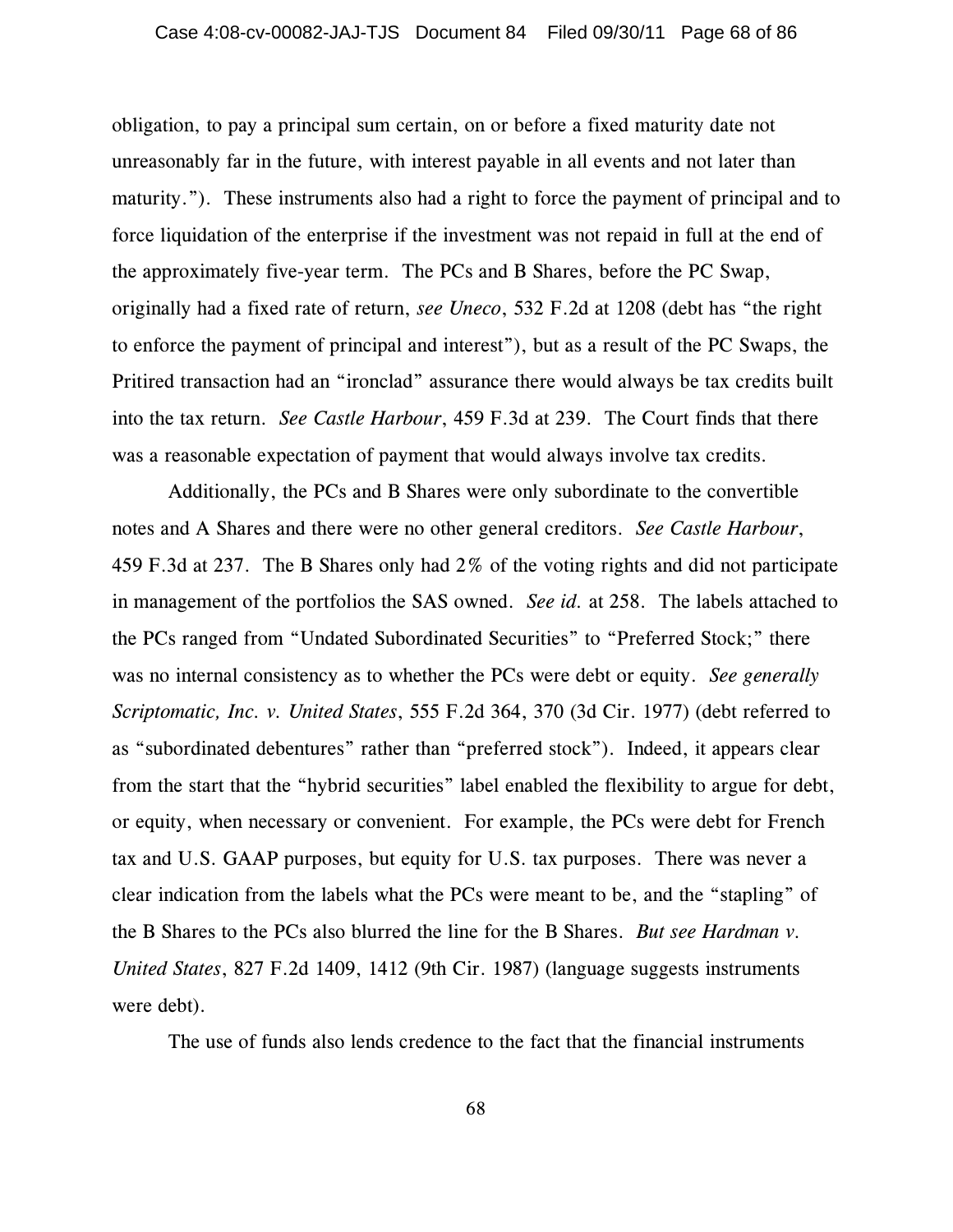were debt. Pritired loaned the SAS money to buy securities under repo arrangements with the French Banks. The French Banks retained all investment risk and stringent investment conditions forced the French Banks to ensure the portfolio held top-flight securities as, in essence, collateral for the loan. *See Castle Harbour*, 459 F.3d at 239.

 All together, these characteristics and attributes weigh in favor of finding that the PCs and B Shares were debt instruments and the substance of the transaction was a loan. The Court, in having carefully weighed the objective facts and subjective intent of the parties, finds that the Pritired transaction was in the nature of a loan, rather than an equity investment. *Uneco*, 532 F.2d at 1209. Peeling back the layers of the partnership agreements makes it clear that the structure and characteristics of the Pritired transaction were meant to create the appearance of equity when it was not. The inability for Principal to explain the business purpose of the PC Swaps, besides a foreign tax credit purpose, is indicative that Principal intended to reap the maximum financial benefit from the foreign tax credits. The malleability and flexibility of the characterization and attributes of the PCs (stapled to the B Shares) allowed Principal to put a foot in both camps; the Pritired transaction could be characterized as a loan or equity investment when needed. The Pritired transaction "was the complete creature" of the parties "who had the power to create whatever appearance would be of tax benefit to them despite the economic reality of the transaction." *Fin Hay Realty Co. v. United States*, 398 F.2d 694, 697 (3d Cir. 1968). But the truth remains; the funds Pritired advanced to the SAS "were advanced with reasonable expectations of repayment regardless of the success of the venture [and] were not placed at the risk of the business." *Castle Harbour*, 459 F.3d at 233.

Consequently, the Court finds that as a practical matter, the Pritired transaction was designed to be a loan. *See Culbertson*, 337 U.S. at 742. The parties acted with the intent to structure a transaction that appeared to be equity but was debt in substance.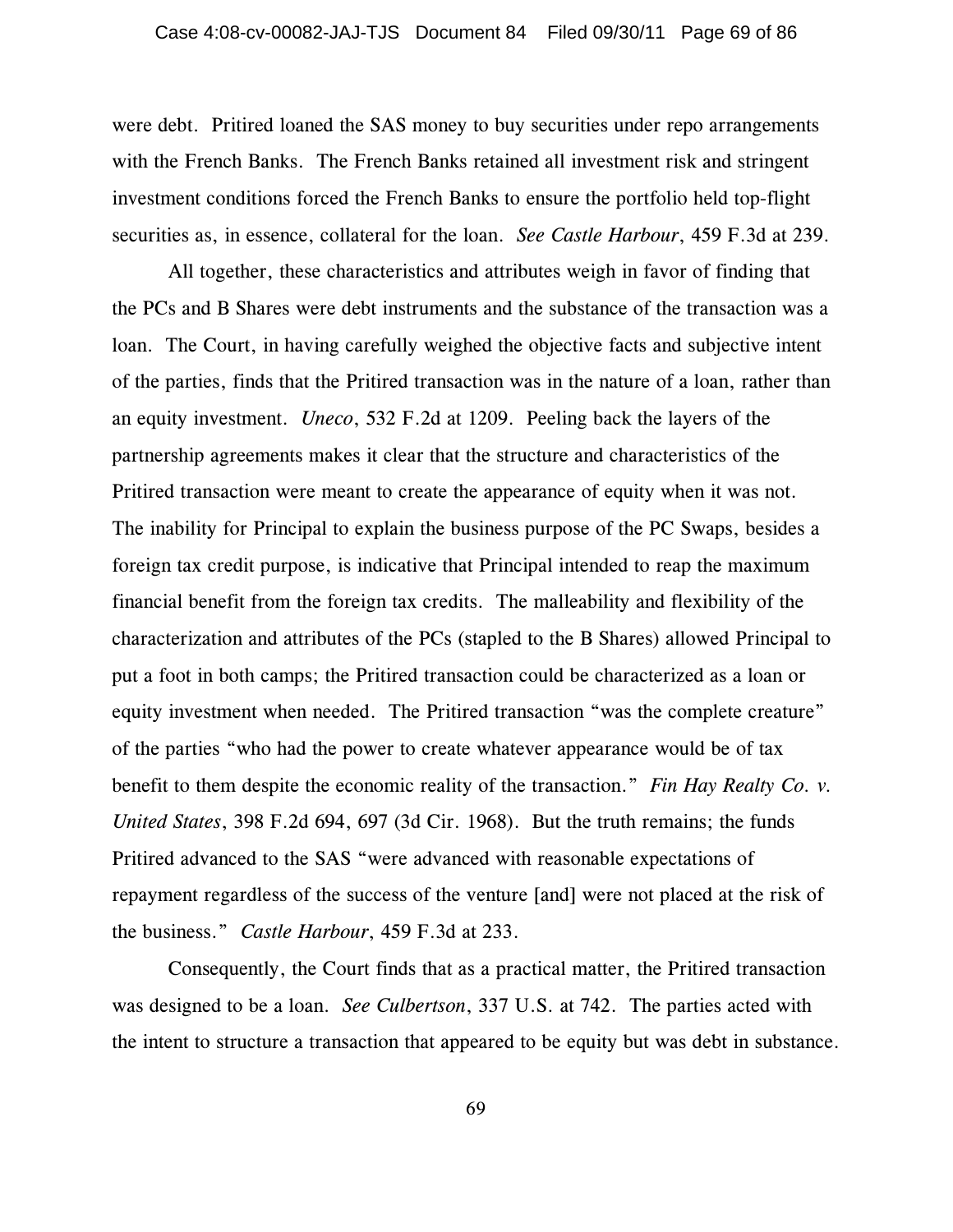#### *B. Whether the Pritired Transaction Lacks Economic Substance*

Next, Principal argues that the Pritired transaction had economic substance because there were several non-tax business purposes for entering into the transaction. Principal cites the purposes of obtaining higher yields on foreign bonds, obtaining the enhanced yield on the transaction itself, duration-matching with respect to five-year liabilities, and greater portfolio diversification. Principal also states that it had a real expectation of profit. Officials at Principal credibly testified that its investment strategy, generally, is to make money on the investments, not on tax credits.

The IRS contends that the Pritired transaction had no economic substance. It advances that the transaction was a "sham" and that Principal's avowed non-tax "business purposes" are a "self-serving, *post hoc* rationale, to justify a transaction which was conceived, designed and executed to generate its only benefit in the form of tens of millions of dollars in tax credits." Moreover, that Pritired intentionally forfeited its right to any payments on the deal as originally structured.

The Supreme Court developed the economic substance and "sham" transaction test in *Frank Lyon Co. v. United States*, 435 U.S. 561 (1978). The Court stated that a transaction will be accorded tax recognition only if it has "economic substance which is compelled or encouraged by business or regulatory realities, is imbued with taxindependent considerations, and is not shaped solely by tax-avoidance features that have meaningless labels attached." *Id.* at 583-84; *see also Klamath Strategic Inv. Fund ex rel. St. Croix Ventures v. United States*, 568 F.3d 537, 543 (5th Cir. 2009) ("The economic substance doctrine allows courts to enforce the legislative purpose of the [Tax] Code by preventing taxpayers from reaping tax benefits from transactions lacking in economic reality.") (alteration added). "Such transactions include those that have no business purpose beyond reducing or avoiding taxes, regardless of whether the taxpayer's subjective motivation was tax avoidance," *Stobie Creek Invests. LLC v.*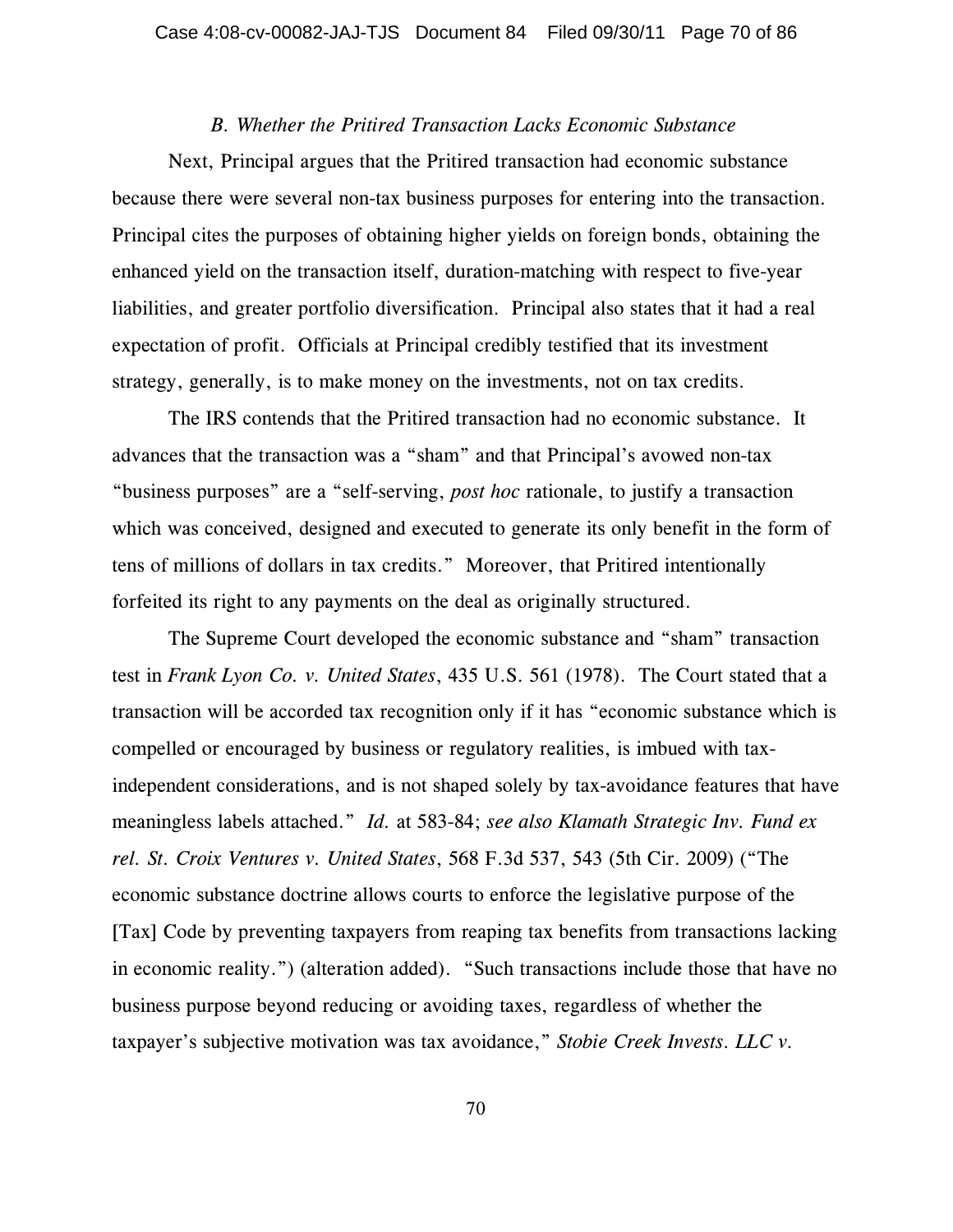*United States*, 608 F.3d 1366, 1375 (Fed. Cir. 2010) (citations omitted), or "'ha[ve] no valid, non-tax business purpose, . . . [such as when it] brings about no real change in the economic relation of the taxpayers to the income in question.'" *Richardson v. C.I.R.*, 509 F.3d 736, 741 (6th Cir. 2007) (quoting *Tower*, 327 U.S. at 291) (first alteration added). But "where a transaction has economic substance and is economically realistic, it should be recognized for tax purposes, and the fact that a transaction is so arranged that the tax consequences are highly favorable to one of the parties affords the Commissioner no license to recast it into one of less advantage.'" *Wash. Mutual Inc. V. United States*, 636 F.3d 1207, 1221 (9th Cir. 2011) (quoting *Lewis & Taylor, Inc. V. Comm'r*, 447 F.2d 1074, 1077 (9th Cir. 1971)).

The Eighth Circuit has since implied it would follow a two-prong test for identifying a sham transaction:

> a transaction will be characterized as a sham if 'it is not motivated by any economic purpose outside of tax considerations' (the business purpose test), and if it 'is without economic substance because no real potential for profit exists' (the economic substance test).

*IES Indus., Inc. v. United States*, 253 F.3d 350, 353 (8th Cir. 2001) (quoting *Rice's Toyota World, Inc. v. Comm'r*, 752 F.2d 89, 91-92 (4th Cir. 1985)); *see also Shriver v. Comm'r*, 899 F.2d 724, 725-26 (8th Cir. 1990). The "business purpose test" is subjective and the proper inquiry is "'whether the taxpayer was induced to commit capital for reasons only relating to tax considerations or whether a non-tax motive, or legitimate profit motive, was involved.'" *IES Indus.*, 253 F.3d at 354-55 (quoting *Shriver*, 899 F.2d at 726). "The second prong of the sham inquiry, the economic substance inquiry, requires an objective determination of whether a reasonable possibility of profit from the transaction existed apart from tax benefits." *Rice's Toyota World,* 752 F.2d at 94. "[W]hen the form of the transaction comports with its substance, the form will be respected for tax purposes, however, when the form of the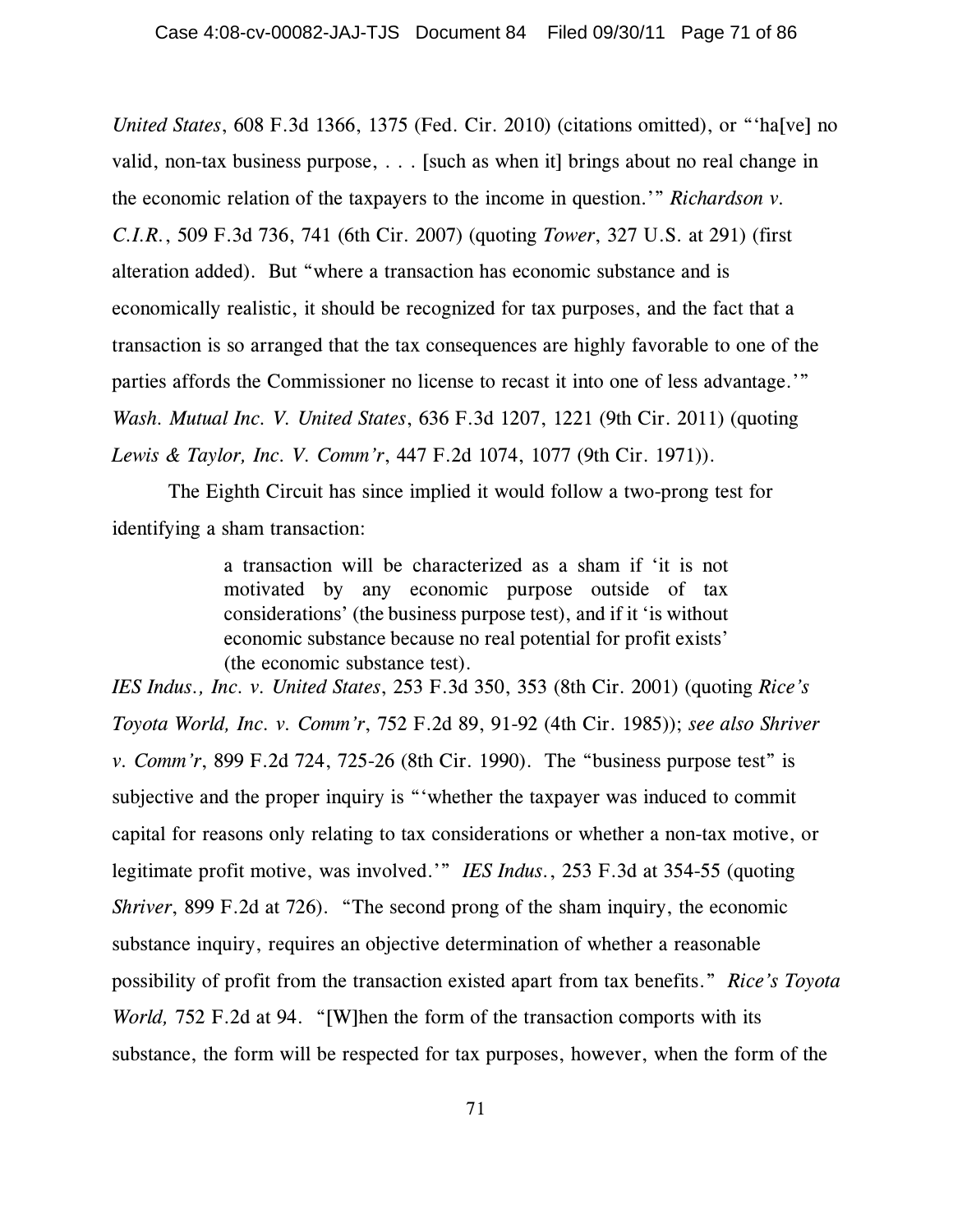transaction is nothing more than 'the simple expedient of drawing up papers,' . . . when the objective economic realities are to the contrary,' the substance of the transaction controls." *Consolidated Edison Co. of New York v. United States*, 90 Fed. Cl. 228, 266 (2009) (quoting *Frank Lyon Co.*, 435 U.S. at 573) (first alteration added) (where a last-in-first-out transaction provided tax and bookkeeping advantages, as well as non-tax advantages, the Federal Claims Court ruled that there was economic substance to the transaction).

The economic substance doctrine is case-specific and requires a very factintensive analysis. In *Keeler v. C.I.R.*, 243 F.3d 1212 (10th Cir. 2001), a taxpayer's "straddle" trades of stock positions were held to lack economic substance. The taxpayer engaged in "open-switch-close" trading which took place in three steps: (1) he "opened" a position in a stock by buying or selling a straddle on a stock; (2) he would "switch" by selling or canceling the losing leg of the trade and buy a replacement leg towards the end of a tax year to recognize a tax loss; and (3) he would "close" out his position in a new tax year and "recognize gains approximating taxable loss" from the prior year. *Id.* at 1215. The court held that the "trading program" offered "only illusory opportunity for economic profit" and any potential profit was "anemic beside [the] considerable capacity for tax gaming." *Id.* at 1214. The trades epitomized the "raison d'être" of tax avoidance, which was bolstered by the taxpayer's lack of any "detailed projections of realistic economic returns taking into account transaction fees and foregone interest." *Id.* at 1217.

In another case, a taxpayer attempted to generate a fictional tax loss to offset income from the exercise of stock options. *Sala v. United States*, 613 F.3d 1249 (10th Cir. 2010). Sala realized \$60 million in income from exercising stock options and then his wholly-owned S Corporation ("Solid") formed a partnership and acquired long and short foreign currency options for \$8 million cash. *Id.* at 1250-51. The long and short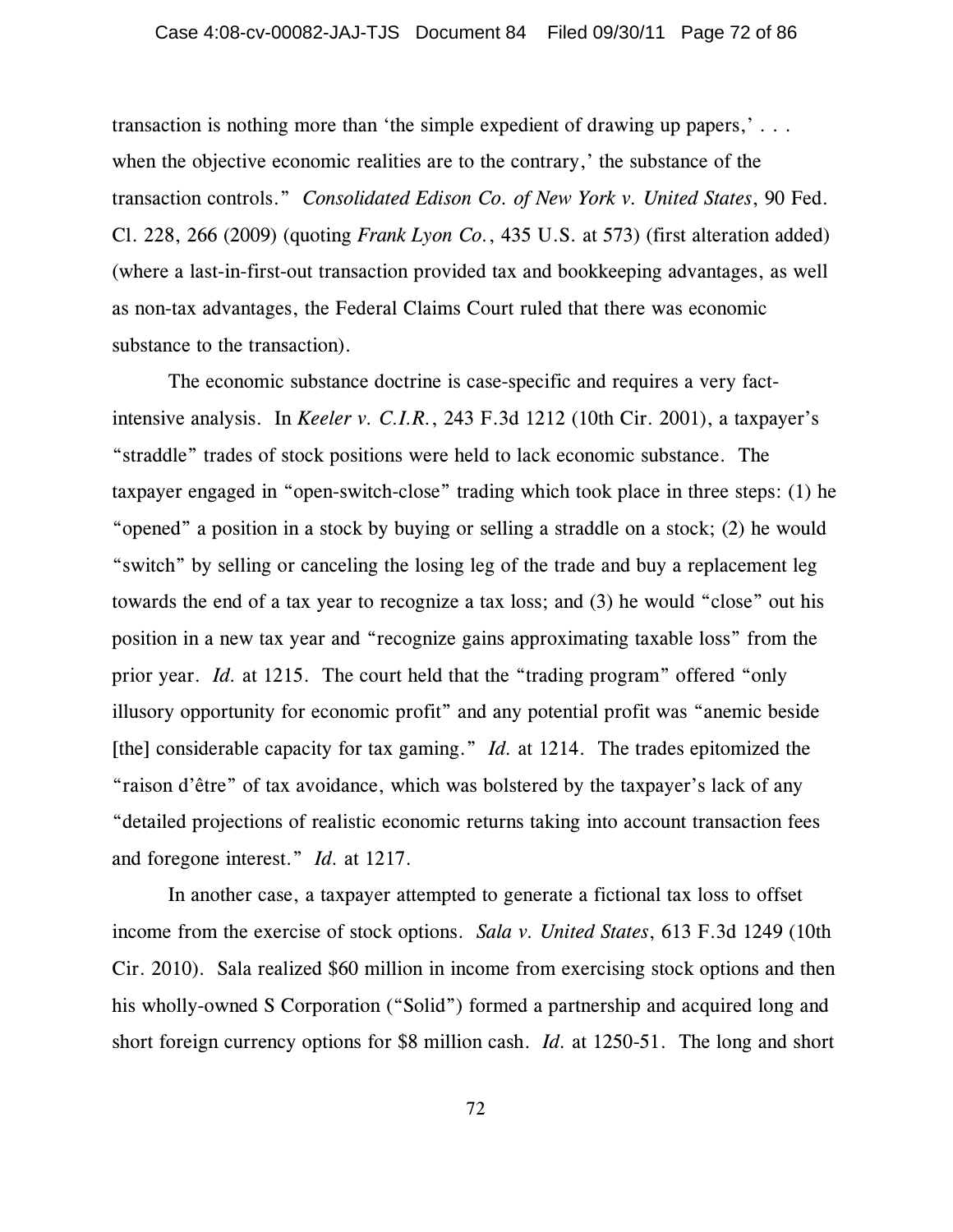options had approximate total sales prices of \$61 million each, if exercised. *Id.* at 1251. The partnership was liquidated after several weeks and Sala calculated Solid's basis in the partnership to be \$69 million, including the value of the long options only (at \$61 million) plus the cash contribution of \$8 million. *Id.* at 1252. Solid sold the foreign currency contracts for less than \$1 million and claimed a total calculated cash loss of \$60 million. *Id.* The court held that the "claimed loss generated by the program was structured from the outset to be a complete fiction." *Id.* at 1253. It noted the severe discrepancy from the earning's potential of the long and short options (at \$550,000 over one year) "dwarfs" the expected tax benefit of nearly \$24 million. *Id*. at 1254. It rejected Sala's assertion that some profit was enough to satisfy the economic substance test because the "existence of some potential profit is 'insufficient to impute substance into an otherwise sham transaction' where a 'common-sense examination of the evidence as a whole' indicates the transaction lacked economic substance.'" *Id.* (quoting *Keeler*, 243 F.3d at 1219). The court continued that any actual profit was "negligible in comparison to the \$24 million tax benefit which would not have been achieved but for this pre-determined court of action." *Id.*

In *Compaq Computer Corp.* and *Historic Boardwalk Hall, LLC*, courts found that the transactions at issue had economic substance. In *Compaq*, Compaq engaged in a foreign stock transaction involving the purchase and resale of \$868 million of Royal Dutch American Depository Receipts ("ADRs"). *Compaq Comp. Corp. v. Comm'r*, 277 F.3d 778, 779 (5th Cir. 2001). Compaq was entitled to a gross dividend of \$22.5 million from the ADRs, less \$3.4 million in Netherlands tax withheld from the dividend, for a net dividend of approximately \$19.2 million. *Id.* at 780. The IRS challenged Compaq's claimed foreign tax credits of \$3.4 million because the loss Compaq recognized when it sold the ADRs of \$19.2 million was equal to the net dividend Compaq received, which caused a net loss after Compaq paid its transaction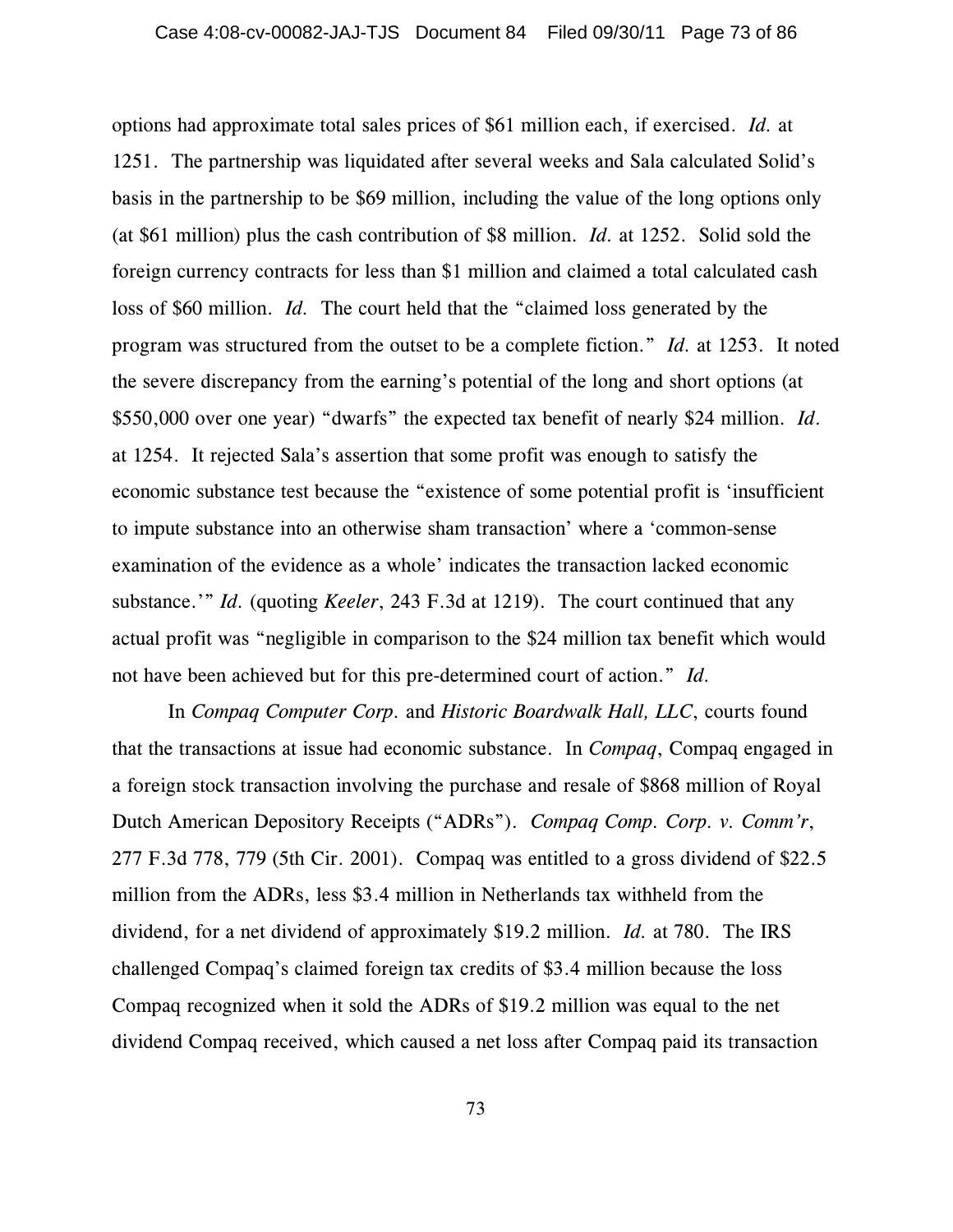expenses. *Id.* at 782. Citing the Eighth Circuit's decision to a similar set of facts in *IES Indus.*, the court held that Compaq was entitled to the foreign tax credits in order to prevent double taxation on the dividend income. *Id.* at 785-86. The court also found that a primary purpose of getting "otherwise unavailable tax benefits . . . need not invalidate the transaction" because Compaq had other legitimate, profit-seeking business purposes for engaging in the transaction. *Id.* at 786-87. The court held that "the ADR transaction had both a reasonable possibility of profit attended by a real risk of loss and an adequate non-tax business purpose. The transaction was not a mere formality or artifice but occurred in a real market subject to real risks." *Id.* at 788.

Likewise, the court in *Historic Boardwalk Hall, LLC v. Comm'r*, 136 T.C. No. 1, 136 T.C. 1 (2011), found that a transaction utilizing rehabilitation tax credits ("RTCs") was not a sham and did not lack economic substance. In that case, the New Jersey Sports and Exposition Authority and Pitney Bowes ("PB") formed Historic Boardwalk Hall, LLC ("HBH") for the purpose of allowing PB to invest in the rehabilitation of the East Hall, a historic building. *Id.* at 3. For the tax years at issue, East Hall underwent massive and substantial renovation. *Id.* at 5. Through various contractual provisions, PB had a near-certain 3% return on its investment in the project. *Id.* at 10. The IRS challenged the RTCs allocated to PB and argued that the partnership had been "created for the express purpose of improperly passing along tax benefits." *Id.* at 17. The IRS argued that HBH was structured to create "no economic effect on its partners" and "the parties' economic positions were all fixed and unaffected by the return from HBH in any circumstance." *Id.* at 21. The Tax Court disagreed and stated that the combined RTCs and the 3% return to PB was sufficient economic substance. In its analysis, the court looked at *Sacks v. Comm'r*, 69 F.3d 982 (9th Cir. 1995), in which Congress had explicitly authorized investment tax credits for solar energy equipment. *Id.* In *Sacks*, the Ninth Circuit found that a sale-leaseback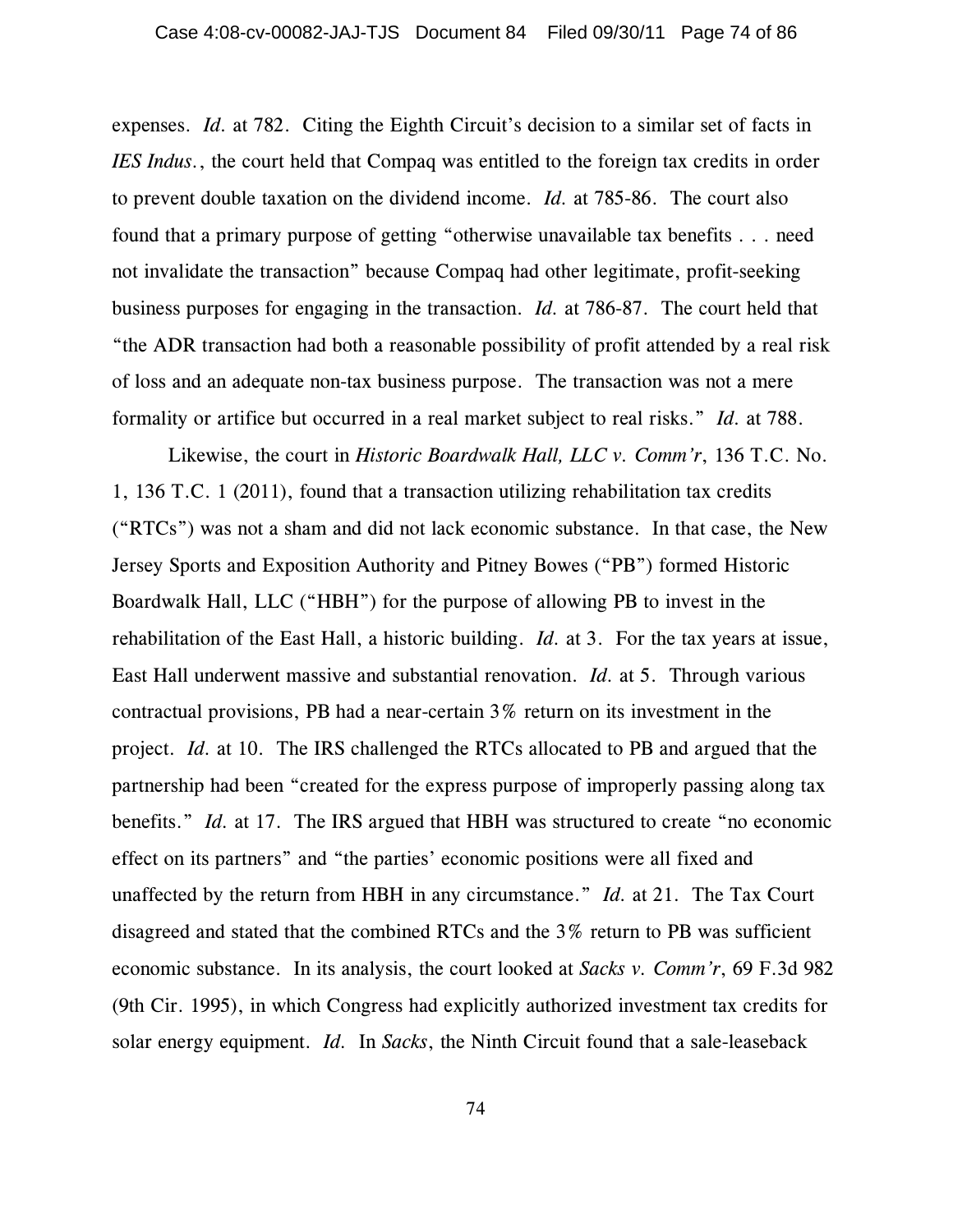transaction had economic substance because: (1) the taxpayer had a genuine obligation to pay; (2) fair market value was paid; (3) the tax benefits otherwise "would have existed for someone;" (4) solar energy was a genuine business; and (5) "the business consequences of a rise or fall in energy prices were genuinely shifted to the taxpayer." *Id.* (citing *Sacks*, 69 F.3d at 988). The court noted, however, that another saleleaseback transaction with no chance of profitability lacked economic substance. *Id.* at 26-27 (citing *Friendship Dairies, Inc. v. Comm'r*, 90 T.C. 1054, 1064 (1988)). The *Historic Boardwalk Hall* court held that the facts were more similar to *Sacks* rather than *Friendship Dairies*. As the court stated, the RTCs were designed to "encourage taxpayers to participate in what would otherwise be an unprofitable activity." *Id.* at 26. The court held that the transaction had economic substance because PB's contribution increased the rehabilitation funds available and the parties would each receive a net economic benefit if the renovation was successful. *Id.* at 27.

These cases offer useful analysis to determine when there is sufficient business purpose and potential profit to warrant economic substance. The Court must employ the implied test from *IES Industries*, in which the Court examines both the subjective business purpose of the Pritired transaction and an objective determination of the economic realities. *See* 253 F.3d at 354-55. Because the Eighth Circuit has not definitively stated that a transaction would fail to have economic substance if it lacked one of the prongs, the Court will analyze the facts as applied to each prong, while also considering the Pritired transaction as a whole.

As to the subjective business purpose, the Court strains to find any credible business purpose to the transaction not involving the FTCs. Principal's arguments, *inter alia*, that it wanted higher yields on foreign bonds and an enhanced yield on the transaction itself are not persuasive. Principal claims it had multiple business purposes for entering into the transaction, but these purposes are very difficult to square with the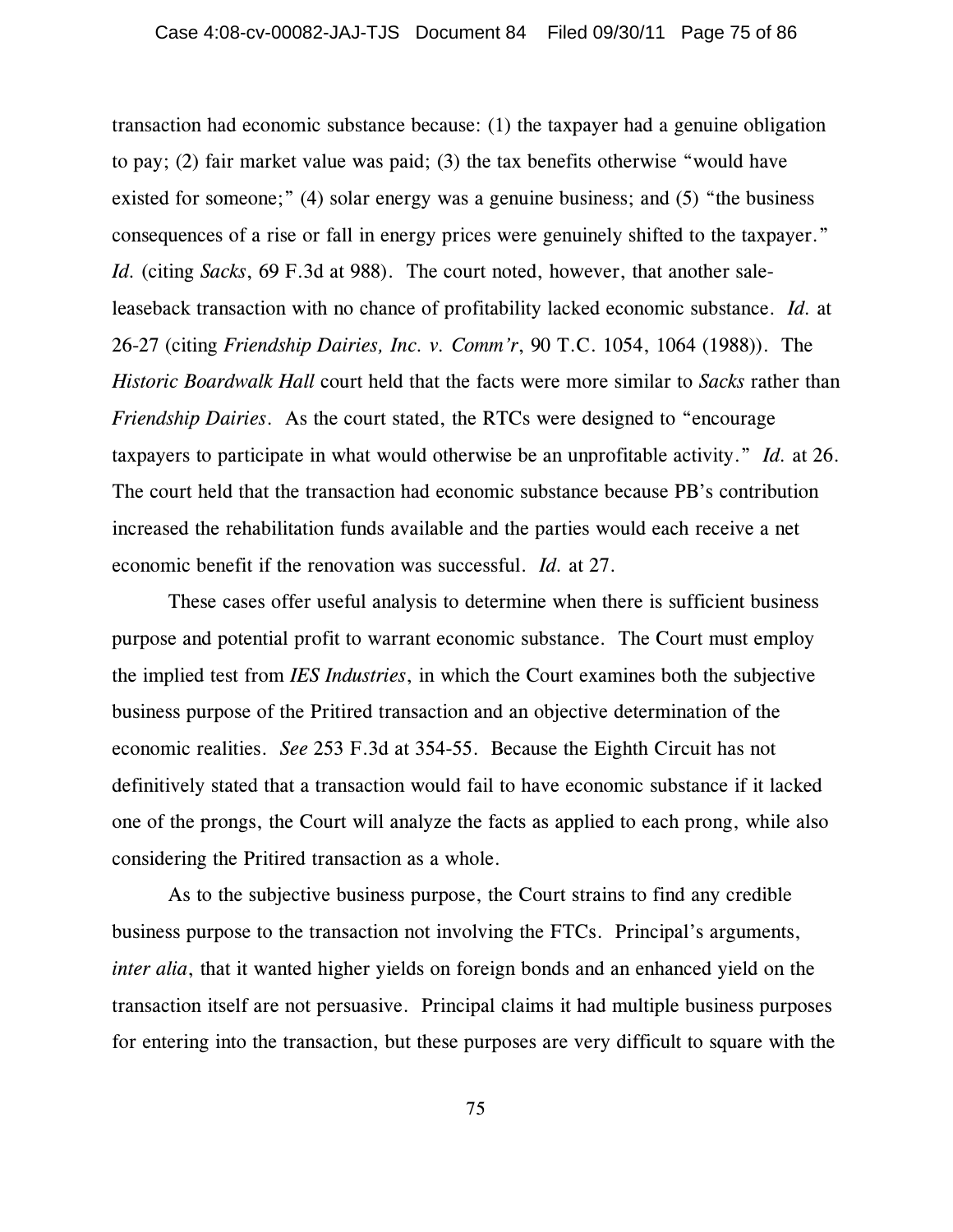reality displayed in Figure 5, *infra*. To the extent that the transaction had some legitimate business purpose, this purpose would not save the transaction. *See IES Indus.*, 253 F.3d at 353; *Shriver*, 899 F.2d at 725-26. While giving due deference to *IES Industries* and its progeny, these stated business purposes do not override the fact that, at its core, this is a \$300 million loan that allowed French Banks to borrow below their ordinary borrowing cost and converted the yield on exceedingly low-risk securities to an exceedingly high rate. The only way to get this outcome was with the FTCs.

As the Court has repeatedly noted throughout this opinion, Principal was incapable of answering how it could justify approving a near-certain negative NPV transaction if the FTCs were excluded from the calculus. For while it is "generally more important to focus on 'what was done,' than 'why it was done,'" *Indmar Prods.,* 444 F.3d at 779, Principal could not explain why it would approve a negative NPV transaction, fail to appropriately consider different analyses based on fluctuating interest rates, or consider how fluctuating interest rates could impact the cash flow.

Additionally, Principal could not explain *why* it engaged in the PC Swap; it exchanged a positive cash flow (based on LIBOR plus 1%) for a lower cash flow (based on LIBOR plus a set percentage less French taxes). The Court strains to find any purpose in engaging in the PC Swaps. There was also no documentation in the record to explain the business purpose for engaging in the PC Swap, except for the obvious conclusion that this was how Principal could claim the FTCs.

The Court finds that the Pritired transaction was was not desirable for Principal other than to generate and claim FTCs. *Frank Lyon*, 435 U.S. at 583-84, in order to generate FTCs. The real "business purpose" of the transaction seemed to be the use of FTCs to improve, or leverage, French borrowing power and enhance low risk yields through the FTCs. *Stobie Creek*, 608 F.3d at 1375. The Court concludes that the subjective business purpose of the Pritired transaction was to enhance low yield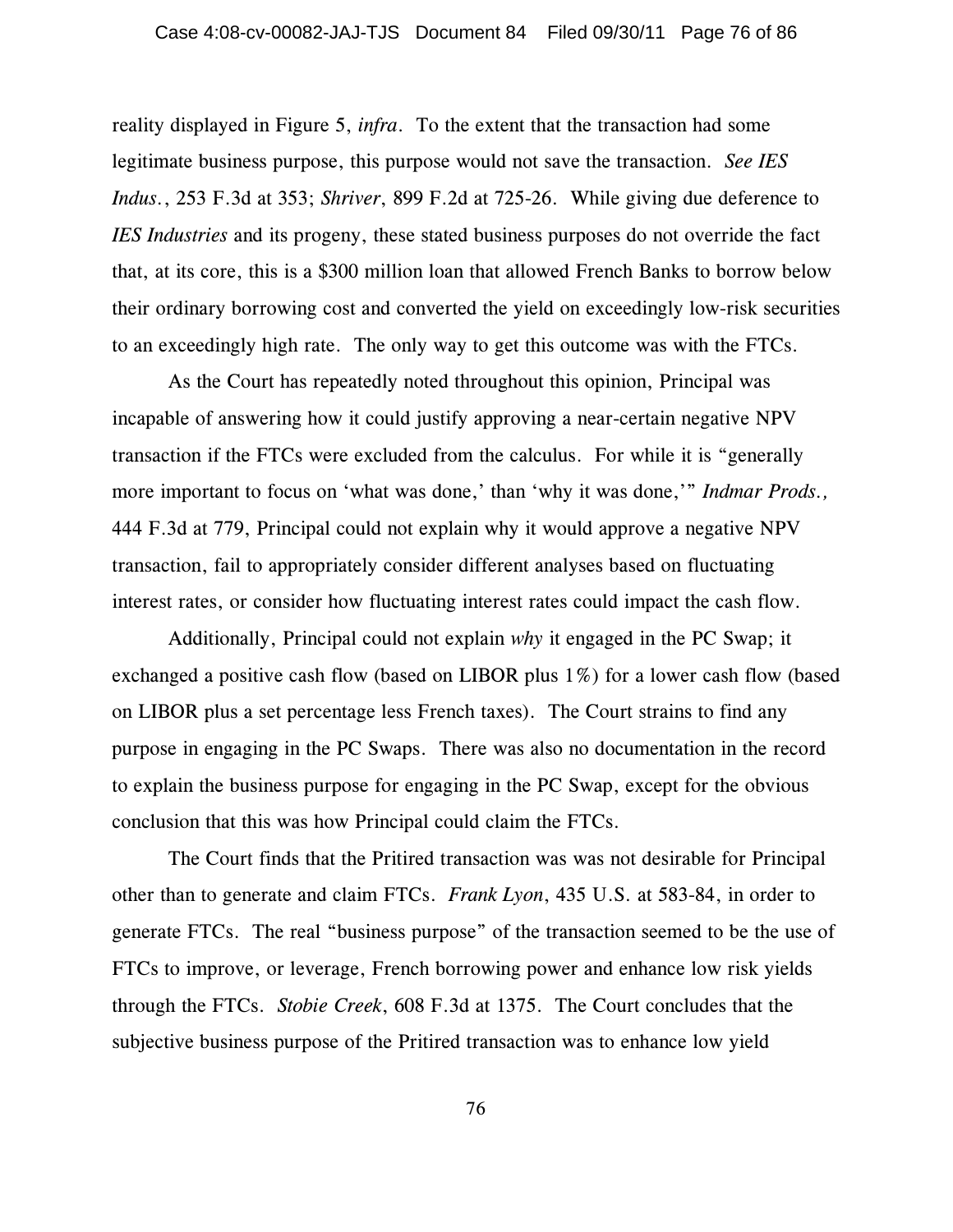investments through the FTCs. *See Shriver*, 899 F.2d at 726.

Next, the Court looks to whether there was any objective determination of a reasonable possibility of profit or that the economic realities suggested a real expectation of profit. Principal offers several post-hoc reasons to explain the discrepancy in Pritired's performance from the Pritired Model's projections but the Court does not find these arguments compelling. The projected IRR without FTCs was less than the tax exempt yields for similarly-rated bonds. The projected after-tax cashonly IRR was 4.32%, but this jumped to 12.41% for including the FTCs. Absent the FTCs, the economic realities suggest that a corporation would not choose to earn less money on a transaction than could be generated by general obligation municipal bonds.

 Additionally, the Court considers the economic realities in light of the "clawbacks," interest rate floors built into the transaction, and the PC Swaps. The interest rate floors simply moved money around within the French Banks; the whollyowned SAS received money from the French Banks and kept the general revenue from the SAS investment artificially high. Likewise, it appears unlikely that the parties would build in a mechanism like the clawback, unless there was some forethought that changing interest rates could equalize the returns of the transaction by shifting cash flows from later years.

Finally, the economic realities are strained when the Court considers the investments of the SAS. The SAS engaged in a sale-leaseback of investments and assets already owned by the French Banks and the only new capital generated from the transaction came entirely from the U.S. Taxpayers. There were also restraints put on the types of investments SAS could have and, as a result, the portfolio SAS held was guaranteed to always be of the highest quality. Pritired took no real economic risk by investing in the SAS because any market fluctuations were controlled by restrictions placed on the investment portfolio.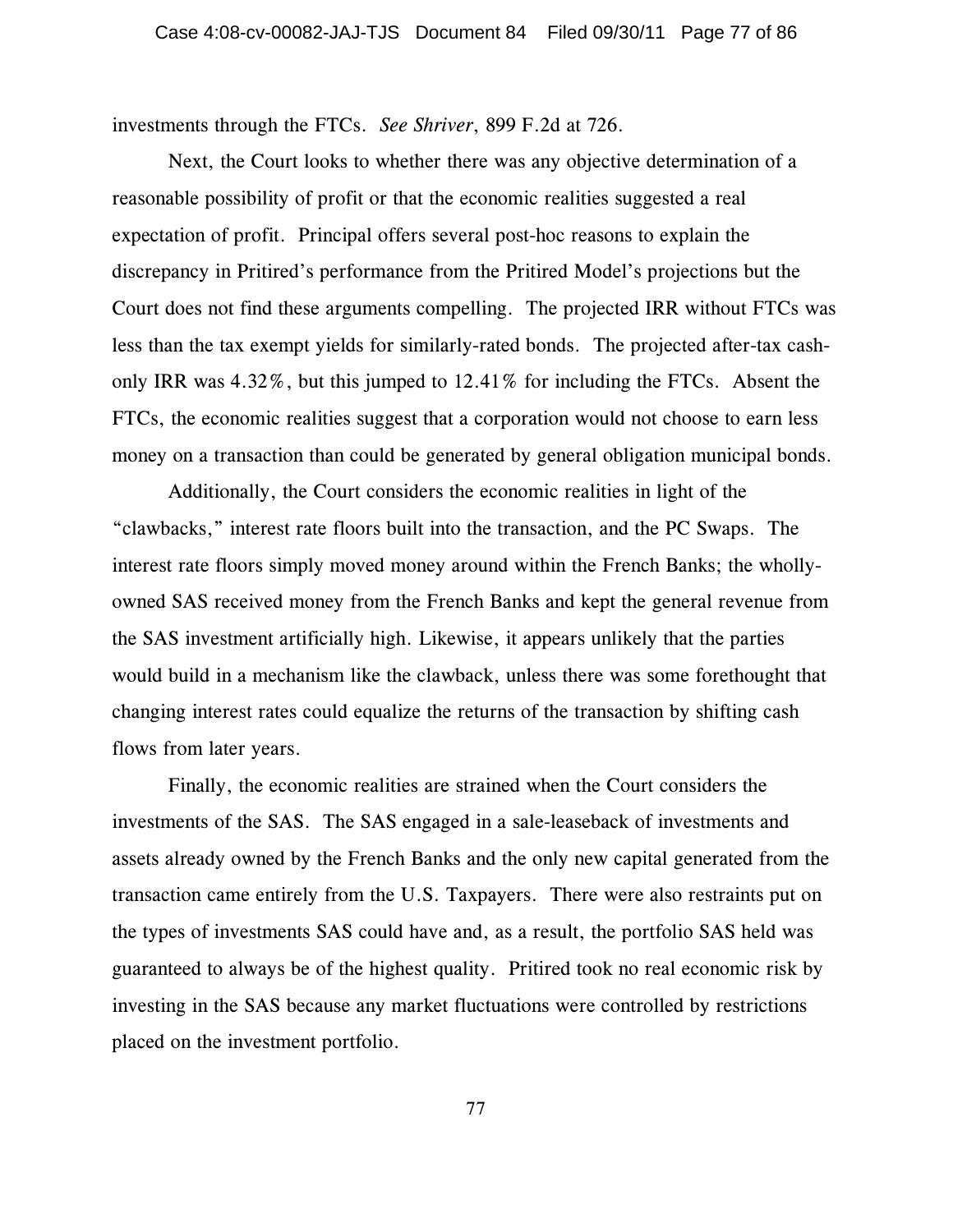The Court finds that the economic realities indicate that the Pritired transaction was not an "exercise of good business judgment," but was an investment designed to appear like something that it was not. *IES Indus*., 253 F.3d at 355. While the court in *IES Industries* noted that "a transaction should [not] be tagged a sham for taxpayers merely because it does not involve excessive risk," 253 F.3d at 355, the Pritired transaction was designed to have almost *no* risk to the U.S. Taxpayers.

For these reasons, the structuring of Pritired for the purpose of generating FTCs through the PC Swaps appears more similar to the structuring of the trading in *Keeler* and *Sala* than the scenarios in *Compaq* and *Historic Boardwalk Hall*, whereby the taxpayers attempted to avoid paying taxes based on generating illusory tax losses. Like *Keeler* and *Sala*, any potential profit was "anemic" and "dwar[fed]" compared to the expected FTCs. While the Eighth Circuit has not explicitly ruled on this issue, the Court finds that merely the "existence of some potential profit is 'insufficient to impute substance into an otherwise sham transaction' where a 'common-sense examination of the evidence as a whole' indicates the transaction lacked economic substance." *Sala*, 613 F.3d at 1254 (quoting *Sala*, 243 F.3d at 1219). From the outset, the parties all planned for Pritired to primarily generate its return through FTCs and this is an abusive arrangement.

Unlike *Compaq*, where the primary purpose was getting "otherwise unavailable tax benefits," there are not other legitimate, profit-seeking business purposes for engaging in the transaction. 277 F.3d at 786-87. For similar reasons, the facts here at hand also do not support making a finding for economic substance as the *Historic Boardwalk Hall* court found. Unlike the RTCs at issue in *Historic Boardwalk Hall*, FTCs are available to *prevent* double-taxation, not to generate an enhanced return on the basis of structuring transactions to increase the available FTCs. Also, the Pritired transaction did not increase the investment funds available or add in any way to the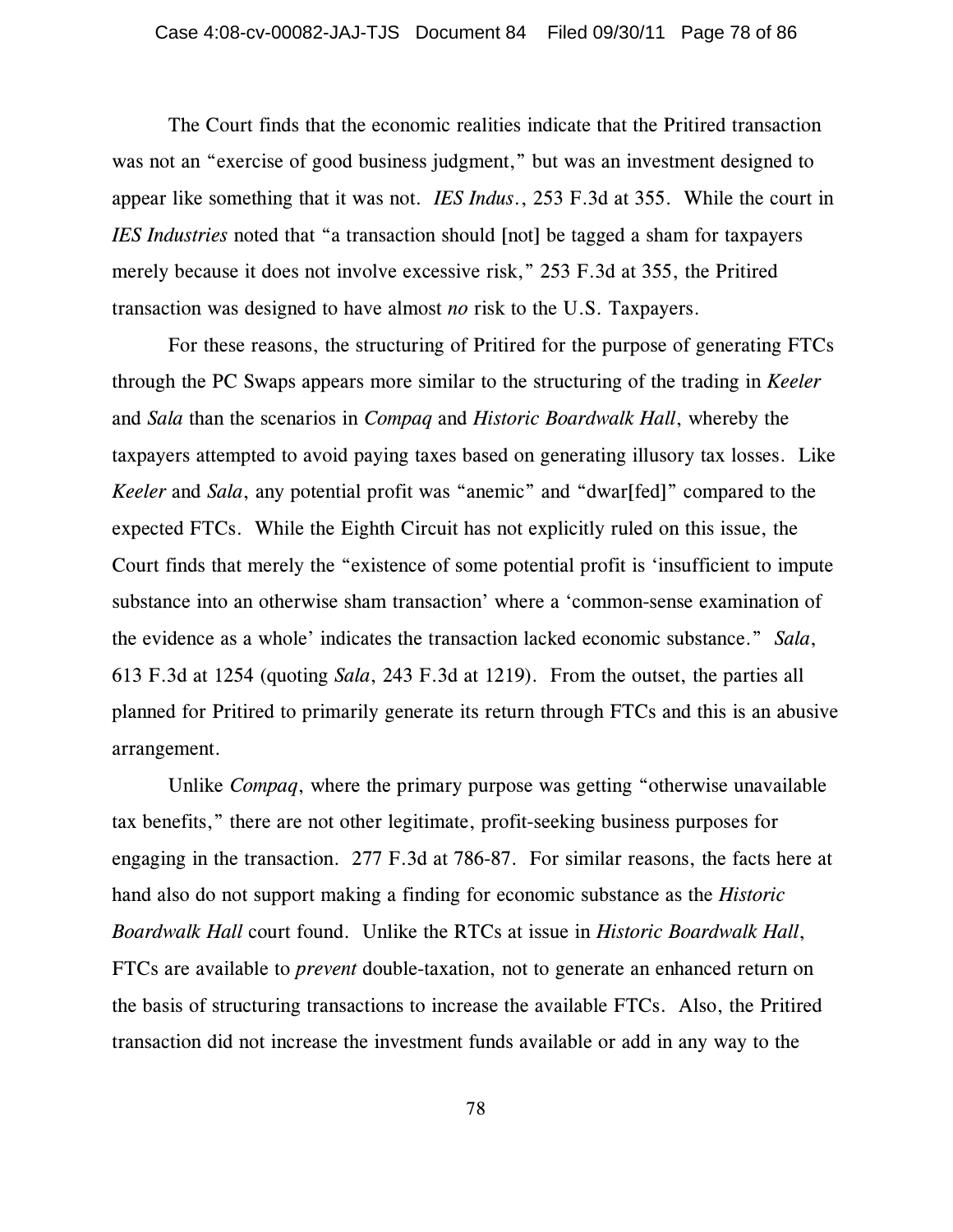investment return, as the only "new" money came from the U.S. Taxpayers and the SAS made \$1.23 billion in investments the French Banks already owned. Here, the record indicates that the Pritired transaction would have a cash return and IRR lower than an otherwise comparable investment in a general obligation municipal bond.

Likewise, Principal's argument fails that the Pritired transaction has economic substance because it complied with Notice 98-5 (which was withdrawn in early 2004). Nowhere in Notice 98-5 did the IRS say that any transaction would have economic substance and be "saved" by staying within a certain ratio. The Notice described transactions that would be considered abusive and Principal interpreted that to mean that the IRS was putting an implicit cap on FTCs. The Notice did not suggest there would be an "acceptable" ratio for FTCs, but instead, stressed that the IRS would not permit abusive arrangements, such as when "foreign tax credits are effectively purchased . . . [and] where the expected economic profit from the arrangement is insubstantial compared to the foreign tax credits generated." By its very terms, Pritired was engaging in the behavior that Notice 98-5 intended to address: Pritired's enhanced return was "bought" with the PC Swaps' return tied to a share of the French taxes. While the Court recognizes that Notice 98-5 was in effect and was not withdrawn until the Pritired transaction nearly ended, IRS Notices are only entitled to "some weight." *Bankers Life*, 142 F.3d at 978.

Moreover, the Court finds that, while the Pritired transaction fails each prong of the *IES Industries* separately, the Pritired transaction also lacks economic substance when looking at the transaction cumulatively. On balance, the Court finds that the Pritired transaction was designed to appear as a partnership equity investment, but was primarily structured to generate FTCs.

*C. Whether the Pritired Transaction Violates the Anti-Abuse Rule* Next, Principal argues that the Pritired transaction did not violate the anti-abuse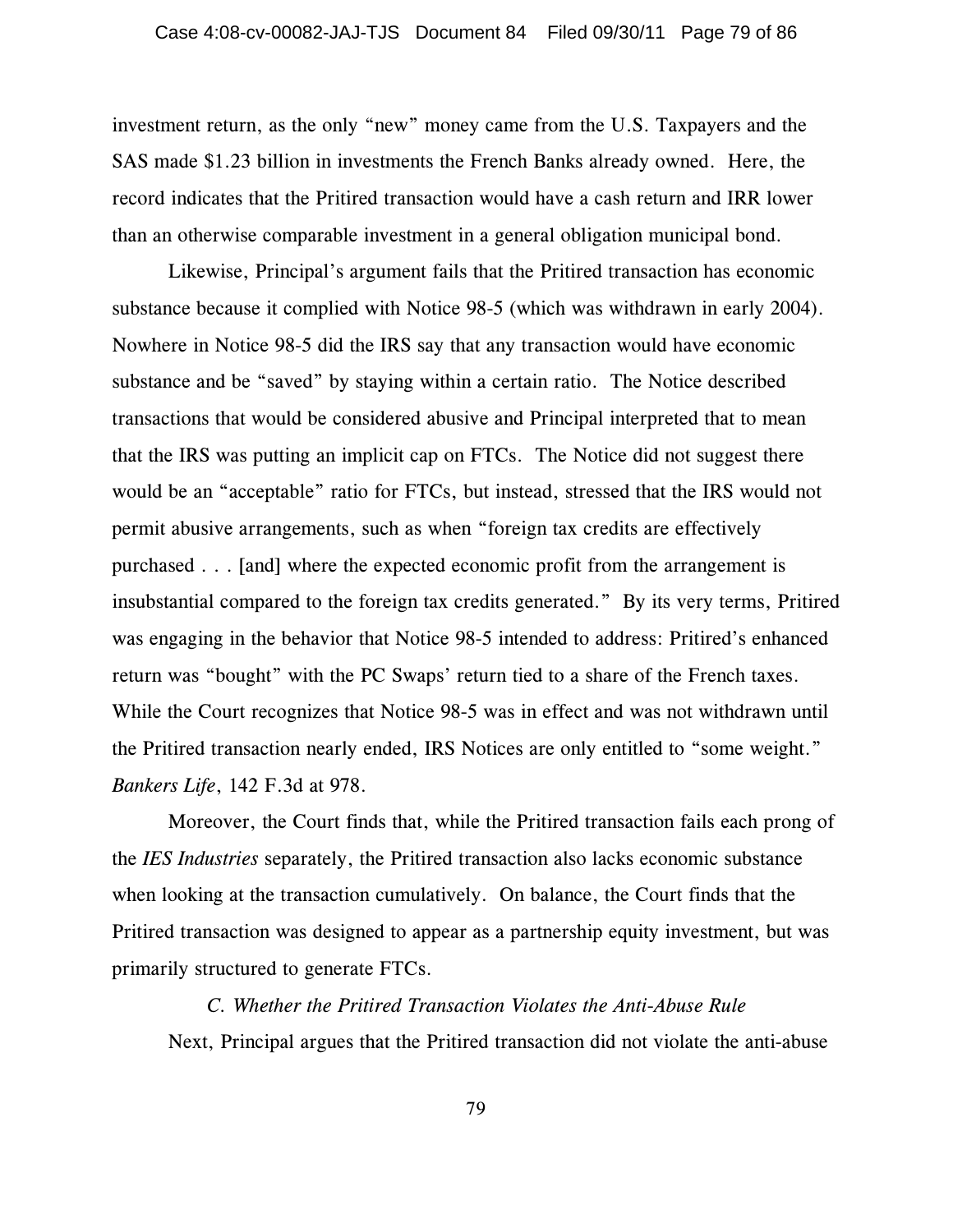rule of Treas. Reg. § 1.701-2. Principal asserts that the foreign tax credits were a factor in the yield of the transaction and were not the principal purpose for entering into the transaction. Instead, Principal asserts that the principal purposes of the transaction were to obtain higher yields on foreign bonds, obtain the transaction's enhanced yield, accomplish duration-matching with respect to its five-year liabilities, and to greater diversity its investment portfolio.

The IRS asserts that obtaining the foreign tax credits was the primary or principal purpose for forming and using the SAS. It argues that the partnership was formed and used contrary to the intent of Subchapter K because the purpose of the Pritired transaction was for tax avoidance.

The anti-abuse rule of Treas. Reg.  $\S 1.701-2(a)$  states the following:

(1) The partnership must be bona fide and each partnership transaction or series of related transactions (individually or collectively, the transaction) must be entered into for a substantial business purpose.

(2) The form of each partnership transaction must be respected under substance over form principles.

(3) Except as otherwise provided in this paragraph  $(a)(3)$ , the tax consequences under subchapter K to each partner of partnership operations and of transactions between the partner and the partnership must accurately reflect the partners' economic agreement and clearly reflect the partner's income.

These three requirements must be met in order for the Court to determine

whether Principal and the Pritired transaction has violated the anti-abuse rule. *See Countryside Ltd. P'ship v. C.I.R.*, T.C. Memo, 2008-3, 2008 WL 41414, at \*23-24 (2008) (explaining anti-abuse rule). Pursuant to Treas. Reg. § 1.701-2(b)(1)-(2), the remedy when partnership are used contrary to the intent of Subchapter K, as applicable here, is to (1) disregard a purported partnership in whole or in part, or (2) disregard a purported partner of the partnership as a partner.

The regulations further instruct courts to conduct a facts and circumstances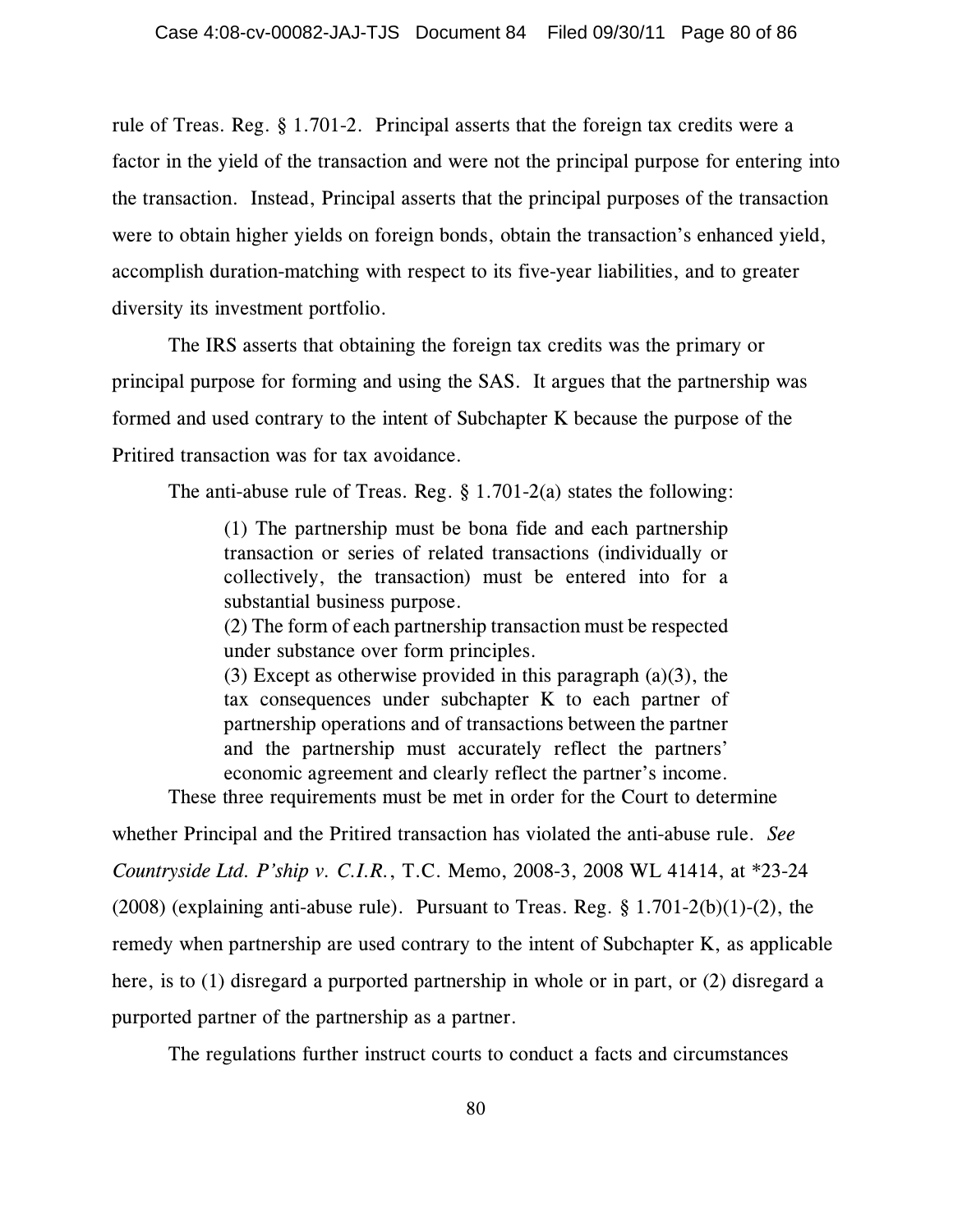analysis of the transaction, such as whether "[t]he present value of the partners' aggregate federal tax liability is substantially less than had the partners owned the partnership's assets and conducted the partnership's activities directly." Treas. Reg. §  $1.701-2(c)(1)$ .

In *Wells Fargo & Co. v. United States*, 641 F.3d 1319 (Fed. Cir. 2011), the Federal Circuit examined the anti-abuse regulation in detail. In that case, Wells Fargo claimed \$115 million in deductions on the basis of its participation in sale-in, lease-out ("SILO") transactions. The Court of Federal Claims denied the deductions and the Federal Circuit affirmed. *Id.* at 1320-21. Briefly, a SILO transaction is when a taxexempt entity sells an asset to a private investor and then leases the asset back. *Id.* at 1321. SILOs are tax advantageous because they allow the investor to take advantage of certain depreciation deductions, among other things. *Id.* at 1322. The Court of Federal Claims held that Wells Fargo only participated in SILO transactions "when it had sufficient 'tax capacity' to use the tax benefits of the transactions," and that "other than the tax advantages, Wells Fargo received no net economic benefit from entering into the SILO transactions." *Id.* at 1324. In applying the anti-abuse rule, the Federal Circuit looked at whether Wells Fargo was "'subverting the legislative purpose of the tax code.'" *Id.* at 1325 (quoting *Coltec Indus., Inc. v. United States*, 454 F.3d 1340, 1354 (Fed. Cir. 2006)). It found that it was an abusive transaction because Wells Fargo never acquired the "benefits and burden of ownership in the leased assets." *Id.* At particular issue, was whether there was uncertainty in whether the tax-exempt entities would exercise their options to repurchase the assets," because that would impact whether the assets still retained some economically useful life. *Id.* Further, the court stated:

> We have never held that the likelihood of a particular outcome in a business transaction must be absolutely certain before determining whether the transaction constitutes an abuse of the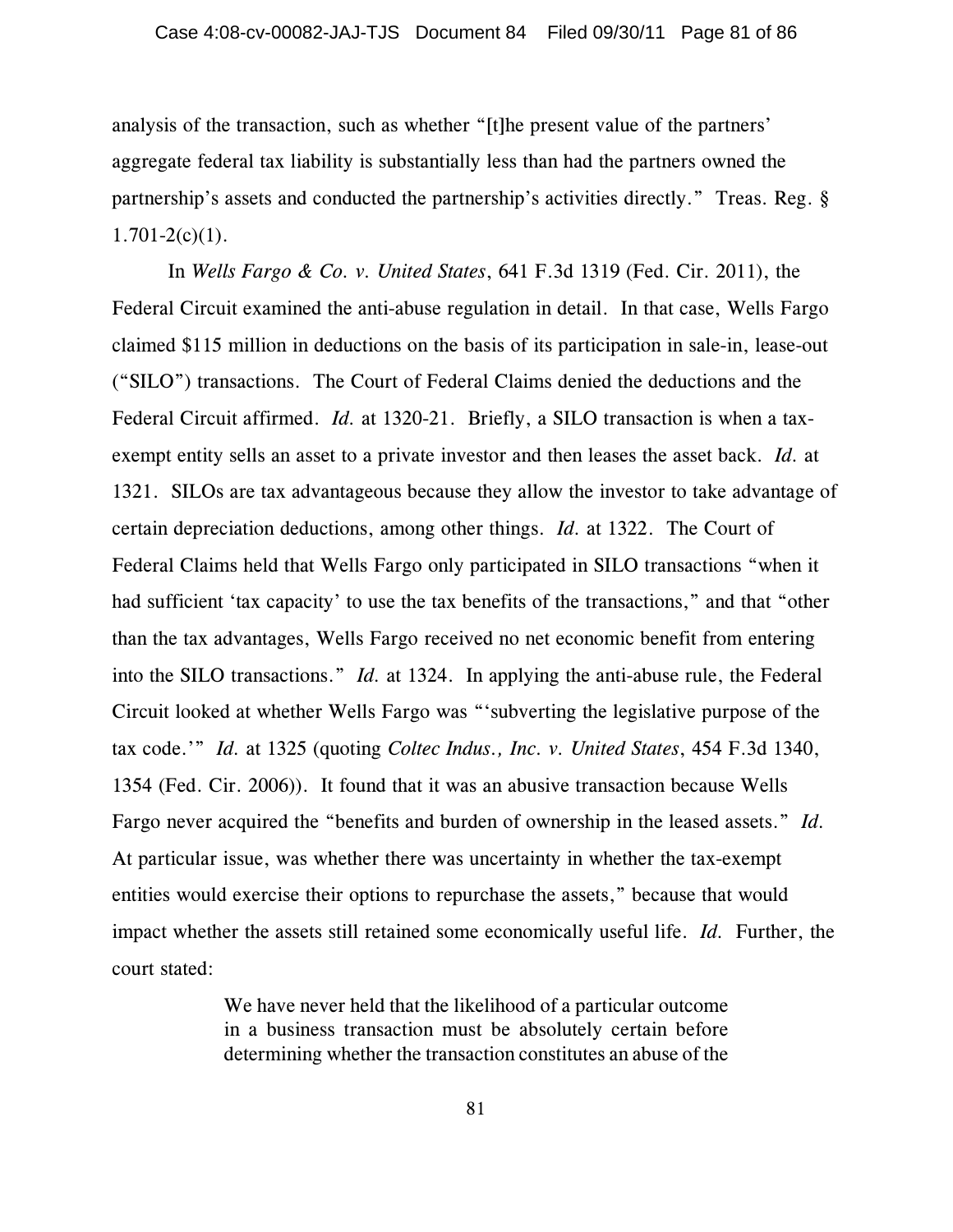tax system. The appropriate inquiry is whether a prudent investor in the taxpayer's position would have reasonably expected that outcome. Characterization of a tax transaction based on a highly probable outcome may be appropriate, particularly where the structure of a transaction is designed to strongly discourage alternative outcomes.

*Id.* at 1325-26 (citations omitted). The court in *Wells Fargo* made clear that it considered the SILO transactions to be "win-win situations for all of the parties involved because free money – in the form of previously unavailable tax benefits utilized by Wells Fargo – was divided among all parties." *Id.* at 1330.

In a similar manner to the economic substance test, the anti-abuse rule focuses on what the primary motivation and economic realities of the Pritired transaction entailed. As to the first point, the Court has already found that the Pritired transaction was not a bona fide partnership. *See* Sections IV.A.1 and IV.A.2. As a practical matter, the Pritired transaction did not intend to form a partnership because the transaction was designed to be a loan to the French Banks (and SAS) and not an equity investment. The Court addresses the issue of "business purpose" at length in the previous section, and as "substantial business purpose" implies a higher standard than a "business purpose," the Court finds that the Pritired transaction would likewise not have "substantial business purpose." The Pritired transaction was designed to transfer and shift the payment of French taxes to instruments that would otherwise have a low and undesirable return. On this reason alone, the Court finds that the Pritired transaction runs afoul of the anti-abuse rule of Treas. Reg. § 1.701-2(a).

Although in order to comply with the anti-abuse rule a transaction must meet all three prongs of the test, and the Pritired transaction fails the first prong, the Court briefly looks at the merits of the other two prongs. As to the second prong, the Court has also expounded at length upon why the substance of the transaction was a loan and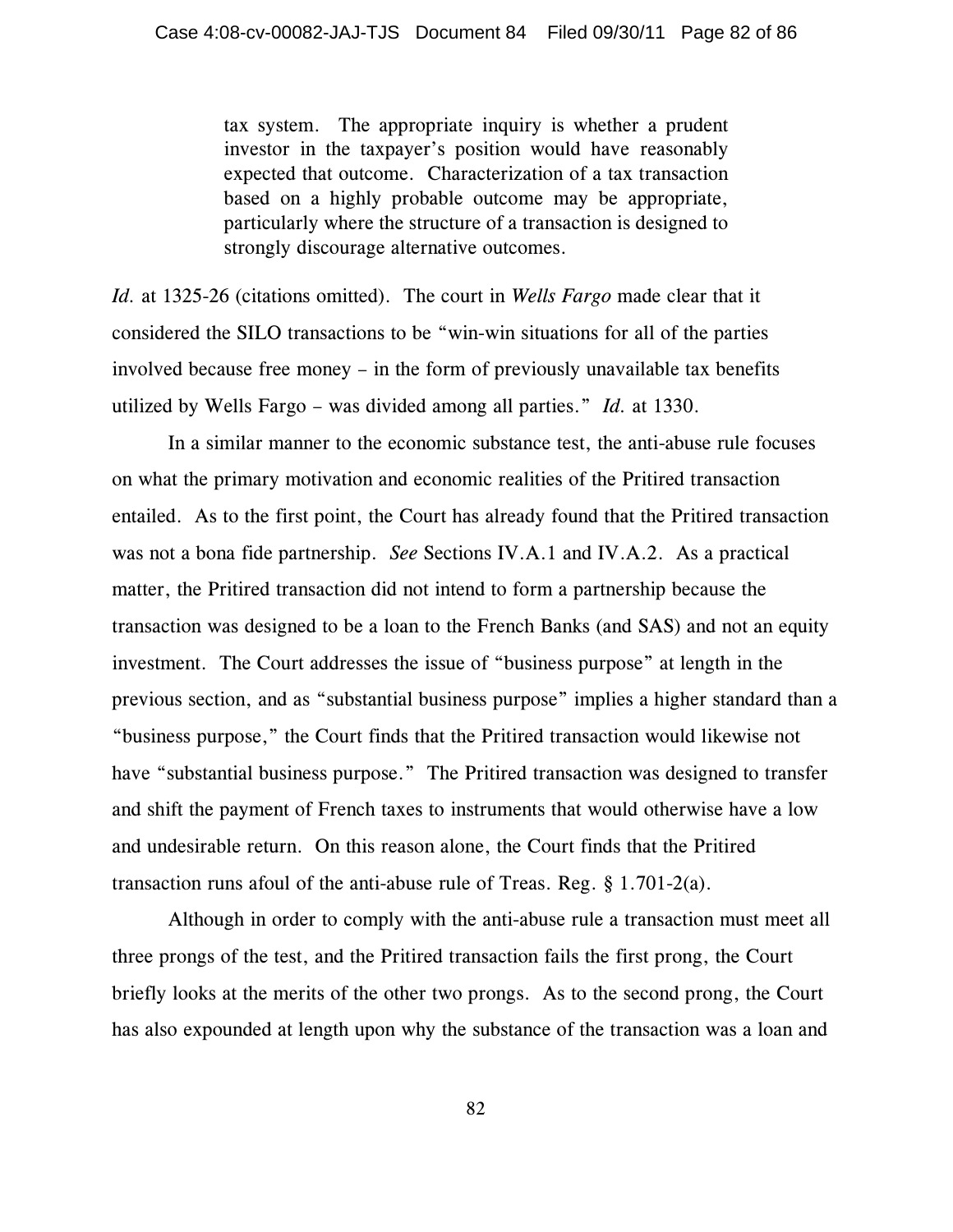not an equity investment. The Court finds that the Pritired transaction also fails to meet this test.

Finally, it is also clearly apparent that the "partnership operations and of transactions between the partner and the partnership [do not] accurately reflect the partners' economic agreement and clearly reflect the partner's income." Treas. Reg. § 1.701-2(a)(3). Unlike the examples contained in Treas. Reg. § 1.701-2, the special allocation of the FTCs to Pritired did not have substantial economic effect because "any purported business purpose for the transaction is insignificant in comparison to the tax benefits that would result." The economic agreement contained in Pritired did not accurately reflect the partners' income and the transaction improperly shifted, for no discernable economic reason, FTCs to Pritired. This special allocation to Pritired of the French taxes, and corresponding FTCs, is inconsistent with the intent of Subchapter K. Like the situation in *Wells Fargo*, the FTCs were generated through "purely circular transactions that elevate form over substance." 641 F.3d at 1330.

The Court finds that in applying the anti-abuse regulation, the Pritired partnership may be disregarded and this results in disallowing the FTCs claimed by the U.S. Taxpayers for French taxes purportedly paid by SAS.

## *D. Whether the Pritired Transaction Lacks Substantial Economic Effect*

Principal also argues that the Pritired transaction had substantial economic effect pursuant to Treas. Reg. § 1.704-1(b)(2). The partnership agreement allotted a return to the PCs of gross return less the foreign income taxes allocated to them. It argues that the PCs' return could be affected substantially if the SAS' taxable income rose or fell, or if there was a change in the effective rate of French income tax imposed on the SAS income. Thus, Principal argues that the allocation of French taxes to Pritired had a substantial economic effect.

The IRS argues that the SAS Agreements allocated a disproportionate share of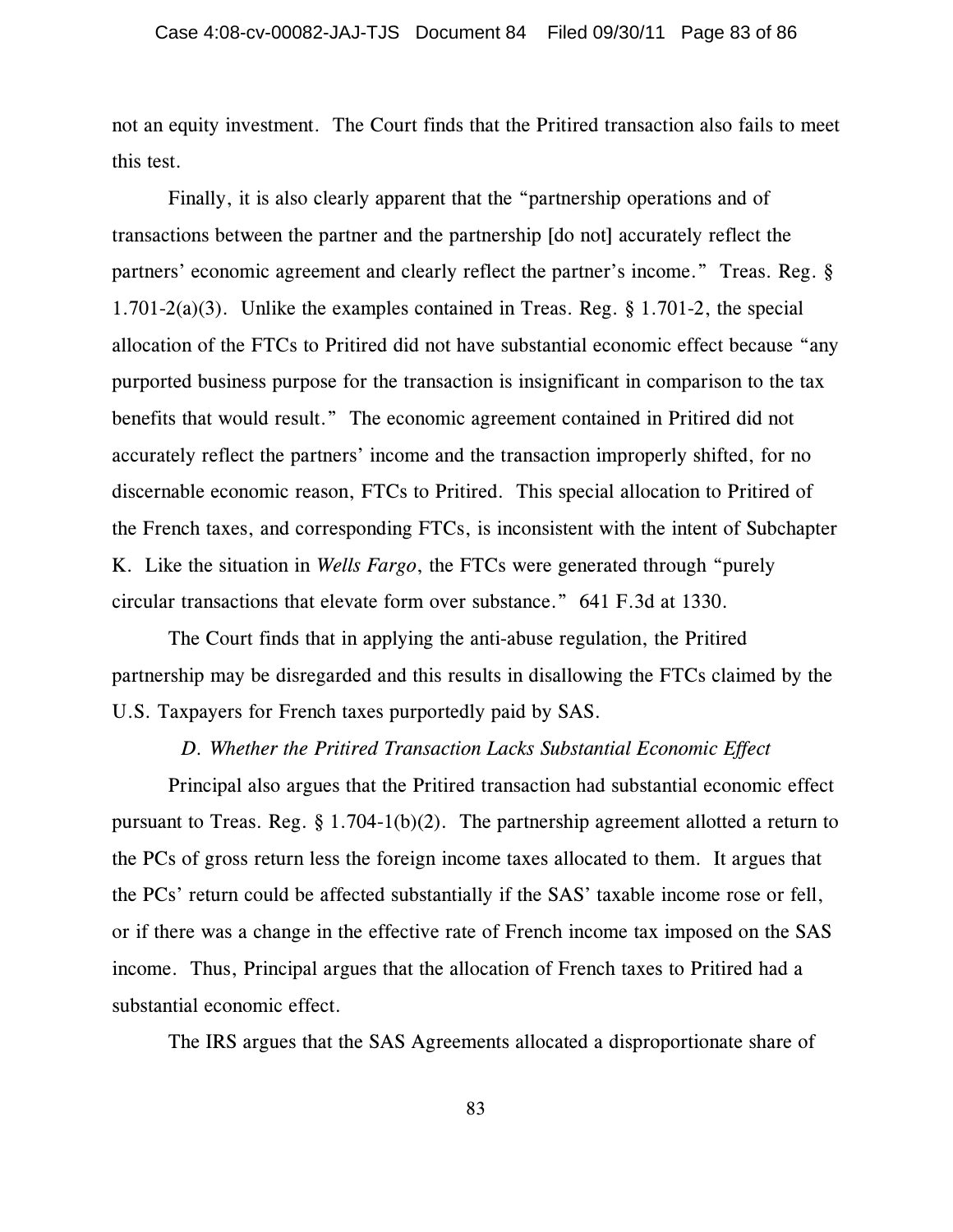the French tax expense to the U.S. Taxpayers, with an offsetting allocation of net income. The special allocations of French tax expense and net income lacked substantial economic effect and were not consistent with the partner's interest in the partnership.

"Under the regulations, the tax evasion/avoidance test essentially evolved into a substantial economic effect test." *Boynton v. C.I.R.*, 649 F.2d 1168, 1172-73 (5th Cir. 1981). Pursuant to Treas. Reg. § 1.704-1(b)(2), in order for an allocation to have substantial economic effect, the special allocation must have "economic effect" and the effect must be "substantial." *See also Ballantyne v. C.I.R.*, 341 F.3d 802, 808 (8th Cir. 2003) (explaining Treas. Reg. § 1.704-1(b)(2)). "Economic effect" is defined as "an economic benefit or economic burden that corresponds to an allocation, [and] the partner to whom the allocation is made must receive such economic benefit or bear such economic burden." Treas. Reg. § 1.704-1(b)(2)(ii). An allocation is substantial only "if there is a reasonable possibility that the allocation (or allocations) will affect substantially the dollar amounts to be received by the partners from the partnership, independent of tax consequences."  $\S$  1.704-1(b)(2)(iii). An allocation is not substantial if:

> (1) the after-tax economic consequences of at least one partner may, in present value terms, be enhanced compared to such consequences if the allocation (or allocations) were not contained in the partnership agreement, and (2) there is a strong likelihood that the after-tax economic consequences of no partner will, in present value terms, be substantially diminished compared to such consequences if the allocation (or allocations) were not contained in the partnership agreement.

## *Id.*

Because the Court has alternatively found in favor of the IRS on all the other proposed findings in the FPAA, the Court need not reach the question of whether the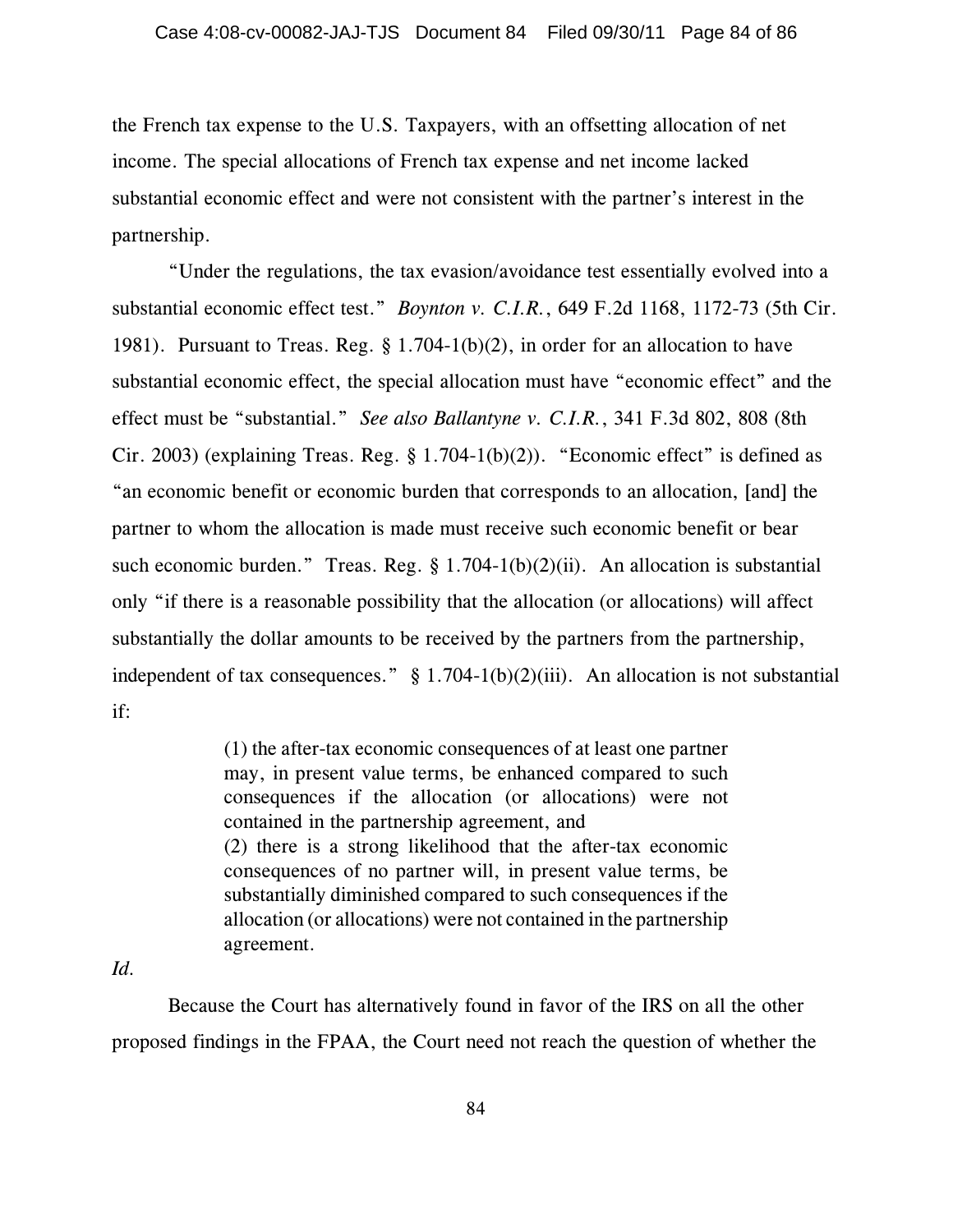Pritired transaction had substantial economic effect.

## **V. CONCLUSION**

The Court concludes that Principal has not made the requisite showing that the Commissioner's decision in the FPAA was in error. *See Caulfield*, 33 F.3d at 993. It is well-recognized that a taxpayer has the "legal right . . . to decrease the amount of what otherwise would be his taxes, or altogether avoid them, by means which the law permits . . . ." *Gregory v. Helvering*, 293 U.S. 465, 469 (1935). But here, Principal used the PC Swaps to improperly create and devise a manner to transfer otherwise unallowable FTCs to Pritired.

Likewise, "[t]he substance of a transaction may prevail, however, when a taxpayer's 'reporting and actions show an honest and consistent respect for the substance of a transaction.'" *New York Guangdong Fin., Inc. v. C.I.R.*, 588 F.3d 889, 895 (5th Cir. 2009) (quoting *Estate of Weinert v. Comm'r*, 294 F.2d 750, 755 (5th Cir. 1961)). The Pritired transaction was designed in a very complicated and multi-level manner to mask what was in substance, a loan from the U.S. Taxpayers to the French Banks. Yet the facts demonstrate that Principal's focus and interest in the transaction was to generate FTCs.

Based on the foregoing findings of fact and conclusions of law, judgment shall be entered as follows:

- (1) With respect to Count I, the Court enters judgment against Principal for its Petition for Readjustment of Partnership Item for 2002.
- (2) With respect to Count 2, the Court enters judgment against Principal for its Petition for Readjustment of Partnership Item for 2003.